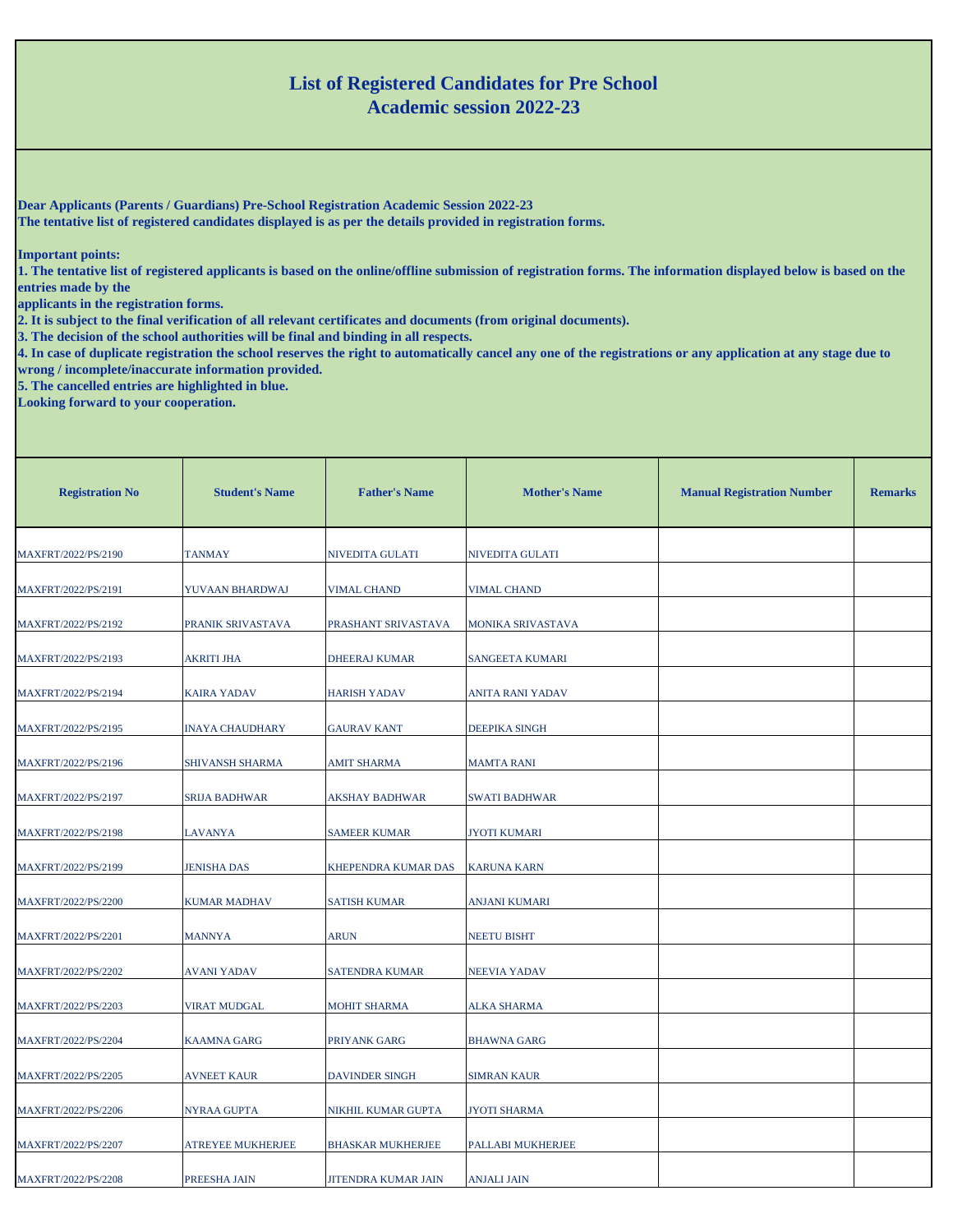| MAXFRT/2022/PS/2209 | KANVI AGGARWAL                    | SANDEEP AGGARWAL                      | SHAVETA AGGARWAL          |           |
|---------------------|-----------------------------------|---------------------------------------|---------------------------|-----------|
| MAXFRT/2022/PS/2210 | <b>KIARA KAPOOR</b>               | <b>VARUN KAPOOR</b>                   | <b>VERSHA TYAGI</b>       |           |
| MAXFRT/2022/PS/2211 | VIHAAN KHANDELWAL                 | PRAVESH KHANDELWAL                    | DEEPIKA SHARMA            |           |
| MAXFRT/2022/PS/2212 | JIGYASHA CHANDRA                  |                                       |                           | Cancelled |
| MAXFRT/2022/PS/2213 | JIGYASA CHANDRA                   | PRITHVI CHANDRA KUMAR LAXMI KUMARI    |                           |           |
| MAXFRT/2022/PS/2214 | <b>GURANSH SINGH</b>              | SURINDER PAL SINGH                    | <b>INDERPREET KAUR</b>    |           |
| MAXFRT/2022/PS/2215 | AARUSHI GOYAL                     | ARUN KUMAR GOYAL                      | <b>SHIVANI GOYAL</b>      |           |
| MAXFRT/2022/PS/2216 | VIKHYAT KUMAR                     | VINEET KUMAR                          | <b>SEEMA KUMARI</b>       |           |
| MAXFRT/2022/PS/2217 | YANA KAPIL                        | <b>GEETANSH KAPIL</b>                 | PRITI VERMA               |           |
| MAXFRT/2022/PS/2218 | <b>ADVIKA BISWAS</b>              | DHRITIMAN SENGUPTA                    | PRANTIKA BISWAS           |           |
| MAXFRT/2022/PS/2219 | ANAISHA CHAND RAJPUT              | ASHISH KUMAR CHAND                    | <b>GARIMA SINGH</b>       |           |
| MAXFRT/2022/PS/2220 | DIVYAM SHARMA                     | PUNEET SHARMA                         | <b>DIKSHA SHARMA</b>      |           |
| MAXFRT/2022/PS/2221 | NIKIT JAIN                        | <b>VARUN JAIN</b>                     | <b>SHWETA JAIN</b>        |           |
| MAXFRT/2022/PS/2222 | <b>NAVIL</b>                      | <b>VIBHU TOMAR</b>                    | <b>MANSI MEHTA</b>        |           |
| MAXFRT/2022/PS/2223 | <b>GAVYA MALIK</b>                | AMIT MALIK                            | <b>MEHA MALIK</b>         |           |
| MAXFRT/2022/PS/2224 | <b>KIARA ASHOK</b>                | <b>SHIV SHARMA</b>                    | <b>MINAKSHI CHOUDHARY</b> |           |
| MAXFRT/2022/PS/2225 | KHYANSH KAKARIA                   | TARUN KAKARIA                         | PRIYA AHUJA KAKARIA       |           |
| MAXFRT/2022/PS/2226 | <b>JIVISHA GUPTA</b>              | <b>SUNNY GUPTA</b>                    | <b>ANSHU AGRAWAL</b>      |           |
| MAXFRT/2022/PS/2227 | VINAAYA AGARWAL                   | NEERAJ AGARWAL                        | POOJA AGGARWAL            |           |
| MAXFRT/2022/PS/2228 | <b>PRISHA</b>                     | ANKUR GUPTA                           | <b>JOSANA GUPA</b>        |           |
| MAXFRT/2022/PS/2229 | <b>SAIMA SAYEED</b>               | <b>MOHAMMAD</b><br><b>RIZWANULLAH</b> | <b>SABA JAHAN</b>         |           |
| MAXFRT/2022/PS/2230 | RADHIKA BHARDWAJ                  | SAMEER BHARDWAJ                       | SHILPI BHARDWAJ           |           |
| MAXFRT/2022/PS/2231 | SHIVANYA VERMA                    | <b>SANDEEP KUMAR</b>                  | RAMMA                     |           |
| MAXFRT/2022/PS/2232 | ARNAV SINGH                       | KAPIL SAGAR YADAV                     | ANKITA SRIVASTAVA         |           |
| MAXFRT/2022/PS/2233 | <b>SUHAAN</b>                     | SHAHID KHAN                           | <b>IRAM ANSARI</b>        |           |
| MAXFRT/2022/PS/2234 | <b>TAKSHVI NARAIN</b><br>SINGHANI | <b>GAUTAM NARAIN</b><br>SINGHANI      | POOJA NARAIN SINGHANI     |           |
| MAXFRT/2022/PS/2235 | <b>AARAV PRASAD</b>               | <b>GYANESH PRASAD</b>                 | <b>AJITA SAXENA</b>       |           |
| MAXFRT/2022/PS/2236 | <b>SHANVI TANWAR</b>              | NAVEEN KUMAR TANWAR                   | <b>SHWETA CHOUHAN</b>     |           |
| MAXFRT/2022/PS/2237 | SUVIT GODARA                      | NEERAJ GODARA                         | <b>MONICA CHAHAR</b>      |           |
| MAXFRT/2022/PS/2238 | <b>RIHAN GARG</b>                 | MOHIT GARG                            | <b>SAMRIDHI GARG</b>      |           |
| MAXFRT/2022/PS/2239 | AMAY CHAUHAN                      | AMIT CHAUHAN                          | <b>GUNJAN SINGH</b>       |           |
| MAXFRT/2022/PS/2240 | <b>SHAILVI</b>                    | MANISH KUMAR                          | <b>JYOTI SHARMA</b>       |           |
| MAXFRT/2022/PS/2241 | AVYAAN NAGAR                      | NEERAJ KUMAR                          | <b>MANISHA VERMA</b>      |           |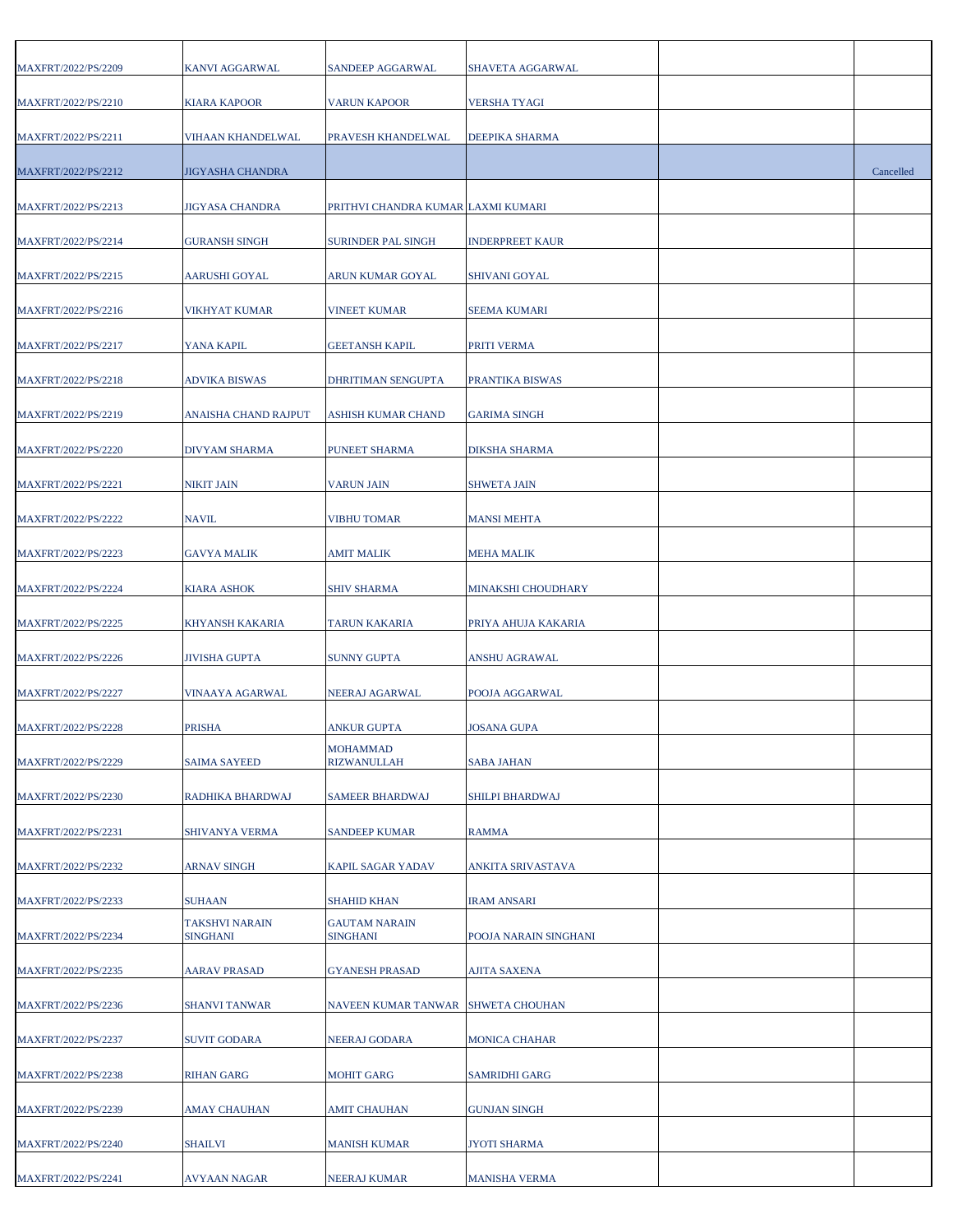| MAXFRT/2022/PS/2242 | JOYDEEP CHANDRA RAY                                  | UTTAM CHANDRA RAY                      | <b>SUPRAVA RAY</b>    |  |
|---------------------|------------------------------------------------------|----------------------------------------|-----------------------|--|
| MAXFRT/2022/PS/2243 | <b>VAIDIK SINGH</b>                                  | <b>NITIN KUMAR</b>                     | YAMINI CHAUHAN        |  |
| MAXFRT/2022/PS/2244 | ETIKSHA GUPTA                                        | <b>SUNIL KUMAR</b>                     | <b>NISHA RAJ</b>      |  |
| MAXFRT/2022/PS/2245 | <b>BHUVIKA DHINGRA</b>                               | CHANDRESH DHINGRA                      | KANUPRIYA DHINGRA     |  |
| MAXFRT/2022/PS/2246 | NIRVAN SINGH                                         | PRABHJOT SINGH                         | <b>GAGANDEEP KAUR</b> |  |
| MAXFRT/2022/PS/2247 | <b>REYANSH SHARMA</b>                                | SUMIT SHARMA                           | <b>LAXMI SHARMA</b>   |  |
| MAXFRT/2022/PS/2248 | ANAYA TIWARI                                         | ANSHUL KUMAR TIWARI                    | <b>AYUSHI SHARMA</b>  |  |
| MAXFRT/2022/PS/2249 | <b>SHREYA</b>                                        | TAPAN KUMAR                            | <b>NEHA</b>           |  |
| MAXFRT/2022/PS/2250 | SAANVIKA SRIVASTAVA                                  | NITIN KUMAR                            | <b>SALONI KRISHNA</b> |  |
| MAXFRT/2022/PS/2251 | <b>NAYRA</b>                                         | NITISH CHAUHAN                         | <b>NEHA</b>           |  |
| MAXFRT/2022/PS/2252 | <b>AVYUKT NITAI</b>                                  | MANOJ KUMAR                            | <b>PRIYANKA</b>       |  |
| MAXFRT/2022/PS/2253 | AARAV RATHI                                          | ANKUR RATHI                            | SHIBANI MAHAJAN       |  |
| MAXFRT/2022/PS/2254 | <b>HARSHIT BHARALY</b>                               | PRACHURJYA BHARALY                     | <b>BANDANA KHOUND</b> |  |
| MAXFRT/2022/PS/2255 | MYRA MAHSHWARI                                       | ARCHIT MAHESHWARI                      | PREETI MAHESHWARI     |  |
| MAXFRT/2022/PS/2256 | NAISHA LUTHRA                                        | SANDEEP LUTHRA                         | <b>GEETU LUTHRA</b>   |  |
| MAXFRT/2022/PS/2257 | ANANDITA THAKUR                                      | ABHINAV SINGH THAKUR                   | <b>MALIINI SINGH</b>  |  |
| MAXFRT/2022/PS/2258 | <b>VED SINGH</b>                                     | NITIN KUMAR                            | <b>ARCHANA SINGH</b>  |  |
| MAXFRT/2022/PS/2259 | <b>SHANVI BABBAR</b>                                 | LAKSHYA BABBAR                         | <b>CHARU BABBAR</b>   |  |
| MAXFRT/2022/PS/2260 | MIVAAN SINGH BISHT                                   | MIVAAN SINGH BISHT                     | PRIYANKA ARORA        |  |
| MAXFRT/2022/PS/2261 | YASHVI TYAGI                                         | DR GAURAV TYAGI                        | <b>PARUL TYAGI</b>    |  |
| MAXFRT/2022/PS/2262 | <b>RIYANSH GAUR</b>                                  | HIMANSHU                               | <b>LOVELY</b>         |  |
| MAXFRT/2022/PS/2263 | <b>TANVEEN</b>                                       | <b>JASKARAN SINGH</b>                  | PARVINDER KAUR        |  |
| MAXFRT/2022/PS/2264 | NEELAKSH SHARMA                                      | LAKSHYA SHARMA                         | <b>NEHA BHARDWAJ</b>  |  |
| MAXFRT/2022/PS/2265 | <b>ADWIK JHA</b>                                     | MITHILESH KUMAR JHA                    | <b>ISHA JHA</b>       |  |
| MAXFRT/2022/PS/2266 | <b>ISHAAN RAJPUT</b>                                 | NITIN KUMAR                            | <b>SAKSHI RAJPUT</b>  |  |
| MAXFRT/2022/PS/2267 | ARJUN TANWAR                                         | ARUN KUMAR TANWAR                      | NIDHI DHAMI TANWAR    |  |
| MAXFRT/2022/PS/2268 | PRATYUSH SAMVEJ                                      | RAJESH KUMAR DINKAR                    | PREETI VERMA          |  |
| MAXFRT/2022/PS/2269 | SAARTHAK RANGANATHAN SIVASUBRAMANIA<br><b>SHARMA</b> | KANGANA I HAN<br><b>SHARMA</b>         | <b>RANJINI V K</b>    |  |
| MAXFRT/2022/PS/2270 | <b>GUNADHYA SHARMA</b>                               | RAJENDER KUMAR (AN<br>EPCC SPECIALIST) | <b>MEENA SHARMA</b>   |  |
| MAXFRT/2022/PS/2271 | ATHARV SRIVASTAVA                                    | ANKIT SRIVASTAVA                       | SHRADHA SRIVASTAVA    |  |
| MAXFRT/2022/PS/2272 | <b>ZAINAH VERMA</b>                                  | <b>MAYANK VERMA</b>                    | PRISHA VERMA          |  |
| MAXFRT/2022/PS/2273 | <b>DIVITA ASWAL</b>                                  | DALJEET SINGH ASWAL                    | <b>ANITA ASWAL</b>    |  |
| MAXFRT/2022/PS/2274 | SWADHA SHARMA                                        | MAHESH SHARMA                          | <b>SHWETA VATS</b>    |  |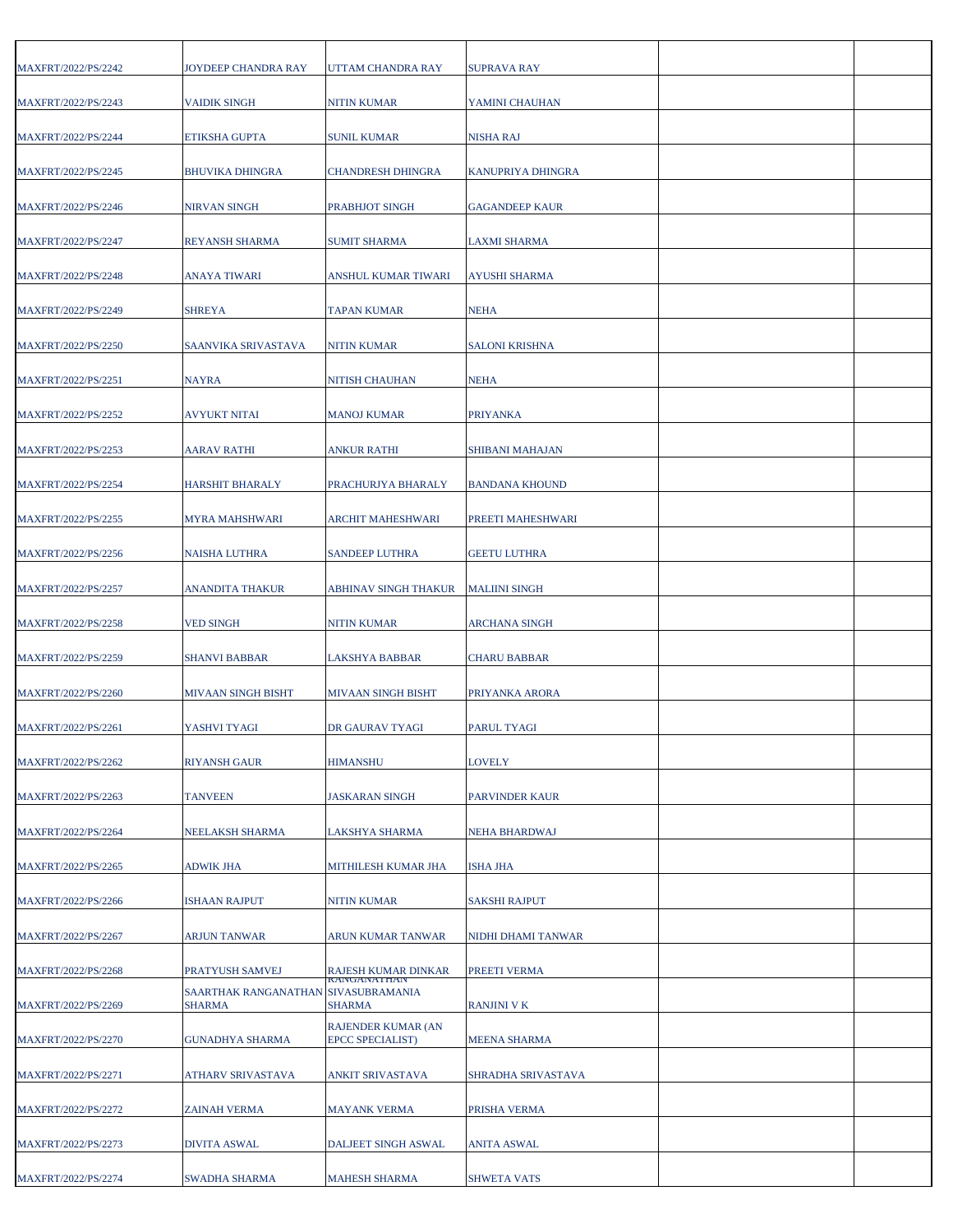| MAXFRT/2022/PS/2275 | ELINA ARORA           | <b>GAURAV ARORA</b>                    | NEHA ARORA             |           |
|---------------------|-----------------------|----------------------------------------|------------------------|-----------|
| MAXFRT/2022/PS/2276 | ADIRA CHAUHAN         | <b>MOHIT CHAUHAN</b>                   | <b>NEHA CHAUHAN</b>    |           |
| MAXFRT/2022/PS/2277 | YUVAN TIWARI          |                                        |                        | Cancelled |
|                     | PRISHA SHARMA         |                                        |                        |           |
| MAXFRT/2022/PS/2278 |                       | JITENDER SHARMA                        | POORNIMA GAUR          |           |
| MAXFRT/2022/PS/2279 | <b>ANAISHA JAIN</b>   | AKHIL JAIN                             | UMA JAIN               |           |
| MAXFRT/2022/PS/2280 | <b>INAAYA OBEROI</b>  | <b>AMIT OBEROI</b>                     | <b>SONIA OBEROI</b>    |           |
| MAXFRT/2022/PS/2281 | <b>ADVIK SHARMA</b>   | ANKUR SHARMA                           | <b>SAPNA GAUTAM</b>    |           |
| MAXFRT/2022/PS/2282 | AAYANSH GUPTA         | DEEPANSHU GUPTA                        | RITIKA GUPTA           |           |
| MAXFRT/2022/PS/2283 | REYAANSH GAUNIYAL     | REYAANSH GAUNIYAL                      | REYAANSH GAUNIYAL      |           |
| MAXFRT/2022/PS/2284 | SHAMBHAVI RAWAT       | <b>SANDEEP RAWAT</b>                   | NISHA NEGI RAWAT       |           |
| MAXFRT/2022/PS/2285 | LAKSHYA GUPTA         | MANOJ GUPTA                            | <b>MANISHA GUPTA</b>   |           |
| MAXFRT/2022/PS/2286 | REYAANSH GAUNIYAL     | VISHNU DUTT SHARMA                     | RICHA UPADHYAY         |           |
| MAXFRT/2022/PS/2287 | <b>DIA OCHANI</b>     | <b>MANISH OCHANI</b>                   | <b>KOMAL OCHANI</b>    |           |
| MAXFRT/2022/PS/2288 | <b>REYANSH BANSAL</b> | <b>GAURAV BANSAL</b>                   | DEEPIKA GOYAL          |           |
| MAXFRT/2022/PS/2289 | <b>SHAUNIT TUTEJA</b> | <b>VIKAS TUTEJA</b>                    | URVASHI BHALLA         |           |
| MAXFRT/2022/PS/2290 | PRAVYA DIXIT          | PRATEEK DIXIT                          | <b>SHREE DEVI</b>      |           |
| MAXFRT/2022/PS/2291 | <b>ANAYA ATTRI</b>    | DEEPAK KUMAR                           | <b>BHARTI SHARMA</b>   |           |
| MAXFRT/2022/PS/2292 | <b>TAVISH BAKSHI</b>  | <b>SALIL BAKSHI</b>                    | <b>MANISHA BAKSHI</b>  |           |
| MAXFRT/2022/PS/2293 | PRANIKA TANWAR        | AADITYA TANWAR                         | SHIWANI TANWAR         |           |
| MAXFRT/2022/PS/2294 | NILOY BANDYOPADHYAY   | <b>NAIWRIT</b><br><b>BANDYOPADHYAY</b> | NIDHI BANDYOPADHYAY    |           |
| MAXFRT/2022/PS/2295 | <b>AMAIRA JARIYAL</b> | <b>KEWAL SINGH</b>                     | <b>PRIYANKA</b>        |           |
| MAXFRT/2022/PS/2296 | ADVAIT DALAL          | <b>AMIT DALAL</b>                      | YOGITA AMIT DALAL      |           |
| MAXFRT/2022/PS/2297 | MITHALI GAJBHIYE      | NISHANT GAJBHIYE                       | MEENU ASTHANA GAJBHIYE |           |
| MAXFRT/2022/PS/2298 | AYANSH BHALLA         | ASHWANI BHALLA                         | AMBIKA BHALLA          |           |
| MAXFRT/2022/PS/2299 | CHARVIK CHOPRA        | <b>AMIT CHOPRA</b>                     | <b>RITU CHOPRA</b>     |           |
| MAXFRT/2022/PS/2300 | AMAIRA AHUJA          | MANOJ AHUJA                            | ANUPAMA SETHI          |           |
| MAXFRT/2022/PS/2301 | VIAAN GOYAL           | AKHIL GOYAL                            | <b>BHAWNA GOYAL</b>    |           |
| MAXFRT/2022/PS/2302 | MIVAAN KUMAR          | ROHIT KUMAR                            | ROSELEEN FERNANDES     |           |
| MAXFRT/2022/PS/2303 | SANJEEV SHARMA        | SANDEEP KUMAR                          | NUTAN SHARMA           |           |
| MAXFRT/2022/PS/2304 | <b>SEHRAAJ SINGH</b>  | <b>HARPREET SINGH</b>                  | <b>PAVLEEN KAUR</b>    |           |
| MAXFRT/2022/PS/2305 | ADITYA PANDEY         | <b>BIMAL RANJAN PANDEY</b>             | <b>SWETA PANDEY</b>    |           |
| MAXFRT/2022/PS/2306 | <b>TAVISH RAO</b>     | <b>TANESH RAO</b>                      | <b>SMITU RAO</b>       |           |
| MAXFRT/2022/PS/2307 | SAATVIK AGGARWAL      | NAVEEN AGGARWAL                        | ARCHANA AGGARWAL       |           |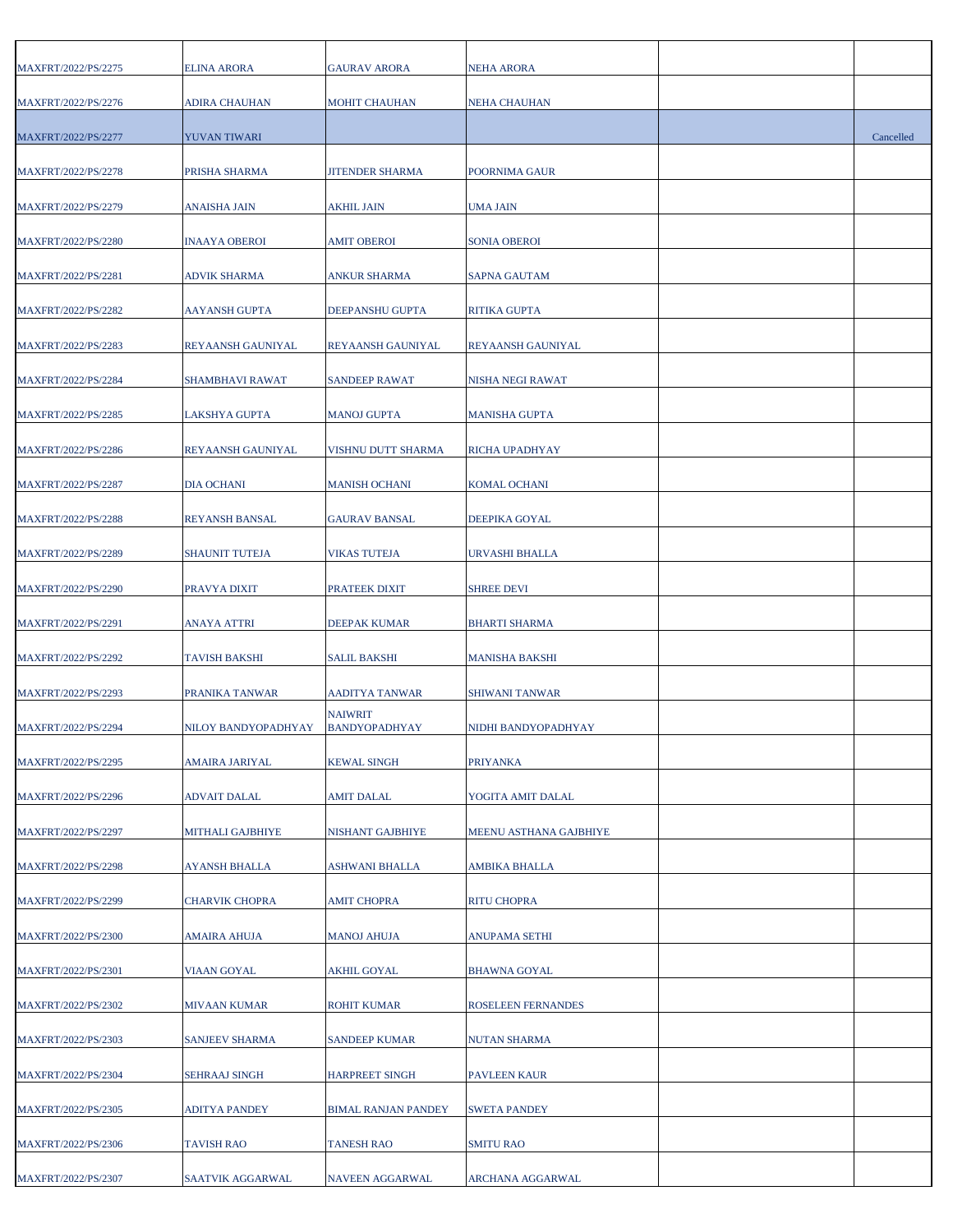| MAXFRT/2022/PS/2314 | <b>MANHAR KAUR</b>                        | HARNEET SINGH               | <b>MANMEET KAUR</b>    |  |
|---------------------|-------------------------------------------|-----------------------------|------------------------|--|
| MAXFRT/2022/PS/2315 | TANISHKA CHAUHAN                          | YESHVEER SINGH              | POOJA CHAUHAN          |  |
| MAXFRT/2022/PS/2316 | MEHRANSH MAHAJAN                          | HIMANSHU MAHAJAN            | <b>TRIMBIKA</b>        |  |
| MAXFRT/2022/PS/2317 | <b>GAURAV J NAIR</b>                      | JAYASHANKAR G NAIR          | ARYA R KRISHNAN        |  |
| MAXFRT/2022/PS/2318 | <b>KRISHIV UPPAL</b>                      | KAPIL UPPAL                 | <b>KRISHIV UPPAL</b>   |  |
| MAXFRT/2022/PS/2319 | <b>ADVEK KUMAR</b>                        | DR. VIJAY KUMAR             | DR.K.V. MAHALAKSHMI    |  |
| MAXFRT/2022/PS/2320 | NAVYA DAYAL                               | PARABHU DAYAL               | <b>RANI DAYAL</b>      |  |
| MAXFRT/2022/PS/2321 | SRIANSH V SHARMA                          | <b>VIPIN SHARMA</b>         | <b>HIMANI SHARMA</b>   |  |
| MAXFRT/2022/PS/2322 | SHIVANSH JAISWAL                          | SATYA PRAKASH KUMAR         | <b>KHUSHBU</b>         |  |
| MAXFRT/2022/PS/2323 | <b>HARSHITA UPRETI</b>                    | RAHUL CHANDRA UPRETI        | PRIYANKA UPRETI        |  |
| MAXFRT/2022/PS/2324 | <b>AASHEANA NILAY</b><br><b>CHOUDHARY</b> | NILAY SAMIR                 | ASTHA SHARMA           |  |
| MAXFRT/2022/PS/2325 | NYRA                                      | KUNGPOSH SAPROO             | <b>NEHA PANDITA</b>    |  |
| MAXFRT/2022/PS/2326 | YOHAN GUPTA                               | SUMEET GUPTA                | PARUL BANSAL           |  |
| MAXFRT/2022/PS/2327 | RIDDHISH MUKHERJEE                        | RUPAM MUKHERJEE             | <b>ANWESHA DUTTA</b>   |  |
|                     |                                           |                             |                        |  |
| MAXFRT/2022/PS/2328 | <b>ANAYA VERMA</b>                        | GAURAV VERMA                | <b>RAJNI GUSAIN</b>    |  |
| MAXFRT/2022/PS/2329 | <b>VIAAN SAINI</b>                        | <b>VIKAS SAINI</b>          | <b>SHAMA SAINI</b>     |  |
| MAXFRT/2022/PS/2330 | <b>DARSH BISHT</b>                        | <b>VEER SINGH BISHT</b>     | <b>BEENA RAWAT</b>     |  |
| MAXFRT/2022/PS/2331 | <b>DITYA SHELLY</b>                       | VIKAS SHELLY                | KHUSHBOO SHELLY        |  |
| MAXFRT/2022/PS/2332 | <b>SAMARTH BAKSHI</b>                     | SUMIT BAKSHI                | <b>INDU BAKSHI</b>     |  |
| MAXFRT/2022/PS/2333 | <b>JIYAANSH JANGIR</b>                    | PANKAJ JANGIR               | <b>MEENAKSHI</b>       |  |
| MAXFRT/2022/PS/2334 | AAYANSH JAISWAL                           | SACHIN KUMAR JAISWAL        | <b>UPASANA TRIVEDI</b> |  |
| MAXFRT/2022/PS/2335 | KAIRA AGARWAL                             | <b>CHETAN AGARWAL</b>       | LAXMI                  |  |
| MAXFRT/2022/PS/2336 | <b>AYAANSH SINGH</b>                      | AMIT KUMAR SINGH            | <b>CHANDA SINGH</b>    |  |
| MAXFRT/2022/PS/2337 | RIHAAN JAIN                               | AKSHAY JAIN                 | ETIKA JAIN             |  |
| MAXFRT/2022/PS/2338 | <b>DITVI SINGH</b>                        | <b>JAI SINGH</b>            | CK ANKITA MISRI        |  |
| MAXFRT/2022/PS/2339 | REYANA SHARMA                             | NITIN SHARMA                | <b>ANIKA KAUSHIK</b>   |  |
| MAXFRT/2022/PS/2340 | <b>INAARA KAUR</b>                        | <b>JASPREET SINGH BAGGA</b> | PAVNEET KAUR BAGGA     |  |
| MAXFRT/2022/PS/2341 | YOSHIKA PURI                              | NEERAJ PURI                 | PRIYANKA KHERA PURI    |  |
| MAXFRT/2022/PS/2342 | <b>VIANSH KAMBOJ</b>                      | MANISH KAMBOJ               | <b>SUVANA VERMA</b>    |  |
| MAXFRT/2022/PS/2343 | PRANSHU GUPTA                             | <b>RAJKARAN</b>             | <b>SUSHMA GUPTA</b>    |  |
| MAXFRT/2022/PS/2344 | <b>RAABYA SETH</b>                        | NITIN SETH                  | AKANKSHA DHAWAN        |  |
| MAXFRT/2022/PS/2345 | ERISHA POKHRIYAL                          | SUMIT POKHRIYAL             | POONAM GANGWAL         |  |
| MAXFRT/2022/PS/2346 | ESHAAN KAPOOR                             | SHOBHIT KAPOOR              | <b>KRITI MEHROTRA</b>  |  |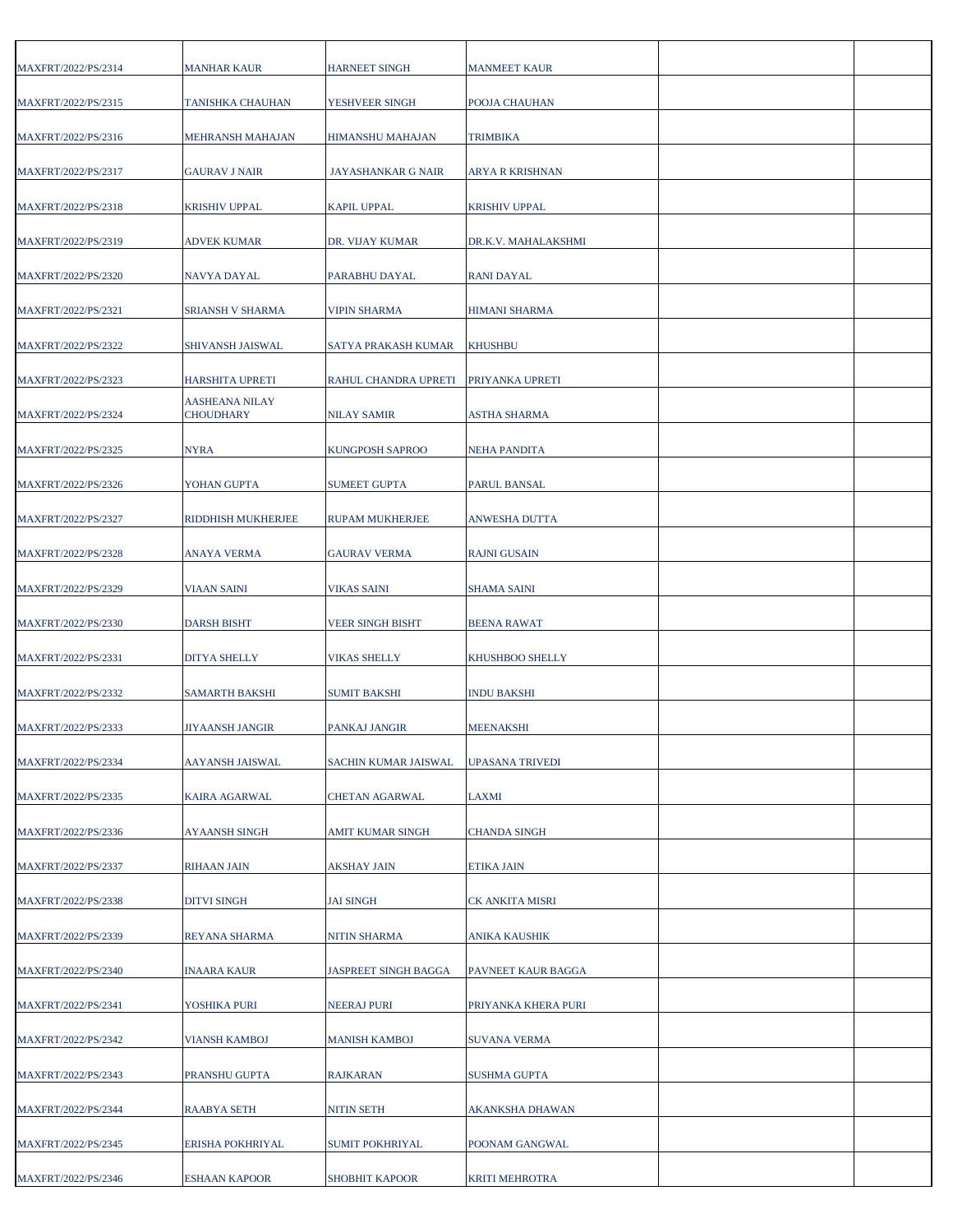| MAXFRT/2022/PS/2347 | <b>CHETNOOR SINGH</b>                      | RAJINDER SINGH                            | <b>HARLEEN KAUR</b>         |  |
|---------------------|--------------------------------------------|-------------------------------------------|-----------------------------|--|
| MAXFRT/2022/PS/2348 | MISHITA BHUSHAN PRASAD RAVI BHUSHAN PRASAD |                                           | <b>SONPHOOL</b>             |  |
| MAXFRT/2022/PS/2349 | <b>VIAAN CHUTANI</b>                       | ANKUSH                                    | <b>PRIYANKA</b>             |  |
| MAXFRT/2022/PS/2350 | RISHAAN AGGARWAL                           | RAHUL AGGARWAL                            | FLINTO CLASSES AT HOME      |  |
| MAXFRT/2022/PS/2351 | ADVIK AGARWAL                              | ANKIT AGARWAL                             | <b>MANSHA SEHGAL</b>        |  |
|                     |                                            |                                           |                             |  |
| MAXFRT/2022/PS/2352 | NIRVAIR TAKKAR                             | SORABH TAKKAR<br><b>KIRANPREET SINGH</b>  | <b>PALVINDER KAUR</b>       |  |
| MAXFRT/2022/PS/2353 | ANGAD SINGH SEKHON                         | SEKHON                                    | <b>JASPREET KAUR SEKHON</b> |  |
| MAXFRT/2022/PS/2354 | RUHANI BHATIA                              | <b>JASPAL SINH</b>                        | RIDHAM BHATIA               |  |
| MAXFRT/2022/PS/2355 | <b>AADWIK KALIA</b>                        | ASEEM KALIA                               | <b>JYOTIKA KALIA</b>        |  |
| MAXFRT/2022/PS/2356 | KIAN RANA                                  | <b>ANKUR RANA</b>                         | <b>KIMI ANAND</b>           |  |
| MAXFRT/2022/PS/2357 | <b>SHIVYA MONGA</b>                        | SAURABH MONGA                             | <b>RAJNI MONGA</b>          |  |
| MAXFRT/2022/PS/2358 | <b>MIVAAN</b>                              | <b>VIPIN KUMAR</b>                        | <b>SAKSHI CHHABRA</b>       |  |
| MAXFRT/2022/PS/2359 | <b>NITIKA</b>                              | <b>JITENDER SUNDRIYAL</b>                 | <b>JYOTI</b>                |  |
| MAXFRT/2022/PS/2360 | JYANSHU RATTAN SHARMA VIVEK RATTAN SHARMA  |                                           | <b>TANU SHARMA</b>          |  |
| MAXFRT/2022/PS/2361 | VYOM ATTRI                                 | ANKUSH SHARMA                             | PALLAVI SHARMA              |  |
| MAXFRT/2022/PS/2362 | SIDDHANT KHANEJA                           | <b>SACHIN KHANEJA</b>                     | <b>SWATI ARORA</b>          |  |
| MAXFRT/2022/PS/2363 | <b>NEIL CHHABRA</b>                        | PIYUSH CHHABRA                            | DR. DEEPTI CHHABRA          |  |
| MAXFRT/2022/PS/2364 | <b>DEEKSHA JAIN</b>                        | GAURAV JAIN                               | <b>MAMTA AGGARWAL</b>       |  |
| MAXFRT/2022/PS/2365 | <b>MIHIKA JAIN</b>                         | DEVAN JAIN                                | <b>MEERA THAKUR</b>         |  |
| MAXFRT/2022/PS/2366 | REYAANSH POKHRIYAL                         | ANKIT POKHRIYAL                           | <b>RAJNI POKHRIYAL</b>      |  |
| MAXFRT/2022/PS/2367 | <b>SUDIP CHAUDHURI</b>                     | <b>SUDIP CHAUDHURI</b>                    | ANINDITA CHAUDHURI          |  |
| MAXFRT/2022/PS/2368 | KOSTUBH SHUKLA                             | PRASHANT SHUKLA                           | <b>LEENA SHUKLA</b>         |  |
| MAXFRT/2022/PS/2369 | ARITRI CHAUDHURI                           | <b>SUDIP CHAUDHURI</b>                    | ANINDITA CHAUDHURI          |  |
| MAXFRT/2022/PS/2370 | <b>SHREYAS KUMAR</b>                       | BRIJESH KUMAR                             | PRITY KUMARI                |  |
| MAXFRT/2022/PS/2371 | <b>JESRIN SINGH</b>                        | <b>SATVINDER SINGH</b>                    | <b>MANDEEP KAUR</b>         |  |
| MAXFRT/2022/PS/2372 | UTKARSH GANTAGHARIA                        | <b>GOURI SANKAR</b><br><b>GANTAGHARIA</b> | <b>RITA BEHERA</b>          |  |
| MAXFRT/2022/PS/2373 | <b>CHIRUSH W S</b>                         | <b>W.B. SANTHOSH</b>                      | KAARTHIKA MAHESWARAN        |  |
| MAXFRT/2022/PS/2374 | AGRIM SINGH CHAUHAN                        | <b>SAURABH SINGH</b>                      | <b>MONIKA SINGH</b>         |  |
| MAXFRT/2022/PS/2375 | NIDHISH SHARMA                             | RAJEEV SHARMA                             | <b>NUPUR SHARMA</b>         |  |
| MAXFRT/2022/PS/2376 | SHIVANYA BHARDWAJ                          | YOGESH BHARDWAJ                           | <b>POOJA RANI</b>           |  |
| MAXFRT/2022/PS/2377 | <b>ROHANI</b>                              | MANSHU                                    | <b>JYOTI</b>                |  |
| MAXFRT/2022/PS/2378 | EISHAN BHATIA                              | <b>SAMEER BHATIA</b>                      | <b>SURBHI BHATIA</b>        |  |
| MAXFRT/2022/PS/2379 | SAMRIDDHI DAS ROY                          | ARINDAM DAS ROY                           | <b>SANGITA DAS ROY</b>      |  |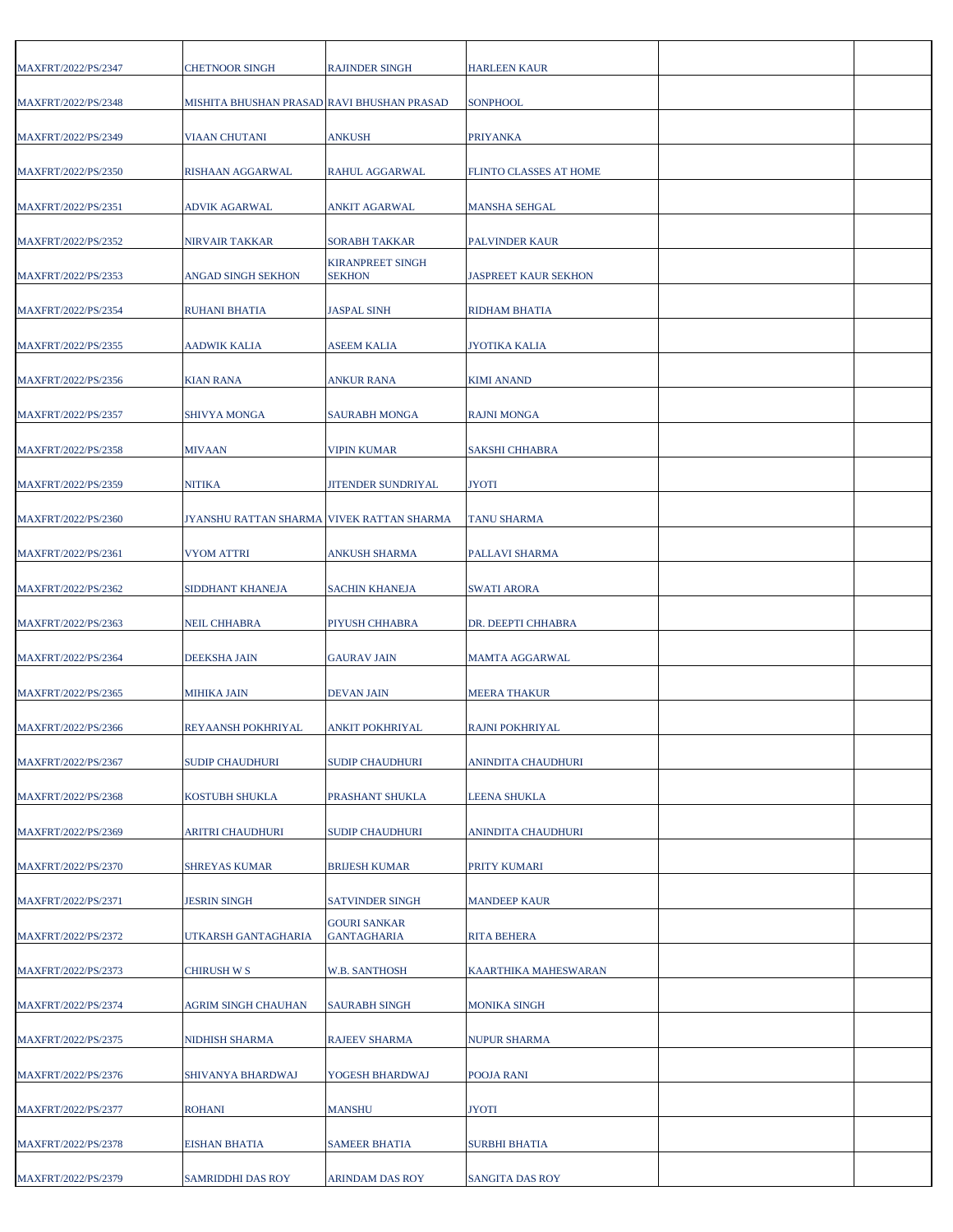| MAXFRT/2022/PS/2380 | <b>SAANVIKA</b>          | AJAY SOLANKI                          | <b>SEEMA</b>          |  |
|---------------------|--------------------------|---------------------------------------|-----------------------|--|
| MAXFRT/2022/PS/2381 | ANSHIKAA BHARDWAJ        | <b>PUNEET SHARMA</b>                  | PRIYA SHARMA          |  |
| MAXFRT/2022/PS/2382 | VIDIT MAHAJAN            | ASHISH GUPTA                          | <b>VIJATA GUPTA</b>   |  |
| MAXFRT/2022/PS/2383 | ANIKA SINGH RATHORE      | <b>CHANDRA SHEKHAR</b>                | <b>ONAM SINGH</b>     |  |
| MAXFRT/2022/PS/2384 | NAKSH SINGH THAKURAL     | <b>RAVINDER SINGH</b><br>THAKURAL     | NEETIKA THAKURAL      |  |
| MAXFRT/2022/PS/2385 | <b>SHAURYA BHANDARI</b>  | AMAN SINGH                            | <b>SHIVANI NEGI</b>   |  |
| MAXFRT/2022/PS/2386 | <b>KAASHVI</b>           | CHANDER KANT LOHIA                    | <b>SUMITA</b>         |  |
| MAXFRT/2022/PS/2387 | ANAYSHA SEHRAWAT         | AKHIL SEHRAWAT                        | SOUMYA SEHRAWAT       |  |
| MAXFRT/2022/PS/2388 | <b>RUVIR SINGH SETHI</b> | <b>JASNEET SINGH SETHI</b>            | NAVPREET KAUR SETHI   |  |
| MAXFRT/2022/PS/2389 | <b>VARENYAM GARG</b>     | <b>VIPIN GARG</b>                     | NIKETA ARYA           |  |
| MAXFRT/2022/PS/2390 | <b>AVNI SINGHAL</b>      | <b>ASHISH SINGHAL</b>                 | DEEPA GUPTA           |  |
| MAXFRT/2022/PS/2391 | ATHARV KUMAR             | ABHINAV PATTNAIK                      | SWAYAMPRAVA PATI      |  |
| MAXFRT/2022/PS/2392 | SHIVAAY GANGIYAN         | ASHISH                                | <b>BHAVANA RANI</b>   |  |
| MAXFRT/2022/PS/2393 | <b>SAMAIRA GAUR</b>      | RAJESH KUMAR                          | <b>SHEELAM GAUR</b>   |  |
| MAXFRT/2022/PS/2394 | AAYAT                    | AAYAT                                 | AAYAT                 |  |
| MAXFRT/2022/PS/2395 | <b>MAANVIK BHALLA</b>    | PRADEEP BHALLA                        | DEEPTI BHALLA         |  |
| MAXFRT/2022/PS/2396 | SAMAIRA DUGGAL           | AMIT DUGGAL                           | <b>RICHA SIROHI</b>   |  |
| MAXFRT/2022/PS/2397 | AYAAN AJESH KOCHA        | AJESH NARAYAN KOCHA                   | <b>BINILA P V</b>     |  |
| MAXFRT/2022/PS/2398 | SIYA CHAUDHARY           | <b>LAL BAHADUR</b><br>CHAUDHARY       | RAJMATI RAMFAL VARMA  |  |
| MAXFRT/2022/PS/2399 | SHAURYA SHARMA           | <b>ASHUTOSH</b>                       | <b>SONIA SHARMA</b>   |  |
| MAXFRT/2022/PS/2400 | <b>MANAV DERWAL</b>      | <b>OMPRAKASH MEENA</b>                | <b>RESHAM MEENA</b>   |  |
| MAXFRT/2022/PS/2401 | DIVJOT SINGH KOHLI       | JAGANPREET SINGH KOHLI SARABJEET KAUR |                       |  |
| MAXFRT/2022/PS/2402 | PRISHA GAIROLA           | PRISHA GAIROLA                        | SHIKHA GAIROLA        |  |
| MAXFRT/2022/PS/2403 | <b>ARCHIT JAIN</b>       | ANUJ JAIN                             | SUSHMA JAIN           |  |
| MAXFRT/2022/PS/2404 | <b>UDAYAN BANERJEE</b>   | <b>BIKASH BANERJEE</b>                | PRIYANKA BANERJEE     |  |
| MAXFRT/2022/PS/2405 | MIISHA GULATI            | RAJESH GULATI                         | ANJU GULATI           |  |
| MAXFRT/2022/PS/2406 | <b>AJAY BANGARI</b>      | <b>AJAY BANGARI</b>                   | <b>HIMANI BANGARI</b> |  |
| MAXFRT/2022/PS/2407 | <b>AADYA BANGARI</b>     | <b>AJAY BANGARI</b>                   | <b>HIMANI BANGARI</b> |  |
| MAXFRT/2022/PS/2408 | <b>SIERRA MANHAS</b>     | <b>VISHAL SINGH</b>                   | <b>SONAL SLATHIA</b>  |  |
| MAXFRT/2022/PS/2409 | ALISHA PRABHAKAR         | PRABHAT PRABHAKAR                     | PRATIBHA KUMARI       |  |
| MAXFRT/2022/PS/2410 | <b>KANISHKA SAU</b>      | DURGA PRASANNA SAU                    | <b>REENA SAU</b>      |  |
| MAXFRT/2022/PS/2411 | RADHYA TYAGI             | RAHUL TYAGI                           | <b>POOJA</b>          |  |
| MAXFRT/2022/PS/2412 | AMYRA DABAS              | PRAVEEN DABAS                         | SONAM DABAS           |  |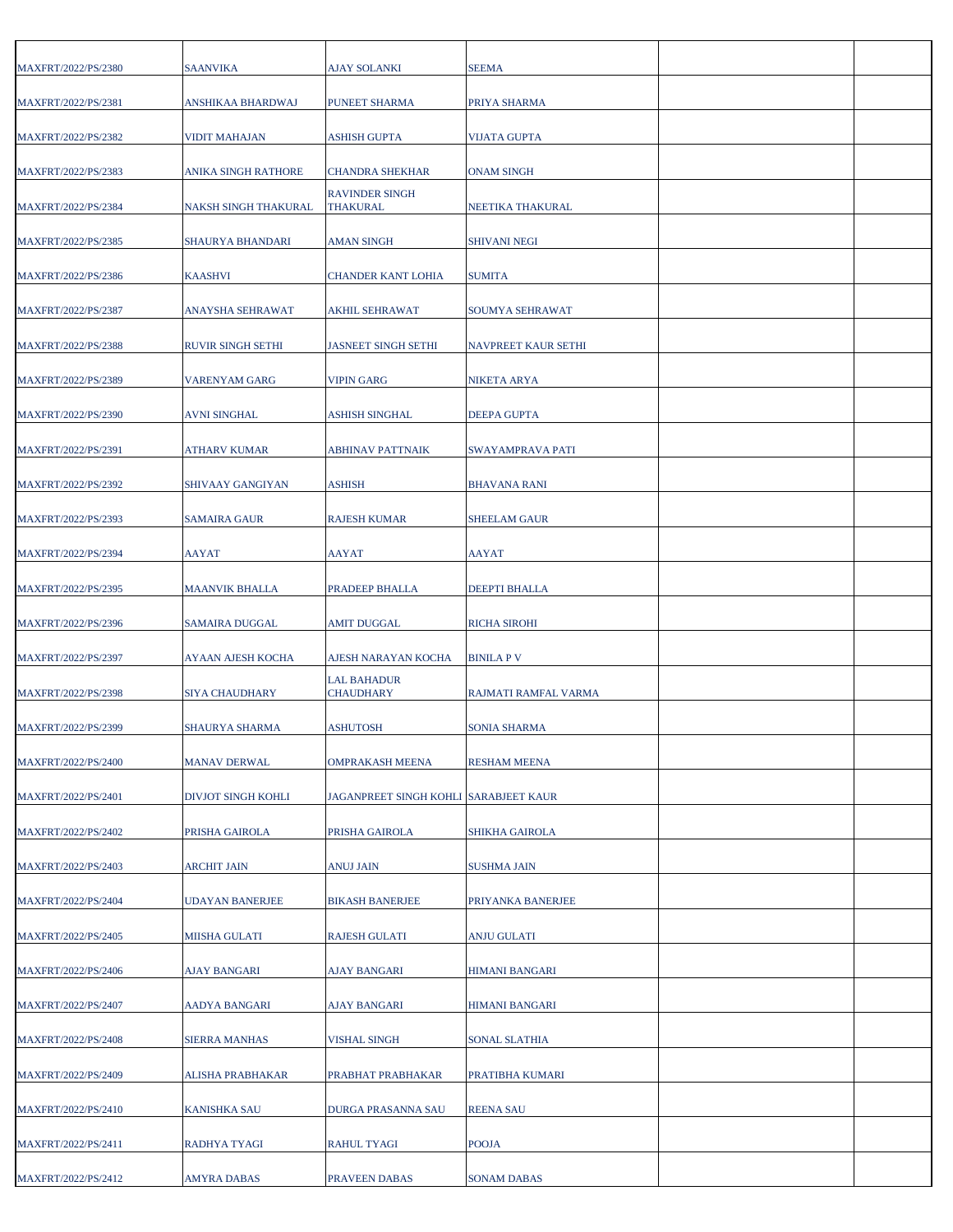| MAXFRT/2022/PS/2413 | PRISHITA KESWANI       | HITESH KESWANI           | <b>SHAIVALINI KESWANI</b> |  |
|---------------------|------------------------|--------------------------|---------------------------|--|
| MAXFRT/2022/PS/2414 | <b>RIYANSH KHANNA</b>  | <b>HARSH KHANNA</b>      | <b>SHEENA KHANNA</b>      |  |
| MAXFRT/2022/PS/2415 | <b>HITARTH BHATIA</b>  | AASHISH BHATIA           | <b>DIMPLE BHATIA</b>      |  |
| MAXFRT/2022/PS/2416 | RIAAN ARORA            | RAJAT ARORA              | <b>ISHA ARORA</b>         |  |
| MAXFRT/2022/PS/2417 | <b>MANVIK SAINI</b>    | JITENDRA KUMAR SAINI     | <b>ANITA BAI SAINI</b>    |  |
| MAXFRT/2022/PS/2418 | MOKSHITA SHARMA        | MANAS SHARMA             | NIDHI SHARMA              |  |
| MAXFRT/2022/PS/2419 | <b>ERICA VERMA</b>     | PANKAJ VERMA             | PAYAL VERMA               |  |
| MAXFRT/2022/PS/2420 | <b>AASHVI BHASKER</b>  | ABHINAV SHARMA           | PALALVI SHARMA            |  |
| MAXFRT/2022/PS/2421 | AYUSH KASHYAP          | <b>NAWAL KASHYAP</b>     | <b>SEEMA RANI</b>         |  |
| MAXFRT/2022/PS/2422 | <b>SAANVI</b>          | NA                       | <b>SHASHI</b>             |  |
| MAXFRT/2022/PS/2423 | ANUSHKA SARNA          | <b>MANISH SARNA</b>      | <b>ANSHU SARNA</b>        |  |
| MAXFRT/2022/PS/2424 | ARJUN SAXENA           | ABHINAV SAXENA           | <b>ABHISHIKTA SAXENA</b>  |  |
| MAXFRT/2022/PS/2425 | ATHARVA KUMAR          | <b>ANKUR KUMAR</b>       | <b>SALINI SINGH</b>       |  |
| MAXFRT/2022/PS/2426 | <b>KSHITIJ ARORA</b>   | MUNISH KUMAR             | <b>VINNY JUNEJA</b>       |  |
| MAXFRT/2022/PS/2427 | DAKSH MALHOTRA         | <b>ATUL MALHOTRA</b>     | NIDHI MALHOTRA            |  |
| MAXFRT/2022/PS/2428 | <b>ALIEZAA KAR</b>     | <b>SUSMIT KAR</b>        | DIVYA PREET SODHI         |  |
| MAXFRT/2022/PS/2429 | <b>RUBANI KAUR</b>     | <b>PUNEET SINGH</b>      | <b>MANPREET KAUR</b>      |  |
| MAXFRT/2022/PS/2430 | DIVYANA VADEHRA        | SAJAN VADEHRA            | <b>MEGHA VADEHRA</b>      |  |
| MAXFRT/2022/PS/2431 | <b>HARSHIT JAISWAL</b> | DEEPAK JAISWAL           | <b>NEHA JAISWAL</b>       |  |
| MAXFRT/2022/PS/2432 | YASHASWI AARYA         | <b>VEDMITRA</b>          | <b>NEHA YADAV</b>         |  |
| MAXFRT/2022/PS/2433 | AARVI AARUNYA          | <b>BIBHUSAMPAD SAHOO</b> | <b>JAYASHREE JENA</b>     |  |
| MAXFRT/2022/PS/2434 | <b>AIZEL SINGH</b>     | ANKUR KUMAR SINGH        | AAKANKSHA TANWAR          |  |
| MAXFRT/2022/PS/2435 | <b>VAANI</b>           | <b>VIKAS YADAV</b>       | <b>SHIVANI YADAV</b>      |  |
| MAXFRT/2022/PS/2436 | NITYA GUPTA            | GAURAV GUPTA             | <b>JHANVI JAIN</b>        |  |
| MAXFRT/2022/PS/2437 | <b>AHANA</b>           | <b>GAURAV GAUTAM</b>     | <b>ANUPAMA GAUTAM</b>     |  |
| MAXFRT/2022/PS/2438 | <b>LAVISH SOLANKI</b>  | PARVESH SOLANKI          | <b>ANJALI</b>             |  |
| MAXFRT/2022/PS/2439 | <b>DEVESHI SINGH</b>   | PRASHANT KUMAR SINGH     | <b>UPASANA VERMA</b>      |  |
| MAXFRT/2022/PS/2440 | ANAIKA SRIVASTAVA      | DEEPANDER KUMAR          | <b>RASHMI RUNI</b>        |  |
| MAXFRT/2022/PS/2441 | AADIT KUKREJA          | RATHIN KUKREJA           | <b>KRITI AHUJA</b>        |  |
| MAXFRT/2022/PS/2442 | <b>ADVIK SINGH</b>     | SUDEEP KUMAR SINGH       | <b>RESHU SINGH</b>        |  |
| MAXFRT/2022/PS/2443 | <b>VAIDEHI SINGH</b>   | VINEET KUMAR             | <b>JAYA SHRISHTI</b>      |  |
| MAXFRT/2022/PS/2444 | <b>NACHIKET NAGAR</b>  | NAVEEN NAGAR             | <b>SONIYA NAGAR</b>       |  |
| MAXFRT/2022/PS/2445 | DIVYANSH YADAV         | PRAMOD KUMAR             | <b>NIDHI YADAV</b>        |  |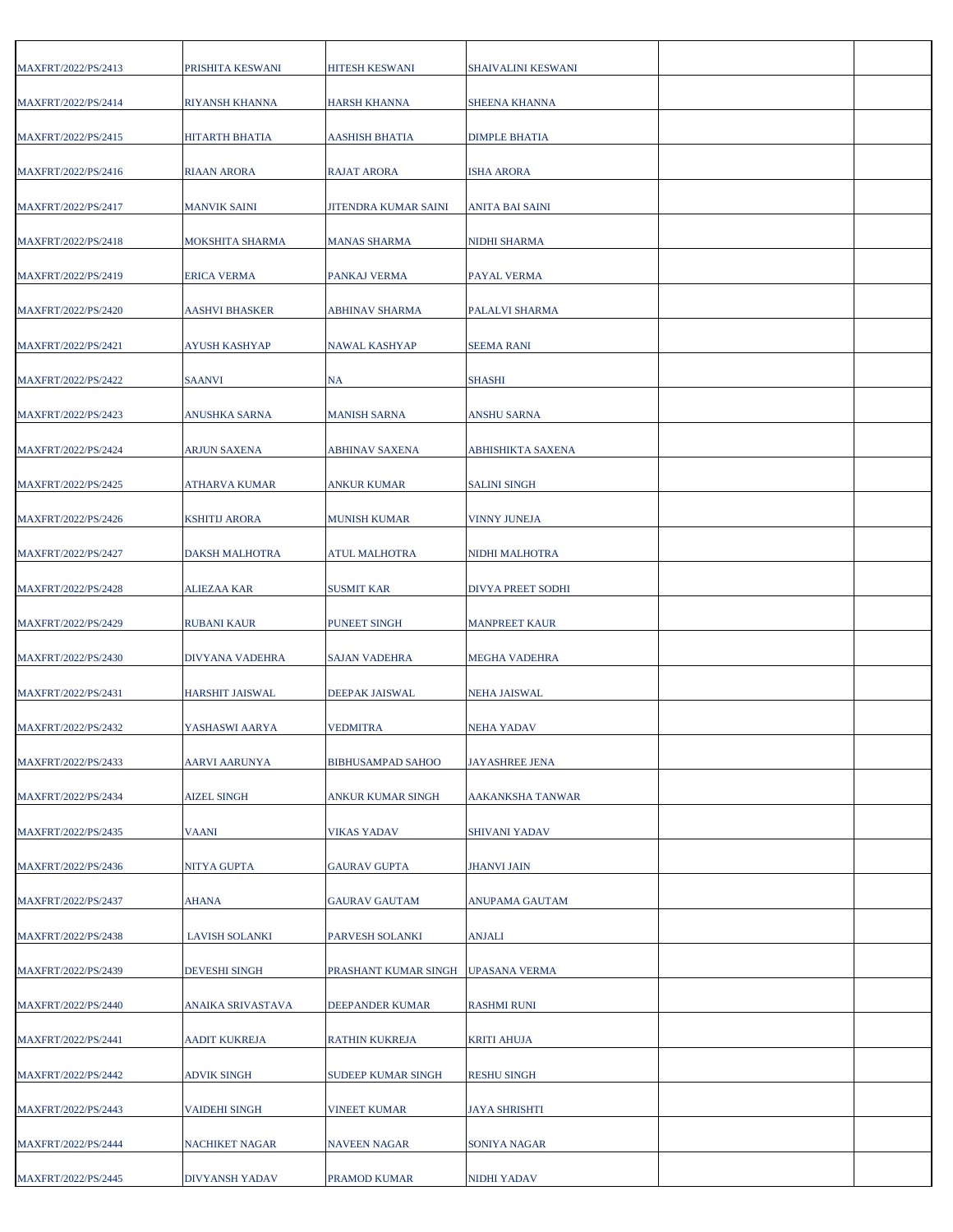| MAXFRT/2022/PS/2446 | NIMISH BISHT             | <b>DINESH SINGH BISHT</b>                | <b>BABITA BISHT</b>       |  |
|---------------------|--------------------------|------------------------------------------|---------------------------|--|
| MAXFRT/2022/PS/2447 | <b>GINISHA</b>           | MR. CHETAN BANSAL                        | <b>MRS. RANI</b>          |  |
| MAXFRT/2022/PS/2448 | <b>ADVIT MAURYA</b>      | <b>SANDEEP KUMAR</b>                     | <b>SEEMA YADAV</b>        |  |
| MAXFRT/2022/PS/2449 | <b>AAYUSH SINHA</b>      | VIKAS KUMAR                              | SHILPEE SHABNAM           |  |
| MAXFRT/2022/PS/2450 | NIVAAN GULATI            | PRADEEP GULATI                           | POOJA ARORA GULATI        |  |
|                     |                          |                                          |                           |  |
| MAXFRT/2022/PS/2451 | <b>AVREEN KAUR</b>       | <b>CHANDEEP SINGH</b>                    | <b>DHIRTI CHOPRA</b>      |  |
| MAXFRT/2022/PS/2452 | <b>JIAAN SINGH WALIA</b> | <b>GURJEET SINGH WALIA</b>               | NEHA WALIA                |  |
| MAXFRT/2022/PS/2453 | YASHASVI VERMA           | NITIN VERMA                              | <b>KRITIKA VERMA</b>      |  |
| MAXFRT/2022/PS/2454 | AYAAN GARG               | CHITRANJAN AGARWAL                       | ANSHUL GARG               |  |
| MAXFRT/2022/PS/2455 | <b>ASHISH SHARMA</b>     | ASHISH SHARMA                            | <b>AMRITA SEN SHARMA</b>  |  |
| MAXFRT/2022/PS/2456 | <b>AYANSH SHARMA</b>     | ARVIND SHARMA                            | <b>JYOTI BAKSHI</b>       |  |
| MAXFRT/2022/PS/2457 | SHREYANSH SINGH          | SIDDHARTH SINGH                          | <b>RITU SINGH</b>         |  |
| MAXFRT/2022/PS/2458 | DHRUV BHATTACHARJEE      | <b>DEEPANKAR</b><br><b>BHATTACHARJEE</b> | ADITI BHATTACHARJEE       |  |
| MAXFRT/2022/PS/2459 | <b>PRATISHTHA</b>        | PRAVEE KUMAR                             | TINNA PRAVEEN KUMAR SAGAR |  |
| MAXFRT/2022/PS/2460 | ABIR KAUSHIK LALL        | NIKHIL LALL                              | KANNUBHA KAUSHIK          |  |
| MAXFRT/2022/PS/2461 | <b>ERISHA KAUL</b>       | ARUN KAUL                                | MEENAKSHI WALI KAUL       |  |
| MAXFRT/2022/PS/2462 | <b>ABHIVEER RAJPUT</b>   | ABHILASHA CHAUHAN                        | ABHILASHA CHAUHAN         |  |
| MAXFRT/2022/PS/2463 | <b>KAIRA SHARMA</b>      | ANKUSH SHARMA                            | <b>RINA KUMARI</b>        |  |
| MAXFRT/2022/PS/2464 | AARVIKA GUPTA            | <b>GAURAV GUPTA</b>                      | ARCHANA GUPTA             |  |
| MAXFRT/2022/PS/2465 | TRIVISHA SINGH           | <b>MAHAVIR SINGH</b>                     | <b>NEETU CHAUHAN</b>      |  |
| MAXFRT/2022/PS/2466 | AARNAA LAKHCHOWRA        | DINESH CHANDRA                           | <b>BABITA PALIWAL</b>     |  |
| MAXFRT/2022/PS/2467 | SAHARSH YADAV            | SUSHIL KUMAR YADAV                       | <b>SAVITA KUMARI</b>      |  |
| MAXFRT/2022/PS/2468 | ASHRITA SHARMA           | AMIT KUMAR SHARMA                        | RUHI MAMUALIYA            |  |
| MAXFRT/2022/PS/2469 | YUVAN BINDRA             | DEEPAK BINDRA                            | PRIYA BINDRA              |  |
| MAXFRT/2022/PS/2470 | <b>RUTVI</b>             | <b>MANISH NEGI</b>                       | <b>KAMLA</b>              |  |
| MAXFRT/2022/PS/2471 | TIAH KATARIA             | LIMA RANI                                | TARIN KATARIA             |  |
| MAXFRT/2022/PS/2472 | ADVIK KUMAR KHIRWAL      | DEEPAK KUMAR KHIRWAL                     | <b>DIVYA MAHAJAN</b>      |  |
| MAXFRT/2022/PS/2473 | MANNAT SARASWAT          | SONU                                     | <b>MAMTA</b>              |  |
|                     |                          |                                          |                           |  |
| MAXFRT/2022/PS/2474 | <b>MADHAV TULI</b>       | AJAY TULI                                | <b>HEM LATA</b>           |  |
| MAXFRT/2022/PS/2475 | DARVESH SINGH SONI       | <b>JUJHAR SINGH SONI</b>                 | <b>HARLEEN SONI</b>       |  |
| MAXFRT/2022/PS/2476 | VIVAAN THAKUR            | PANKAJ THAKUR                            | <b>NUPUR THAKUR</b>       |  |
| MAXFRT/2022/PS/2477 | AASHITA SAHU             | SANTOSH KUMAR SAHU                       | NIDHI CHANDRA             |  |
| MAXFRT/2022/PS/2478 | ADIVA KASHYAP            | ABHISHEK KASHYAP                         | POOJA CHANDRA             |  |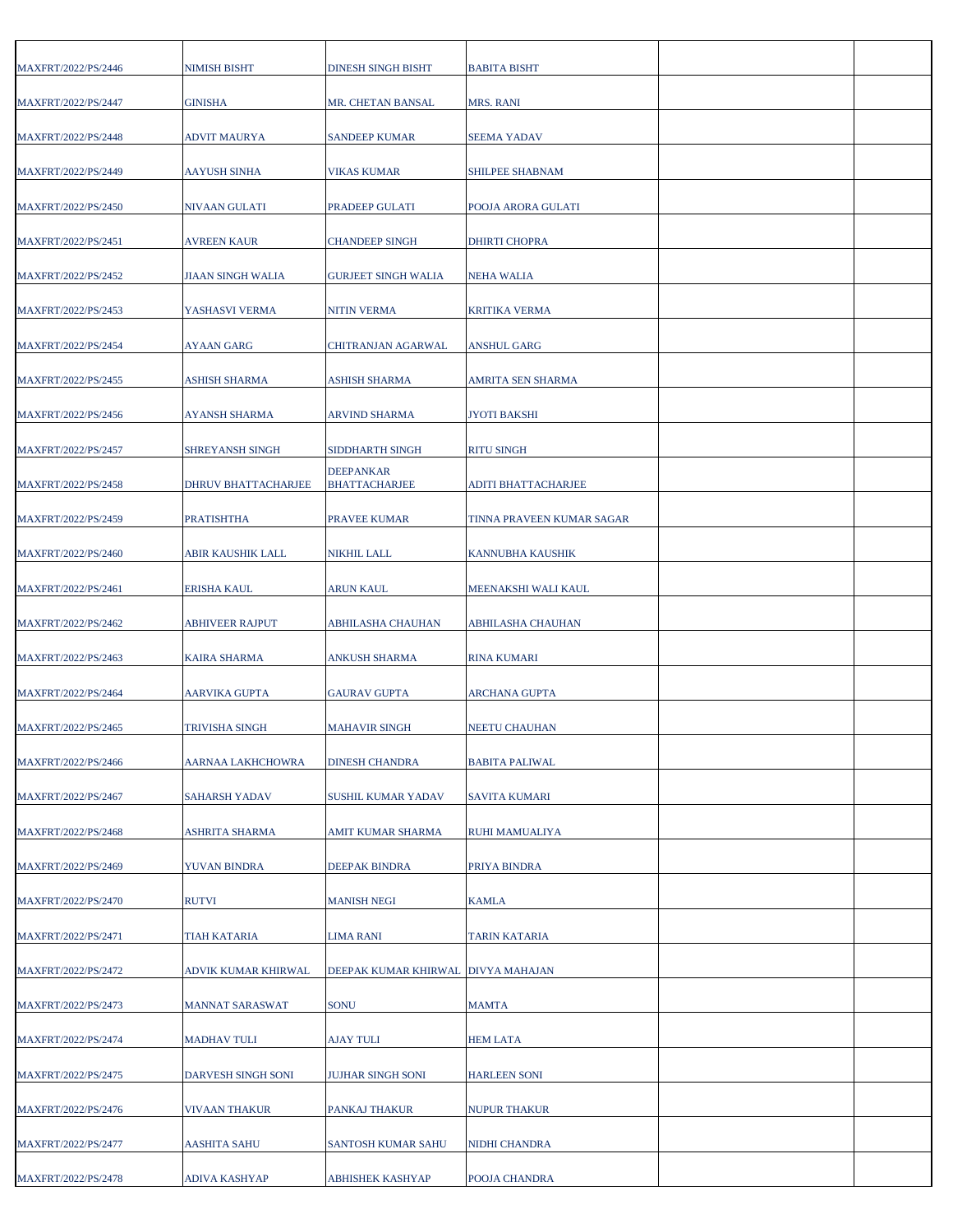| MAXFRT/2022/PS/2479 | NITYA GUPTA                     | <b>ANUJ KUMAR</b>                   | <b>AYUSHI GUPTA</b>        |           |
|---------------------|---------------------------------|-------------------------------------|----------------------------|-----------|
| MAXFRT/2022/PS/2480 | <b>AVIKA ARORA</b>              | PRINCE ARORA                        | <b>GITIKA GOGIA</b>        |           |
| MAXFRT/2022/PS/2481 | <b>MAITHILEE KHOSLA</b>         | SAHIL KHOSLA                        | <b>ALKA PATODI</b>         |           |
| MAXFRT/2022/PS/2482 | ANAYA GAIROLA                   | RAJIV GAIROLA                       | <b>RASHMI GAIROLA</b>      |           |
| MAXFRT/2022/PS/2483 | <b>MANNAT</b>                   | <b>NARENDER KUMAR</b>               | <b>KALPANA</b>             |           |
| MAXFRT/2022/PS/2484 | RIVAANSH MALHOTRA               | RAVI MALHOTRA                       | ANSHIKA MALHOTRA           |           |
| MAXFRT/2022/PS/2485 | <b>REYANSHI CHAHAR</b>          | PARVEEN KUMAR                       | <b>MEENA DESWAL</b>        |           |
| MAXFRT/2022/PS/2486 | <b>REYANSH CHAHAR</b>           | PARVEEN KUMAR                       | <b>MEENA DESWAL</b>        |           |
| MAXFRT/2022/PS/2487 | VIVAAN MALHOTRA                 | DEEPAK MALHOTRA                     | <b>CHETNA MALHOTRA</b>     |           |
| MAXFRT/2022/PS/2488 | <b>YUG SHARMA</b>               | SHAURYA SHARMA                      | MEGHA KUMAR                |           |
| MAXFRT/2022/PS/2489 | NIMRAT KAUR                     | <b>GURJINDER SINGH</b>              | <b>SUKHPREET KAUR</b>      |           |
| MAXFRT/2022/PS/2490 | <b>SIYA RAJPUT</b>              | ASHISH                              | <b>GARIMA</b>              |           |
| MAXFRT/2022/PS/2491 | PRISHA KAUR                     | PARAMPUNEET                         | PAWNEET UPPAL              |           |
| MAXFRT/2022/PS/2492 | <b>KIARA KAPOOR</b>             | <b>TARUN KUMAR</b>                  | <b>PARUL KAPOOR</b>        |           |
| MAXFRT/2022/PS/2493 | <b>REYANSH SINGH</b>            | ANSHU KUMAR SINGH                   | PRIYANKA SINGH             |           |
| MAXFRT/2022/PS/2494 | <b>SHAIVYA SHEKHAR</b>          | SHEKHAR SHIVAM                      | <b>DIVYA SINHA</b>         |           |
| MAXFRT/2022/PS/2495 | <b>MANAN YADAV</b>              | YOGESH KUMAR                        | <b>ANKUR YADAV</b>         |           |
| MAXFRT/2022/PS/2496 | <b>VEDANSH BISHT</b>            | HARISHCHANDRA SINGH<br><b>BISHT</b> | <b>SHIKSHA BISHT</b>       |           |
| MAXFRT/2022/PS/2497 | <b>ARTH NAUGAI</b>              | ANKIT NAUGAI                        | <b>HIMANI NAUGAI</b>       |           |
| MAXFRT/2022/PS/2498 | <b>KRIDAY BANSAL</b>            | <b>MOHIT BANSAL</b>                 | <b>SWATI BANSAL</b>        |           |
| MAXFRT/2022/PS/2499 | DIVA SHAKYA                     | <b>SACHIN SHAKYA</b>                | <b>SARASWATI</b>           |           |
| MAXFRT/2022/PS/2500 | HIMAIRA GUPTA                   |                                     |                            | Cancelled |
| MAXFRT/2022/PS/2501 | OMAIRA KUNWAR                   | KUNWAR HARSH                        | POORNIMA POORNIMA          |           |
|                     |                                 |                                     |                            |           |
| MAXFRT/2022/PS/2502 | <b>AYAANSH TANWAR</b>           | PRASHANT TANWAR                     | <b>NEHA TANWAR</b>         |           |
| MAXFRT/2022/PS/2503 | <b>SAANVI PANDE</b>             | <b>HITESH PANDE</b>                 | <b>MANISHA PANDE</b>       |           |
| MAXFRT/2022/PS/2504 | PRAGYAN AGARWAL                 | YATIN AGARWAL                       | <b>NEHA GOEL</b>           |           |
| MAXFRT/2022/PS/2505 | <b>DEVYANSH</b><br>MUKHOPADHYAY | DR. BIPLAB<br>MUKHOPADHYAY          | SURABHI VERMA MUKHOPADHYAY |           |
| MAXFRT/2022/PS/2506 | <b>SAANVI</b>                   | <b>SANDEEP YADAV</b>                | <b>ARCHANA YADAV</b>       |           |
| MAXFRT/2022/PS/2507 | DAKSH GUPTA                     | LOKESH                              | <b>RUCHIO GUPTA</b>        |           |
| MAXFRT/2022/PS/2508 | <b>ADVIT SINGH</b>              | ARVIND KUMAR SINGH                  | <b>KUSUM SINGH</b>         |           |
| MAXFRT/2022/PS/2509 | VAANYA PANWAR                   | HARISH SINGH PANWAR                 | NISHA KUMARI               |           |
| MAXFRT/2022/PS/2510 | <b>MANRAJ SINGH</b>             | <b>GURBIR SINGH</b>                 | <b>JASPINDER KAUR</b>      |           |
| MAXFRT/2022/PS/2511 | <b>SHANAYA ARORA</b>            | <b>HITESH ARORA</b>                 | <b>NAMITA CHUGH</b>        |           |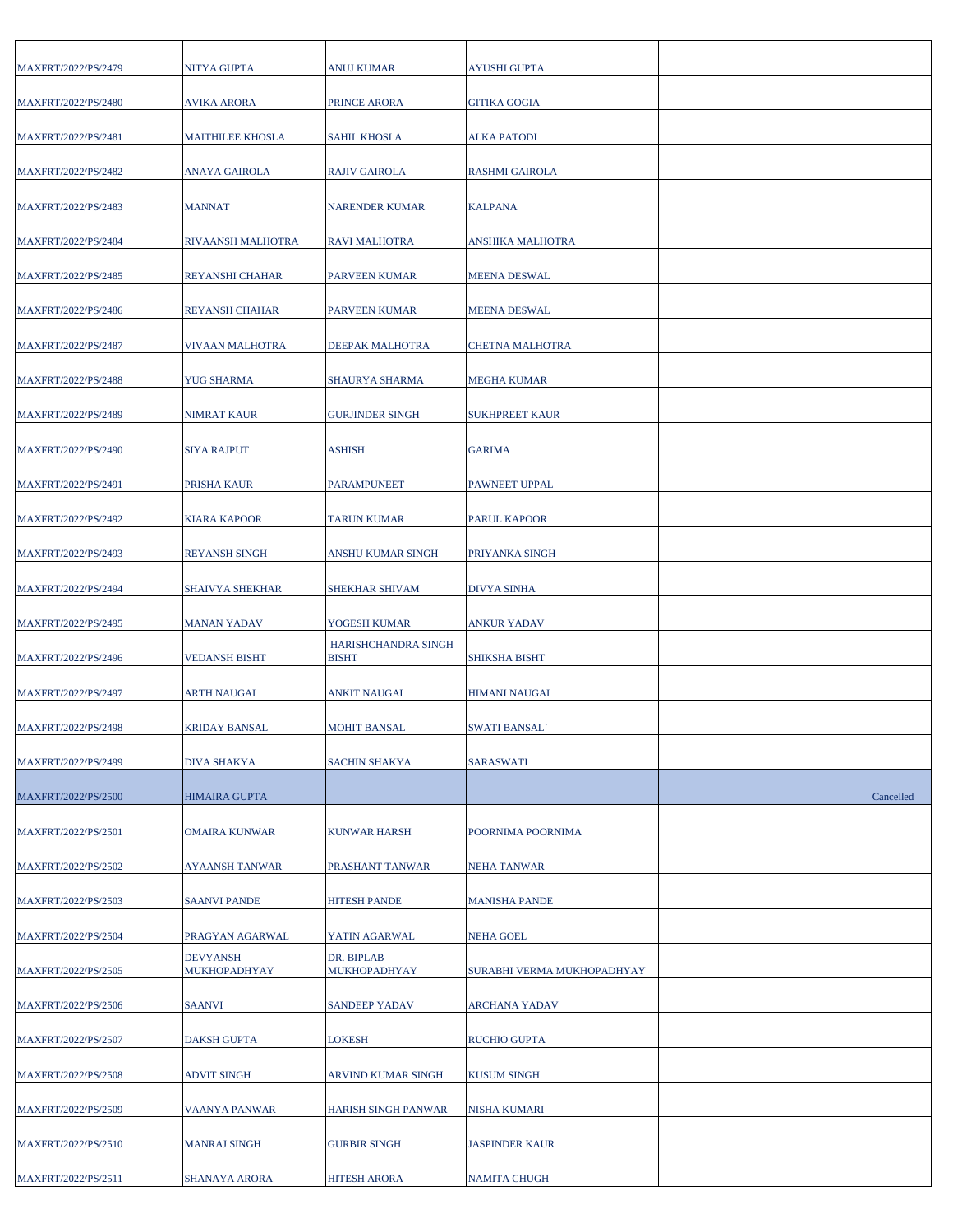| MAXFRT/2022/PS/2512 | ANAYA VERMA             |                           |                        | Cancelled |
|---------------------|-------------------------|---------------------------|------------------------|-----------|
| MAXFRT/2022/PS/2513 | NAIRA ALI               | <b>MOIN ALI</b>           | SHABNAM L KHATOON      |           |
| MAXFRT/2022/PS/2514 | <b>NYRA GROVER</b>      | <b>ARCHIT GROVER</b>      | YESHA PRUTHI           |           |
| MAXFRT/2022/PS/2515 | <b>HAVISH SIROHI</b>    | VIJAY KUMAR               | <b>MEENAKSHI</b>       |           |
| MAXFRT/2022/PS/2516 | <b>RIDIT SHARMA</b>     | AMIT SHARMA               | <b>SHASHI SHARMA</b>   |           |
| MAXFRT/2022/PS/2517 | ZACHARY JASON LOPEZ     | <b>JASON LOPEZ</b>        | SUNAYANA MALIK LOPEZ   |           |
| MAXFRT/2022/PS/2518 | MONAK KALRA             | YAMAN KALRA               | <b>GEETIKA KALRA</b>   |           |
| MAXFRT/2022/PS/2519 | AAVYA JAMDAGNI          | VIRENDER KUMAR            | MEENAKSHI SHARMA       |           |
| MAXFRT/2022/PS/2520 | SAANVI SRIVASTAVA       | ROHIT SRIVASTAVA          | PRITI SRIVASTAVA       |           |
| MAXFRT/2022/PS/2521 | <b>MYSHA JAIN</b>       | PIYUSH JAIN               | <b>SHRUTI JAIN</b>     |           |
| MAXFRT/2022/PS/2522 | AADYA SHARMA            | ANURAAG SHARMA            | <b>GAURI SHARMA</b>    |           |
| MAXFRT/2022/PS/2523 | <b>HEYANSH GUPTA</b>    | MURARI LAL                | YASHIKA GUPTA          |           |
| MAXFRT/2022/PS/2524 | SHIVANSH CHAURASIA      | SANJAY KUMAR              | SHWETANJALI            |           |
| MAXFRT/2022/PS/2525 | <b>ADVITH GARG</b>      | ARPIT GARG                | <b>JYOTI GARG</b>      |           |
| MAXFRT/2022/PS/2526 | <b>GAURANG SHUKLA</b>   | ARUN KUMAR SHUKLA         | PREETI TIWARI          |           |
| MAXFRT/2022/PS/2527 | ANAHAD SINGH            | HARSIMRAN KAUR            | <b>SARANJEET SINGH</b> |           |
| MAXFRT/2022/PS/2528 | RIDDHI AGARWAL          | GAurav agarwal            | <b>RITU</b>            |           |
| MAXFRT/2022/PS/2529 | PAISHA KOHLI            | PRANAV KOHLI              | POOJA DUGGAL           |           |
| MAXFRT/2022/PS/2530 | SARVAGYA SINGH          | <b>GAURAV SINGH</b>       | <b>SUDHA YADAV</b>     |           |
| MAXFRT/2022/PS/2531 | <b>HIMANSHU GULATI</b>  | <b>HIMANSHU GULATI</b>    | <b>FALKI GULATI</b>    |           |
| MAXFRT/2022/PS/2532 | <b>KAHAAN GULATI</b>    | HIMANSHU GULATI           | <b>FALKI GULATI</b>    |           |
| MAXFRT/2022/PS/2533 | <b>VIRAJ RANGA</b>      | <b>VIVEK RANGA</b>        | <b>UMANG BHAKTA</b>    |           |
| MAXFRT/2022/PS/2534 | DAKSH SHARMA            | <b>LALIT MOHAN</b>        | ASHA KUMARI            |           |
| MAXFRT/2022/PS/2535 | <b>MARYAM EHSAN</b>     | MOHAMMED EHSAN<br>AHMED   | <b>GUFRANA KAMAL</b>   |           |
| MAXFRT/2022/PS/2536 | <b>IVAAN KAKKAR</b>     | ANKIT KAKKAR              | <b>SALONI KAKKAR</b>   |           |
| MAXFRT/2022/PS/2537 | <b>SHANIA KHARIA</b>    | SURESH KHARIA             | SHEETAL CHAUHAN        |           |
| MAXFRT/2022/PS/2538 | <b>ANANYA BHANOT</b>    | AKSHAY BHANOT             | <b>ANJANA BHANOT</b>   |           |
| MAXFRT/2022/PS/2539 | <b>VIRAAJ SINGH</b>     | AKHILESH KUMAR SINGH      | <b>RINKI SINGH</b>     |           |
| MAXFRT/2022/PS/2540 | ADYANT JHA              | SANJAY JHA                | ABHILASHA THAKUR       |           |
| MAXFRT/2022/PS/2541 | <b>HEYANSH AGGARWAL</b> | AKSHAY GUPTA              | AKSHAY GUPTA           |           |
| MAXFRT/2022/PS/2542 | LAKSH NARANG            | <b>VIPIN NARANG</b>       | <b>NISHA NARANG</b>    |           |
| MAXFRT/2022/PS/2543 | DIYAAN SARASWATI        | ARVIND KUMAR<br>SARASWATI | <b>DEEKSHA</b>         |           |
| MAXFRT/2022/PS/2544 | <b>KANAK</b>            | PAWAN KUMAR               | <b>PREETI</b>          |           |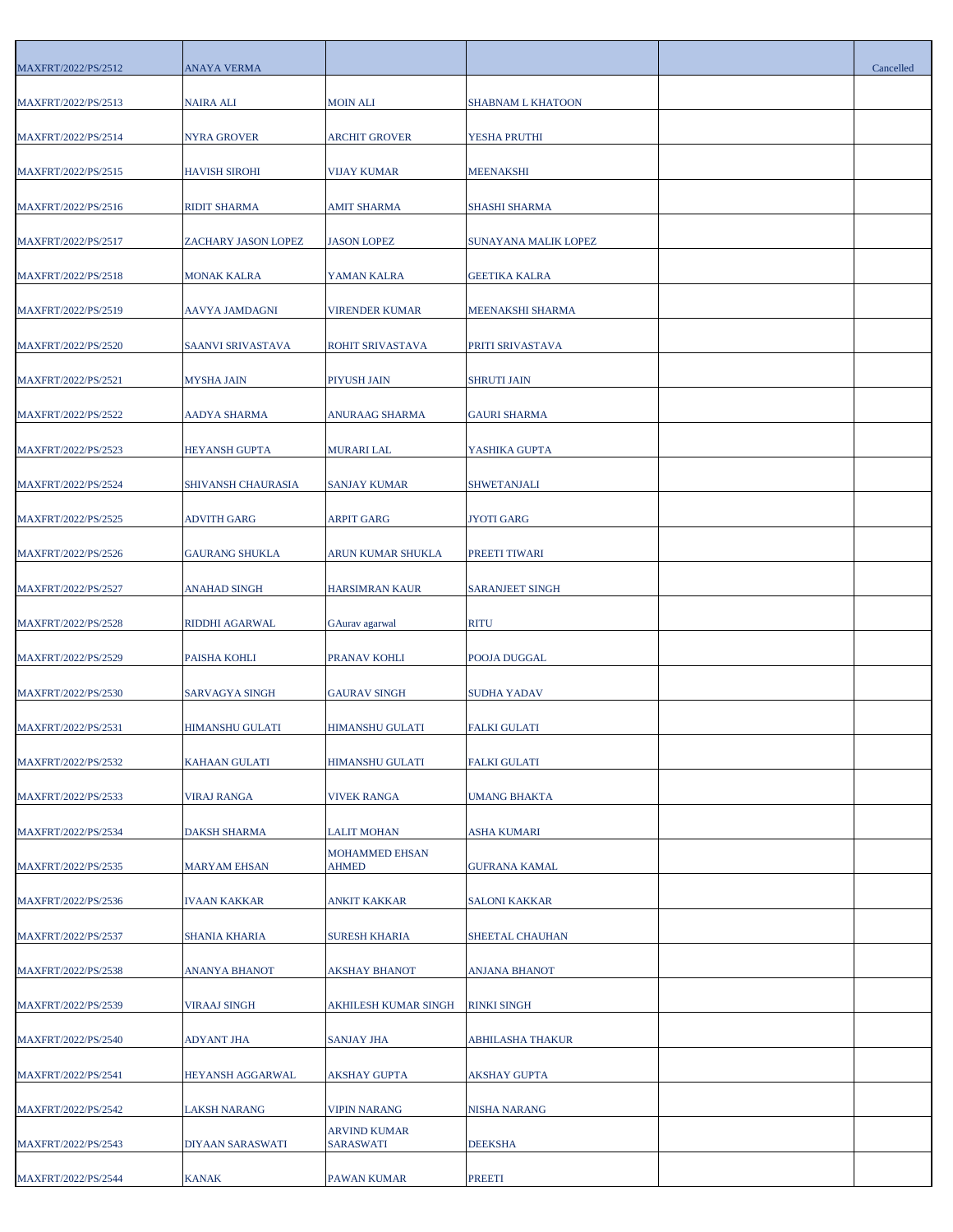| MAXFRT/2022/PS/2545 | SHAURYA SEMALTI        | KAPIL SEMALTI                         | <b>SANDHYA ANEJA</b>   |  |
|---------------------|------------------------|---------------------------------------|------------------------|--|
| MAXFRT/2022/PS/2546 | <b>CHARMI ARORA</b>    | <b>GAURAV KUMAR</b>                   | <b>SHIKHA</b>          |  |
| MAXFRT/2022/PS/2547 | AARADHYA NAYAK         | ABHAY KUMAR NAYAK                     | <b>ROJALIN PRUSTY</b>  |  |
| MAXFRT/2022/PS/2548 | ADVIT JAIN             | AMIT JAIN                             | VISHAKHA JAIN          |  |
| MAXFRT/2022/PS/2549 | YUVAAN SINGH           | YUVAAN SINGH                          | ANSHIKA SINGH          |  |
| MAXFRT/2022/PS/2550 | SHRIYANSH SINGH BISHT  | SHAILENDRA SINGH BIST                 | <b>AKANKSHA BISHT</b>  |  |
| MAXFRT/2022/PS/2551 | NIVAAN JAIN            | DR. SAURABH JAIN                      | DR. NEHA JAIN          |  |
| MAXFRT/2022/PS/2552 | AMAYRA DHINGRA         | ANKUR DHINGRA                         | NEELIMA LAKHOTRA       |  |
| MAXFRT/2022/PS/2553 | REYANSH DANDRIYAL      | PUNEET KUMAR<br>DANDRIYAL             | LATA DANDRIYAL         |  |
| MAXFRT/2022/PS/2554 | <b>ARJUN GUPTA</b>     | <b>ANKIT GUPTA</b>                    | <b>CHANCHAL GUPTA</b>  |  |
| MAXFRT/2022/PS/2555 | <b>AARAV KALRA</b>     | <b>GAURAV KALRA</b>                   | <b>PARUL KALRA</b>     |  |
| MAXFRT/2022/PS/2556 | ANAYA SHARMA           | <b>CHETAN SHARMA</b>                  | <b>KAVITA AWASTHI</b>  |  |
| MAXFRT/2022/PS/2557 | <b>SHIVAAY KUMAR</b>   | <b>SANJAY KUMAR</b>                   | <b>SHATABDI PAL</b>    |  |
| MAXFRT/2022/PS/2558 | <b>EIRA SHARMA</b>     | NA                                    | <b>ARCHANA SHARMA</b>  |  |
|                     |                        |                                       |                        |  |
| MAXFRT/2022/PS/2559 | ARNAV VASHISHTA        | MADHUSUDAN VASHISHTA MEENAKSHI SHARMA |                        |  |
| MAXFRT/2022/PS/2560 | <b>SHREYA RAI</b>      | LAV KUMAR RAI                         | <b>SWATI</b>           |  |
| MAXFRT/2022/PS/2561 | <b>TAVISH ARORA</b>    | DEEPAK ARORA                          | PRIYANKA ARORA         |  |
| MAXFRT/2022/PS/2562 | <b>INAYA SINGHAL</b>   | <b>MAYANK SINGHAL</b>                 | NAVDHA GUPTA SINGHAL   |  |
| MAXFRT/2022/PS/2563 | NYRA SINGH RAI         | MANISH RAI                            | <b>VASUDHA SINGH</b>   |  |
| MAXFRT/2022/PS/2564 | <b>KRANTI BALYAN</b>   | ANIL KUMAR                            | <b>SONIA BALYAN</b>    |  |
| MAXFRT/2022/PS/2565 | REAAN LALOTRA          | <b>RAVINDER SINGH</b><br>LALOTRA      | <b>MAMTA LALOTRA</b>   |  |
| MAXFRT/2022/PS/2566 | PRAGYA SARIN CHOPRA    | RITESH CHOPRA                         | <b>KIRTI SARIN</b>     |  |
| MAXFRT/2022/PS/2567 | VANYA SHANDILYA        | <b>PRIYAMBAD</b>                      | <b>KUMARI PRIYANKA</b> |  |
| MAXFRT/2022/PS/2568 | <b>TEJAS SINGH</b>     | <b>HARPREET SINGH</b><br>MARWAH       | <b>MILANDEEP KAUR</b>  |  |
| MAXFRT/2022/PS/2569 | KHANAK SHARMA          | CHANDRAKANT SHARMA                    | <b>SWATI SHARMA</b>    |  |
| MAXFRT/2022/PS/2570 | <b>DEBANGSHI DAS</b>   | <b>SUDIPTA DAS</b>                    | <b>RIYA GHOSH</b>      |  |
| MAXFRT/2022/PS/2571 | <b>ANUSHKA</b>         | <b>MANISH</b>                         | <b>SHANTI</b>          |  |
| MAXFRT/2022/PS/2572 | YUVAAN JAIN            | <b>ANKIT JAIN</b>                     | YAMINI JAIN            |  |
| MAXFRT/2022/PS/2573 | <b>IKMAN SINGH</b>     | DAVINDER SINGH                        | <b>KAMALJEET KAUR</b>  |  |
| MAXFRT/2022/PS/2574 | <b>YUGRAJ</b>          | <b>DINESH</b>                         | <b>NITU</b>            |  |
| MAXFRT/2022/PS/2576 | <b>INAAYA CHHIKARA</b> | <b>MANDEEP SINGH</b>                  | <b>AMITA RUHIL</b>     |  |
| MAXFRT/2022/PS/2577 | ATHARV MANCHANDA       | SAURABH MANCHANDA                     | <b>SONAM MANCHANDA</b> |  |
| MAXFRT/2022/PS/2578 | <b>GIRIK VATS</b>      | VIVEK KUMAR VATS                      | <b>RENU RANI</b>       |  |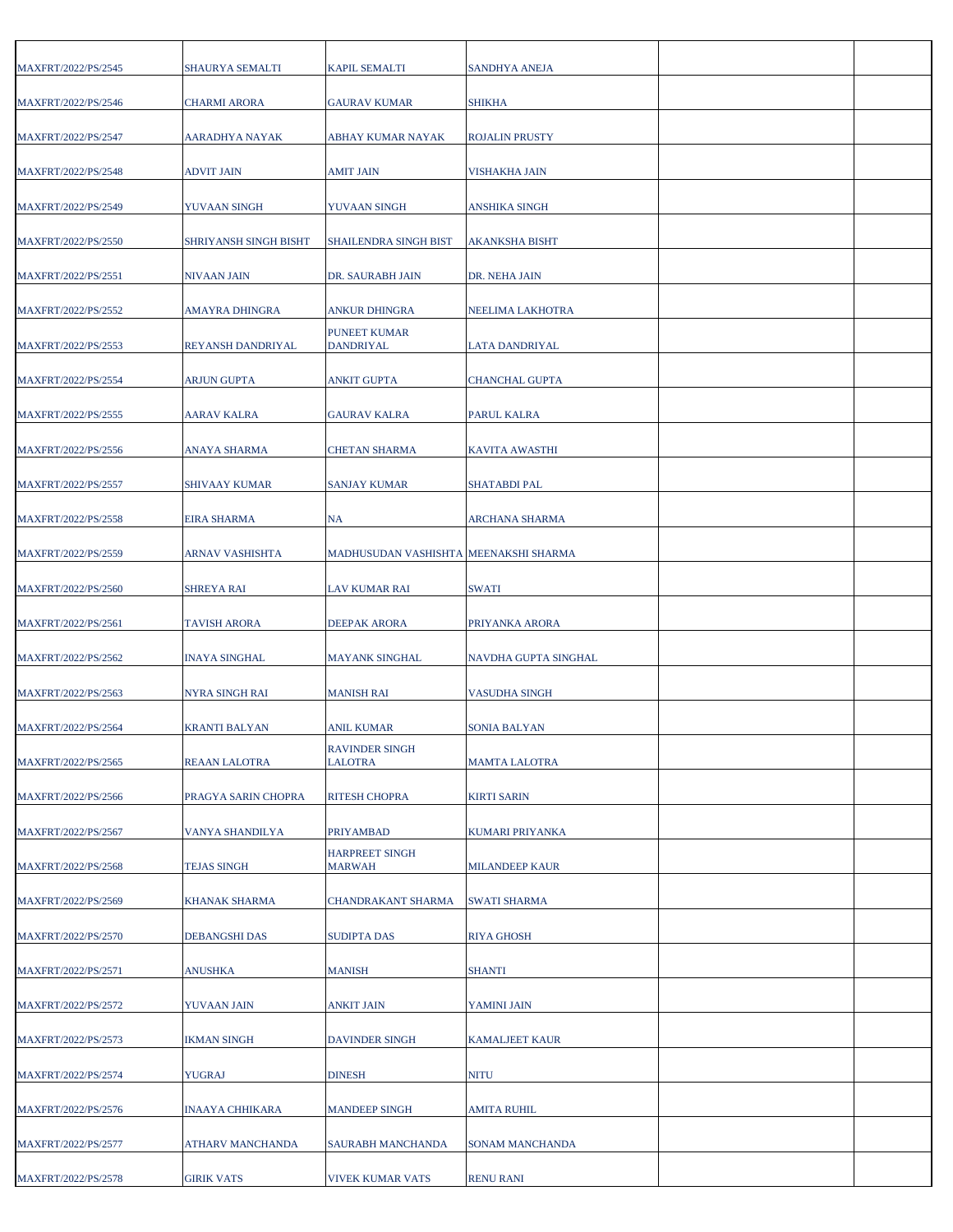| MAXFRT/2022/PS/2579 | <b>BHAVYA ARORA</b>                      | PRADEEP KUMAR                            | PREETI ARORA            |  |
|---------------------|------------------------------------------|------------------------------------------|-------------------------|--|
| MAXFRT/2022/PS/2580 | <b>MOKSH CHAUHAN</b>                     | VISHAL CHAUHAN                           | <b>SWEETI</b>           |  |
| MAXFRT/2022/PS/2581 | KIARA MALIK                              | <b>ABHIRAJ MALIK</b>                     | <b>NATASHA MALIK</b>    |  |
| MAXFRT/2022/PS/2582 | <b>JUHI SEN</b>                          | <b>KUNAL SEN</b>                         | ANINDITA ROY CHOWDHURY  |  |
| MAXFRT/2022/PS/2583 | ATHARV BAKHSHI                           | VARUN BAKHSHI                            | <b>PINKY BABBAR</b>     |  |
| MAXFRT/2022/PS/2584 | <b>KIANSH BAJAJ</b>                      | <b>GAURAV BAJAJ</b>                      | <b>CHANCHAL</b>         |  |
| MAXFRT/2022/PS/2585 | <b>KASHVI BAJAJ</b>                      | <b>GAURAV BAJAJ</b>                      | <b>CHANCHAL</b>         |  |
| MAXFRT/2022/PS/2586 | MADISHA CHHABRA                          | DR. DINESH                               | <b>MONIKA CHHABRA</b>   |  |
| MAXFRT/2022/PS/2587 | ANSH BHARDWAJ                            | <b>SAURAV KUMAR</b><br><b>BHARDWAJ</b>   | AARTI SHARMA            |  |
| MAXFRT/2022/PS/2588 | <b>VIRAAJ BHASKAR</b>                    | VINAY KUMAR BHASKAR                      | <b>HANSHU BAJAJ</b>     |  |
| MAXFRT/2022/PS/2589 | <b>SHAURYA RAI</b>                       | KUSH KUMAR RAI                           | <b>JYOTI</b>            |  |
| MAXFRT/2022/PS/2590 | AVYAAN AGRAVANSHI                        | DR GYANARJAN<br><b>AGRAVANSHI</b>        | DR PALLAVI SINGH        |  |
| MAXFRT/2022/PS/2591 | <b>ANAISHA JAIN</b>                      | <b>SHOBHIT JAIN</b>                      | <b>GUNJAN JAIN</b>      |  |
| MAXFRT/2022/PS/2592 | <b>KRISHA KAMBOJ</b>                     | <b>GAURAV KAMBOJ</b>                     | DR PRATIBHA CHANANA     |  |
| MAXFRT/2022/PS/2593 | <b>RIDHAV RAJ</b>                        | RAJESH KUMAR                             | ALISHA ROY              |  |
| MAXFRT/2022/PS/2594 | <b>HEENAYA PAHUJA</b>                    | ROHIT KUMAR                              | <b>BHAVIKA MOHINDRU</b> |  |
| MAXFRT/2022/PS/2595 | <b>ISHANVI GUPTA</b>                     | ANSHUL GUPTA                             | PARUL GUPTA             |  |
| MAXFRT/2022/PS/2596 | <b>DASCHA BHAVNANI</b>                   | <b>CHANDAN BHAVNANI</b>                  | <b>BHUMIKA BHAVNANI</b> |  |
| MAXFRT/2022/PS/2597 | SHREEJA MISHRA                           | ANAND MISHRA                             | <b>STUTI JOSHI</b>      |  |
| MAXFRT/2022/PS/2598 | <b>PUNISA ROY</b>                        | SIDDHARTHA ROY                           | NAMRATA KATH HAZARIKA   |  |
| MAXFRT/2022/PS/2599 | YUVAANSH JAIN                            | HIMANSHU JAIN                            | <b>PARUL JAIN</b>       |  |
| MAXFRT/2022/PS/2600 | <b>TAPASVI BISHT</b>                     | <b>SUDHANSHU BISHT</b>                   | <b>HEMA BISHT</b>       |  |
| MAXFRT/2022/PS/2601 | LAISHA                                   | RAKESH KUMAR                             | SONI DAYAL              |  |
| MAXFRT/2022/PS/2602 | <b>RANIT SINGH</b>                       | ANAND SINGH                              | <b>NIDHI SARIN</b>      |  |
| MAXFRT/2022/PS/2603 | ANAISHA SURANA                           | VINEET KUMAR SURANA                      | VANITHA RAJAGOPALAN     |  |
| MAXFRT/2022/PS/2604 | <b>AARUSH KUMAR</b>                      | <b>UDAY NARAYAN SINGH</b>                | UDAY NARAYAN SINGH      |  |
| MAXFRT/2022/PS/2605 | YUVANSH SINGH                            | <b>DEVENDER SINGH</b>                    | <b>BABITA</b>           |  |
| MAXFRT/2022/PS/2606 | <b>AARVIKA GAHLOT</b>                    | <b>VIKAS GAHLOT</b>                      | ARTI                    |  |
| MAXFRT/2022/PS/2607 | <b>ANAV SAXENA</b>                       | <b>KESHAV SHARMA</b>                     | PRACHI GUPTA            |  |
| MAXFRT/2022/PS/2608 | <b>SACHIN KUMAR</b><br><b>MAHESHWARI</b> | <b>SACHIN KUMAR</b><br><b>MAHESHWARI</b> | PRIYANSHI MAHESHWARI    |  |
| MAXFRT/2022/PS/2609 | <b>RIDHVI GOEL</b>                       | <b>NAVEEN GOEL</b>                       | <b>NEHA GOEL</b>        |  |
| MAXFRT/2022/PS/2610 | <b>AAHAN PRASAD</b>                      | SANDEEP KUMAR PRASAD                     | <b>AMITA SINGH</b>      |  |
| MAXFRT/2022/PS/2611 | <b>DOORVI PAL</b>                        | NIKHIL AZAD                              | NIDHI SINGH             |  |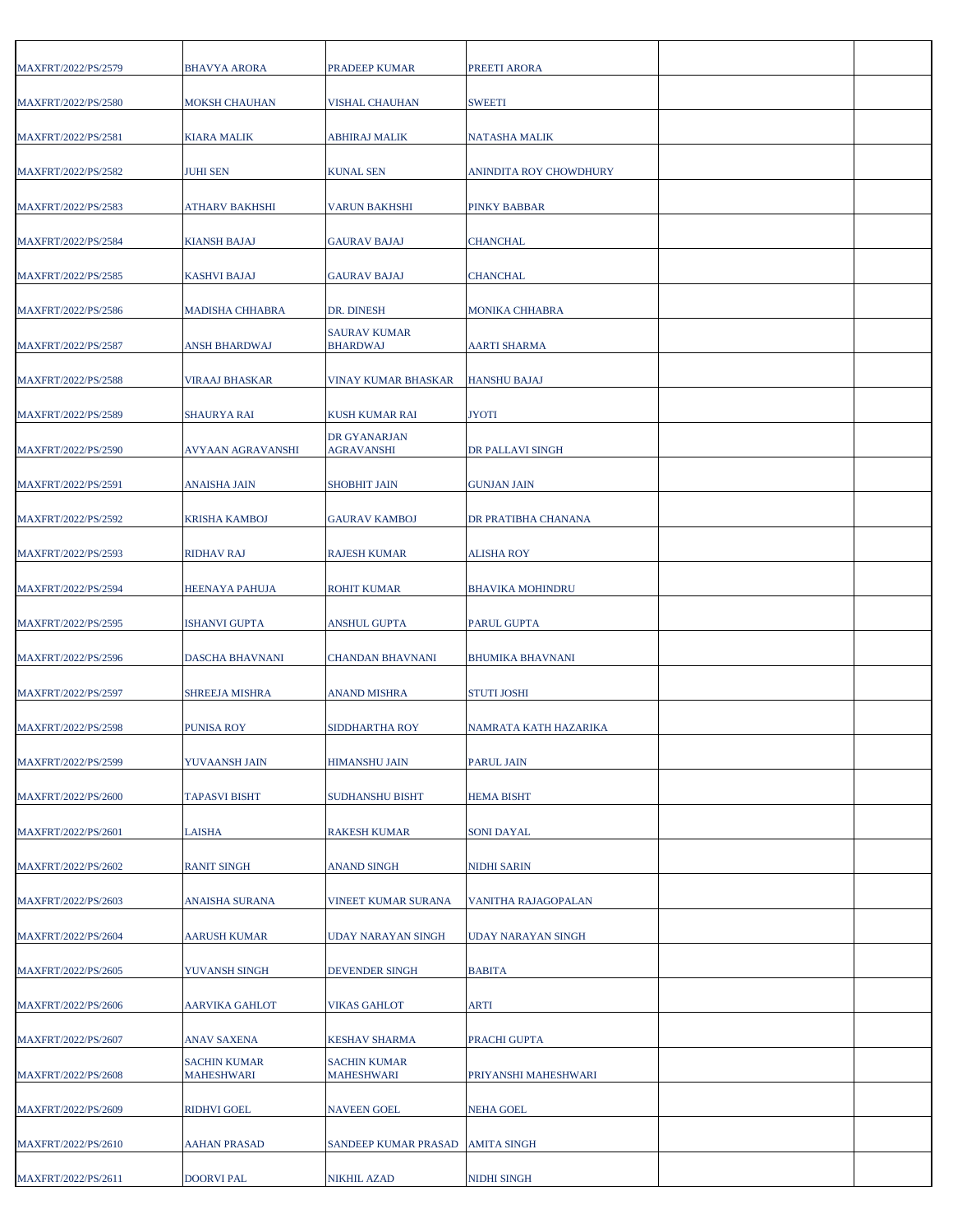| MAXFRT/2022/PS/2612 | YUVAANSH                   | GAURAV JINDAL                       | <b>BHUMIKA JINDAL</b>     |  |
|---------------------|----------------------------|-------------------------------------|---------------------------|--|
| MAXFRT/2022/PS/2613 | <b>MAYRA MISHRA</b>        | ALOK MISHRA                         | <b>SHWETA TIWARI</b>      |  |
| MAXFRT/2022/PS/2614 | <b>MYRA KATARIA</b>        | <b>GAURAV KUMAR</b>                 | <b>SANDHYA</b>            |  |
| MAXFRT/2022/PS/2615 | ARUSH MASSEY               | <b>SAMSON MASSEY</b>                | <b>MANNA MASSEY</b>       |  |
| MAXFRT/2022/PS/2616 | APURVI AHLAWAT             | <b>AMIT KUMAR</b>                   | PALLAVI TOMAR             |  |
| MAXFRT/2022/PS/2617 | <b>REYANSH GHAI</b>        | SUMIT GHAI                          | PRACHI GHAI               |  |
| MAXFRT/2022/PS/2618 | PRANAV VATS                | SANDEEP VATS                        | NATASHA VATS              |  |
| MAXFRT/2022/PS/2619 | NEYMISH SHARMA             | RAVINDER KUMAR                      | PRIYANKA SHARMA           |  |
| MAXFRT/2022/PS/2620 | <b>TANVI</b>               | <b>UMESH</b>                        | <b>RITU</b>               |  |
| MAXFRT/2022/PS/2621 | <b>GARVIKSH RAJ DHAKER</b> | <b>BHAGAWAN LAL DHAKER</b>          | MADHU KUMARI DHAKER       |  |
| MAXFRT/2022/PS/2622 | VIHAAN SINGH PUNDIR        | VIVEKSHEEL                          | <b>KOMAL</b>              |  |
| MAXFRT/2022/PS/2623 | <b>KEISHA</b>              | ASHUTOSH KUMAR                      | POOJA MISHRA              |  |
| MAXFRT/2022/PS/2624 | YUVYANSH SUHAG             | <b>AKSHAY SUHAG</b>                 | <b>SANGEETA MOR SUHAG</b> |  |
| MAXFRT/2022/PS/2625 | <b>SHIVAANSH KUMAR</b>     | RAJAN KUMAR                         | <b>SHASHI KUMARI</b>      |  |
| MAXFRT/2022/PS/2626 | <b>SHREENIKA</b>           | VIKAS PANCHAL                       | <b>MONIKA</b>             |  |
| MAXFRT/2022/PS/2627 | AARADHYA TYAGI             | NAVNEET TYAGI                       | <b>ANCHAL GUPTA</b>       |  |
| MAXFRT/2022/PS/2628 | <b>EKAAGR PARIHAR</b>      | PANKAJ PARIHAR                      | <b>VARSHA PARIHAR</b>     |  |
| MAXFRT/2022/PS/2629 | <b>AARYA SINGH</b>         | PREM SINGH MEENA                    | <b>MEENU MEENA</b>        |  |
| MAXFRT/2022/PS/2630 | <b>HARASEES KAUR</b>       | HARPREET SINGH                      | <b>ISHMEET KAUR</b>       |  |
| MAXFRT/2022/PS/2631 | <b>VIHAAN SINGHAL</b>      | SUMIT SINGHAL                       | NITIKA SINGHAL            |  |
| MAXFRT/2022/PS/2632 | <b>KIYANSH</b>             | <b>GANESH</b>                       | <b>MEENAKSHI</b>          |  |
| MAXFRT/2022/PS/2633 | <b>KIAAN SADANA</b>        | ROHIT SADANA                        | <b>SHILPI SADANA</b>      |  |
| MAXFRT/2022/PS/2634 | <b>BHAVYANSH TIWARI</b>    | PRASHANT TIWARI                     | CLASS <sub>12</sub>       |  |
| MAXFRT/2022/PS/2635 | NIVAAN TYAGI               | <b>NAMIT TYAGI</b>                  | ANUPRIYA GULATI           |  |
| MAXFRT/2022/PS/2636 | <b>NIRTI</b>               | AJAY KUMAR                          | <b>CHETNA</b>             |  |
| MAXFRT/2022/PS/2637 | SHIVEERA SHARMA            | ISH DATT SHARMA                     | <b>RASHMI</b>             |  |
| MAXFRT/2022/PS/2638 | <b>ANVEER SINGH</b>        | SARAVPREET SINGH                    | <b>AMARPREET KAUR</b>     |  |
| MAXFRT/2022/PS/2639 | <b>NIRAL</b>               | <b>CHANDAN YADAV</b>                | <b>MANJU YADAV</b>        |  |
| MAXFRT/2022/PS/2640 | <b>TAASHVI JUNEJA</b>      | NAVEEN JUNEJA                       | <b>KRITI JUNEJA</b>       |  |
| MAXFRT/2022/PS/2641 | AMAYRA GUPTA               | GAURAV KUMAR GUPTA                  | SHRUTI AGGARWAL           |  |
| MAXFRT/2022/PS/2642 | <b>IHAAN GULATI</b>        | BHARAT BHUSHAN GULATI ANKITA GULATI |                           |  |
| MAXFRT/2022/PS/2643 | ATHARVA CHAUDHARY          | SUMIT KUMAR                         | <b>ANITA CHAUDHARY</b>    |  |
| MAXFRT/2022/PS/2644 | <b>DHERYA</b>              | <b>KAPIL GARG</b>                   | <b>MANSI</b>              |  |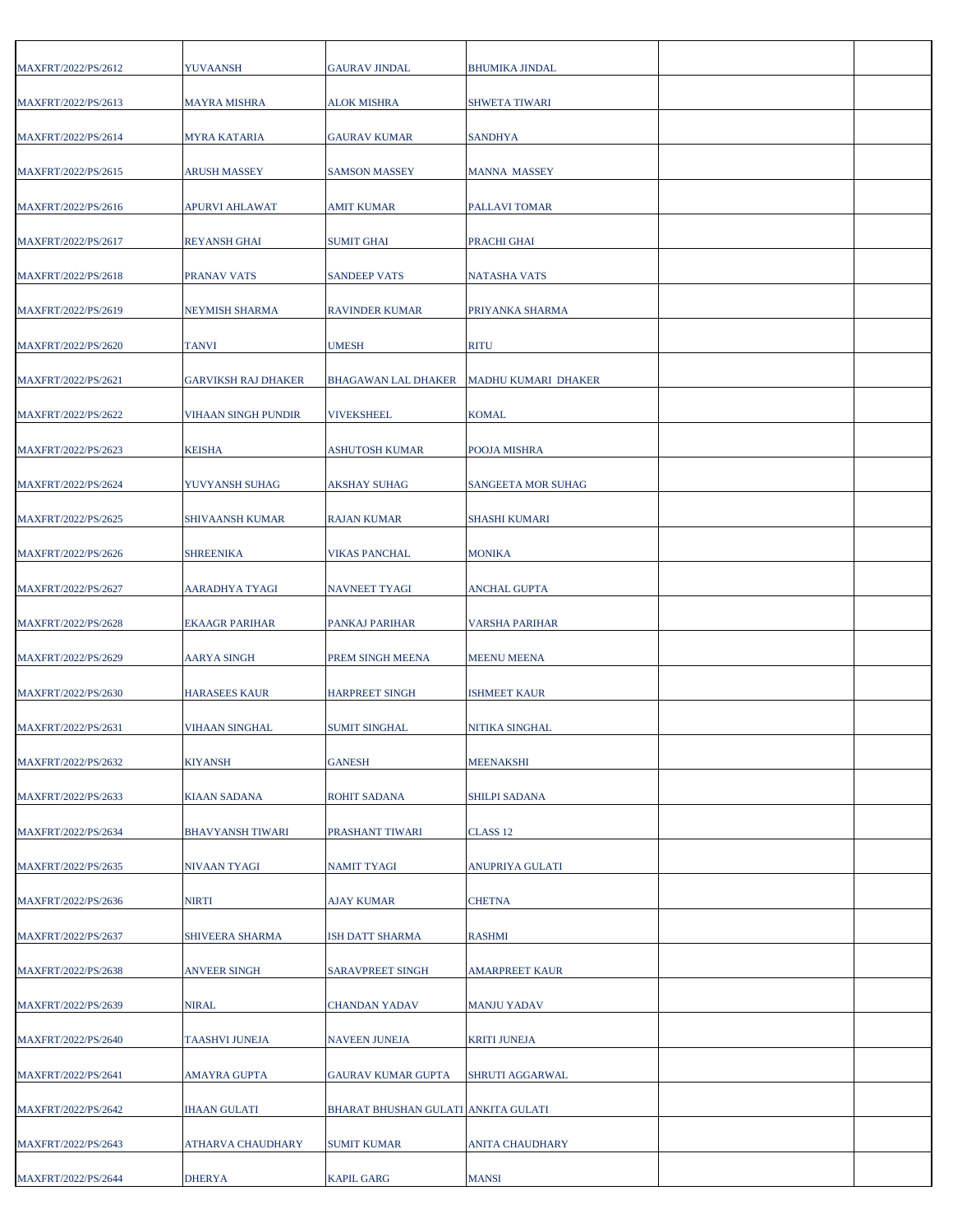| MAXFRT/2022/PS/2645 | <b>ANVI AGNIHOTRI</b>  | <b>ANKIT AGNIHOTRI</b>           | VIBHUTI AGNIHOTRI         |  |
|---------------------|------------------------|----------------------------------|---------------------------|--|
| MAXFRT/2022/PS/2646 | <b>GAURANSH SINGH</b>  | DIGPAL SINGHÂ                    | APARNA SINGHÂ             |  |
| MAXFRT/2022/PS/2647 | <b>TEJAS SARASWAT</b>  | APOORVA SARASWAT                 | <b>RUPA MUKHERJEE</b>     |  |
| MAXFRT/2022/PS/2648 | PREHAAN SETHI          | NEHAL SETHI                      | MEGHA SETHI               |  |
| MAXFRT/2022/PS/2649 | AAROHI MANGORIA        | ROHIT MANGORIA                   | NEHA VERMA                |  |
| MAXFRT/2022/PS/2650 | PRAYESHA SETHI         | <b>NEHAL SETHI</b>               | <b>MEGHA SETHI</b>        |  |
| MAXFRT/2022/PS/2651 | <b>SHASAWAT TIWARI</b> | SIDDHARTH TIWARI                 | <b>RICHA TIWARI</b>       |  |
| MAXFRT/2022/PS/2652 | AAHANA JAIN            | NIKUNJ JAIN                      | ANISHA JAIN               |  |
| MAXFRT/2022/PS/2653 | <b>HAZEL</b>           | PREM KUMAR MADAAN                | <b>RUCHI CHAWLA</b>       |  |
| MAXFRT/2022/PS/2654 | <b>AKSHIT</b>          | <b>SUMIT KUMAR</b>               | <b>RITU</b>               |  |
| MAXFRT/2022/PS/2655 | <b>TAVISH AHUJA</b>    | SAGAR AHUJA                      | <b>DIVYATA</b>            |  |
| MAXFRT/2022/PS/2656 | REYAANSH SINGH         | <b>GIRISH KANT SINGH</b>         | <b>SHWETA BHATIA</b>      |  |
| MAXFRT/2022/PS/2657 | <b>SANCHIT DAS</b>     | <b>SAUGAT DAS</b>                | <b>DIPANNITA DAS</b>      |  |
| MAXFRT/2022/PS/2658 | <b>VAANYA</b>          | <b>MANISH KUMAR</b>              | <b>SWATI GUPTA</b>        |  |
|                     |                        |                                  |                           |  |
| MAXFRT/2022/PS/2659 | VIVAAN OBERAI          | <b>SACHIN OBERAI</b>             | DEEPIKA OBERAI            |  |
| MAXFRT/2022/PS/2660 | <b>JAIRIT JAIN</b>     | <b>JETEN JAIN</b>                | RACHANA JALODIA           |  |
| MAXFRT/2022/PS/2661 | <b>KARA KOHLI</b>      | <b>RAHUL KOHLI</b>               | <b>ANUBHA KOHLI</b>       |  |
| MAXFRT/2022/PS/2662 | <b>AADVIK SINGH</b>    | <b>AMAR SINGH</b>                | <b>KANIKA SACHDEVA</b>    |  |
| MAXFRT/2022/PS/2663 | AAVYA SINGH            | AMAR SINGH                       | KANIKA SACHDEVA           |  |
| MAXFRT/2022/PS/2664 | <b>SAMAKSH</b>         | <b>NARENDER KUMAR</b>            | <b>DOLLY BISHT</b>        |  |
| MAXFRT/2022/PS/2665 | <b>SHREEMA CHHIBBA</b> | RAHUL CHHIBBA                    | MANSI CHHIBBA             |  |
| MAXFRT/2022/PS/2666 | MANIINII AGGARWAL      | RAMANAND MITTAL                  | SHALINI AGGARWAL          |  |
| MAXFRT/2022/PS/2667 | DAAKSHI LALWANI        | <b>VIVEK LALWANI</b>             | <b>REENA LALWANI</b>      |  |
| MAXFRT/2022/PS/2668 | DRAVIKA LALWANI        | VIVEK LALWANI                    | <b>REENA LALWANI</b>      |  |
| MAXFRT/2022/PS/2669 | YUVAAN YADAV           | LT COL YESHU YADAV               | <b>SWATI YADAV</b>        |  |
| MAXFRT/2022/PS/2670 | <b>KIYAANSH JOON</b>   | <b>MANISH</b>                    | <b>RENU AHLAWAT</b>       |  |
| MAXFRT/2022/PS/2671 | SPRING BURAGOHAIN      | MITHU BURAGOHAIN                 | <b>BHARATI BURAGOHAIN</b> |  |
| MAXFRT/2022/PS/2672 | AADYA BANGA            | HEMANT KUMAR BANGA               | <b>CHARU ARORA</b>        |  |
| MAXFRT/2022/PS/2673 | <b>SAANVI SETHI</b>    | <b>SANDEEP SETHI</b>             | TANVI SETHI               |  |
| MAXFRT/2022/PS/2674 | <b>KABIR AHUJA</b>     | VINEY KUMAR AHUJA                | SONAM MEHTA               |  |
| MAXFRT/2022/PS/2675 | <b>SIDDHIKSHA</b>      | AMIT KUMAR                       | <b>POONAM</b>             |  |
| MAXFRT/2022/PS/2676 | RABBNOOR KAUR          | <b>GAGANDEEP SINGH</b><br>BHATIA | <b>JASVINDER KAUR</b>     |  |
| MAXFRT/2022/PS/2677 | <b>AADYA SATI</b>      | <b>VIVEK SATI</b>                | <b>NEHA SATI</b>          |  |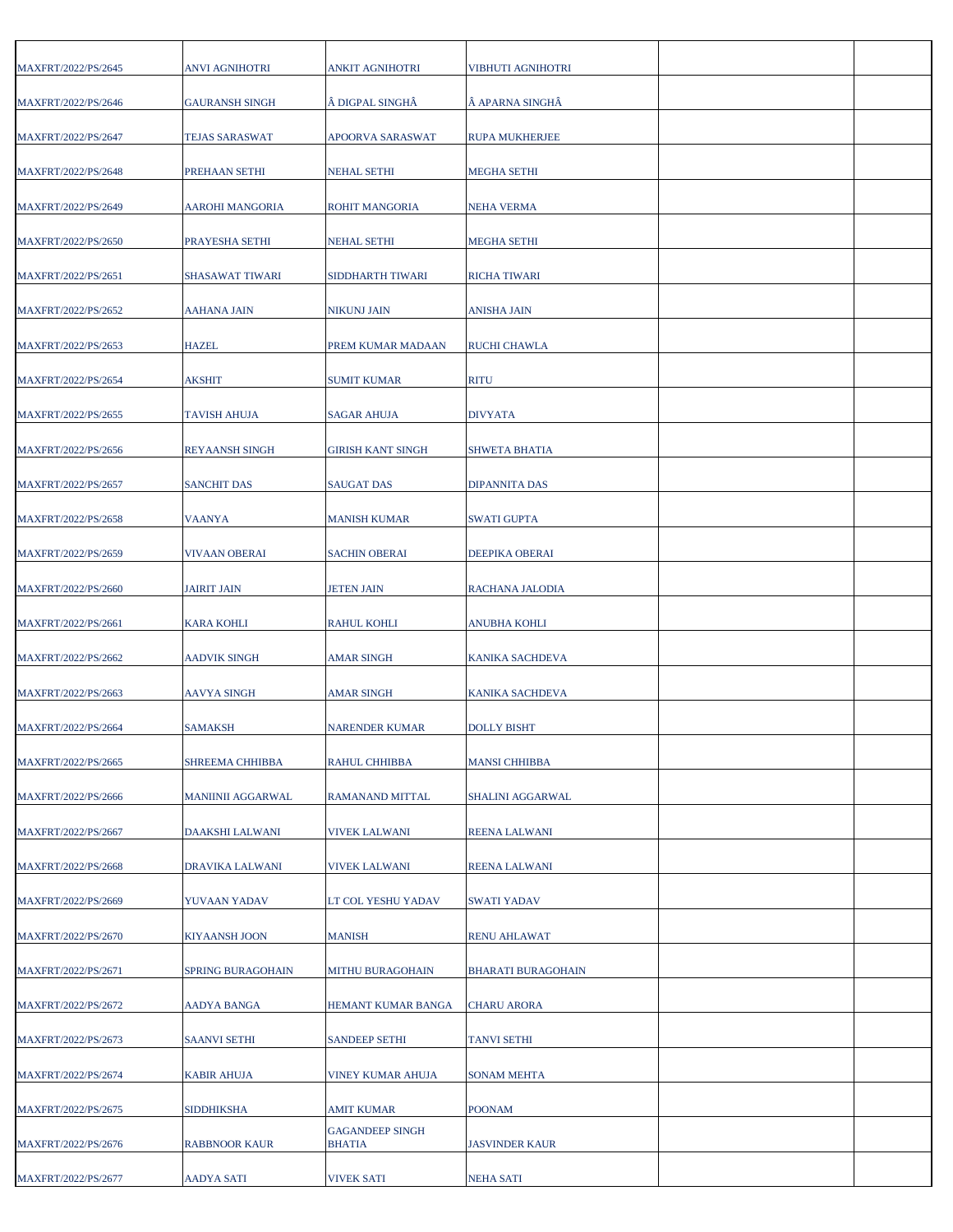| MAXFRT/2022/PS/2678 | RUDRA SHARMA          | <b>MANISH SHARMA</b>     | <b>GUNJAN MALHOTRA</b> |           |
|---------------------|-----------------------|--------------------------|------------------------|-----------|
| MAXFRT/2022/PS/2679 | <b>ANAYAT RANA</b>    | NA                       | <b>INDU</b>            |           |
| MAXFRT/2022/PS/2680 | <b>ANAISHA GUPTA</b>  | <b>AMIT GUPTA</b>        | NEHA GUPTA             |           |
| MAXFRT/2022/PS/2681 | <b>AARAV SINGH</b>    | ANURAG SINGH             | <b>KRATI SINGH</b>     |           |
| MAXFRT/2022/PS/2682 | GAURAANSH GOYAL       | ANKUR GOYAL              | JYOTI GOYAL            |           |
| MAXFRT/2022/PS/2683 | <b>GAURAV KALRA</b>   | <b>GAUTAM KALRA</b>      | YUKTI KALRA            |           |
| MAXFRT/2022/PS/2684 | RUHAANI DHAWAN        | <b>SUMIT DHAWAN</b>      | <b>GEETIKA DHAWAN</b>  |           |
| MAXFRT/2022/PS/2685 | Rudra Pratap Singh    | AMIT KUMAR               | ASHU KUMARI            |           |
| MAXFRT/2022/PS/2686 | ABHAVYA DOGRA         | <b>DINESH DOGRA</b>      | <b>DIMPLE SHARMA</b>   |           |
| MAXFRT/2022/PS/2687 | <b>LAKHIT GUPTA</b>   | <b>HIMANSHU GUPTA</b>    | NEHA GUPTA             |           |
| MAXFRT/2022/PS/2688 | <b>MEHAR TANEJA</b>   | <b>RAJESH TANEJA</b>     | MEENAKSHI TANEJA       |           |
| MAXFRT/2022/PS/2689 | TASHVIK SINGH         |                          |                        | Cancelled |
| MAXFRT/2022/PS/2690 | YUVAAN CHOUDHARY      | <b>SURAJ CHOUDHARY</b>   | ANSHU TIWARI           |           |
| MAXFRT/2022/PS/2691 | <b>TASHVIK SINGH</b>  | PRADEEP SINGH            | <b>SANJU KUMARI</b>    |           |
| MAXFRT/2022/PS/2692 | <b>DURVI SHARMA</b>   | AMIT SHARMA              | <b>NANCY SHARMA</b>    |           |
| MAXFRT/2022/PS/2693 | <b>MEHREEN KAUR</b>   | <b>HARMEET SINGH</b>     | <b>AMANDEEP</b>        |           |
| MAXFRT/2022/PS/2694 | <b>DURWANK SHARMA</b> | <b>AMIT SHARMA</b>       | <b>NANCY SHARMA</b>    |           |
| MAXFRT/2022/PS/2695 | SHAURYA SHARMA        | <b>MAYANK SHARMA</b>     | SHWETA BHARDWAJ        |           |
| MAXFRT/2022/PS/2696 | RUDRA MUDGAL          | <b>MANISH MUDGAL</b>     | ASHNA                  |           |
| MAXFRT/2022/PS/2697 | <b>KINJAL</b>         | <b>RAVINDER SEHRAWAT</b> | <b>VEENA SEHRAWAT</b>  |           |
| MAXFRT/2022/PS/2698 | <b>GUNISHKA SINGH</b> | SAJAN KUMAR              | NISHA KUMARI           |           |
| MAXFRT/2022/PS/2699 | DHAIRYA GOEL          | RAHUL GOEL               | <b>BHUMIKA TAPAN</b>   |           |
| MAXFRT/2022/PS/2700 | KAVYA GUPTA           | CHANDAN KUMAR            | <b>SHIWANGI</b>        |           |
| MAXFRT/2022/PS/2701 | <b>ARJUN RAHEJA</b>   | PANKAJ RAHEJA            | SEEMA MAKKAR RAHEJA    |           |
| MAXFRT/2022/PS/2702 | <b>NIMIT RANJAN</b>   | <b>NAVNEET RANJAN</b>    | ANJALI RANI            |           |
| MAXFRT/2022/PS/2703 | <b>MANVI SHUKLA</b>   | HITESH SHUKLA            | <b>SHALINI SHUKLA</b>  |           |
| MAXFRT/2022/PS/2704 | <b>ARIHANT BHATTI</b> | SIDDHARTHA BHATTI        | <b>KIRAN BHATTI</b>    |           |
| MAXFRT/2022/PS/2705 | <b>MANYA SHUKLA</b>   | HITESH SHUKLA            | <b>SHALINI SHUKLA</b>  |           |
| MAXFRT/2022/PS/2706 | SHREYAAN KEDAWAT      | NIKHIL KEDAWAT           | AISHA GUPTA            |           |
| MAXFRT/2022/PS/2707 | <b>MIRAYA JAIN</b>    | ANKIT JAIN               | PREETI JAIN            |           |
| MAXFRT/2022/PS/2708 | REHMAT KAUR           | JAIDEV SINGH SAWHNEY     | ASHMEET KAUR DUGGAL    |           |
| MAXFRT/2022/PS/2709 | KRIDAY SHARMA         | <b>VIJAY SHARMA</b>      | PARUL KHANDELWAL       |           |
| MAXFRT/2022/PS/2710 | SAMRIDDHI SHEKHAR     | <b>SHASHI SHEKHAR</b>    | <b>REENA KUMARI</b>    |           |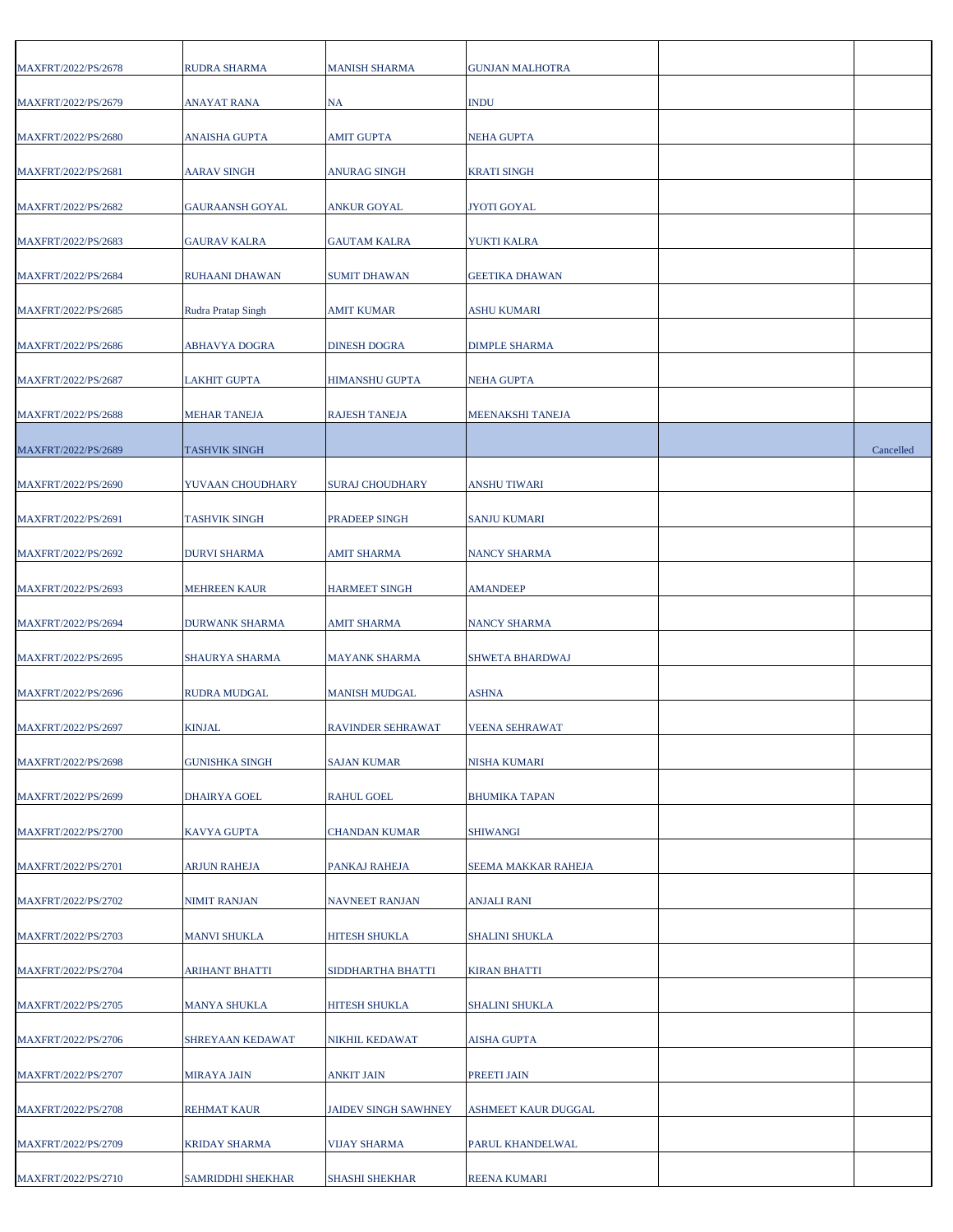| MAXFRT/2022/PS/2711 | <b>HUNAR SETH</b>      | PUNEET SETH              | <b>CHARU SETH</b>         |  |
|---------------------|------------------------|--------------------------|---------------------------|--|
| MAXFRT/2022/PS/2712 | <b>AARYAN VERMA</b>    | <b>VIKAS VERMA</b>       | SONIYA BHAKUNI            |  |
| MAXFRT/2022/PS/2713 | NAMYA KHURANA          | AMIT KUMAR KHURANA       | <b>SHEENA NIJHAWAN</b>    |  |
| MAXFRT/2022/PS/2714 | <b>SANVI</b>           | SUMIT KUMAR              | <b>MEENA</b>              |  |
| MAXFRT/2022/PS/2715 | LIYANA MIGLANI         | MOHIT MIGLANI            | <b>RUCHIKA</b>            |  |
| MAXFRT/2022/PS/2716 | ADRIT RAMAN SHUKLA     | RAKESH KUMAR SHUKLA      | <b>SHALINI SHUKLA</b>     |  |
| MAXFRT/2022/PS/2717 | VIVAAN BANSAL          | SANDEEP BANSAL           | TANU SANDEEP BANSAL       |  |
| MAXFRT/2022/PS/2718 | <b>PAAVNI GROVER</b>   | PARITOSH GROVER          | <b>RACHNA GROVER</b>      |  |
| MAXFRT/2022/PS/2719 | <b>PARTHAV GROVER</b>  | <b>PARITOSH GROVER</b>   | <b>RACHNA GROVER</b>      |  |
| MAXFRT/2022/PS/2720 | <b>VEDANSHI RANA</b>   | <b>MANGAY RAM RANA</b>   | <b>MAMTA DAGAR</b>        |  |
| MAXFRT/2022/PS/2721 | HUMSHIKA THAKUR        | ARJUN THAKUR             | <b>ANAMIKA DUBEY</b>      |  |
| MAXFRT/2022/PS/2722 | YUSUF AHMED ANSARI     | <b>FAIZ AKRAM ANSARI</b> | <b>TAHMINA AHMAD</b>      |  |
| MAXFRT/2022/PS/2723 | <b>EVANSH SINGH</b>    | TEJ BAHADUR SINGH        | <b>SANDHAYA SINGH</b>     |  |
| MAXFRT/2022/PS/2724 | <b>DHYANSHI BHASIN</b> | ABHISHEK BHASIN          | AMBIKA SHARMA BHASIN      |  |
| MAXFRT/2022/PS/2725 | ANISHKA JHA            | AVINASH JHA              | <b>NUPUR JHA</b>          |  |
| MAXFRT/2022/PS/2726 | VIKRANT KAPOOR         | <b>GAURAV KAPOOR</b>     | <b>NEHA SOOD</b>          |  |
| MAXFRT/2022/PS/2727 | <b>AVIRAJ SINGH</b>    | <b>INDER PREET SINGH</b> | <b>JASPREET KAUR</b>      |  |
| MAXFRT/2022/PS/2728 | AYAANSH THAKUR         | VIKRAM SINGH THAKUR      | <b>SONALI JENA THAKUR</b> |  |
| MAXFRT/2022/PS/2729 | <b>JIVISHA DEVOL</b>   | <b>ARPIT DEVOL</b>       | <b>SHIKHA</b>             |  |
| MAXFRT/2022/PS/2730 | <b>ADVIKA</b>          | <b>RAVINDER KUMAR</b>    | <b>ARTI</b>               |  |
| MAXFRT/2022/PS/2731 | <b>DUANE JUNEJA</b>    | SOURABH JUNEJA           | <b>SONALI SUDAN</b>       |  |
| MAXFRT/2022/PS/2732 | <b>AARAV KHANDURI</b>  | SAURABH KHANDURI         | TRIPTI KHANDURI           |  |
| MAXFRT/2022/PS/2733 | KAIRA SHARMA           | RAVI KANT                | <b>MADHUR JAGTIANI</b>    |  |
| MAXFRT/2022/PS/2734 | <b>SOUMIK ARORA</b>    | YASH ARORA               | <b>SONAM KATHPAL</b>      |  |
| MAXFRT/2022/PS/2735 | REYANSH SHARMA         | RAHUL SHARMA             | <b>EKTA SHARMA</b>        |  |
| MAXFRT/2022/PS/2736 | AKSHITA ANAND          | RISHIKESH ANAND          | <b>RIMA KRISHNA</b>       |  |
| MAXFRT/2022/PS/2737 | DIVYANSH SHARMA        | TUNGKESHWAR SHARMA       | <b>RENU SHARMA</b>        |  |
| MAXFRT/2022/PS/2738 | <b>USHMEET SINGH</b>   | <b>SURJEET SINGH</b>     | <b>JASMEEN KAUR</b>       |  |
| MAXFRT/2022/PS/2739 | AVYAN SINGH KAKRODA    | VINOD KUMAR MEENA        | MAMTA M                   |  |
| MAXFRT/2022/PS/2740 | AMAAYA                 | PARAS KADYAN             | SHILPA KADYAN             |  |
| MAXFRT/2022/PS/2741 | VIRAAJ CHAUHAN         | SANDEEP KUMAR            | <b>SWATI CHAUHAN</b>      |  |
| MAXFRT/2022/PS/2742 | HIYAAN SHARMA          | HIMANSHU SHARMA          | POOJA SHARA               |  |
| MAXFRT/2022/PS/2743 | PRISHA SINGH           | <b>VIKRAM SINGH</b>      | <b>MEENU</b>              |  |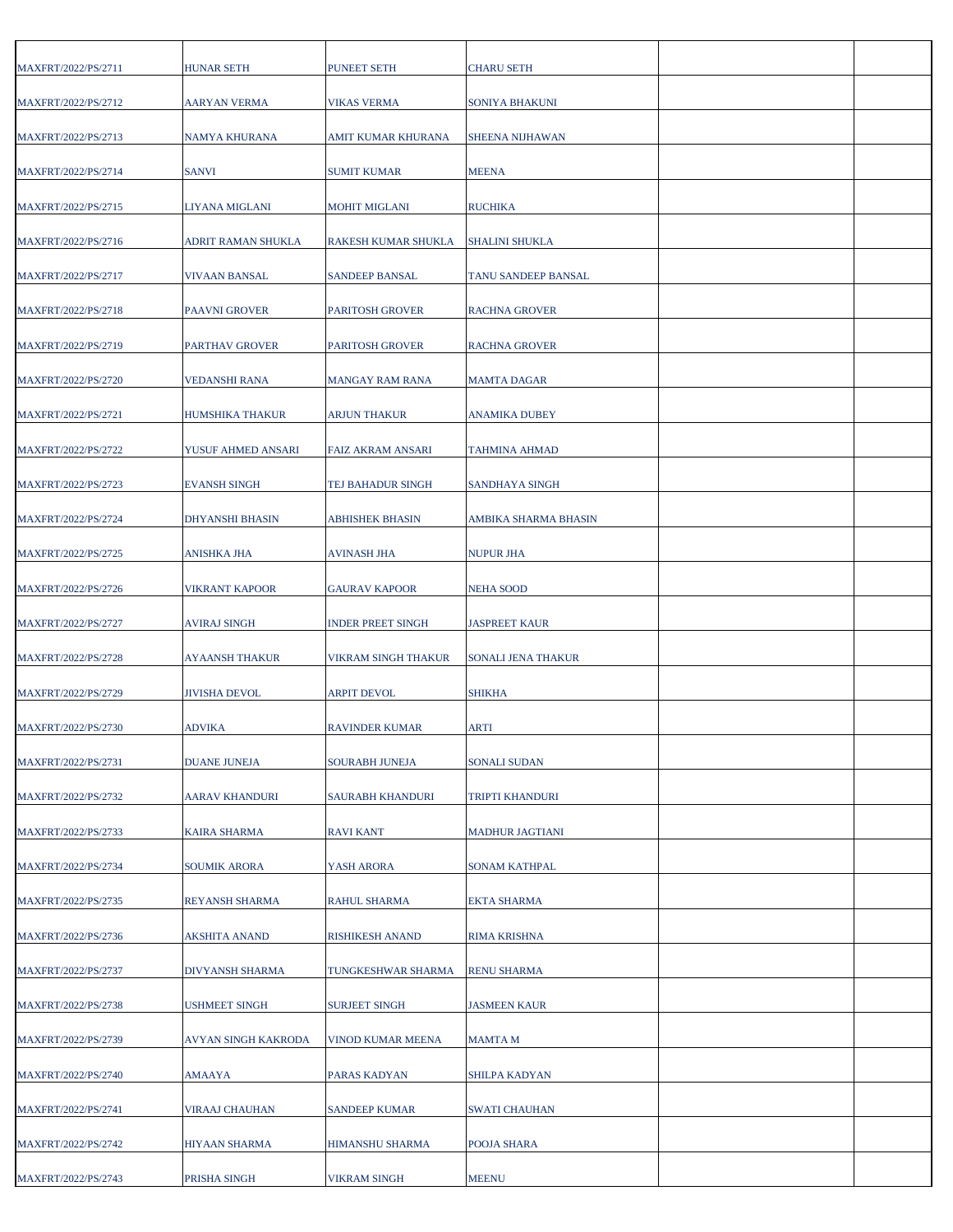| MAXFRT/2022/PS/2744 | AAMAYA CHANDRAVANSHI SAMIR CHANDRAVANSHI |                                          | RENUKA VERMA                |  |
|---------------------|------------------------------------------|------------------------------------------|-----------------------------|--|
| MAXFRT/2022/PS/2745 | <b>ATHARV BHARDWAJ</b>                   | <b>ANKIT BHARDWAJ</b>                    | SHIVANI SHARMA              |  |
| MAXFRT/2022/PS/2746 | <b>AADRITI</b>                           | <b>GAUTAM MEENA</b>                      | <b>ASHA MEENA</b>           |  |
| MAXFRT/2022/PS/2747 | <b>KRISHNA PANDEY</b>                    | DINESH CHANDRA                           | <b>POOJA</b>                |  |
| MAXFRT/2022/PS/2748 | <b>GAVYA GUPTA</b>                       | SANDEEP GUPTA                            | <b>MANSI GUPTA</b>          |  |
| MAXFRT/2022/PS/2749 | <b>LAVISH TANWAR</b>                     | HARSH TANWAR                             | <b>VAISHALI TANWAR</b>      |  |
| MAXFRT/2022/PS/2750 | <b>MISHIKA KHANNA</b>                    | MR. NITIN KHANNA                         | MRS. KUSUM KHANNA           |  |
| MAXFRT/2022/PS/2751 | KAASHVI SINGH                            | YOGENDRA SINGH                           | <b>GEETA SINGH</b>          |  |
| MAXFRT/2022/PS/2752 | AMAYRAA KAPOOR                           | <b>UMANG KAPOOR</b>                      | <b>EKTA KAPOOR</b>          |  |
| MAXFRT/2022/PS/2753 | REHAT KAUR DHODY                         | JASVINDER SINGH DHODY JASMINE KAUR DHODY |                             |  |
| MAXFRT/2022/PS/2754 | <b>ISHANI</b>                            | <b>NARENDER SINGH</b>                    | <b>VINITA</b>               |  |
| MAXFRT/2022/PS/2755 | PRIYANSH KAUSHIK                         | SUMIT KAUSHIK                            | <b>NIRUPA SHARMA</b>        |  |
| MAXFRT/2022/PS/2756 | <b>SAKSHAM SOLANKI</b>                   | DHANANJAY SOLANKI                        | <b>NISHA SOLANKI</b>        |  |
| MAXFRT/2022/PS/2757 | YUVAAN GHUSINGA                          | NAVEEN PRAKASH MEENA                     | <b>KIRAN MEENA</b>          |  |
| MAXFRT/2022/PS/2758 | MISHKA BISHT                             | RAJENDER SINGH BISHT                     | <b>RAJENDER SINGH BISHT</b> |  |
| MAXFRT/2022/PS/2759 | ANAYA SINGHAL                            | SHARAD SINGHAL                           | <b>JUHI SINGHAL</b>         |  |
| MAXFRT/2022/PS/2760 | <b>KAAVYA SINGH</b>                      | ANSHUMAN                                 | <b>AKANKSHA TAGRA</b>       |  |
|                     |                                          |                                          |                             |  |
| MAXFRT/2022/PS/2761 | AMEY AGGARWAL                            | ABHISHEK AGGARWAL                        | <b>APURVA SINGH</b>         |  |
| MAXFRT/2022/PS/2762 | AMAIRA BATRA                             | HEMANT BATRA                             | <b>SHILPI KHERA</b>         |  |
| MAXFRT/2022/PS/2763 | <b>INAYA CHAWLA</b>                      | <b>TARUN CHAWLA</b>                      | <b>SURBHI SHARMA</b>        |  |
| MAXFRT/2022/PS/2764 | ANIRUDDH GOYAL                           | VAIBHAV GOYAL                            | ANSHU AGRAWAL               |  |
| MAXFRT/2022/PS/2765 | RAAGVI VYAS                              | RAVISH VYAS                              | NEHA VYAS                   |  |
| MAXFRT/2022/PS/2766 | PRANIKA ANKOTI                           | <b>BHUPENDER SINGH</b>                   | <b>JYOTI ANKOTI</b>         |  |
| MAXFRT/2022/PS/2767 | <b>KUSHAL PRAKASH</b>                    | PREM PRAKASH                             | <b>RENU GAUTAM</b>          |  |
| MAXFRT/2022/PS/2768 | NAVYA                                    | <b>PRADEEP</b>                           | <b>JYOTI SEHRAWAT</b>       |  |
| MAXFRT/2022/PS/2769 | YATHAARTH SACHDEV                        | <b>GAURAV SACHDEV</b>                    | <b>VIJEYETA KUMAR</b>       |  |
| MAXFRT/2022/PS/2770 | <b>TIARA DAS</b>                         | DR. TAPAN KUMAR DAS                      | DR. HEENA RANAWAT           |  |
| MAXFRT/2022/PS/2771 | SHIV DHYAN K J                           | <b>JATHEESH K S</b>                      | <b>ANU RESHMA V</b>         |  |
| MAXFRT/2022/PS/2772 | PRANAVI SHARMA                           | SIDDHARTH SHARMA                         | <b>SWATI ARORA</b>          |  |
| MAXFRT/2022/PS/2773 | YAASHVI GOYAL                            | RAHUL GOYAL                              | <b>CHARU GOYAL</b>          |  |
| MAXFRT/2022/PS/2774 | <b>KAVEER SINGH</b>                      | <b>ANAND SINGH</b>                       | <b>LALITA</b>               |  |
| MAXFRT/2022/PS/2775 | YASHVI VASHISTHA                         | ASHUTOSH VASHISTHA                       | REENAM VASHISTHA            |  |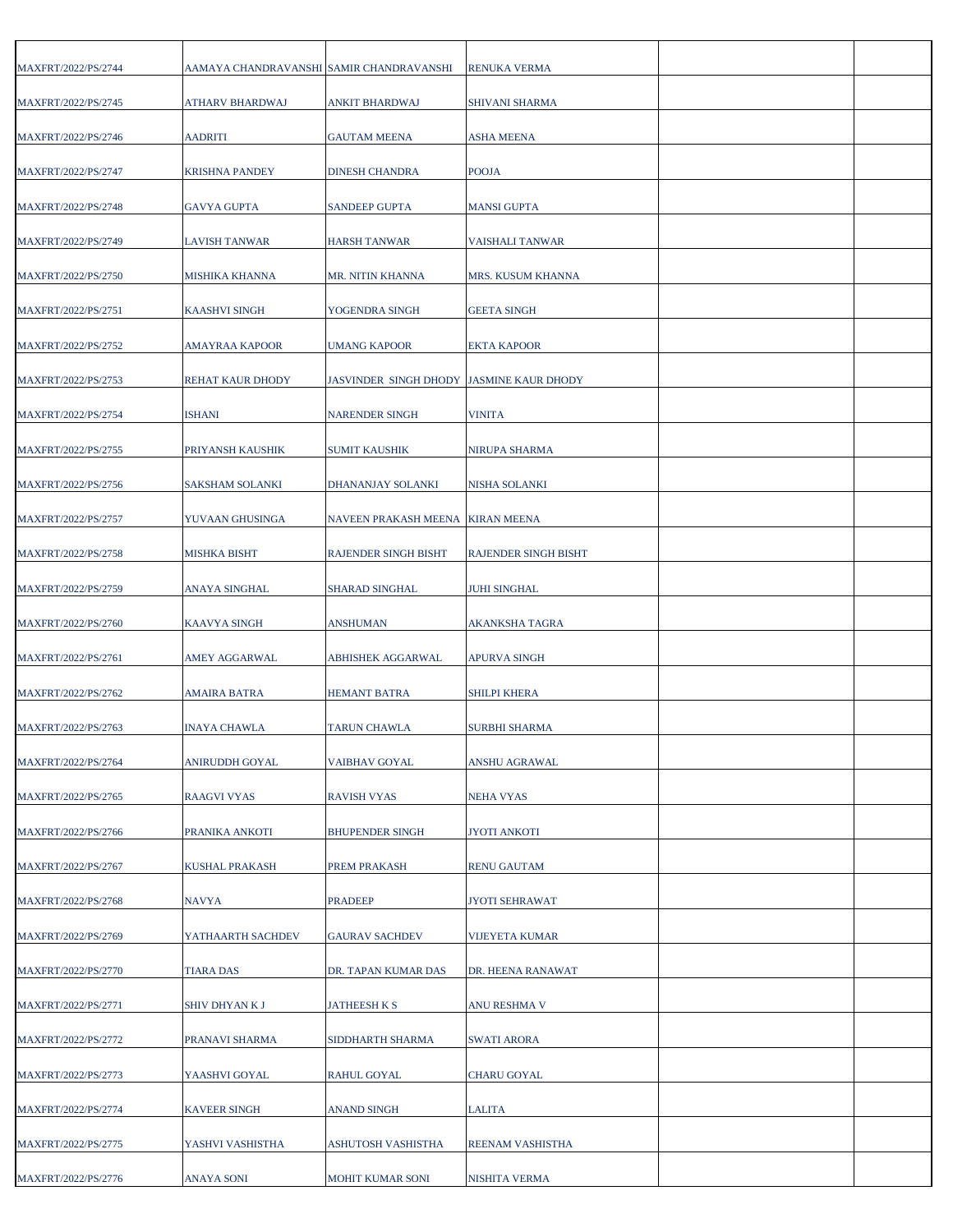| MAXFRT/2022/PS/2777 | YASHVIK VASHISTHA                 | ASHUTOSH VASHISTHA                      | REENAM VASHISTHA               |  |
|---------------------|-----------------------------------|-----------------------------------------|--------------------------------|--|
| MAXFRT/2022/PS/2778 | <b>YUG AHLAWAT</b>                | <b>MAYANK AHLAWAT</b>                   | <b>PAYAL SINGH</b>             |  |
| MAXFRT/2022/PS/2779 | <b>KHIANSH BATRA</b>              | RAJAT BATRA                             | <b>NANCY BATRA</b>             |  |
| MAXFRT/2022/PS/2780 | <b>SHAURYA SURI</b>               | ABHINAV SURI                            | <b>NITIKA ARORA</b>            |  |
| MAXFRT/2022/PS/2781 | ANOHA SRIVASTAVA                  | <b>MAYANK KUMAR</b><br>SRIVASTAVA       | <b>RICHA MEHTA</b>             |  |
| MAXFRT/2022/PS/2782 | <b>KIYAAN SHIRRA</b>              | <b>RAKESH KUMAR</b>                     | <b>ANJU DAHIYA</b>             |  |
| MAXFRT/2022/PS/2783 | <b>SAANVI BHALLA</b>              | MANISH BHALLA                           | <b>NEERU</b>                   |  |
| MAXFRT/2022/PS/2784 | JASMYRA KAUR                      | HARPREET SINGH                          | <b>SUNEET KAUR</b>             |  |
| MAXFRT/2022/PS/2785 | <b>SHIVANK KAPOOR</b>             | <b>SUMIT KAPOOR</b>                     | <b>SWATI</b>                   |  |
| MAXFRT/2022/PS/2786 | <b>GARGI NARA</b>                 | <b>SUNIL NARA</b>                       | <b>RESHMA NARA</b>             |  |
| MAXFRT/2022/PS/2787 | AYANSH JHA                        | AYANSH JHA                              | KHUSHBOO JHA                   |  |
| MAXFRT/2022/PS/2788 | AADYAA ROY CHANDRA                | <b>NAVEEN CHANDRA</b>                   | SONALI ROY CHANDRA             |  |
| MAXFRT/2022/PS/2789 | <b>SAANVI DHIMAN</b>              | <b>SAURAV DHIMAN</b>                    | <b>GEETANJALI SETIA DHIMAN</b> |  |
| MAXFRT/2022/PS/2790 | AKULA GOVIND NEERAJ<br>VARMA      | AKULA LAKSHMAN<br><b>PRAVEEN</b>        | KARANAM MADHAVI LATHA          |  |
| MAXFRT/2022/PS/2791 | VIRAJ SINGH ANAND                 | KULMOHAN ANAND                          | <b>GUNEET ANAND</b>            |  |
| MAXFRT/2022/PS/2792 | TRIAKSH YADAV                     | VINAY KUMAR                             | <b>KUSUM LATA</b>              |  |
| MAXFRT/2022/PS/2793 | <b>HIMAIRA ARORA</b>              | PARVINDER SINGH ARORA NA NA             |                                |  |
| MAXFRT/2022/PS/2794 | <b>SHANAYA TULI</b>               | <b>VARUN TULI</b>                       | <b>CHHAVI TULI</b>             |  |
| MAXFRT/2022/PS/2795 | <b>SAVEER MEHTA</b>               | SUMEET MEHTA                            | <b>RUPALI MEHTA</b>            |  |
| MAXFRT/2022/PS/2796 | LOVIK SHARMA                      | <b>VARUN VIJAY SHARMA</b>               | DR RITU SHARMA                 |  |
| MAXFRT/2022/PS/2797 | <b>HRITVI SHARMA</b>              | <b>MANISH SHARMA</b>                    | FALGUNI UPADHAYA               |  |
| MAXFRT/2022/PS/2798 | LIANA GANDHI                      | <b>BOBSON GANDHI</b>                    | <b>DEVIKA GANDHI</b>           |  |
| MAXFRT/2022/PS/2799 | <b>JIVAANSH</b>                   | GIRISH HANS                             | <b>SUCHI</b>                   |  |
| MAXFRT/2022/PS/2800 | <b>JEEVA HANS</b>                 | <b>GIRISH HANS</b>                      | <b>SUCHI</b>                   |  |
| MAXFRT/2022/PS/2801 | LAKSHYA SHEORAN                   | <b>SURENDRA KUMSR</b>                   | <b>SNEHLATA</b>                |  |
| MAXFRT/2022/PS/2802 | ANIKA NEB WALIA                   | ANMOL NEB                               | <b>GURLEEN NEB WALIA</b>       |  |
| MAXFRT/2022/PS/2803 | YUVIKA RAJPUT                     | <b>CHANDER MOHAN</b>                    | <b>DEEPA VERMA</b>             |  |
| MAXFRT/2022/PS/2804 | <b>SATAKSHI VAISH</b>             | ANUJ KUMAR VAISH                        | <b>RICHA KHARE</b>             |  |
| MAXFRT/2022/PS/2805 | ANGADVEER SINGH<br><b>BHULLAR</b> | <b>AMARVEER SINGH</b><br><b>BHULLAR</b> | <b>RAMANJIT BHULLAR</b>        |  |
| MAXFRT/2022/PS/2806 | <b>TISHYA VERMA</b>               | DEEPAK VERMA                            | <b>SHEETAL</b>                 |  |
| MAXFRT/2022/PS/2807 | <b>AVYANSH</b>                    | VINAY KUMAR                             | <b>VANDNA DEVI</b>             |  |
| MAXFRT/2022/PS/2808 | ANAYA SINGH                       | SHYAM DEV SINGH                         | <b>ARCHNA KASHYAP</b>          |  |
| MAXFRT/2022/PS/2809 | <b>SAANVI</b>                     | <b>SACHIN</b>                           | <b>ANU VERMA</b>               |  |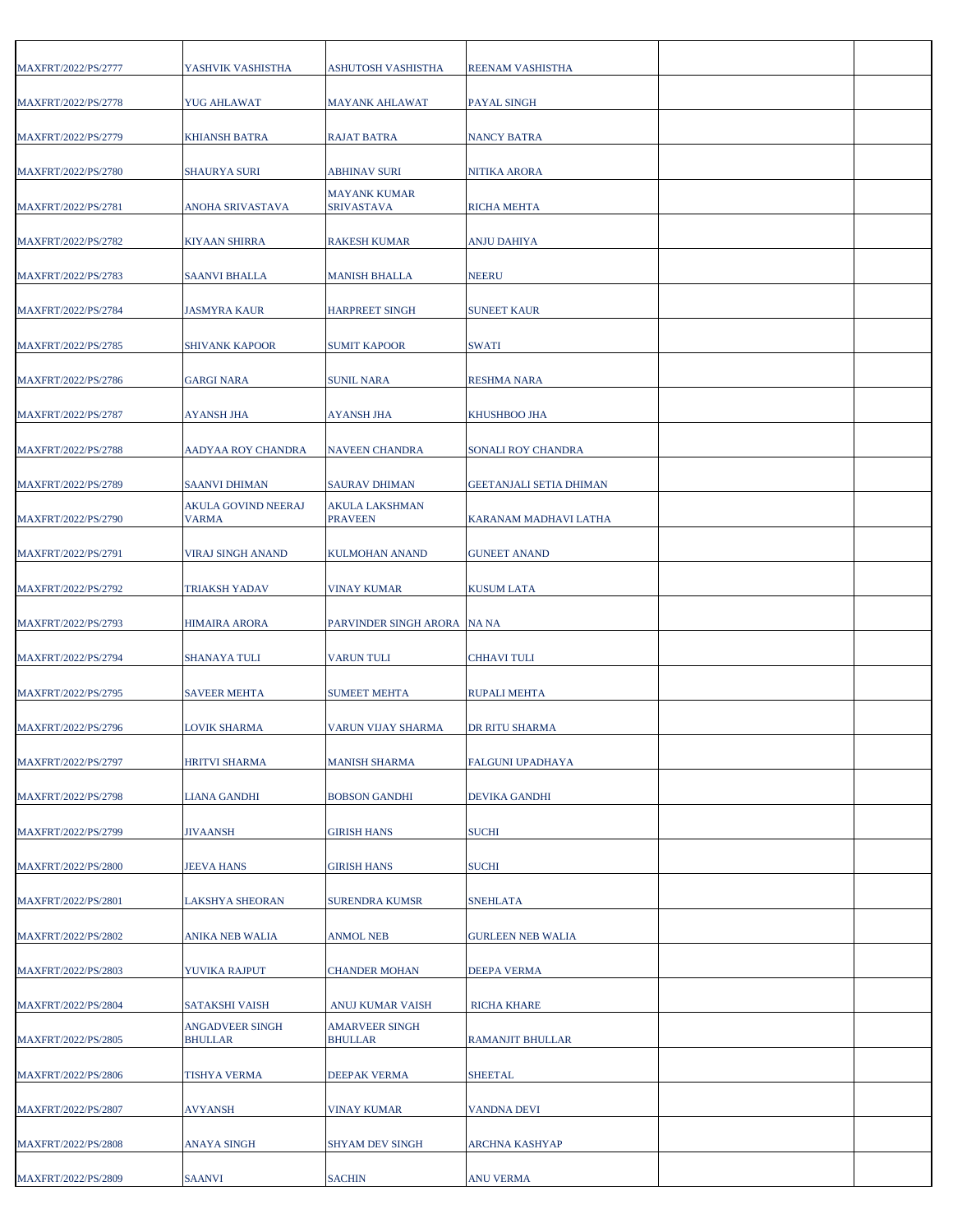| MAXFRT/2022/PS/2810 | <b>REYANSH YADAV</b>             | <b>KRISHAN YADAV</b>              | NISHA YADAV                  |  |
|---------------------|----------------------------------|-----------------------------------|------------------------------|--|
| MAXFRT/2022/PS/2811 | <b>AVYAAN VERMA</b>              | <b>DEEPAK VERMA</b>               | SHRADDHA DAKSHA              |  |
| MAXFRT/2022/PS/2812 | AMAIRA GUPTA                     | GAURAV KUMAR GUPTA                | <b>MONISHA</b>               |  |
| MAXFRT/2022/PS/2813 | NAKSH SHEKHAR BANSAL             | ABHISHEK SHEKHAR                  | <b>RICHA BANSAL</b>          |  |
| MAXFRT/2022/PS/2814 | VEDANSHI                         | PRAVIN KUMAR<br><b>CHATURVEDI</b> | <b>JYOTI</b>                 |  |
| MAXFRT/2022/PS/2815 | <b>GAURANGI CHAUDHARY</b>        | <b>VIPIN CHAUDHARY</b>            | <b>NISHA</b>                 |  |
| MAXFRT/2022/PS/2816 | ANAYSHA SINGH                    | ALOK KUMAR SINGH                  | <b>SONAM BALA</b>            |  |
| MAXFRT/2022/PS/2817 | SHARANYA BANSAL                  | SHEKHAR BANSAL                    | <b>HIMANI GUPTA</b>          |  |
| MAXFRT/2022/PS/2818 | SPARSH PRATAP SINGH              | RAJESH KUMAR SINGH                | <b>SAKSHI CHANDOK</b>        |  |
| MAXFRT/2022/PS/2819 | PRANAVI ANAND                    | <b>VINNI KUREEL</b>               | PREETI SINGH                 |  |
| MAXFRT/2022/PS/2820 | RUTHVIK SINGH JAMWAL             | <b>BRIJENDER JAMWAL</b>           | <b>SHALINI</b>               |  |
| MAXFRT/2022/PS/2821 | <b>ASHWIKA SINGH</b>             | MANIKANT                          | <b>ISHA WADHWA</b>           |  |
| MAXFRT/2022/PS/2822 | AAYANSH CHAUHAN                  | MANOJ KUMAR                       | <b>PARUL SINGH</b>           |  |
| MAXFRT/2022/PS/2823 | REEYANSH KARDAM                  | <b>BHUPESH KUMAR</b>              | PRATIBHA SINGH               |  |
| MAXFRT/2022/PS/2824 | RUDHVIK DHANKHAR                 | RANBIR SINGH DHANKHER PREETI      |                              |  |
| MAXFRT/2022/PS/2825 | AMAIRA SUNDRIYAL                 | <b>SANTOSH KUMAR</b>              | <b>MONIKA SHARMA</b>         |  |
| MAXFRT/2022/PS/2826 | PRAKHYAAT SINGH<br><b>PANWAR</b> | <b>AMIT PANWAR</b>                | DR JASPREETI SINGH           |  |
| MAXFRT/2022/PS/2827 | <b>VEER PRATAP SINGH</b>         | KAPIL KUMAR SINGH                 | <b>AMITA SINGH</b>           |  |
| MAXFRT/2022/PS/2828 | RAGHAV SINGH                     | AJIT KUMAR SINGH                  | <b>RUPAM SINGH</b>           |  |
| MAXFRT/2022/PS/2829 | RUDHRANSH AHLAWAT                | VISHAL AHLAWAT                    | <b>VINITA</b>                |  |
| MAXFRT/2022/PS/2830 | ABID SAJJAD RIZVI                | SAIFI ABBAS RIZVI                 | <b>SADAF ZAHRA RIZVI</b>     |  |
| MAXFRT/2022/PS/2831 | DIVYANSH PANDA                   | <b>DHEERAJ</b>                    | <b>SUPRIYA PANDA</b>         |  |
| MAXFRT/2022/PS/2832 | <b>YUVIKA</b>                    | MANOJ KUMAR                       | <b>VISHAKHA</b>              |  |
| MAXFRT/2022/PS/2833 | DHANVIT SONI                     | LAkSHAY SONI                      | <b>ISHITA SONI</b>           |  |
| MAXFRT/2022/PS/2834 | <b>GURMEHAR KAUR</b>             | <b>MANINDER SINGH PURI</b>        | <b>BIKRAM JEET KAUR PURI</b> |  |
| MAXFRT/2022/PS/2835 | AARADHYA BISWAS                  | <b>ABHIJIT BISWAS</b>             | PRIYANKA MITRA BISWAS        |  |
| MAXFRT/2022/PS/2836 | <b>VANYA CHUGH</b>               | <b>SUNNY CHUGH</b>                | <b>NEHA CHUGH</b>            |  |
| MAXFRT/2022/PS/2837 | <b>VIHAAN CHUGH</b>              | <b>SUNNY CHUGH</b>                | <b>NEHA CHUGH</b>            |  |
| MAXFRT/2022/PS/2838 | <b>GURNOOR KAUR</b>              | SUNDEEP SINGH                     | <b>AMRITA KAUR</b>           |  |
| MAXFRT/2022/PS/2839 | ELINA KOTNALA                    | SANDEEP KOTNALA                   | <b>BABITA KOTNALA</b>        |  |
| MAXFRT/2022/PS/2840 | <b>AASHVI KHULLAR</b>            | <b>KAPIL KHULLAR</b>              | PREETI KHULLAR               |  |
| MAXFRT/2022/PS/2841 | DIVYANSH PATHAK                  | ANUJ PATHAK                       | PRITI PATHAK                 |  |
| MAXFRT/2022/PS/2842 | <b>REYANSH JAIN</b>              | <b>SAURABH JAIN</b>               | <b>MANISHA JAIN</b>          |  |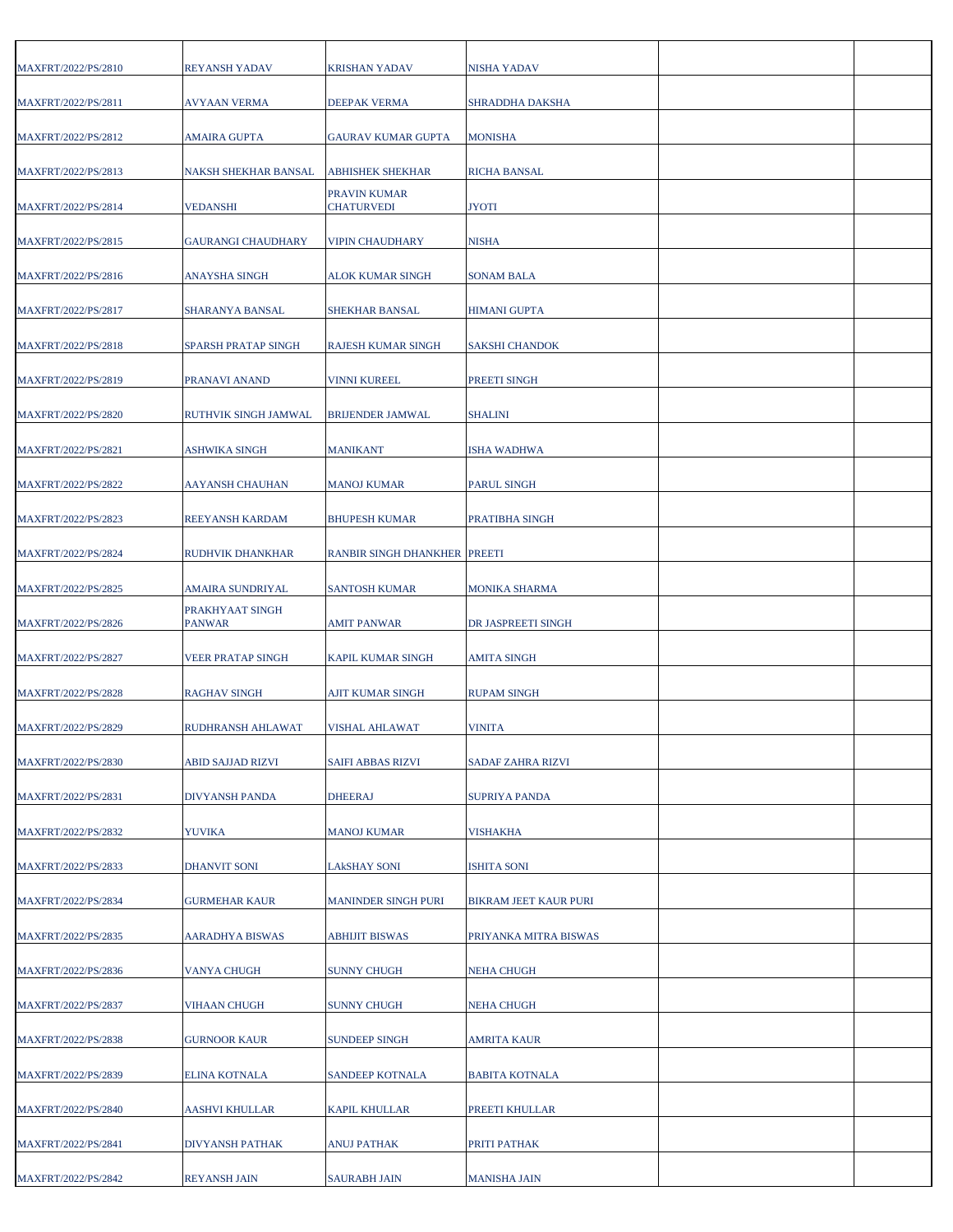| MAXFRT/2022/PS/2843        | AMOHA BHARDWAJ                           | MUKUL BHARDWAJ                     | KARUNA KUNJ              |           |
|----------------------------|------------------------------------------|------------------------------------|--------------------------|-----------|
| MAXFRT/2022/PS/2844        | <b>MANSEERAT KAUR</b>                    |                                    |                          | Cancelled |
| MAXFRT/2022/PS/2845        | <b>EKANSH YADAV</b>                      | DHEERAJ YADAV                      | <b>BABITA</b>            |           |
| <b>MAXFRT/2022/PS/2846</b> | SHREYANSH RANA                           | DEEPESH RANA                       | ANITA                    |           |
| MAXFRT/2022/PS/2847        | <b>AVYAKT GERA</b>                       | AKSHAT GERA                        | APNESH CHAUHAN GERA      |           |
| MAXFRT/2022/PS/2848        | <b>KAVISH ARORA</b>                      | <b>VIKRANT ARORA</b>               | <b>MEGHA KOHLI ARORA</b> |           |
| MAXFRT/2022/PS/2849        | SHREYANSH SHARMA                         | ATUL KUMAR                         | <b>NEHA SHARMA</b>       |           |
| MAXFRT/2022/PS/2850        | <b>AVYAAN TEWARI</b>                     | <b>DEVESH TEWARI</b>               | SONAKSHI TEWARI          |           |
| MAXFRT/2022/PS/2851        | <b>NYSHA TOMAR</b>                       | PRAVEEN KUMAR                      | <b>TANUSHREE GOEL</b>    |           |
| MAXFRT/2022/PS/2852        | SHADMAN ALI JOUHER                       | MOHAMMAD ALI JOUHER                | <b>HENA ZAIDI JOUHER</b> |           |
| MAXFRT/2022/PS/2853        | REEYANSH UPADHAYAY                       | REEYANSH UPADHAYAY                 | <b>POOJA RATURI</b>      |           |
| MAXFRT/2022/PS/2854        | <b>AIVLEEN KAUR</b>                      | <b>SUNNY A SINGH</b>               | <b>DAMANPREET KAUR</b>   |           |
| MAXFRT/2022/PS/2855        | <b>NAAVYA</b>                            | <b>PRADEEP</b>                     | <b>NEHA</b>              |           |
| MAXFRT/2022/PS/2856        | <b>AVYUKT SINGH GUSAIN</b>               | DEEPAK SINGH GUSAIN                | <b>MANJU GUSAIN</b>      |           |
|                            |                                          |                                    |                          |           |
| MAXFRT/2022/PS/2857        | KABIR DHAKA INSAN                        | <b>SUSHEEL DHAKA</b>               | <b>DILPREET</b>          |           |
| MAXFRT/2022/PS/2858        | <b>MANYATA BATRA</b>                     | <b>MANAS BATRA</b>                 | <b>SURBHI BATRA</b>      |           |
| MAXFRT/2022/PS/2859        | <b>RUTVI SINGH</b>                       | <b>RUCHIR SINGH</b>                | <b>HEENA SINGH</b>       |           |
| MAXFRT/2022/PS/2860        | <b>VERNIKA SHARMA</b>                    | SANTOSH KUMAR SHARMA SURBHI SHARMA |                          |           |
| MAXFRT/2022/PS/2861        | RADHIKA SINGH                            | VIPIN SINGH                        | ANJALI KUMARI            |           |
| MAXFRT/2022/PS/2862        | <b>GIANSH KUMAR</b>                      | DEEKSHA DHALL                      | DEEKSHA DHALL            |           |
| MAXFRT/2022/PS/2863        | VATSAL DHANKANI                          | DEEPAK DHANKANI                    | HARSHA DHANKANI          |           |
| MAXFRT/2022/PS/2864        | <b>JAI SUD</b>                           | KARAN SUD                          | NITIKA THAKRAL           |           |
| MAXFRT/2022/PS/2865        | RANVEER SINGH CHAUHAN PREM SINGH CHAUHAN |                                    | MEENAKSHI CHAUHAN        |           |
| MAXFRT/2022/PS/2866        | PRANAV GUPTA                             | <b>SANDEEP GUPTA</b>               | <b>DEEPTI GUPTA</b>      |           |
| MAXFRT/2022/PS/2867        | <b>MAYANSH MATHUR</b>                    | AMIT MATHUR                        | <b>DEEPIKA</b>           |           |
| MAXFRT/2022/PS/2868        | MISHA MEHTA                              | AJAY MEHTA                         | <b>SAMIKSHA GROVER</b>   |           |
| MAXFRT/2022/PS/2869        | <b>AYANSH GAHLOT</b>                     | <b>ANKIT GAHLOT</b>                | <b>VANSHIKA</b>          |           |
| MAXFRT/2022/PS/2870        | INAAYA KATTARMAL                         | RAHUL KATTARMAL                    | SHIVANI KATTARMAL        |           |
| MAXFRT/2022/PS/2871        | SHIVANSH SHARMA                          | RAJKUMAR SHARMA                    | <b>BINEETA SHARMA</b>    |           |
| MAXFRT/2022/PS/2872        | <b>JANVI MEHRA</b>                       | <b>SANJAY MEHRA</b>                | <b>GEETA RANI</b>        |           |
| MAXFRT/2022/PS/2873        | YAGYA KUMAR                              | MOHIT KUMAR                        | ANJU CHAUHAN             |           |
| MAXFRT/2022/PS/2874        | AVIKA YADAV                              | AVINASH YADAV                      | <b>DEEPIKA</b>           |           |
| MAXFRT/2022/PS/2875        | SOMANSH VASHIST                          | <b>VIPIN SHARMA</b>                | <b>NIDHI</b>             |           |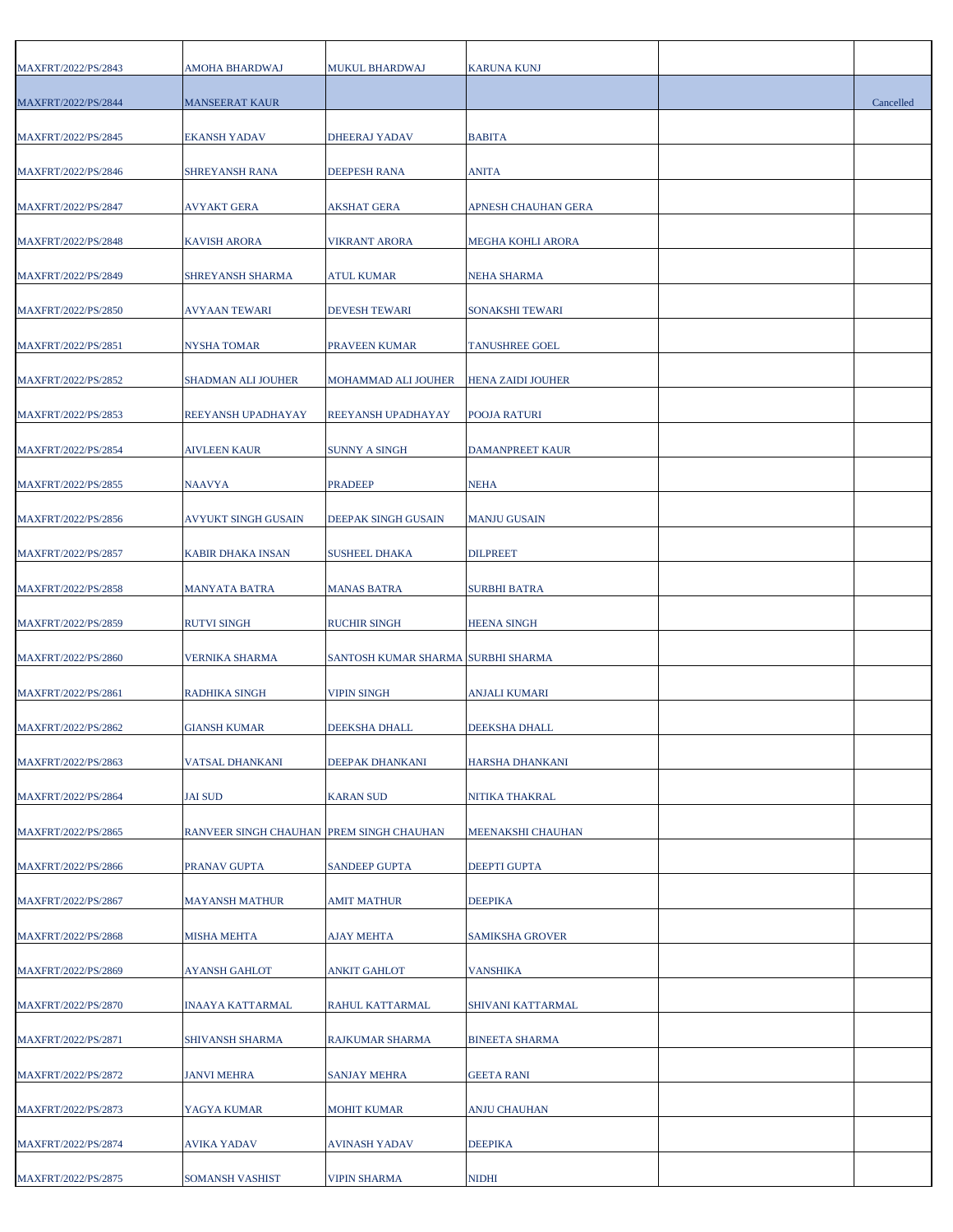| MAXFRT/2022/PS/2876 | ANAISHA GOTHWAL            | <b>RAJESH KUMAR</b>              | <b>MEENU RANGA</b>        |  |
|---------------------|----------------------------|----------------------------------|---------------------------|--|
| MAXFRT/2022/PS/2877 | <b>MIRAJ SETHI</b>         | PAWAN KUMAR SETHI                | <b>RUCHI</b>              |  |
| MAXFRT/2022/PS/2878 | <b>BANI VIJ</b>            | BIKRAM SINGH VIJ                 | <b>SNIGDHA VIJ</b>        |  |
| MAXFRT/2022/PS/2879 | <b>PARTH</b>               | BHARAT BUDAL                     | <b>BHUMIKA MEHTA</b>      |  |
| MAXFRT/2022/PS/2880 | SHANAYA PRIYA              | <b>NEERAJ KUMAR</b>              | <b>SANJU KUMARI</b>       |  |
| MAXFRT/2022/PS/2881 | DHIVYADARSHAN B            | BALAJI R                         | <b>KEERTHINC</b>          |  |
| MAXFRT/2022/PS/2882 | <b>UDAYAN DEGHURIA</b>     | NEELESH DEGHURIA                 | <b>BICHITRA CHOUDHURI</b> |  |
| MAXFRT/2022/PS/2883 | FREYA MANCHANDA            | <b>UDIT MANCHANDA</b>            | SUKANYA MANCHANDA         |  |
| MAXFRT/2022/PS/2884 | <b>INAAYA CHHABRA</b>      | <b>ANSHUL CHHABRA</b>            | PRIYANKA CHUGH            |  |
| MAXFRT/2022/PS/2885 | SHAURYA VATS               | <b>SAMEER VATS</b>               | PRIYANKA JHA              |  |
| MAXFRT/2022/PS/2886 | ASHER WINSTON              | RYAN WINSTON                     | <b>SARITA WINSTON</b>     |  |
| MAXFRT/2022/PS/2887 | <b>SAANVI SINGH</b>        | <b>AJAY SANGWAN</b>              | <b>ANSHU</b>              |  |
| MAXFRT/2022/PS/2888 | <b>JIYANSH GUPTA</b>       | ANKUR GUPTA                      | <b>SHWETA AGGARWAL</b>    |  |
| MAXFRT/2022/PS/2889 | <b>REJAL MISHRA</b>        | NIDHISH MISHRA                   | <b>DIMPLE MISHRA</b>      |  |
| MAXFRT/2022/PS/2890 | ABHISHT MISHRA             | RAJESH KUMAR MISHRA              | SHARMILA MISHRA           |  |
| MAXFRT/2022/PS/2891 | DISHA AGGARWAL             | ANKIT AGGARWAL                   | PREETI AGGARWAL           |  |
| MAXFRT/2022/PS/2892 | DIVYANSH MITTAL            | <b>VARUN GUPTA</b>               | <b>SARIKA</b>             |  |
| MAXFRT/2022/PS/2893 | AVIRAL SHARMA              | MANISH KUMAR                     | <b>SHWETA</b>             |  |
| MAXFRT/2022/PS/2894 | <b>NAVYA</b>               | AJAY SINGH                       | <b>BHAWANA</b>            |  |
| MAXFRT/2022/PS/2895 | TANMAY DAHIYA              | <b>RAVI SINGH</b>                | <b>NEHA SHARMA</b>        |  |
| MAXFRT/2022/PS/2896 | ARSHITA JHA                | VIVEK KUMAR JHA                  | <b>SUJATA MISHRA</b>      |  |
| MAXFRT/2022/PS/2897 | <b>ANVI CHAUHAN</b>        | <b>VIJENDRA SINGH</b><br>CHAUHAN | <b>ANJALI LONHARE</b>     |  |
| MAXFRT/2022/PS/2898 | <b>GURNIDH SINGH ANAND</b> | HARPREET SINGH ANAND             | <b>JASMINE KAUR</b>       |  |
| MAXFRT/2022/PS/2899 | ADYAAN ALI                 | FARRUKH ALI                      | <b>KAINAT ALI</b>         |  |
| MAXFRT/2022/PS/2900 | <b>SHAMBHAVI</b>           | PANKAJ KUMAR                     | <b>RENU KUMARI</b>        |  |
| MAXFRT/2022/PS/2901 | ANAISHA KASHVI RANJAN      | <b>RAVI RANJAN</b>               | KHUSHBOO KUMARI           |  |
| MAXFRT/2022/PS/2902 | <b>AADYA BATRA</b>         | <b>SAURABH BATRA</b>             | TRANNUM SURI BATRA        |  |
| MAXFRT/2022/PS/2903 | SHIVAANSH DUBEY            | AJIT KUMAR DUBEY                 | <b>RASHMI DUBEY</b>       |  |
| MAXFRT/2022/PS/2904 | VIYAAN CHAUDHARY           | SAURABH CHOUDHARY                | ANUPAMA CHAUDHARY         |  |
| MAXFRT/2022/PS/2905 | CHERIKA                    | AMIT KUMAR                       | <b>HEMLATA</b>            |  |
| MAXFRT/2022/PS/2906 | VYOM KUMAR                 | MUKESH KUMAR MAHTO               | <b>SHILPI</b>             |  |
| MAXFRT/2022/PS/2907 | YASHNA CHUGH               | BHASKAR CHUGH                    | <b>MADHURIKA CHUGH</b>    |  |
| MAXFRT/2022/PS/2908 | RIDHAAN KUMAR              | RAKESH KUMAR                     | <b>SWEETY BALA</b>        |  |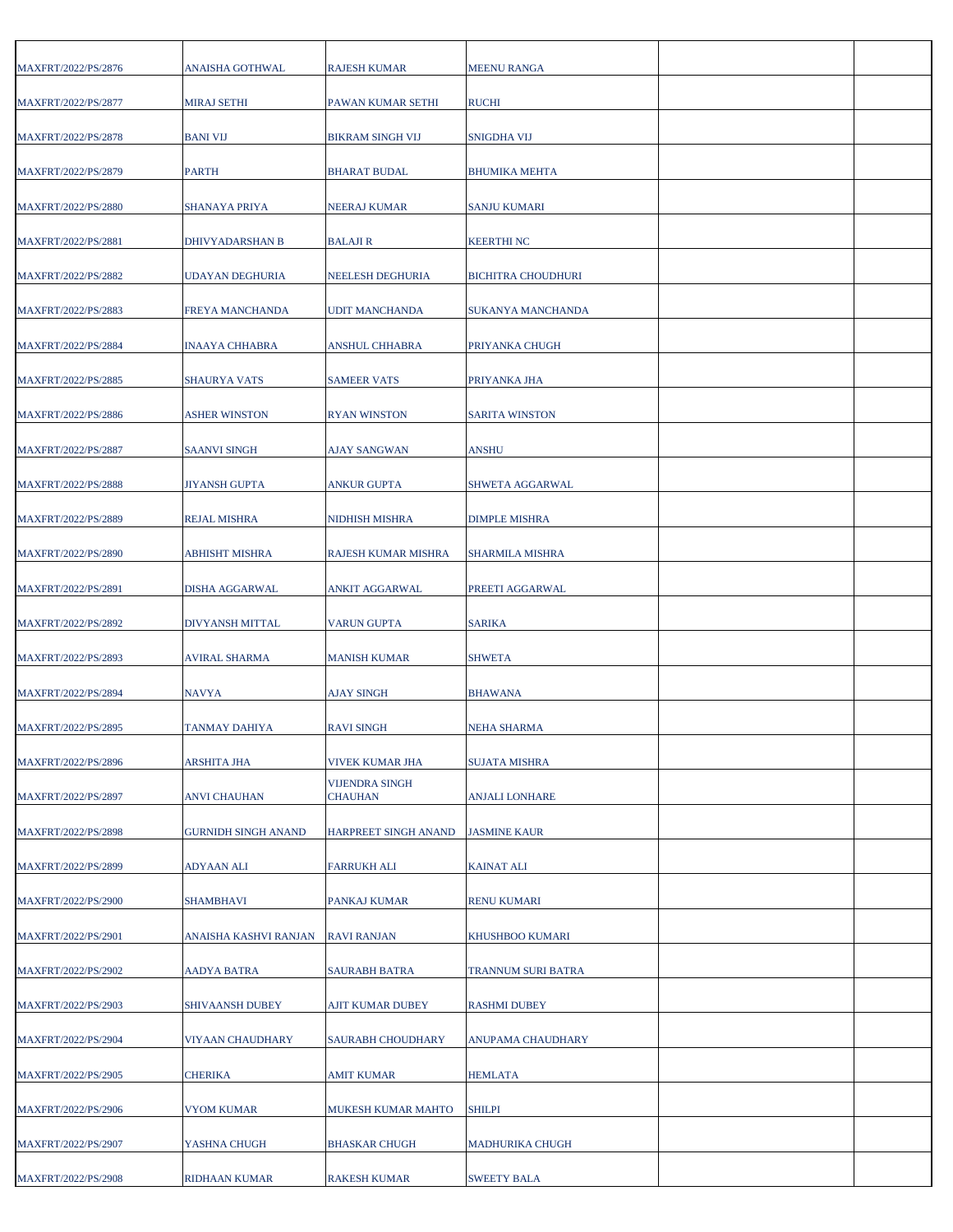| MAXFRT/2022/PS/2909 | <b>KIARA RATHORE</b>     | SACHIN KUMAR           | <b>SHALINI</b>            |  |
|---------------------|--------------------------|------------------------|---------------------------|--|
| MAXFRT/2022/PS/2910 | <b>TANISHA THAKUR</b>    | PRAKASH KUMAR          | <b>SHILPI KUMARI</b>      |  |
| MAXFRT/2022/PS/2911 | <b>AAYANSH SHAW</b>      | SUMIT KUMAR SHAW       | <b>MIRA SHAW</b>          |  |
| MAXFRT/2022/PS/2912 | HARSHITA AGARWAL         | MOHIT AGRAWAL          | <b>DAMINI</b>             |  |
| MAXFRT/2022/PS/2913 | ADIRA GUPTA              | <b>RAVI GUPTA</b>      | <b>ADIRA GUPTA</b>        |  |
| MAXFRT/2022/PS/2914 | <b>MIRA MALIK</b>        | <b>SHREY MALIK</b>     | <b>DIMPLE MALIK</b>       |  |
| MAXFRT/2022/PS/2915 | <b>DUAA ALI</b>          | SHARIB ALI             | <b>KAUKAB ZAIDI</b>       |  |
| MAXFRT/2022/PS/2917 | RASHIKA RAWAT            | LALIT SINGH            | <b>RASHMI RAWAT</b>       |  |
| MAXFRT/2022/PS/2935 | YUVANSH ANTIL            | <b>RAVI KUMAR</b>      | <b>MEETALI</b>            |  |
| MAXFRT/2022/PS/2936 | <b>ADVIKA MISHRA</b>     | VIVEK KUMAR MISHRA     | <b>TANUJA MISHRA</b>      |  |
| MAXFRT/2022/PS/2937 | <b>DIVISHA</b>           | <b>SUMIT</b>           | <b>SUMAN</b>              |  |
| MAXFRT/2022/PS/2938 | RIYAAN SHARMA            | MOHIT SHARMA           | <b>SWETA AGARWAL</b>      |  |
| MAXFRT/2022/PS/2939 | <b>RAGHAV GOEL</b>       | <b>RAJAT GOEL</b>      | <b>KHUSHBOO BANSAL</b>    |  |
| MAXFRT/2022/PS/2940 | <b>SHIVAAY NEGI</b>      | DEEPAK NEGI            | <b>MEENA NEGI</b>         |  |
| MAXFRT/2022/PS/2941 | ARJUN MALIK              | RAJAT MALIK            | <b>SWEETY</b>             |  |
| MAXFRT/2022/PS/2942 | <b>AKSHITA</b>           | <b>BHUPENDRA SINGH</b> | <b>KIRAN</b>              |  |
| MAXFRT/2022/PS/2943 | SHRIYANSH DUTTA          | ABHIJIT DUTTA          | <b>SEEMA KANWAR</b>       |  |
| MAXFRT/2022/PS/2944 | <b>SAANVI YADAV</b>      | HARENDRA KUMAR         | ARCHANA YADAV             |  |
| MAXFRT/2022/PS/2945 | KESHAV MADHAV            | MADHUSUDHAN KUMAR      | <b>JYOTI ARORA</b>        |  |
| MAXFRT/2022/PS/2946 | ADVIK JHUNJHUNWALA       | PUNIT KUMAR            | <b>SAROJ JHUNJHUNWALA</b> |  |
| MAXFRT/2022/PS/2947 | AADYA JHUNJHUNWALA       | PUNIT KUMAR            | SAROJ JHUNJHUNWALA        |  |
| MAXFRT/2022/PS/2948 | PAKHI SHARMA             | <b>TARUN SHARMA</b>    | <b>ADITI SHARMA</b>       |  |
| MAXFRT/2022/PS/2949 | AADYA YADAV              | NAVEEN KUMAR           | YASHIKA YADAV             |  |
| MAXFRT/2022/PS/2950 | <b>MYRA SINGH</b>        | <b>TARUN SINGH</b>     | <b>HEENA GROVER</b>       |  |
| MAXFRT/2022/PS/2951 | ATHARV BISHT             | <b>ASHISH BISHT</b>    | PREETI RAWAT              |  |
| MAXFRT/2022/PS/2952 | AMAIRA SINGH RAWAT       | KULDEEP SINGH RAWAT    | LALITA RAWAT              |  |
| MAXFRT/2022/PS/2953 | <b>AYAANSH VERMA</b>     | <b>ANKUSH VERMA</b>    | <b>SANYA SINHA</b>        |  |
| MAXFRT/2022/PS/2954 | ANIKA AGGRAWAL           | VIVEK AGGRAWAL         | <b>NEHA GUPTA</b>         |  |
| MAXFRT/2022/PS/2955 | <b>STUTI TREHAN</b>      | <b>RISHI TREHAN</b>    | <b>KAMYA TREHAN</b>       |  |
| MAXFRT/2022/PS/2958 | <b>VIDHAN YADAV</b>      | YOGESH YADAV           | <b>JYOTI DEVI</b>         |  |
| MAXFRT/2022/PS/2959 | <b>CHETANYA</b>          | LALIT KUMAR            | <b>RITU</b>               |  |
| MAXFRT/2022/PS/2960 | MISHIKA GULIA            | SUNIL                  | <b>MONIKA</b>             |  |
| MAXFRT/2022/PS/2961 | <b>JASHAN SINGH PUAR</b> | PRABAL SINGH PUAR      | <b>KAMALJEET KAUR</b>     |  |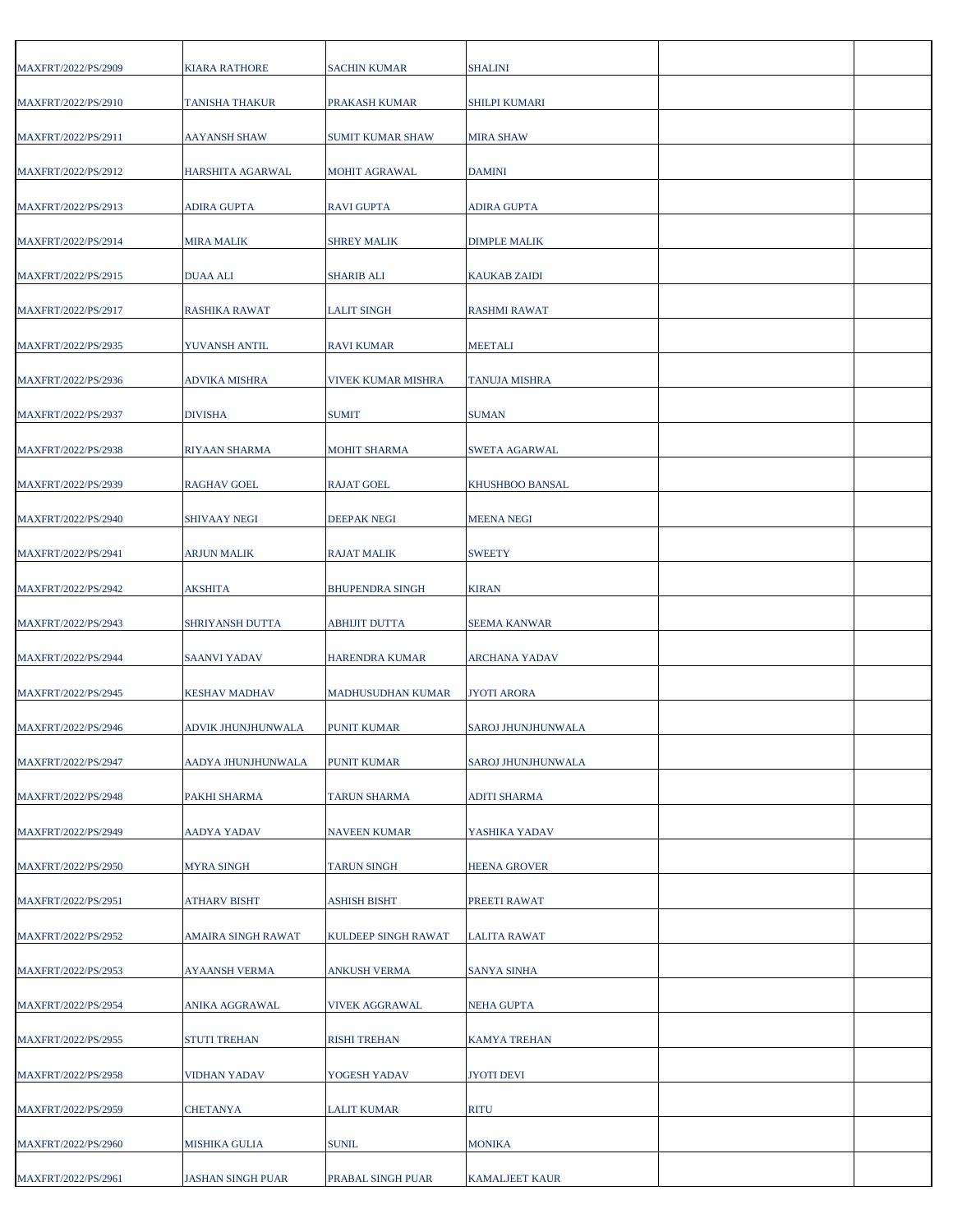| MAXFRT/2022/PS/2963 | DHANVIT SAXENA        | <b>MANEESH SAXENA</b>                 | RIDHIMAA SAXENA        |                             |  |
|---------------------|-----------------------|---------------------------------------|------------------------|-----------------------------|--|
| MAXFRT/2022/PS/2964 | <b>SHANVI SAINI</b>   | <b>BHARAT SAINI</b>                   | <b>UPASNA SAINI</b>    |                             |  |
| MAXFRT/2022/PS/2965 | <b>SHAURYA SAINI</b>  | <b>BHARAT SAINI</b>                   | <b>UPASNA SAINI</b>    |                             |  |
| MAXFRT/2022/PS/2966 | ANIKA BALI            | ANKUR BALI                            | <b>DEEPIKA BALI</b>    |                             |  |
| MAXFRT/2022/PS/2967 | CHAITANYA             | SUNIL KAPRI                           | <b>SUPRIYA SINHA</b>   |                             |  |
| MAXFRT/2022/PS/2968 | <b>RIYANSHI DAS</b>   | RAHUL KUMAR DAS                       | <b>USHA KUMARI</b>     |                             |  |
| MAXFRT/2022/PS/2977 | ANVIKA                | <b>MANDEEP SUHAG</b>                  | <b>SUNEKSHA</b>        |                             |  |
| MAXFRT/2022/PS/2980 | <b>ANSHUMAN</b>       | <b>MAHENDRA KUMAR</b><br><b>MEENA</b> | <b>SEEMA MEENA</b>     |                             |  |
| MAXFRT/2022/PS/2981 | <b>JAITSRI KANWAR</b> | <b>MANISH KANWAR</b>                  | <b>HEMA GADDU</b>      |                             |  |
| MAXFRT/2022/PS/2982 | SAMPOORNA CHAWLA      | CHIRAG CHAWLA                         | MANISHA SINGH CHAWLA   |                             |  |
| MAXFRT/2022/PS/2983 | <b>RIANA VERMA</b>    | VINEET KUMAR VERSM                    | <b>RINKI KUMARI</b>    |                             |  |
| MAXFRT/2022/PS/2984 | <b>RITVIK GOYAL</b>   | AKSHAY GOYAL                          | <b>SHRUTI GOYAL</b>    |                             |  |
| MAXFRT/2022/PS/2985 | ANAANYYA SURI         | <b>VIVEK SURI</b>                     | <b>HIMANSHI SURI</b>   |                             |  |
| MAXFRT/2022/PS/2986 | <b>DITYA SINGH</b>    | ABHISHEK KUMAR                        | <b>SONY SINGH</b>      |                             |  |
| MAXFRT/2022/PS/2987 | <b>ANUGRRAH SURI</b>  | <b>VIVEK SURI</b>                     | <b>HIMANSHI SURI</b>   |                             |  |
| MAXFRT/2022/PS/2988 | <b>SARAPREET KAUR</b> | <b>SARABJIT SINGH</b>                 | <b>INDERPREET KAUR</b> |                             |  |
| MAXFRT/2022/PS/2989 | AYANSH AGGARWAL       | ANISH AGGARWAL                        | SHILPY AGGARWAL        |                             |  |
| MAXFRT/2022/PS/2990 | <b>AVYAAN SINGH</b>   | <b>RANJEET SINGH</b>                  | <b>MANU TANWAR</b>     |                             |  |
| MAXFRT/2022/PS/2991 | <b>MANYATA</b>        | NEELESH KUMAR                         | POOJA RAJPOOT          |                             |  |
|                     |                       |                                       |                        |                             |  |
| MAXFRT/2022/PS/2992 | <b>AKASH ARORA</b>    | <b>AKASH ARORA</b>                    | <b>JYOTI</b>           |                             |  |
| MAXFRT/2022/PS/2993 | <b>HRIDAAN MOUN</b>   | <b>JITENDER KUMAR</b>                 | <b>ANJU RANA</b>       |                             |  |
| MAXFRT/2022/PS/2994 | <b>BHUVIK THAKUR</b>  | UPENDER KUMAR                         | <b>SAPANA VERMA</b>    |                             |  |
| MAXFRT/2022/PS/2995 | VIRAJ SINGH KHURANA   | VIRAJ SINGH KHURANA                   | <b>BHASABI KAUL</b>    |                             |  |
| MAXFRT/2022/PS/2996 | <b>SHARVIK KUMAR</b>  | VIKAS KUMAR                           | <b>SHALINI</b>         |                             |  |
| MAXFRT/2022/PS/2997 | <b>MANVI BANSAL</b>   | <b>ROHIT BANSAL</b>                   | <b>SRISHTI BANSAL</b>  |                             |  |
| MAXFRT/2022/PS/2998 | <b>IRA BAJAJ</b>      | <b>VAIBHAV BAJAJ</b>                  | <b>ESHA BAJAJ</b>      |                             |  |
| MAXFRT/2022/PS/2999 | ANANYA TYAGI          | ATUL KUMAR TYAGI                      | <b>NEHA TYAGI</b>      |                             |  |
| MAXFRT/2022/PS/3000 | <b>SEHAJ KAUR</b>     | SATPAL SINGH ARORA                    | <b>SUMEET KAUR</b>     |                             |  |
| MAXFRT/2022/PS/3001 | AMAIRA SINGH          | NISHANT SINGH                         | AAKANKSHA SINGH        |                             |  |
| MAXFRT/2022/PS/3002 | SAHAJVEER CHHABRA     | RAJENDER CHHABRA                      | DIVYA CHHABRA          |                             |  |
| MAXFRT/2022/PS/3003 | SHARANYA YADAV        | PRAVEEN KUMAR                         | <b>ANITA YADAV</b>     |                             |  |
| MAXFRT/2022/PS/3010 | Rudransh              | Sandeep                               | Sushma devi            | MSD_DW_SWDEL/2022-2023/3364 |  |
| MAXFRT/2022/PS/3011 | Aanya Rai             | Deepak kumar                          | Archana kumari         | MSD_DW_SWDEL/2022-2023/3755 |  |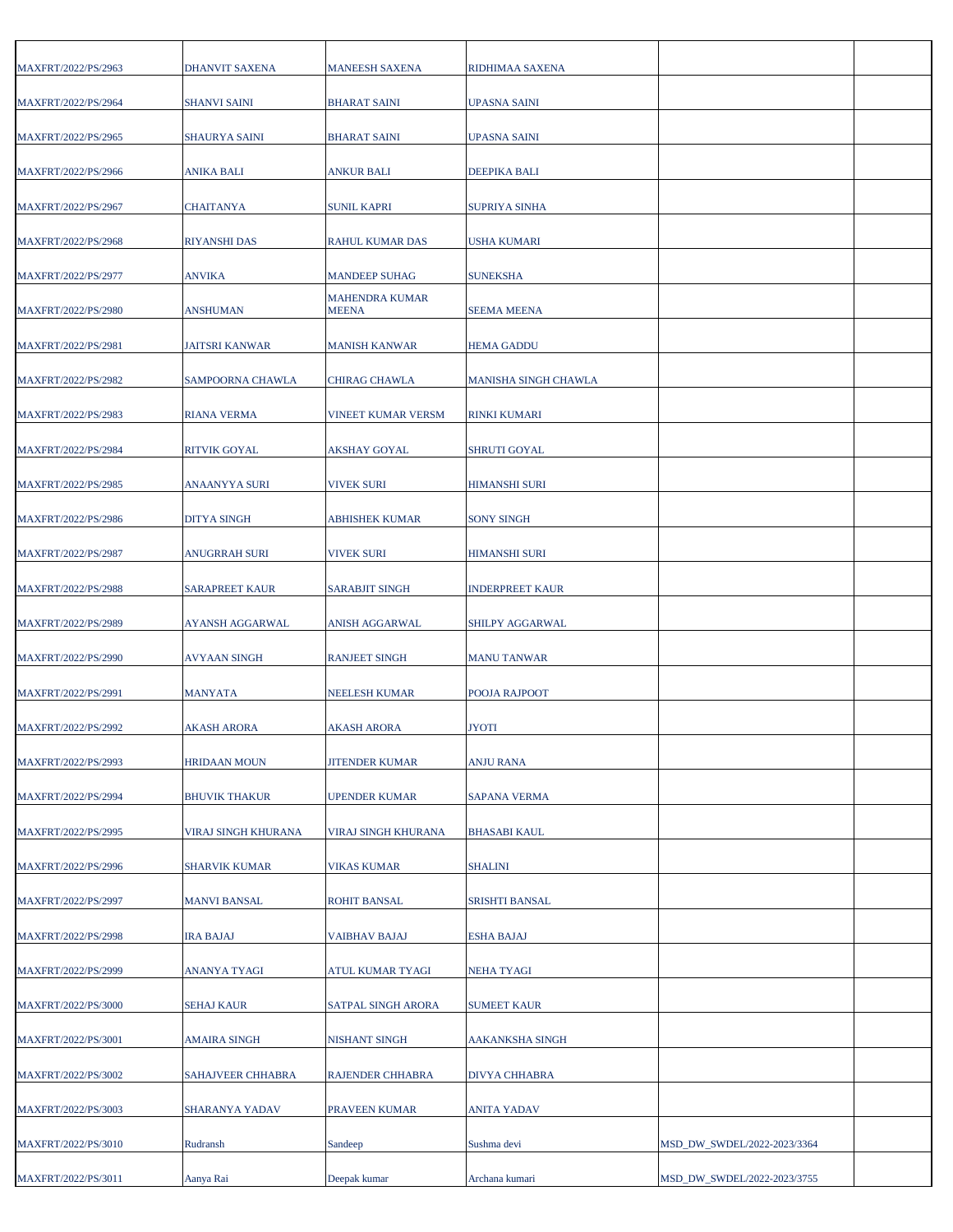| MAXFRT/2022/PS/3012 | Shambhavi                 | Vikrant solanki      | Dolly solanki          | MSD_DW_SWDEL/2022-2023/3756 |
|---------------------|---------------------------|----------------------|------------------------|-----------------------------|
| MAXFRT/2022/PS/3013 | Divij Singh               | Sandeep singh        | Geetanjali             | MSD_DW_SWDEL/2022-2023/3388 |
| MAXFRT/2022/PS/3014 | <b>Anay Nassa</b>         | Paras nassa          | Shubhra mishra         | MSD DW SWDEL/2022-2023/3754 |
| MAXFRT/2022/PS/3015 | Devank                    | Girish kumar         | Anshul                 | MSD_DW_SWDEL/2022-2023/3751 |
| MAXFRT/2022/PS/3016 | <b>Gurasees Singh</b>     | Kavneet singh        | Sandeep kaur           | MSD DW SWDEL/2022-2023/3723 |
| MAXFRT/2022/PS/3017 | Navishna Soni             | Avinash soni         | Swati arya             | MSD_DW_SWDEL/2022-2023/3684 |
| MAXFRT/2022/PS/3018 | Raavee Sharma             | Anaam                | Archna bhardwaj        | MSD_DW_SWDEL/2022-2023/3742 |
| MAXFRT/2022/PS/3019 | Lakshit                   | Amba datt            | Manju                  | MSD_DW_SWDEL/2022-2023/3750 |
| MAXFRT/2022/PS/3020 | Daivit Chaudhary          | Rachhit prakash      | Vandana kanojia        | MSD_DW_SWDEL/2022-2023/3745 |
| MAXFRT/2022/PS/3021 | <b>Monit Kumar Prasad</b> | Tarun kumar prasad   | Indu mehto             | MSD_DW_SWDEL/2022-2023/3743 |
| MAXFRT/2022/PS/3022 | <b>Yuvaan Roy</b>         | Manish kumar roy     | Anshita roy            | MSD_DW_SWDEL/2022-2023/3746 |
| MAXFRT/2022/PS/3023 | <b>Amey Kant Arora</b>    | <b>Puneet</b> kant   | Mahima singh           | MSD_DW_SWDEL/2022-2023/3741 |
| MAXFRT/2022/PS/3024 | <b>Gatik Gunwal</b>       | Bajrang yadav        | Sunaina yadav          | MSD_DW_SWDEL/2022-2023/3692 |
| MAXFRT/2022/PS/3025 | Vrindaa Deoli             | Rajesh deoli         | Priyanka prashar deoli | MSD_DW_SWDEL/2022-2023/3737 |
| MAXFRT/2022/PS/3026 | Aisha Jolly               | Charandeep singh     | Amarpreet kaur         | MSD_DW_SWDEL/2022-2023/3298 |
| MAXFRT/2022/PS/3027 | Shaurya Singh Bamal       | <b>Vikas</b>         | Manu priya             | MSD_DW_SWDEL/2022-2023/3721 |
| MAXFRT/2022/PS/3028 | <b>Ehaan Kapoor</b>       | Mrinal kapoor Kapoor | Sheeba kapoor Kapoor   | MSD_DW_SWDEL/2022-2023/3736 |
| MAXFRT/2022/PS/3029 | Harbani Kaur              | Jasvinder singh      | Jaspreet kaur          | MSD_DW_SWDEL/2022-2023/3732 |
| MAXFRT/2022/PS/3030 | Yashika Singh             | Vijay kumar          | Anjali                 | MSD_DW_SWDEL/2022-2023/3730 |
| MAXFRT/2022/PS/3031 | Izna Sharma               | Rahul sharma         | Chinky mahajan         | MSD_DW_SWDEL/2022-2023/3720 |
| MAXFRT/2022/PS/3032 | Aayan Singh               | Sandeep kumar singh  | Seema                  | MSD_DW_SWDEL/2022-2023/2842 |
| MAXFRT/2022/PS/3033 | Neyan Yadav               | Shashank yadav       | Pooja yadav            | MSD_DW_SWDEL/2022-2023/3729 |
| MAXFRT/2022/PS/3034 | Ayra Agrawal              | Vineet agrawal       | Vandana                | MSD_DW_SWDEL/2022-2023/3727 |
| MAXFRT/2022/PS/3035 | Dhwani Jain               | Neeraj kumar baid    | Prerna baid            | MSD_DW_SWDEL/2022-2023/3722 |
| MAXFRT/2022/PS/3036 | <b>Palvit Singh</b>       | Rohit kumar          | Monika                 | MSD_DW_SWDEL/2022-2023/3724 |
| MAXFRT/2022/PS/3037 | Sehaj                     | Vivek verma          | Jasbir kaur            | MSD_DW_SWDEL/2022-2023/2862 |
| MAXFRT/2022/PS/3038 | Gaurika Malhotra          | Tarun malhotra       | Kritika malhotra       | MSD_DW_SWDEL/2022-2023/2997 |
| MAXFRT/2022/PS/3039 | Janhvi Sachdeva           | Vishu sachdeva       | Pooja sachdeva         | MSD_DW_SWDEL/2022-2023/3362 |
| MAXFRT/2022/PS/3040 | Mik Anirul                | Anisur sk            | Parul jaglan           | MSD_DW_SWDEL/2022-2023/3273 |
| MAXFRT/2022/PS/3041 | Kaashvi Jeph              | Pradeep kumar meena  | Nidhi                  | MSD_DW_SWDEL/2022-2023/2145 |
| MAXFRT/2022/PS/3042 | Kiaan Arora               | Mohit arora          | Akanksha arora         | MSD_DW_SWDEL/2022-2023/3714 |
| MAXFRT/2022/PS/3043 | Jinisha Bindal            | Ankit bindal         | Kumud bindal           | MSD_DW_SWDEL/2022-2023/3709 |
| MAXFRT/2022/PS/3044 | Ansh Ahuja                | Anuj ahuja           | Ruchi                  | MSD_DW_SWDEL/2022-2023/3292 |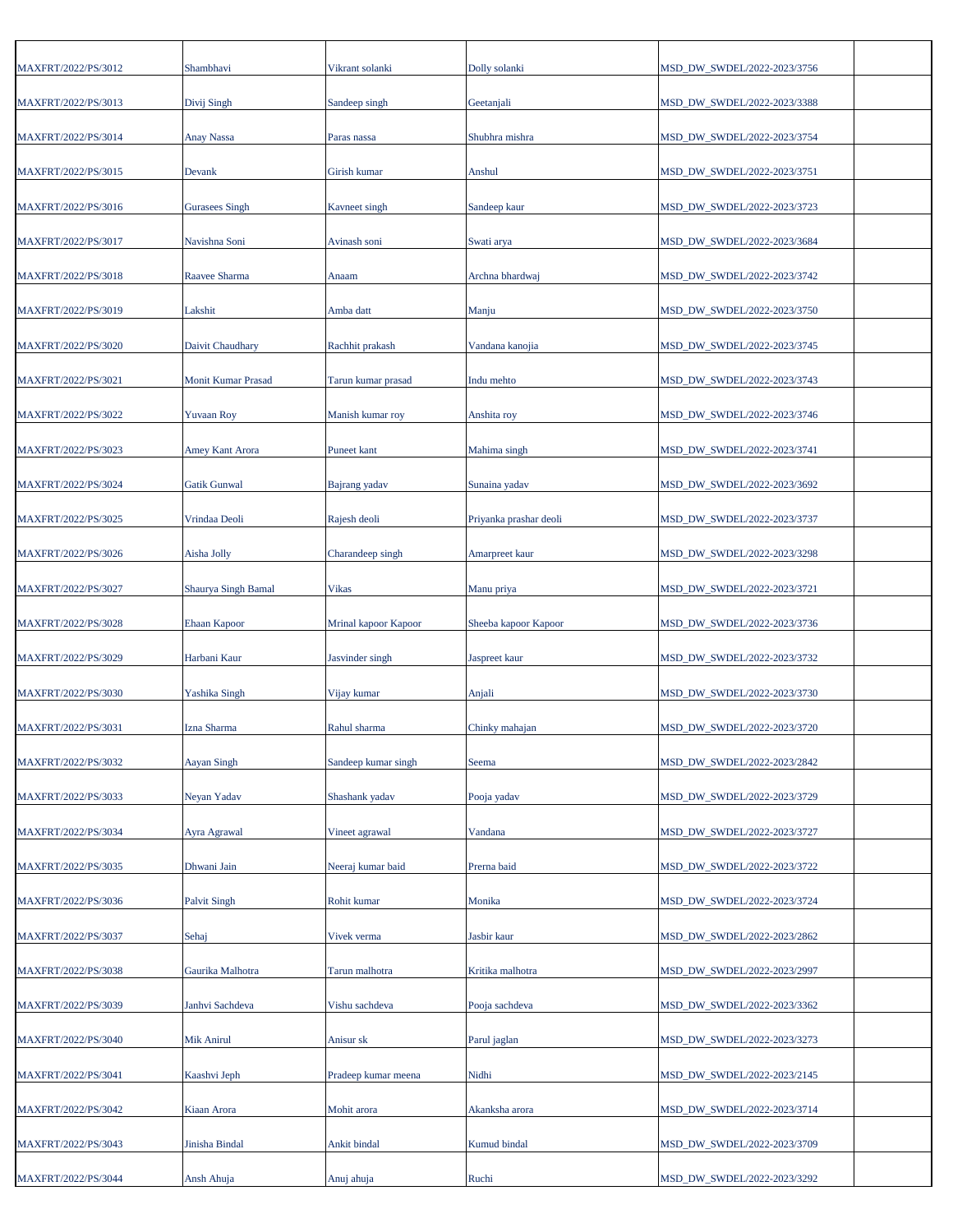| MAXFRT/2022/PS/3045 | Samreen Kaur                  | Hardeep singh kohli     | Gagandeep kaur     | MSD_DW_SWDEL/2022-2023/3248                                |  |
|---------------------|-------------------------------|-------------------------|--------------------|------------------------------------------------------------|--|
| MAXFRT/2022/PS/3046 | <b>Tiyansh Gupta</b>          | Manish gupta            | Neha gupta         | MSD_DW_SWDEL/2022-2023/2511                                |  |
| MAXFRT/2022/PS/3047 | <b>Ayansh Anand</b>           | Mahesh kumar rai        | Ekta anand         | MSD_DW_SWDEL/2022-2023/3558                                |  |
| MAXFRT/2022/PS/3048 | <b>Tuviksh Tickoo</b>         | Sunny raj tickoo        | Neha tej           | MSD_DW_SWDEL/2022-2023/3703                                |  |
| MAXFRT/2022/PS/3049 | Anaya                         | Shashi ranjan kumar     | Madhuri kumari     | MSD_DW_SWDEL/2022-2023/3700                                |  |
| MAXFRT/2022/PS/3050 | <b>Shashwat Chaubey</b>       | J. p. chaubey           | Alka malviya       | MSD DW SWDEL/2022-2023/3679                                |  |
| MAXFRT/2022/PS/3051 | Riddhi                        | Deepak dalal            | Rashmi             | MSD_DW_SWDEL/2022-2023/3702                                |  |
| MAXFRT/2022/PS/3052 | Ananyaa Kaur Arora            | Gurcharan singh arora   | Samyah anjum khan  | MSD_DW_SWDEL/2022-2023/2017                                |  |
| MAXFRT/2022/PS/3053 | Aarav Singh                   | Anuj singh              | Vijeyata raj gupta | MSD_DW_SWDEL/2022-2023/3693                                |  |
| MAXFRT/2022/PS/3054 | Naksh Parashar                | Pawan sharma            | Deepti bhardwaj    | MSD_DW_SWDEL/2022-2023/3667                                |  |
| MAXFRT/2022/PS/3055 | Annika Yadav                  | Subhash chandra yadav   | Swati              | MSD_DW_SWDEL/2022-2023/3040                                |  |
| MAXFRT/2022/PS/3056 | Nyra Malhotra                 | Manish malhotra         | Anjali chhabra     | MSD_DW_SWDEL/2022-2023/3689                                |  |
| MAXFRT/2022/PS/3057 | Ayaan Arora                   | Sharad arora            | Jatee narang       | MSD DW SWDEL/2022-2023/3553                                |  |
| MAXFRT/2022/PS/3058 | Sohang Bhardwaj               | Gaurav bhardwaj         | Ruchi sharma       | MSD_DW_SWDEL/2022-2023/3688                                |  |
| MAXFRT/2022/PS/3059 | Dhruvi Sharma                 | Sunil sharma            | Sarita sharma      | MSD_DW_SWDEL/2022-2023/3686                                |  |
| MAXFRT/2022/PS/3060 | <b>Bhuvika</b>                | Pankaj kumar            | Priyanka           | MSD_DW_SWDEL/2022-2023/3673                                |  |
| MAXFRT/2022/PS/3061 | Aadvik Saini                  | Sachin saini            | Anjali             | MSD_DW_SWDEL/2022-2023/3557                                |  |
| MAXFRT/2022/PS/3062 | Shivansh                      | Satish kumar            | Suman malik        | MSD_DW_SWDEL/2022-2023/3674                                |  |
| MAXFRT/2022/PS/3063 | Tiara Vij                     | Nitin vij               | Deepti vij         | MSD_DW_SWDEL/2022-2023/3668                                |  |
| MAXFRT/2022/PS/3064 | Viaan Gusain                  | Mukesh kumar singh      | Saloni             | MSD_DW_SWDEL/2022-2023/3665                                |  |
| MAXFRT/2022/PS/3065 | Lavanya Singh                 | Manas singh             | Preeti singh       | MSD_DW_SWDEL/2022-2023/3542                                |  |
| MAXFRT/2022/PS/3066 | Lakshita Singh                | Manas singh             | Preeti singh       | MSD_DW_SWDEL/2022-2023/3541                                |  |
| MAXFRT/2022/PS/3067 | <b>Kiaan Gahlot</b>           | Raj karan               | Shikha             | MSD DW SWDEL/2022-2023/3656                                |  |
| MAXFRT/2022/PS/3068 | Aadvik Rana                   | Amandeep rana           | Sonia rani         | MSD_DW_SWDEL/2022-2023/3655                                |  |
| MAXFRT/2022/PS/3069 | Parth Kushwaha                | Upendra pratap kushwaha | Suman kushwaha     | MSD DW SWDEL/2022-2023/3649                                |  |
| MAXFRT/2022/PS/3070 | Zayden Baruah                 | Biswajit baruah         | Palakshi baruah    | MSD_DW_SWDEL/2022-2023/3647                                |  |
| MAXFRT/2022/PS/3071 | Tiana Sharma                  | Madhav sharma           | Rashi sharma       | MSD_DW_SWDEL/2022-2023/3643                                |  |
| MAXFRT/2022/PS/3072 | Felix Manggoulun Haokip       | Tonglienngam haokip     | Neinengkim haokip  | MSD_DW_SWDEL/2022-2023/3281                                |  |
| MAXFRT/2022/PS/3073 | Abeir Bharara                 | Ankush bharara          | Divya rawat        | MSD_DW_SWDEL/2022-2023/3623                                |  |
| MAXFRT/2022/PS/3074 | Avyaan Oberoi Sharma          | Anshuman sharma         | Neha oberoi        | MSD_DW_SWDEL/2022-2023/3632                                |  |
| MAXFRT/2022/PS/3075 | <b>Liam Emmanuel</b>          | Ian emmanuel            | Dipti talwar       | MSD_DW_SWDEL/2022-2023/3631                                |  |
|                     |                               |                         |                    |                                                            |  |
| MAXFRT/2022/PS/3076 | Aashvi Suneja<br>Vihaan Bhati | Prashant suneja         | Shweta handa       | MSD_DW_SWDEL/2022-2023/3627<br>MSD_DW_SWDEL/2022-2023/3619 |  |
| MAXFRT/2022/PS/3077 |                               | Pardeep kumar           | Neetu rani         |                                                            |  |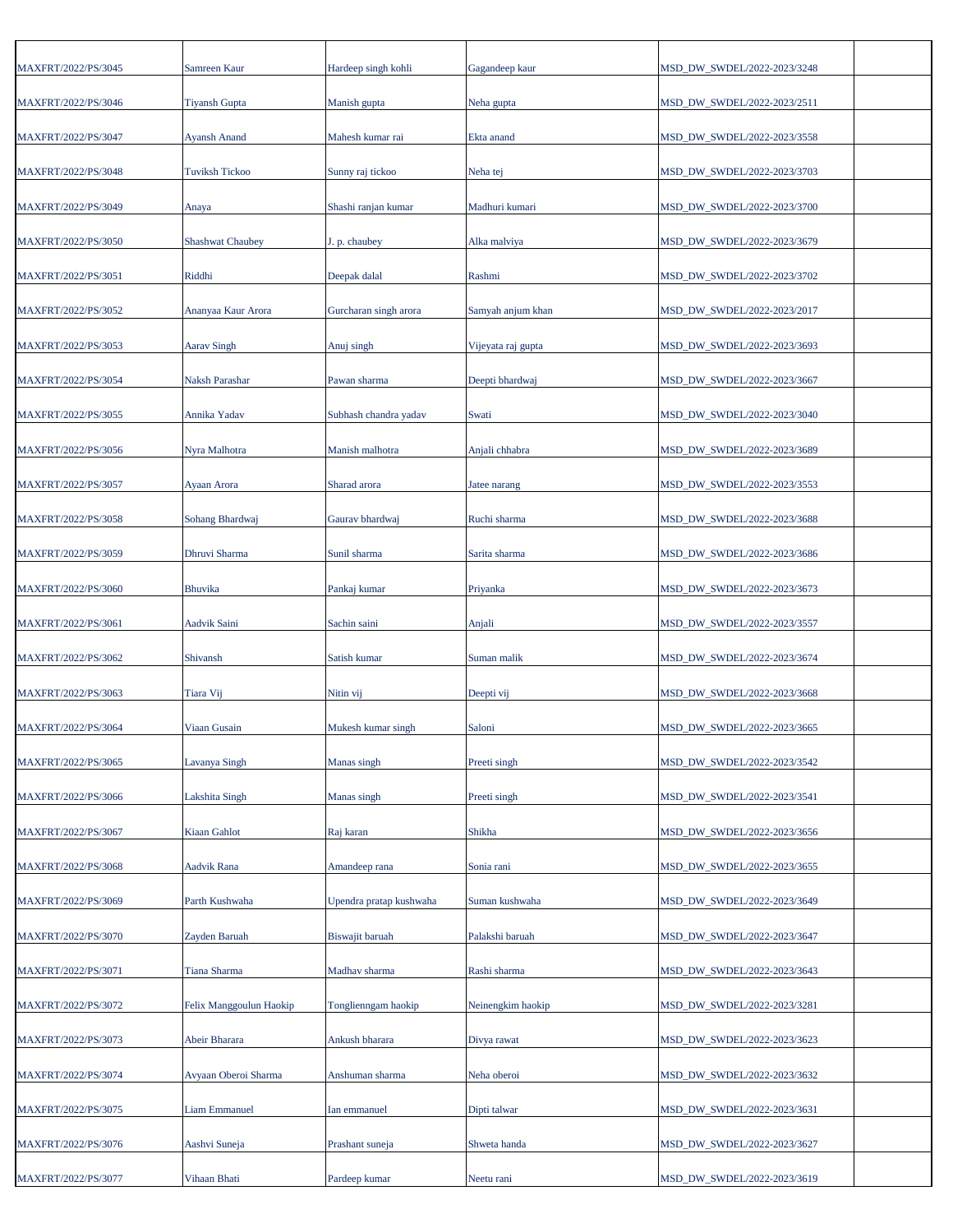| MAXFRT/2022/PS/3078 | Seemala Viraansh       | Seemala vijaykumar somasekhar Seemala shanti priya |                   | MSD_DW_SWDEL/2022-2023/3586 |
|---------------------|------------------------|----------------------------------------------------|-------------------|-----------------------------|
| MAXFRT/2022/PS/3079 | Aarvi Garg             | Deepak garg                                        | Poonam garag      | MSD_DW_SWDEL/2022-2023/3577 |
| MAXFRT/2022/PS/3080 | Manseerat Kaur         | Birender singh                                     | Manpreet kaur     | MSD_DW_SWDEL/2022-2023/3425 |
| MAXFRT/2022/PS/3081 | Shaurya Verma          | Vikul verma                                        | Vanshita verma    | MSD_DW_SWDEL/2022-2023/3521 |
| MAXFRT/2022/PS/3082 | Ivaan Wadhawan         | Rishi wadhawan                                     | Namrata chandel   | MSD_DW_SWDEL/2022-2023/3610 |
| MAXFRT/2022/PS/3083 | Unnati Shekhar         | Mayank shekhar                                     | Richa shekhar     | MSD_DW_SWDEL/2022-2023/3609 |
| MAXFRT/2022/PS/3084 | Rudraaksh Rana         | Pardeep kumar                                      | Amita             | MSD_DW_SWDEL/2022-2023/3607 |
| MAXFRT/2022/PS/3085 | Shanaya Saxena         | Ankit saxena                                       | Priya chakraborty | MSD_DW_SWDEL/2022-2023/3594 |
| MAXFRT/2022/PS/3086 | <b>Arjun Singh</b>     | Pramod kumar                                       | Tanya nagpaul     | MSD_DW_SWDEL/2022-2023/3590 |
| MAXFRT/2022/PS/3087 | Dhanasvi               | Manoj kumar pandey                                 | Rama pandey       | MSD_DW_SWDEL/2022-2023/3587 |
| MAXFRT/2022/PS/3088 | <b>Dhruv Pandit</b>    | Rahul pandit                                       | Heena pandit      | MSD_DW_SWDEL/2022-2023/3544 |
| MAXFRT/2022/PS/3089 | Vihaan Gupta           | Manak gupta                                        | Neha ahlawat      | MSD_DW_SWDEL/2022-2023/2729 |
| MAXFRT/2022/PS/3090 | <b>Ansh Sirohi</b>     | Ankit sirohi                                       | Shuchi chaudhary  | MSD_DW_SWDEL/2022-2023/3582 |
| MAXFRT/2022/PS/3091 | Rudraksh               | Kamal giri goswami                                 | Manisha dwivedi   | MSD_DW_SWDEL/2022-2023/3580 |
| MAXFRT/2022/PS/3092 | Thevan                 | Ajay kumar meena                                   | Rekha bai mahar   | MSD_DW_SWDEL/2022-2023/3562 |
| MAXFRT/2022/PS/3093 | <b>Adyaant Chauhan</b> | Sumit chauhan                                      | Priyanka          | MSD_DW_SWDEL/2022-2023/3579 |
| MAXFRT/2022/PS/3094 | Jezael Chauhan         | Rajdeep singh chauhan                              | Annu sadera       | MSD_DW_SWDEL/2022-2023/3469 |
| MAXFRT/2022/PS/3095 | Harisharan Arora       | Arun arora                                         | Shakti arora      | MSD_DW_SWDEL/2022-2023/3575 |
| MAXFRT/2022/PS/3096 | Hridaan Kumar          | Arun kumar                                         | Priyanka tanwar   | MSD_DW_SWDEL/2022-2023/3576 |
| MAXFRT/2022/PS/3097 | Parishvi Khatik        | Ramesh chandra khatik                              | Dimple khatik     | MSD DW SWDEL/2022-2023/3570 |
| MAXFRT/2022/PS/3098 | Divisha                | Mitesh jamwal                                      | Nitika thakur     | MSD_DW_SWDEL/2022-2023/3572 |
| MAXFRT/2022/PS/3099 | Navya Singh            | Amit kumar                                         | Khushbu kumari    | MSD DW SWDEL/2022-2023/3563 |
| MAXFRT/2022/PS/3100 | Daivya Tyagi           | Pankaj tyagi                                       | Anjali tyagi      | MSD DW SWDEL/2022-2023/3390 |
| MAXFRT/2022/PS/3101 | Rihaan Bhardwaj        | Gaurav bhardwaj                                    | Shilpi bhardwaj   | MSD_DW_SWDEL/2022-2023/3234 |
| MAXFRT/2022/PS/3102 | Vivaan Singh Rajput    | Kunal rajput                                       | Preeti singh      | MSD DW SWDEL/2022-2023/3223 |
| MAXFRT/2022/PS/3103 | Prisha Singh           | Anil kumar                                         | Khushboo kumari   | MSD_DW_SWDEL/2022-2023/3552 |
| MAXFRT/2022/PS/3104 | Gaurish Kochhar        | Chetan kochhar                                     | Kanika kanda      | MSD_DW_SWDEL/2022-2023/3546 |
| MAXFRT/2022/PS/3105 | Alishka Kushwaha       | Pramod kumar                                       | Sheetal kushwah   | MSD_DW_SWDEL/2022-2023/3547 |
| MAXFRT/2022/PS/3106 | Reyansh Bajaj          | Gautam kumar                                       | Richa goel        | MSD_DW_SWDEL/2022-2023/3381 |
| MAXFRT/2022/PS/3107 | Kanishka Kushwaha      | Pramod kumar                                       | Sheetal kushwah   | MSD_DW_SWDEL/2022-2023/3314 |
| MAXFRT/2022/PS/3108 | Siddhi Goyal           | Deepak goyal                                       | Isha              | MSD_DW_SWDEL/2022-2023/3525 |
| MAXFRT/2022/PS/3109 | Kairavi Sharma         | Nishant kumar sharma                               | Divya agarwal     | MSD_DW_SWDEL/2022-2023/3540 |
| MAXFRT/2022/PS/3110 | Prisha Chauhan         | Vikrant chauhan                                    | Vidhi sangwan     | MSD_DW_SWDEL/2022-2023/3320 |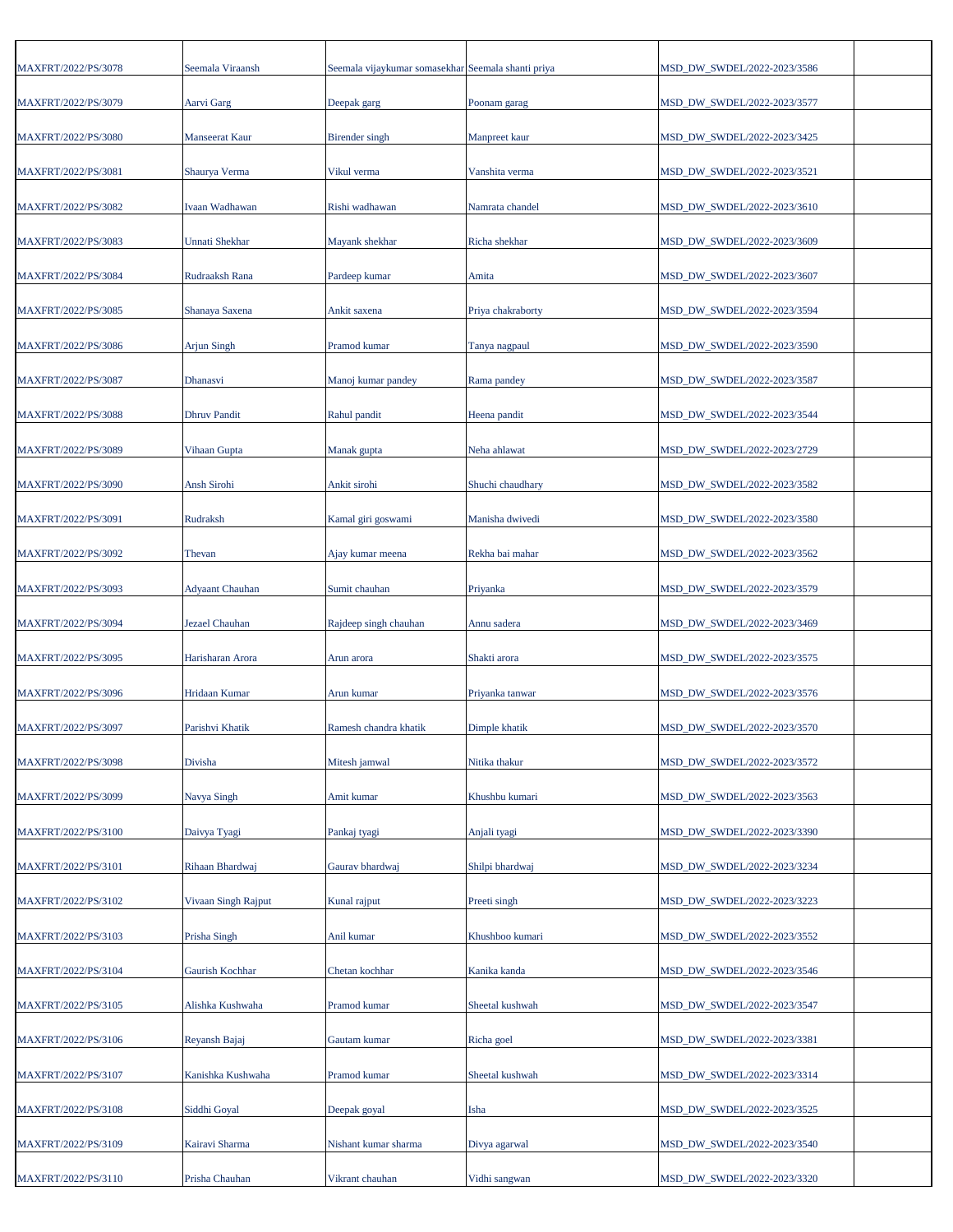| MAXFRT/2022/PS/3111 | Krishika Rautela            | Rishi raj rautela            | Priyanka gupta       | MSD_DW_SWDEL/2022-2023/3538 |  |
|---------------------|-----------------------------|------------------------------|----------------------|-----------------------------|--|
| MAXFRT/2022/PS/3112 | <b>Yashnoor Vasdev</b>      | Das rai bahadur kartar singh | Hanisha luthra       | MSD_DW_SWDEL/2022-2023/3539 |  |
| MAXFRT/2022/PS/3113 | <b>Meher Batta</b>          | Mithul batta                 | Sheenam batta        | MSD_DW_SWDEL/2022-2023/3536 |  |
| MAXFRT/2022/PS/3114 | Dhir Sharma                 | Jitender sharma              | Preeti               | MSD_DW_SWDEL/2022-2023/3535 |  |
| MAXFRT/2022/PS/3115 | Abhinav Kumar               | Santosh kumar                | Lovely kumari        | MSD_DW_SWDEL/2022-2023/3531 |  |
| MAXFRT/2022/PS/3116 | Mayra Singh                 | Vikram singh                 | Swati mishra         | MSD_DW_SWDEL/2022-2023/3524 |  |
| MAXFRT/2022/PS/3117 | Soumik Singh Yadav          | Jagdeep singh yadav          | Meenakshi            | MSD_DW_SWDEL/2022-2023/3530 |  |
| MAXFRT/2022/PS/3118 | Raj Aryan                   | Rajiv anand                  | Arti srivastav       | MSD_DW_SWDEL/2022-2023/3523 |  |
| MAXFRT/2022/PS/3119 | <b>Tejaswa Mathur</b>       | Daya ram mathur              | Preeti diwakar       | MSD_DW_SWDEL/2022-2023/3520 |  |
| MAXFRT/2022/PS/3120 | Paavni Behl                 | Lavkesh behl                 | Gunjan behl          | MSD_DW_SWDEL/2022-2023/3486 |  |
| MAXFRT/2022/PS/3121 | Vardaan Chhikara            | Ajay kumar chhikara          | Poonam chhikara      | MSD_DW_SWDEL/2022-2023/2801 |  |
| MAXFRT/2022/PS/3122 | Kashish Shandilya           | Ashish kumar                 | Khushboo kumari      | MSD_DW_SWDEL/2022-2023/3511 |  |
| MAXFRT/2022/PS/3123 | Aashvik Dahiya              | Vijay kumar dahiya           | Meenu chauham dahiya | MSD_DW_SWDEL/2022-2023/3513 |  |
| MAXFRT/2022/PS/3124 | Tarasha Pasi                | Arun                         | Ankita bharti        | MSD_DW_SWDEL/2022-2023/3401 |  |
| MAXFRT/2022/PS/3125 | Swastik                     | Surender pal                 | Darpana devi         | MSD_DW_SWDEL/2022-2023/3508 |  |
| MAXFRT/2022/PS/3126 | Reyaansh Solanki            | Arun solanki                 | Anjali solanki       | MSD_DW_SWDEL/2022-2023/3506 |  |
| MAXFRT/2022/PS/3127 | Khushansh Raj Meena         | Vishav raj meena             | Neetu meena          | MSD_DW_SWDEL/2022-2023/3502 |  |
| MAXFRT/2022/PS/3128 | Daiwik Arora                | Tarun arora                  | Swati arora          | MSD_DW_SWDEL/2022-2023/3501 |  |
| MAXFRT/2022/PS/3129 | Nipun Yadav                 | Parveen kumar                | Nisha yadav          | MSD_DW_SWDEL/2022-2023/3499 |  |
| MAXFRT/2022/PS/3130 | Deepika Verma               | Jatin verma                  | Chetna verma         | MSD_DW_SWDEL/2022-2023/3228 |  |
| MAXFRT/2022/PS/3131 | Pratyush Chatterjee         | Tuhin chatterjee             | Mousumi bose         | MSD DW SWDEL/2022-2023/3457 |  |
| MAXFRT/2022/PS/3132 | Shanvi Raaz                 | Ram ratan kumar              | Supriya rani         | MSD_DW_SWDEL/2022-2023/3492 |  |
| MAXFRT/2022/PS/3133 | Yaksh Sharma                | Akhil sharma                 | Shachi sharma        | MSD_DW_SWDEL/2022-2023/3495 |  |
| MAXFRT/2022/PS/3134 | Prashi Gupta                | Rajesh gupta                 | Sapana gupta         | MSD_DW_SWDEL/2022-2023/3490 |  |
| MAXFRT/2022/PS/3135 | Nivaan Bisht                | Devender bisht               | Beena bisht          | MSD_DW_SWDEL/2022-2023/3293 |  |
| MAXFRT/2022/PS/3136 | Jishaan Badak               | Vikas                        | Monika               | MSD_DW_SWDEL/2022-2023/3487 |  |
| MAXFRT/2022/PS/3137 | <b>Agamdeep Singh Anand</b> | Harmandeep singh anand       | Jaspreet kaur        | MSD_DW_SWDEL/2022-2023/3124 |  |
| MAXFRT/2022/PS/3138 | Samaira Kawatra             | Mohit kawatra                | Taruna kesar         | MSD_DW_SWDEL/2022-2023/3323 |  |
| MAXFRT/2022/PS/3139 | Padmaja Chundawat           | Anirudh chundawat            | Bhanupriya rathore   | MSD_DW_SWDEL/2022-2023/3403 |  |
| MAXFRT/2022/PS/3140 | Yakshit Tripathi            | Ravendra tripathi            | Payal                | MSD_DW_SWDEL/2022-2023/3485 |  |
| MAXFRT/2022/PS/3141 | Daivik Sehrawat             | Sandeep sehrawat             | Monika khrub         | MSD_DW_SWDEL/2022-2023/3483 |  |
| MAXFRT/2022/PS/3142 | Sambhav Singh               | Jagmohan singh               | Shashi kanta ranot   | MSD_DW_SWDEL/2022-2023/3484 |  |
| MAXFRT/2022/PS/3143 | Raavya Bhardwaj             | Ashish bhardwaj              | Moitrayee barman     | MSD_DW_SWDEL/2022-2023/2546 |  |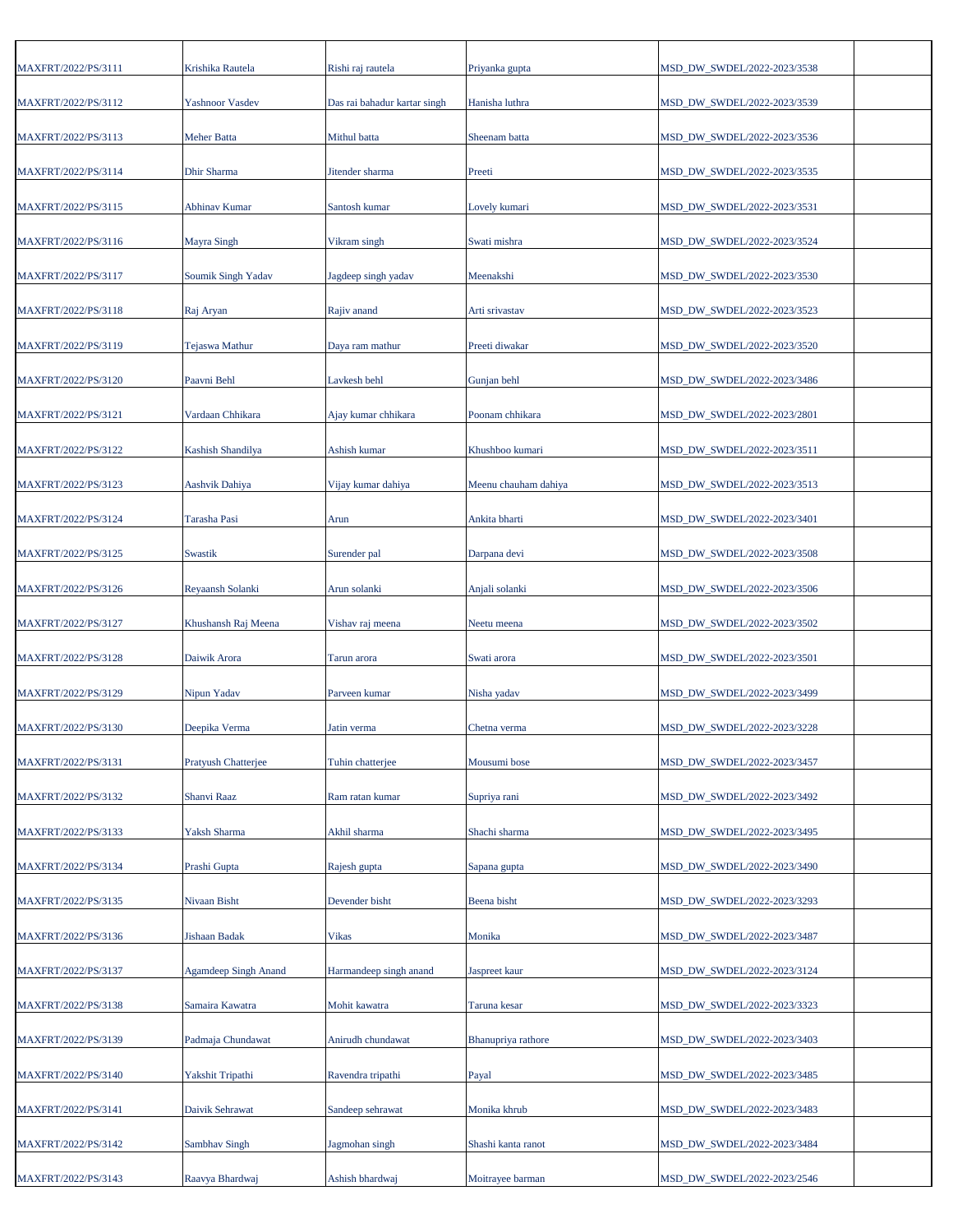| MAXFRT/2022/PS/3144 | Miraan Abrol           | Rohit abrol                | Megha juneja       | MSD_DW_SWDEL/2022-2023/3479 |  |
|---------------------|------------------------|----------------------------|--------------------|-----------------------------|--|
| MAXFRT/2022/PS/3145 | K Shaurya              | Rakesh kumar meena         | Sonam meena        | MSD_DW_SWDEL/2022-2023/3383 |  |
| MAXFRT/2022/PS/3146 | Mivaan Khurana         | Suneet khurana             | Shweta             | MSD_DW_SWDEL/2022-2023/3477 |  |
| MAXFRT/2022/PS/3147 | Granth Ajmani          | Prateek ajmani             | Tannu ajmani       | MSD_DW_SWDEL/2022-2023/2838 |  |
| MAXFRT/2022/PS/3148 | Aadaya                 | Jay shankar kumar          | Anu kumari         | MSD_DW_SWDEL/2022-2023/3474 |  |
| MAXFRT/2022/PS/3149 | Saavi                  | Alok                       | Himani kundu       | MSD DW SWDEL/2022-2023/3475 |  |
| MAXFRT/2022/PS/3150 | Tanvi Makin            | Sushil makin               | Kavita nanda makin | MSD_DW_SWDEL/2022-2023/3473 |  |
| MAXFRT/2022/PS/3151 | Miha Kadam             | Vijayendar kadam           | Bhawna mangla      | MSD_DW_SWDEL/2022-2023/3442 |  |
| MAXFRT/2022/PS/3152 | Hridya Gandhi          | Abhishek gandhi            | Srishti gandhi     | MSD_DW_SWDEL/2022-2023/3468 |  |
| MAXFRT/2022/PS/3153 | Maria Attary           | Abizer attary              | Razia halwai       | MSD_DW_SWDEL/2022-2023/3466 |  |
| MAXFRT/2022/PS/3154 | Nihith Wadhwa          | Vineet wadhwa              | Heena wadhwa       | MSD_DW_SWDEL/2022-2023/3470 |  |
| MAXFRT/2022/PS/3155 | Aaradhya Sharma        | Charudutt sharma           | Deepika sharma     | MSD_DW_SWDEL/2022-2023/3472 |  |
| MAXFRT/2022/PS/3156 | Rudra                  | Deepak kumar singh         | Somya singh        | MSD_DW_SWDEL/2022-2023/2967 |  |
| MAXFRT/2022/PS/3157 | Dhanvi Shukla          | Ravi shukla                | Neha bhardwaj      | MSD_DW_SWDEL/2022-2023/2190 |  |
| MAXFRT/2022/PS/3158 | Hetansh Bhardwaj       | Ritesh kumar sharma        | Saumya sharma      | MSD_DW_SWDEL/2022-2023/3465 |  |
| MAXFRT/2022/PS/3159 | Mihaan                 | Tarun kathuria             | Konika kathuria    | MSD_DW_SWDEL/2022-2023/3434 |  |
| MAXFRT/2022/PS/3160 | Aadvik Sharma          | Amit kumar sharma          | Deepika sharma     | MSD_DW_SWDEL/2022-2023/3464 |  |
| MAXFRT/2022/PS/3161 | <b>Hardik Bisht</b>    | Harish bisht               | Manju bisht        | MSD_DW_SWDEL/2022-2023/3458 |  |
| MAXFRT/2022/PS/3162 | Anish Kumar            | Arvind kumar               | Arti devi          | MSD_DW_SWDEL/2022-2023/3452 |  |
| MAXFRT/2022/PS/3163 | <b>Aditya Malik</b>    | Vineet malik               | Neetu rani         | MSD_DW_SWDEL/2022-2023/2612 |  |
| MAXFRT/2022/PS/3164 | Aaryansh Srivastava    | Vishal kumar srivastava    | Gavsu srivastava   | MSD DW SWDEL/2022-2023/3290 |  |
| MAXFRT/2022/PS/3165 | Amayra Aggarwal        | Sandeep aggarwal           | Neha aggarwal      | MSD_DW_SWDEL/2022-2023/3450 |  |
| MAXFRT/2022/PS/3166 | Aahana Negi            | Bharat singh negi          | Pinky rawat        | MSD_DW_SWDEL/2022-2023/3453 |  |
| MAXFRT/2022/PS/3167 | Ivaan Yadav            | Ravi kumar                 | Preeti yadav       | MSD_DW_SWDEL/2022-2023/3446 |  |
| MAXFRT/2022/PS/3168 | Ranvit Tehlan          | Naveen tehlan              | Pooja kataria      | MSD DW SWDEL/2022-2023/3368 |  |
| MAXFRT/2022/PS/3169 | Sarvam Gupta           | Varun gupta                | Snigdha bhatia     | MSD_DW_SWDEL/2022-2023/3444 |  |
| MAXFRT/2022/PS/3170 | Yashica Dahiya         | Krishan kumar dahiya       | Kanchan mehra      | MSD_DW_SWDEL/2022-2023/3439 |  |
| MAXFRT/2022/PS/3171 | Shanaya Bhati          | Capt surya raj singh bhati | Mrinal bhati       | MSD_DW_SWDEL/2022-2023/3296 |  |
| MAXFRT/2022/PS/3172 | <b>Elahinoor Singh</b> | Harpreet singh             | Supreet kaur       | MSD_DW_SWDEL/2022-2023/3437 |  |
| MAXFRT/2022/PS/3173 | Jasreet Kaur Bhasin    | Amardeep singh             | Swinpreet kaur     | MSD_DW_SWDEL/2022-2023/3410 |  |
| MAXFRT/2022/PS/3174 | Mehar Kaur             | Gurjot singh sawhney       | Maninder kaur      | MSD_DW_SWDEL/2022-2023/3416 |  |
| MAXFRT/2022/PS/3175 | Vaidika Gandhi         | Vicky gandhi               | Bharti gandhi      | MSD_DW_SWDEL/2022-2023/3428 |  |
| MAXFRT/2022/PS/3176 | Granth                 | Gaurav jingala             | Esha pawar         | MSD_DW_SWDEL/2022-2023/3431 |  |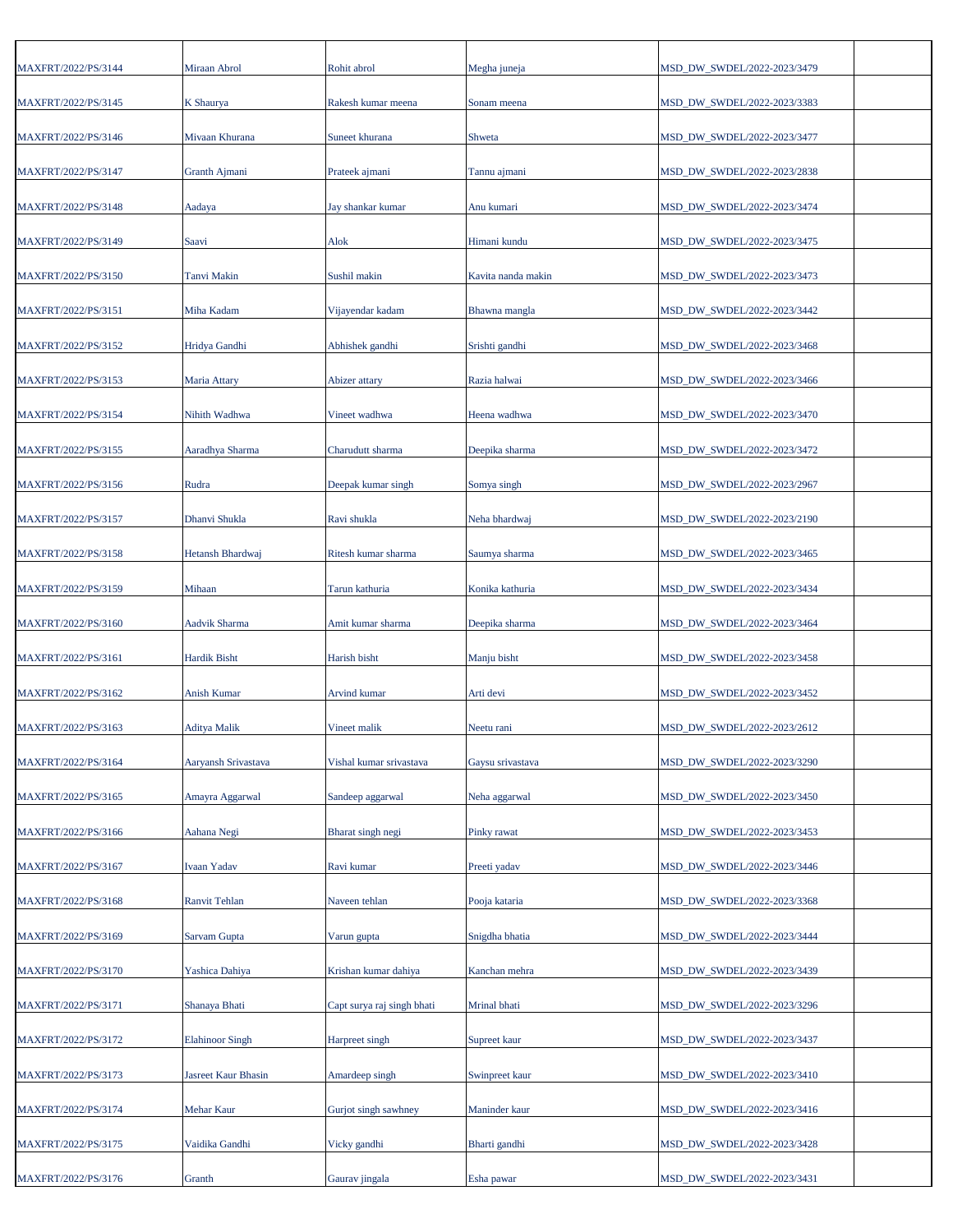| MAXFRT/2022/PS/3177 | <b>Manseerat Kaur</b>          | Mandeep singh            | Muneet kaur         | MSD_DW_SWDEL/2022-2023/3433 |  |
|---------------------|--------------------------------|--------------------------|---------------------|-----------------------------|--|
| MAXFRT/2022/PS/3178 | Routvi Prajapati               | Krishan kumar            | Abhilasha prajapati | MSD_DW_SWDEL/2022-2023/3407 |  |
| MAXFRT/2022/PS/3179 | Khushi                         | Sumit                    | Meenu               | MSD_DW_SWDEL/2022-2023/3180 |  |
| MAXFRT/2022/PS/3180 | <b>Anvith Gupta</b>            | Sumit gupta              | Vandana gupta       | MSD_DW_SWDEL/2022-2023/3355 |  |
| MAXFRT/2022/PS/3181 | Palanshi Pandey                | Kumar pallav             | Anshul sharma       | MSD_DW_SWDEL/2022-2023/3412 |  |
| MAXFRT/2022/PS/3182 | Kabeer Singh Sachdev           | Gurpreet sachdev         | Lata sachdev        | MSD DW SWDEL/2022-2023/3411 |  |
| MAXFRT/2022/PS/3183 | <b>Anika Pandey</b>            | Ved prakash pandey       | Sharda dubey        | MSD_DW_SWDEL/2022-2023/3413 |  |
| MAXFRT/2022/PS/3184 | Raibir Singh Chadha            | Anagadpreet singh chadha | Guneet kaur chadha  | MSD_DW_SWDEL/2022-2023/3402 |  |
|                     |                                |                          |                     |                             |  |
| MAXFRT/2022/PS/3185 | <b>Harditt Singh Dang</b>      | Sunny singh dang         | Gagan priya ahuja   | MSD DW SWDEL/2022-2023/3399 |  |
| MAXFRT/2022/PS/3186 | Komya Vats                     | Keshav vats              | Annu sharma         | MSD_DW_SWDEL/2022-2023/3395 |  |
| MAXFRT/2022/PS/3187 | Nyrah Sharma                   | Bakul sharma             | Geetanjali sharma   | MSD_DW_SWDEL/2022-2023/3397 |  |
| MAXFRT/2022/PS/3188 | Shreya Tiwari                  | Sanjeev tiwari           |                     | MSD_DW_SWDEL/2022-2023/3393 |  |
| MAXFRT/2022/PS/3189 | Aarav Khanduri                 | Saurabh khanduri         | Tripti khanduri     | MSD_DW_SWDEL/2022-2023/3391 |  |
| MAXFRT/2022/PS/3190 | Charvik Ahuja                  | Chand ahuja              | Bhavna ahuja        | MSD_DW_SWDEL/2022-2023/3392 |  |
| MAXFRT/2022/PS/3191 | Mayra Singh                    | Manish kumar singh       | Archana singh       | MSD_DW_SWDEL/2022-2023/3215 |  |
| MAXFRT/2022/PS/3192 | Aadyaa Sharma                  | Neeraj sharma            | Sanskriti bhardwaj  | MSD_DW_SWDEL/2022-2023/3389 |  |
| MAXFRT/2022/PS/3193 | Kashvi Sethi                   | Rahul sethi              | Nupur sethi         | MSD_DW_SWDEL/2022-2023/3377 |  |
| MAXFRT/2022/PS/3194 | Taarini Bassi                  | Devendra bassi           | Geetu bala          | MSD_DW_SWDEL/2022-2023/3347 |  |
| MAXFRT/2022/PS/3195 | <b>Ekarth Sehgal</b>           | Vishal sehgal            | Suniti sehgal       | MSD_DW_SWDEL/2022-2023/3375 |  |
| MAXFRT/2022/PS/3196 | Rudwik Bhardwaj                | Himanshu bhardwaj        | Divya gour          | MSD_DW_SWDEL/2022-2023/3118 |  |
| MAXFRT/2022/PS/3197 | Vihaan Negi                    | Jeevan singh negi        | Sunita negi         | MSD_DW_SWDEL/2022-2023/3384 |  |
| MAXFRT/2022/PS/3198 | Sriyaan Arya                   | Yash arya                | Harsha kumar        | MSD DW SWDEL/2022-2023/3382 |  |
| MAXFRT/2022/PS/3199 | Kairav Magotra                 | <b>Balbir</b> kumar      | Asha kiran          | MSD_DW_SWDEL/2022-2023/2570 |  |
| MAXFRT/2022/PS/3200 | Rivaan Arora                   | Umesh arora              | Sapna arora         | MSD_DW_SWDEL/2022-2023/3371 |  |
| MAXFRT/2022/PS/3201 | Pranshi Pari                   | Munna kumar              | Priyanka            | MSD DW SWDEL/2022-2023/2058 |  |
|                     | <b>Arinzee Caoili Singh</b>    |                          | Hanna carale caoili |                             |  |
| MAXFRT/2022/PS/3202 |                                | Aavneet                  |                     | MSD_DW_SWDEL/2022-2023/3369 |  |
| MAXFRT/2022/PS/3203 | <b>Aditya Panchal</b>          | Ravinder kumar           | Shallu panchal      | MSD_DW_SWDEL/2022-2023/3365 |  |
| MAXFRT/2022/PS/3204 | Avisha Sharma                  | Arvind sharma            | Deepshikha          | MSD_DW_SWDEL/2022-2023/3363 |  |
| MAXFRT/2022/PS/3205 | Tanushree Priyadarshini Bisoyi | Gajendra bisoyi          | Lipsa bisoyi        | MSD_DW_SWDEL/2022-2023/3358 |  |
| MAXFRT/2022/PS/3206 | Drishti                        | Parveen kumar            | Jyoti               | MSD_DW_SWDEL/2022-2023/3359 |  |
| MAXFRT/2022/PS/3207 | Divit Chahar                   | Sandeep chahar           | Shikshawati         | MSD_DW_SWDEL/2022-2023/3357 |  |
| MAXFRT/2022/PS/3208 | Aashvi Arora                   | Avneet kumar             | Nidhi arora         | MSD_DW_SWDEL/2022-2023/3346 |  |
| MAXFRT/2022/PS/3209 | Jiyansh Ahuja                  | Aman ahuja               | Jyotika ahuja       | MSD_DW_SWDEL/2022-2023/3101 |  |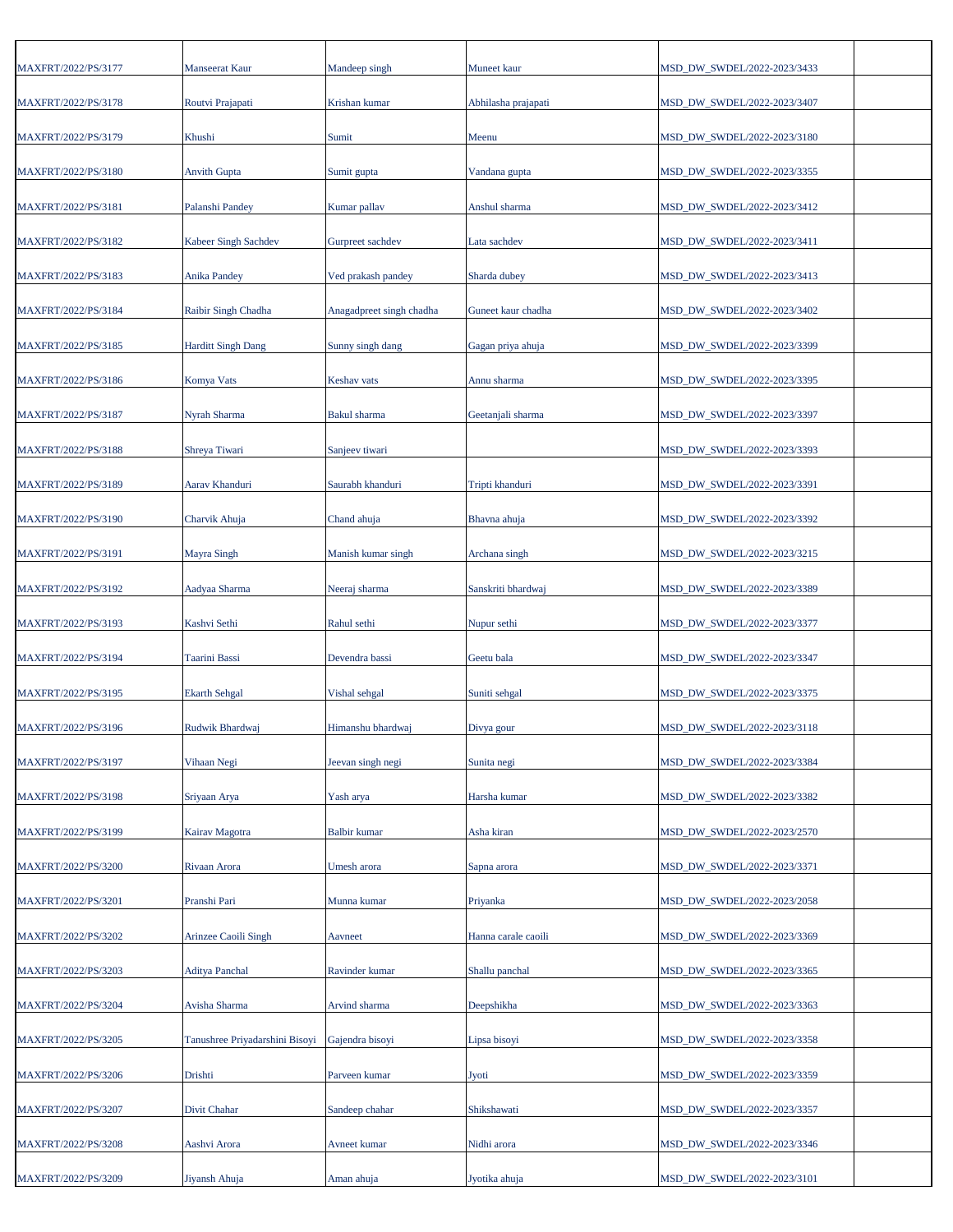| MAXFRT/2022/PS/3210 | <b>Advek Kumar</b>   | Vijay kumar                | K.v. mahalakshmi                      | MSD_DW_SWDEL/2022-2023/3350 |           |
|---------------------|----------------------|----------------------------|---------------------------------------|-----------------------------|-----------|
| MAXFRT/2022/PS/3211 | <b>Yuvraj Singh</b>  | Jaideep singh              | Shivani wadhawan                      | MSD_DW_SWDEL/2022-2023/3351 |           |
| MAXFRT/2022/PS/3212 | Dhruv Aaryav         | Yuvraj singh               | Shikha ujjain                         | MSD_DW_SWDEL/2022-2023/3055 |           |
| MAXFRT/2022/PS/3213 | Vihas Gupta          | Ajay gupta                 | Minakshi                              | MSD_DW_SWDEL/2022-2023/2467 |           |
| MAXFRT/2022/PS/3214 | Aiza Fatima          | Syed mohammad zafar        | Farheen husain                        | MSD_DW_SWDEL/2022-2023/3348 |           |
| MAXFRT/2022/PS/3215 | Dakshita Vashisth    | Amit vashisth              | Aditi sharma                          | MSD_DW_SWDEL/2022-2023/3345 |           |
| MAXFRT/2022/PS/3216 | Aarvi Sharma         | Bhaskar sharma             | Nitu sharma                           | MSD_DW_SWDEL/2022-2023/3343 |           |
| MAXFRT/2022/PS/3217 | Deetya               | Vineet                     | Rashmi rathi                          | MSD_DW_SWDEL/2022-2023/3342 |           |
| MAXFRT/2022/PS/3218 | Harshiv Rana         | Vinod rana                 | Renu rana                             | MSD_DW_SWDEL/2022-2023/3340 |           |
| MAXFRT/2022/PS/3219 | Kaavya Singh         |                            |                                       | MSD_DW_SWDEL/2022-2023/3337 | Cancelled |
| MAXFRT/2022/PS/3220 | <b>Ishan Gupta</b>   | Manish gupta               | Neha gupta                            | MSD_DW_SWDEL/2022-2023/3338 |           |
| MAXFRT/2022/PS/3221 | Kairavi Malhotra     | Deepankur malhotra         | Akanksha arora                        | MSD_DW_SWDEL/2022-2023/2141 |           |
|                     |                      |                            |                                       | MSD DW SWDEL/2022-2023/3330 |           |
| MAXFRT/2022/PS/3222 | Rishnav Jain         | Puneet jain                | Shruti jain                           |                             |           |
| MAXFRT/2022/PS/3223 | Navya                | Hemant jindal              | Aarti jindal                          | MSD_DW_SWDEL/2022-2023/3226 |           |
| MAXFRT/2022/PS/3224 | Vihaan Sharma        | Ankit sharma               | Pratima sharma                        | MSD_DW_SWDEL/2022-2023/3336 |           |
| MAXFRT/2022/PS/3225 | Samaira Bhati        | Capt surya raj singh bhati | Mrinal bhati                          | MSD_DW_SWDEL/2022-2023/3294 |           |
| MAXFRT/2022/PS/3226 | Saanvi               | Akash yadav                | Puja kumari                           | MSD_DW_SWDEL/2022-2023/3329 |           |
| MAXFRT/2022/PS/3227 | Shreya Tripathi      | Satender kumar             | Jaya tripathi                         | MSD_DW_SWDEL/2022-2023/3327 |           |
| MAXFRT/2022/PS/3228 | Shaurya Jha          | Deepak kumar               | Sucheta jha                           | MSD_DW_SWDEL/2022-2023/3326 |           |
| MAXFRT/2022/PS/3229 | Ayansh Jagarwal      | Ram dayal meena            | Arti rawat                            | MSD DW SWDEL/2022-2023/3236 |           |
| MAXFRT/2022/PS/3230 | Vyom                 | Kanchan kishor ray         | <b>Bindu</b>                          | MSD_DW_SWDEL/2022-2023/3301 |           |
| MAXFRT/2022/PS/3231 | Mayra                | Gaurav godara              | Jyoti                                 | MSD DW SWDEL/2022-2023/3060 |           |
| MAXFRT/2022/PS/3232 | <b>Arjun Ahlawat</b> | Arvind kumar ahlawat       | Deepika                               | MSD_DW_SWDEL/2022-2023/3247 |           |
| MAXFRT/2022/PS/3233 | Advika Acharya       | Souvik acharyya Acharyya   | Nupur ganguly acharya Ganguly Acharya | MSD_DW_SWDEL/2022-2023/3321 |           |
| MAXFRT/2022/PS/3234 | Yaksheeta Mishra     | Supreet gaurav             | Namrata                               | MSD DW SWDEL/2022-2023/3094 |           |
| MAXFRT/2022/PS/3235 | Vedant               | Rakesh kumar               | Poonam                                | MSD_DW_SWDEL/2022-2023/3318 |           |
| MAXFRT/2022/PS/3236 | Yuvaan Arora         | Arpit arora                | Priya arora                           | MSD_DW_SWDEL/2022-2023/3316 |           |
| MAXFRT/2022/PS/3237 | Aarnika Pathak       | Swapnil pathak             | Shaily                                | MSD_DW_SWDEL/2022-2023/3007 |           |
| MAXFRT/2022/PS/3238 | Amreen Arora         | Varun arora                | Ramneet kaur                          | MSD_DW_SWDEL/2022-2023/3315 |           |
| MAXFRT/2022/PS/3239 | Prisha Tenoria       | Kishan                     | Priti verma                           | MSD_DW_SWDEL/2022-2023/3308 |           |
| MAXFRT/2022/PS/3240 | Gitansh Meena        | Chetan kumar               | Divya meena                           | MSD_DW_SWDEL/2022-2023/3225 |           |
| MAXFRT/2022/PS/3241 | Daksh Yadav          | Dilip kumar                | Sneh lata                             | MSD_DW_SWDEL/2022-2023/3305 |           |
| MAXFRT/2022/PS/3242 | Anagha Chaubey       | Sarvesh chaubey            | Sonam sharma                          | MSD_DW_SWDEL/2022-2023/3306 |           |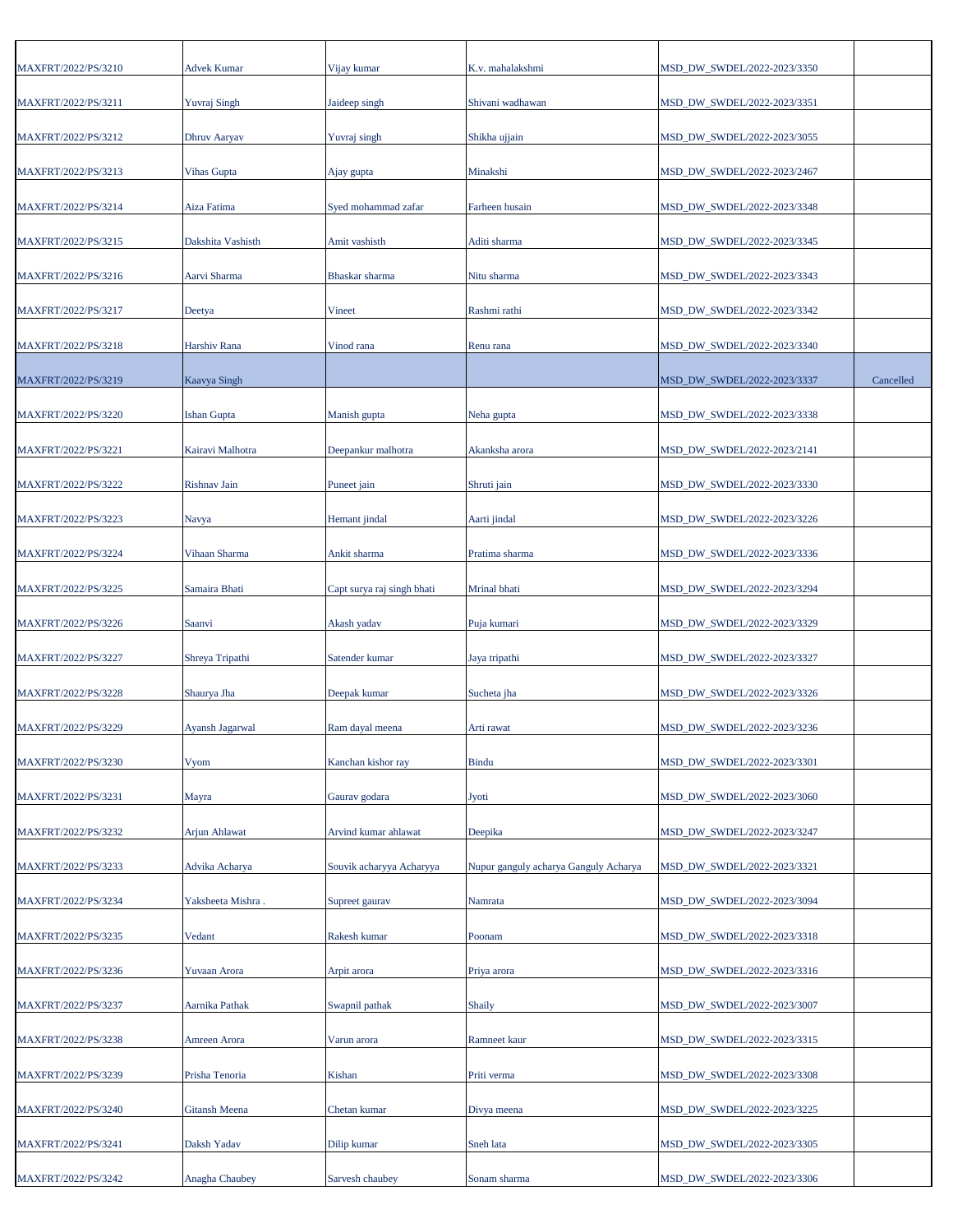| MAXFRT/2022/PS/3243 | <b>Tiara Rajput</b>     | Rahul tanwar           | Mansi tanwar           | MSD_DW_SWDEL/2022-2023/3300 |  |
|---------------------|-------------------------|------------------------|------------------------|-----------------------------|--|
| MAXFRT/2022/PS/3244 | <b>Tiya Dua</b>         | Amit dua               | Priyanka dua           | MSD_DW_SWDEL/2022-2023/3069 |  |
| MAXFRT/2022/PS/3245 | Dhairyash               | Gaurav chauhan         | Neelam jaiswal         | MSD_DW_SWDEL/2022-2023/3042 |  |
| MAXFRT/2022/PS/3246 | Sagarika Suryan         | Himanshu               | Madhu verma            | MSD_DW_SWDEL/2022-2023/3295 |  |
| MAXFRT/2022/PS/3247 | Shivansh Khanna         | Rahul khanna           | Chetna sagar           | MSD_DW_SWDEL/2022-2023/3020 |  |
| MAXFRT/2022/PS/3248 | Myrah Dayal             | Rohit kumar            | Neha kanaujia          | MSD_DW_SWDEL/2022-2023/2415 |  |
| MAXFRT/2022/PS/3249 | <b>Shiven Gulati</b>    | Bharat gulati          | Anupama gulati         | MSD_DW_SWDEL/2022-2023/3206 |  |
| MAXFRT/2022/PS/3250 | Vaari Vaari             | Yogesh lakra           | Swati singh            | MSD_DW_SWDEL/2022-2023/3291 |  |
| MAXFRT/2022/PS/3251 | Lakshya Bhatia          | Sumit bhatia           | Kirti bhatia           | MSD_DW_SWDEL/2022-2023/3289 |  |
| MAXFRT/2022/PS/3252 | Bhumi Sharma            | Vishnu sharma          | Pooja saubhari         | MSD_DW_SWDEL/2022-2023/3287 |  |
| MAXFRT/2022/PS/3253 | <b>Atharva Garg</b>     | Ankit garg             | Monika garg            | MSD_DW_SWDEL/2022-2023/3054 |  |
| MAXFRT/2022/PS/3254 | Aanya Sehrawat          | Sumit kumar sehrawat   | Priyanka mahajan       | MSD_DW_SWDEL/2022-2023/3229 |  |
| MAXFRT/2022/PS/3255 | <b>Inaaya Choudhary</b> | Sumit choudhary        | Reena rautela          | MSD_DW_SWDEL/2022-2023/3230 |  |
| MAXFRT/2022/PS/3256 | Aayansh Aggarwal        | Amit aggarwal          | Neha aggarwal          | MSD_DW_SWDEL/2022-2023/3261 |  |
| MAXFRT/2022/PS/3257 | Priyanshi               | Jarnail singh          | Jyoti                  | MSD_DW_SWDEL/2022-2023/3279 |  |
| MAXFRT/2022/PS/3258 | <b>Avnoor Kaur</b>      | Sukhwinder singh       | Jasneet kaur           | MSD_DW_SWDEL/2022-2023/3278 |  |
| MAXFRT/2022/PS/3259 | Yuvaan Vanvari          | Yatin vanvari          | Roopangi vanvari       | MSD_DW_SWDEL/2022-2023/3238 |  |
| MAXFRT/2022/PS/3260 | Samriddhi Roy Choudhury | Supratim roy choudhury | Sreejita chakraborty   | MSD_DW_SWDEL/2022-2023/3252 |  |
| MAXFRT/2022/PS/3261 | Shanaya Verma           | Amit verma             | Shweta verma           | MSD_DW_SWDEL/2022-2023/2952 |  |
| MAXFRT/2022/PS/3262 | Ayaansh Kapoor          | Aakaar kapoor          | Apurva kapoor          | MSD_DW_SWDEL/2022-2023/3277 |  |
| MAXFRT/2022/PS/3263 | Paramvir Choudhary      | Anand choudhary        | Devika choudhary       | MSD_DW_SWDEL/2022-2023/3269 |  |
| MAXFRT/2022/PS/3264 | Shruttam Jain           | Aman jain              | Divya jain             | MSD_DW_SWDEL/2022-2023/3272 |  |
| MAXFRT/2022/PS/3265 | Rudra Sehgal            | Mohit sehgal           | Akanksha bajpai sehgal | MSD DW SWDEL/2022-2023/3271 |  |
|                     |                         |                        | Nishu kaul             |                             |  |
| MAXFRT/2022/PS/3266 | Yaashasvi Kaul          | Sandeep kaul           |                        | MSD_DW_SWDEL/2022-2023/3256 |  |
| MAXFRT/2022/PS/3267 | Rivaan Solanki          | Nirpen solanki         | Renu khatri            | MSD_DW_SWDEL/2022-2023/3266 |  |
| MAXFRT/2022/PS/3268 | Sidharth Kaul           | Sandeep kaul           | Nishu kaul             | MSD_DW_SWDEL/2022-2023/2238 |  |
| MAXFRT/2022/PS/3269 | <b>Oshom Katyal</b>     | Rishabh katyal         | Sugandha batra katyal  | MSD_DW_SWDEL/2022-2023/2563 |  |
| MAXFRT/2022/PS/3270 | Aashvi Rai              | Punit kumar rai        | Anuradha rai           | MSD_DW_SWDEL/2022-2023/3135 |  |
| MAXFRT/2022/PS/3271 | Vivaan Yadav            | Pinku kumar yadav      | Rekha yadav            | MSD_DW_SWDEL/2022-2023/3263 |  |
| MAXFRT/2022/PS/3272 | Viraaj Arora            | Suresh kumar arora     | Sakshi arora           | MSD_DW_SWDEL/2022-2023/3253 |  |
| MAXFRT/2022/PS/3273 | Anaysha                 | Ravinder kumar         | Sheetal                | MSD_DW_SWDEL/2022-2023/3250 |  |
| MAXFRT/2022/PS/3274 | Viraj Pandey            | Vijay pandey           | Kavita pandey          | MSD_DW_SWDEL/2022-2023/2848 |  |
| MAXFRT/2022/PS/3275 | <b>Saksham Goyal</b>    | Sudhir goyal           | Megha saboo            | MSD_DW_SWDEL/2022-2023/2082 |  |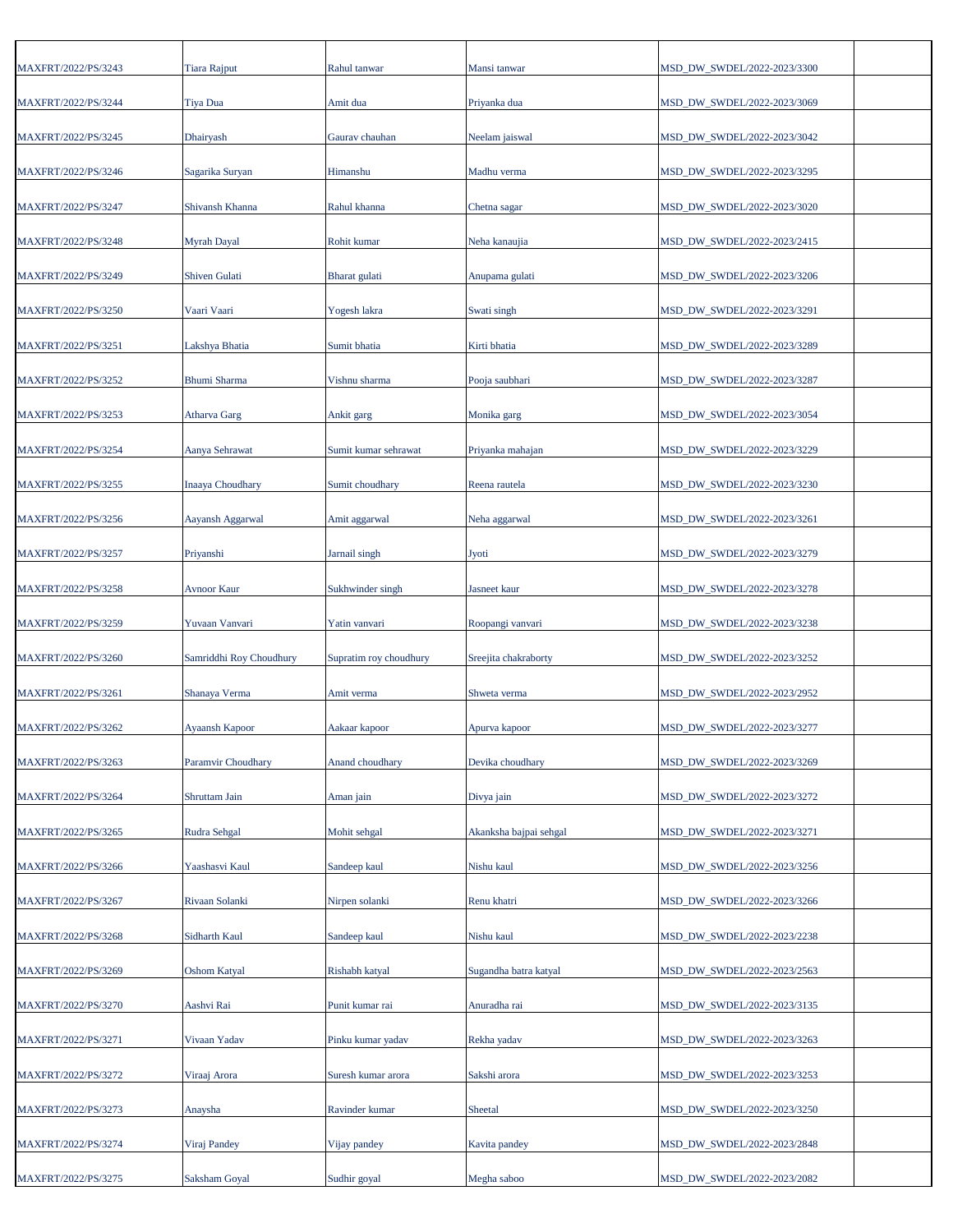| MAXFRT/2022/PS/3276 | Siddhaesh Srivastava     | Siddharth mukund srivastava | Aeshna nigam         | MSD DW SWDEL/2022-2023/3241 |  |
|---------------------|--------------------------|-----------------------------|----------------------|-----------------------------|--|
| MAXFRT/2022/PS/3277 | <b>Bhavnoor Kaur</b>     | Samardeep singh             | Sukhpreet kaur       | MSD_DW_SWDEL/2022-2023/3207 |  |
| MAXFRT/2022/PS/3278 | Jiyansh Barwa            | Chirag barwa                | Urvashi barwa        | MSD_DW_SWDEL/2022-2023/3081 |  |
| MAXFRT/2022/PS/3279 | Mitali Sharma            | Durgesh sharma              | Kavita sharma        | MSD_DW_SWDEL/2022-2023/2961 |  |
| MAXFRT/2022/PS/3280 | Aviraj Yadav             | Sanjay yadav                | Bhawna yadav         | MSD_DW_SWDEL/2022-2023/3237 |  |
| MAXFRT/2022/PS/3281 | Devansh Gupta            | Ashu gupta                  | Swati verma          | MSD_DW_SWDEL/2022-2023/3083 |  |
| MAXFRT/2022/PS/3282 | Kiyaan Arora             | Rishi arora                 | Shivani pal          | MSD_DW_SWDEL/2022-2023/3219 |  |
| MAXFRT/2022/PS/3283 | Parv Kumar               | Arun kumar                  | Santosh              | MSD_DW_SWDEL/2022-2023/3220 |  |
| MAXFRT/2022/PS/3284 | Idaanya Chakerwarti      | Nikhil chakerwarti          | Taruna gandhi        | MSD_DW_SWDEL/2022-2023/2099 |  |
| MAXFRT/2022/PS/3285 | Pareeza Haque Barbhuiya  | Nahid jubair barbhuiya      | Nafisa lutfur        | MSD_DW_SWDEL/2022-2023/3233 |  |
| MAXFRT/2022/PS/3286 | Advaitaa Das Chakraborty | Aurkodyuti das              | Sudeshna chakraborty | MSD_DW_SWDEL/2022-2023/3232 |  |
| MAXFRT/2022/PS/3287 | <b>Aryaveer Malhotra</b> | Raveesh malhotra            | Priyanka malhotra    | MSD_DW_SWDEL/2022-2023/3178 |  |
| MAXFRT/2022/PS/3288 | Ishika                   | Manish godara               | Seema sheoran        | MSD_DW_SWDEL/2022-2023/3210 |  |
| MAXFRT/2022/PS/3289 | Shanvika Rathour         | Ashok singh rathour         | Poonam chauhan       | MSD_DW_SWDEL/2022-2023/3224 |  |
| MAXFRT/2022/PS/3290 | <b>Medant Prasad Sah</b> | Amit kumar prasad           | Vandana rathour      | MSD_DW_SWDEL/2022-2023/3218 |  |
| MAXFRT/2022/PS/3291 | Kiaan Acharya            | Saurabh acharya             | Chitralekha mishra   | MSD_DW_SWDEL/2022-2023/3217 |  |
| MAXFRT/2022/PS/3292 | Beniyaz Kaur             | Harpreet singh              | Jaspreet kaur        | MSD_DW_SWDEL/2022-2023/3216 |  |
| MAXFRT/2022/PS/3293 | Reyaansh                 | Rakesh kumar                | Shweta               | MSD_DW_SWDEL/2022-2023/3053 |  |
| MAXFRT/2022/PS/3294 | Sonika                   | Anshul                      | Nishita gupta        | MSD_DW_SWDEL/2022-2023/3214 |  |
| MAXFRT/2022/PS/3295 | Ruhaan Kaushik           | Vikrant kaushik             | Isha arora           | MSD_DW_SWDEL/2022-2023/3204 |  |
| MAXFRT/2022/PS/3296 | Sathvik Tyagi            | Praveen tyagi               | Jyotsna mishra       | MSD_DW_SWDEL/2022-2023/3202 |  |
| MAXFRT/2022/PS/3297 | Shaurya Shrivastava      | Saurabh shrivastava         | Swati shrivastava    | MSD_DW_SWDEL/2022-2023/3194 |  |
| MAXFRT/2022/PS/3298 | Amaira Mehendroo         | Dishant mehendroo           | Priya arora          | MSD DW SWDEL/2022-2023/3199 |  |
| MAXFRT/2022/PS/3299 | Mysha Dev                | Manish dev                  | Mahima pabri         | MSD_DW_SWDEL/2022-2023/3193 |  |
| MAXFRT/2022/PS/3300 | Vardayini Garg           | Ashutosh garg               | Garima goyal         | MSD DW SWDEL/2022-2023/3196 |  |
| MAXFRT/2022/PS/3301 | Shivansh Patel           | Sunil kumar verma           | Anshika verma        | MSD_DW_SWDEL/2022-2023/3185 |  |
| MAXFRT/2022/PS/3302 | <b>Adhvit Mishra</b>     | Shishirnkumar               | Neha mishra          | MSD_DW_SWDEL/2022-2023/2861 |  |
| MAXFRT/2022/PS/3303 | Riddhima                 | Jagdish tamolia             | Sapna tamolia        | MSD_DW_SWDEL/2022-2023/3187 |  |
| MAXFRT/2022/PS/3304 | <b>Tesher Kaur</b>       | Simranjeet singh            | Amanpreet kaur       | MSD_DW_SWDEL/2022-2023/3188 |  |
| MAXFRT/2022/PS/3305 | Vanya Tiwari             | Pankaj tiwari               | Priyanka singh       | MSD_DW_SWDEL/2022-2023/3186 |  |
| MAXFRT/2022/PS/3306 | Nitya Nehru              | Vishesh nehru               | Swati bhardwaj       | MSD_DW_SWDEL/2022-2023/3163 |  |
| MAXFRT/2022/PS/3307 | Jaiyansh Kumar           | Sanjeev kumar               | Suman lata           | MSD_DW_SWDEL/2022-2023/3167 |  |
| MAXFRT/2022/PS/3308 | Dhra Bhaskar             | Manoj bhaskar               | Anita kumari         | MSD_DW_SWDEL/2022-2023/3122 |  |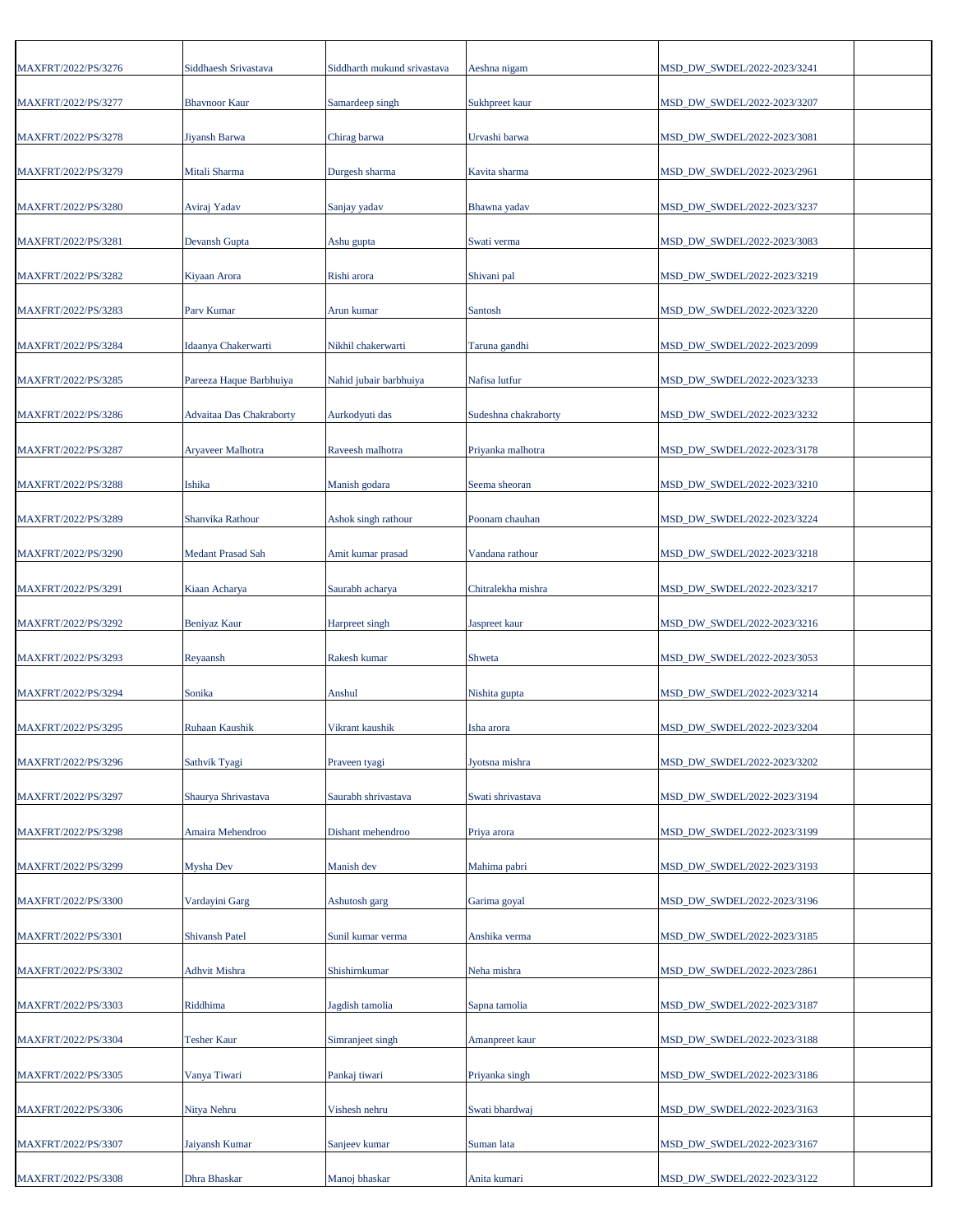| MAXFRT/2022/PS/3309 | Avika Fonia           | Devendra singh fonia                 | Tanuja fonia          | MSD_DW_SWDEL/2022-2023/3182 |           |
|---------------------|-----------------------|--------------------------------------|-----------------------|-----------------------------|-----------|
| MAXFRT/2022/PS/3310 | Shrishti Chauhan      | Satender kumar                       | Madhu chauhan         | MSD_DW_SWDEL/2022-2023/3044 |           |
| MAXFRT/2022/PS/3311 | <b>Tannaya Mittal</b> | Kanta prasad mittal Prasad<br>Mittal | Jaya mittal Mittal    | MSD_DW_SWDEL/2022-2023/3134 |           |
| MAXFRT/2022/PS/3312 | Kiara Sharma          | Happy sharma                         | Sakshi sharma         | MSD_DW_SWDEL/2022-2023/2898 |           |
| MAXFRT/2022/PS/3313 | Gaurik Sudan          | Anubhav sudan                        | Khushboo sudan        | MSD_DW_SWDEL/2022-2023/3173 |           |
|                     |                       |                                      |                       | MSD DW SWDEL/2022-2023/3179 |           |
| MAXFRT/2022/PS/3314 | <b>Ishitva Ramdas</b> | Sunny ram das                        | Shilpa shweta         |                             |           |
| MAXFRT/2022/PS/3315 | Vedant Nain           | Gurucharan nain                      | Sonia nain            | MSD_DW_SWDEL/2022-2023/3159 |           |
| MAXFRT/2022/PS/3316 | Luv Sharma            | Pankaj sharma                        | Priya dixit           | MSD_DW_SWDEL/2022-2023/3175 |           |
| MAXFRT/2022/PS/3317 | Rahini Garg           | Mayank garg                          | Deepti malhotra       | MSD_DW_SWDEL/2022-2023/3176 |           |
| MAXFRT/2022/PS/3318 | <b>Smaya Desor</b>    | Sumit desor                          | Nandita desor         | MSD_DW_SWDEL/2022-2023/2836 |           |
| MAXFRT/2022/PS/3319 | <b>Ekaaksh Singh</b>  | Abhishek kumar singh                 | Puja singh            | MSD_DW_SWDEL/2022-2023/3172 |           |
| MAXFRT/2022/PS/3320 | Aniruddh Goyal        |                                      |                       | MSD_DW_SWDEL/2022-2023/3174 | Cancelled |
| MAXFRT/2022/PS/3321 | Nivaan Suri           | Ankit suri                           | Mahak suri            | MSD_DW_SWDEL/2022-2023/2925 |           |
| MAXFRT/2022/PS/3322 | Anika Kumari          | Saurabh kumar                        | Mausam kumari         | MSD_DW_SWDEL/2022-2023/3171 |           |
| MAXFRT/2022/PS/3323 | Jyanshu Bhardwaj      | Pushya bhardwaj                      | Heena bhardwaj        | MSD_DW_SWDEL/2022-2023/3170 |           |
| MAXFRT/2022/PS/3324 | Jiana                 | Amit gulia                           | <b>Jyoti</b>          | MSD_DW_SWDEL/2022-2023/3166 |           |
| MAXFRT/2022/PS/3325 | Jiansh                | Amit gulia                           | <b>Jyoti</b>          | MSD_DW_SWDEL/2022-2023/3144 |           |
| MAXFRT/2022/PS/3326 | Saahithi              | Sushil bharti                        | Swati saroj           | MSD_DW_SWDEL/2022-2023/3037 |           |
| MAXFRT/2022/PS/3327 | Gitansha Tomar        | Neeraj tomar                         | Shyama khanna         | MSD_DW_SWDEL/2022-2023/3160 |           |
| MAXFRT/2022/PS/3328 | <b>Grace Malik</b>    | Prateek malik                        | Noopur virmani        | MSD DW SWDEL/2022-2023/2750 |           |
| MAXFRT/2022/PS/3329 | Vivan Gothwal         | Tarun kumar                          | Yogita kumari         | MSD_DW_SWDEL/2022-2023/3151 |           |
| MAXFRT/2022/PS/3330 | Naomika Prasad        | Sumit kumar prasad                   | Neelam gupta          | MSD DW SWDEL/2022-2023/3154 |           |
| MAXFRT/2022/PS/3331 | Rudransh Iyer         | N harish                             | Mamta yadav           | MSD_DW_SWDEL/2022-2023/3155 |           |
| MAXFRT/2022/PS/3332 | Vansh Tiwari          | Sandeep tiwari                       | Parul tiwari          | MSD DW SWDEL/2022-2023/2399 |           |
| MAXFRT/2022/PS/3333 | Syed Mohammad Arsh    | Syed mohammad arqam                  | Ayesha fatima         | MSD_DW_SWDEL/2022-2023/3152 |           |
|                     |                       |                                      |                       |                             |           |
| MAXFRT/2022/PS/3334 | Yashvi                | Vishesh gulia                        | Indu lakra            | MSD_DW_SWDEL/2022-2023/2846 |           |
| MAXFRT/2022/PS/3335 | Viraj Mehra           | Anuj mehra                           | Meena mehra           | MSD_DW_SWDEL/2022-2023/3088 |           |
| MAXFRT/2022/PS/3336 | Kunaksh Mehendiratta  | Kunal                                | Meenakshi tehlan      | MSD_DW_SWDEL/2022-2023/3145 |           |
| MAXFRT/2022/PS/3337 | Sehaj Arora           | Sandeep arora                        | Vaishali bhatia arora | MSD_DW_SWDEL/2022-2023/3106 |           |
| MAXFRT/2022/PS/3338 | Namami Gupta          | Puneet gupta                         | Deepti gupta          | MSD_DW_SWDEL/2022-2023/3141 |           |
| MAXFRT/2022/PS/3339 | Amaira Panghal        | Lakhan                               | Nisha baliyan         | MSD_DW_SWDEL/2022-2023/3056 |           |
| MAXFRT/2022/PS/3340 | Adhrit Jakhar         | Jeetender jakhar                     | Anju                  | MSD_DW_SWDEL/2022-2023/3139 |           |
| MAXFRT/2022/PS/3341 | Chetanya Gawali       | Pravin p gawali                      | Neha shukla           | MSD_DW_SWDEL/2022-2023/2714 |           |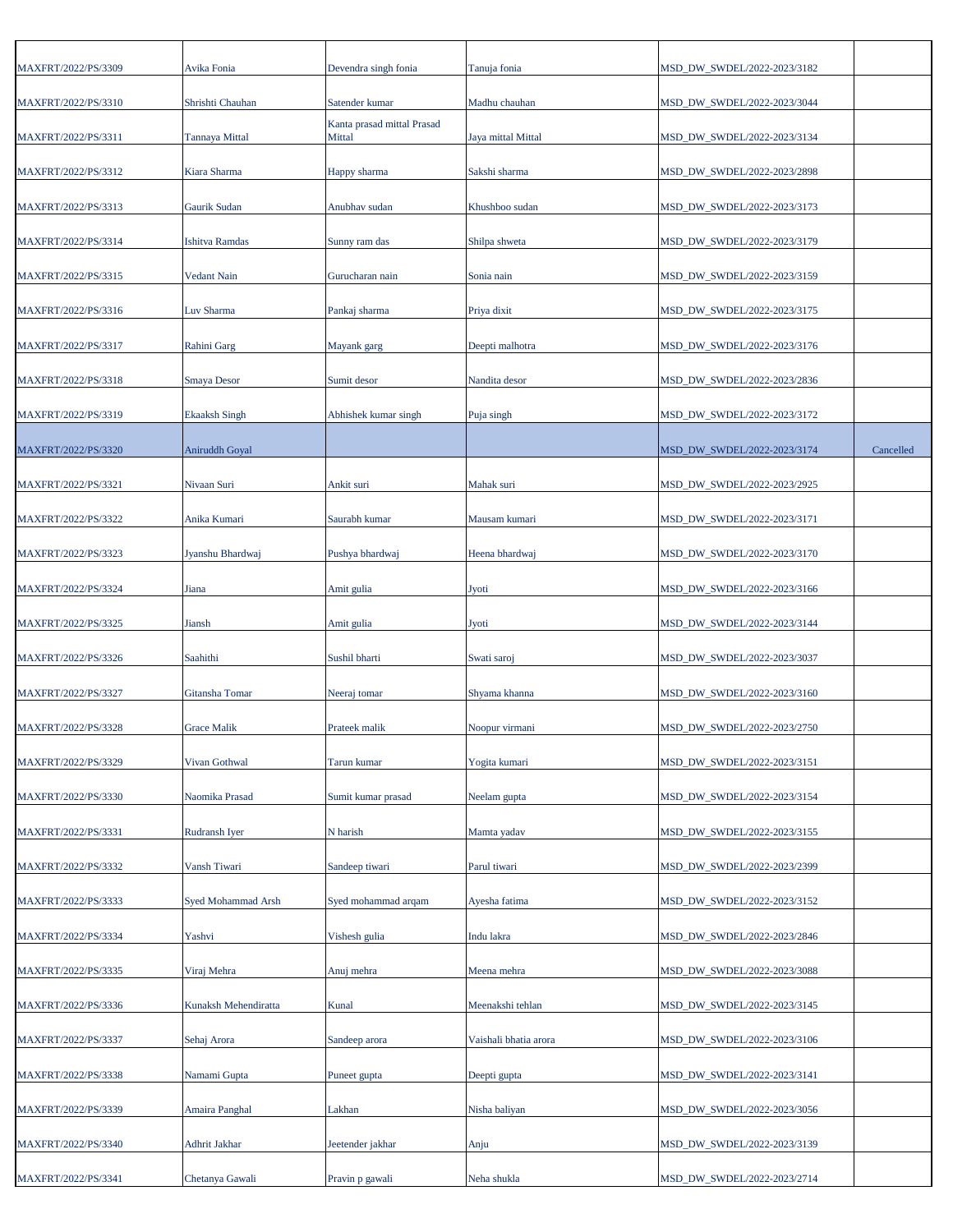| MAXFRT/2022/PS/3342 | Yatharth Parashar        | Ravi shankar parashar    | Neelam parashar       | MSD DW SWDEL/2022-2023/3103 |
|---------------------|--------------------------|--------------------------|-----------------------|-----------------------------|
| MAXFRT/2022/PS/3343 | Deekshita                | Pankaj kumar             | Sonia                 | MSD_DW_SWDEL/2022-2023/3133 |
| MAXFRT/2022/PS/3344 | Nihika Aggarwal          | Nitish aggarwal          | Shikha aggarwal       | MSD_DW_SWDEL/2022-2023/3136 |
| MAXFRT/2022/PS/3345 | Keshav Rana              | Sat prakash rana         | Renu bala jha         | MSD_DW_SWDEL/2022-2023/3132 |
| MAXFRT/2022/PS/3346 | Nivaan M Srinivas        | Srinivasa mt             | Ramyashree c r        | MSD_DW_SWDEL/2022-2023/3131 |
| MAXFRT/2022/PS/3347 | Ayaan Tiwari             | Arvind kumar tiwari      | Mrinalini tiwari      | MSD_DW_SWDEL/2022-2023/3129 |
| MAXFRT/2022/PS/3348 | Bani Arora               | Sachin arora             | Prerna gupta          | MSD_DW_SWDEL/2022-2023/2330 |
| MAXFRT/2022/PS/3349 | Ashana Singh             | Ajeet singh              | Akanksha singhq       | MSD_DW_SWDEL/2022-2023/3126 |
| MAXFRT/2022/PS/3350 | <b>Tiaan Chhabra</b>     | Gagandeep chhabra        | Shilpa chhabra        | MSD_DW_SWDEL/2022-2023/2602 |
| MAXFRT/2022/PS/3351 | Dhruv Saxena             | Romit saxena             | Aprajita pradhan      | MSD_DW_SWDEL/2022-2023/3112 |
| MAXFRT/2022/PS/3352 | Patavyya Mehta           | Deepak kumar mehta       | Ruchica mehta         | MSD_DW_SWDEL/2022-2023/3116 |
| MAXFRT/2022/PS/3353 | Tanmay Sharma            | Krishn kant sharma       | Anandmayee chaturvedi | MSD_DW_SWDEL/2022-2023/2880 |
| MAXFRT/2022/PS/3354 | Atharv Rohilla           | Jitender rohilla Rohilla | Varsha rani Rani      | MSD DW SWDEL/2022-2023/2956 |
| MAXFRT/2022/PS/3355 | <b>Athary Dua</b>        | Tarun dua                | Komal raghav          | MSD_DW_SWDEL/2022-2023/3104 |
| MAXFRT/2022/PS/3356 | Ahaan Sharma             | Suraj sharma             | Sushma sharma         | MSD_DW_SWDEL/2022-2023/2954 |
| MAXFRT/2022/PS/3357 | Mannat Aggarwal          | Anuj aggarwal            | Ritika garg           | MSD_DW_SWDEL/2022-2023/3105 |
| MAXFRT/2022/PS/3358 | <b>Gauransh Singh</b>    | Rakesh kumar             | Nalini singh          | MSD_DW_SWDEL/2022-2023/3025 |
| MAXFRT/2022/PS/3359 | <b>Pranav Singh</b>      | Dravesh kumar            | Upasana dravesh kumar | MSD_DW_SWDEL/2022-2023/3090 |
| MAXFRT/2022/PS/3360 | Dhriti Sharma            | Manish bhardwaj          | Gunjan sharma         | MSD_DW_SWDEL/2022-2023/3099 |
| MAXFRT/2022/PS/3361 | <b>Reyansh Shokeen</b>   | Sunil kumar shokeen      | Renu                  | MSD_DW_SWDEL/2022-2023/3102 |
| MAXFRT/2022/PS/3362 | Aaveer Mahalwar          | Vishal mahalwar          | Akanksha mahalwar     | MSD_DW_SWDEL/2022-2023/3100 |
| MAXFRT/2022/PS/3363 | Aahana Anand             | Vinod kumar anand        | Meetali kapil         | MSD_DW_SWDEL/2022-2023/3097 |
| MAXFRT/2022/PS/3364 | Divam Gupta              | Varun gupta              | Indu mittal           | MSD DW SWDEL/2022-2023/3095 |
| MAXFRT/2022/PS/3365 | Avanee                   | Shashikant mishra        | Archana               | MSD DW SWDEL/2022-2023/3093 |
| MAXFRT/2022/PS/3366 | Takshvi                  | Rohit kumar              | Mamta                 | MSD DW SWDEL/2022-2023/2980 |
| MAXFRT/2022/PS/3367 | <b>Ishroop Singh</b>     | Sumit singh              | Amir kaur             | MSD_DW_SWDEL/2022-2023/2785 |
| MAXFRT/2022/PS/3368 | Harsaanjh Kaur           | Mandeep singh rana       | Prubhjyot kaur        | MSD_DW_SWDEL/2022-2023/3065 |
|                     |                          |                          |                       |                             |
| MAXFRT/2022/PS/3369 | Advicka Kesahrwani       | Deepak kumar kesharwani  | Kamini kesahrwani     | MSD_DW_SWDEL/2022-2023/2790 |
| MAXFRT/2022/PS/3370 | Krieshiv Gulati          | Loveneet guati           | Aankoo mehta          | MSD_DW_SWDEL/2022-2023/2760 |
| MAXFRT/2022/PS/3371 | Ayanshh Jaiswal          | Saurabh jaiswal          | Khushboo jaiswal      | MSD_DW_SWDEL/2022-2023/2958 |
| MAXFRT/2022/PS/3372 | <b>Sukhit Singh Hora</b> | Amandeep singh hora      | Ramandeep kaur        | MSD_DW_SWDEL/2022-2023/3058 |
| MAXFRT/2022/PS/3373 | Medhasi Singh            | Ved prakash singh        | Shachi bala           | MSD_DW_SWDEL/2022-2023/2934 |
| MAXFRT/2022/PS/3374 | <b>Buland Akhtar</b>     | Ameer hamza              | Madiha khanam         | MSD_DW_SWDEL/2022-2023/3080 |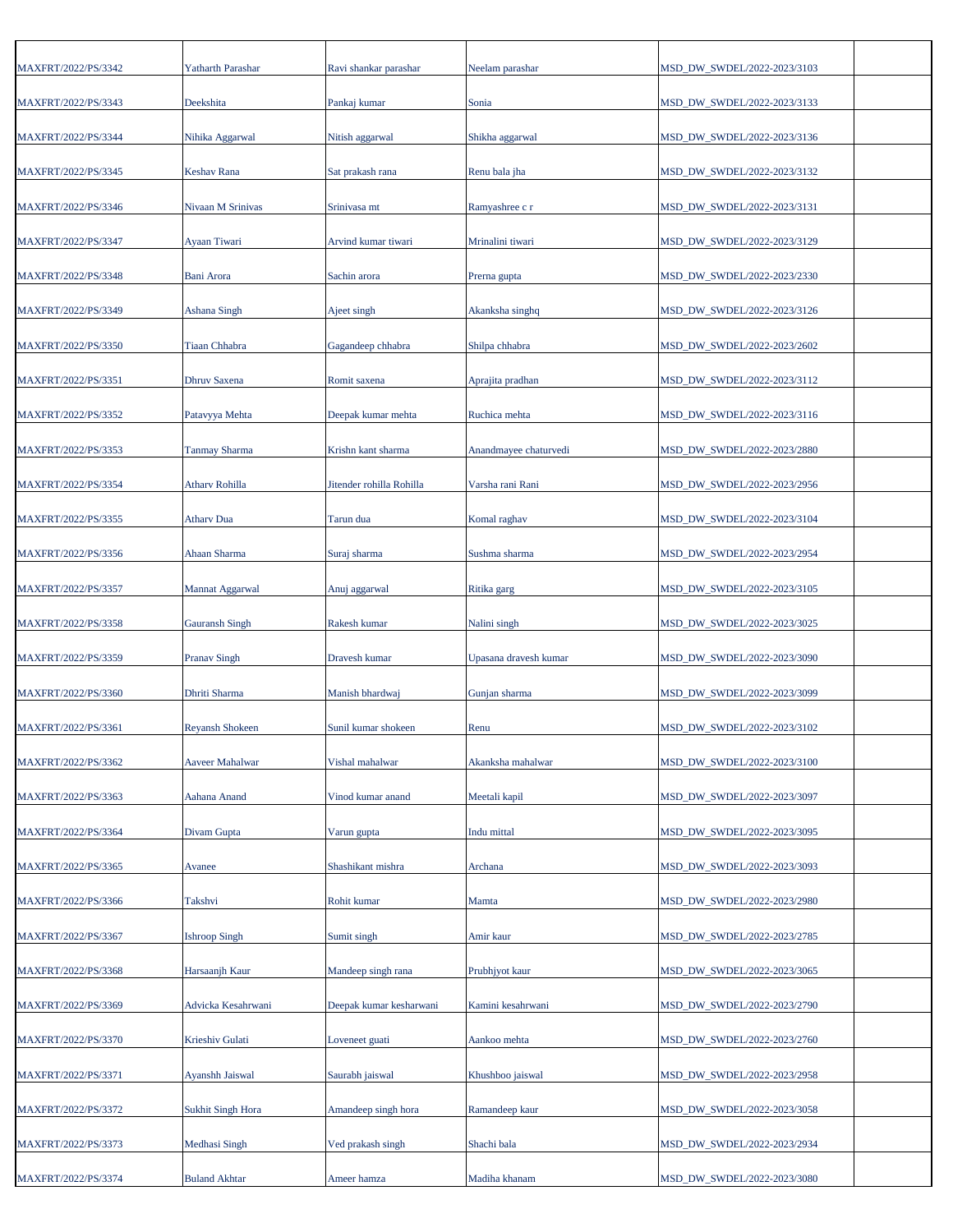| MAXFRT/2022/PS/3375 | Tuhira Juneja           | Vipul juneja           | Meera juneja          | MSD_DW_SWDEL/2022-2023/2962 |
|---------------------|-------------------------|------------------------|-----------------------|-----------------------------|
| MAXFRT/2022/PS/3376 | Amayra                  | Sohan dey              | Ritu rautela          | MSD_DW_SWDEL/2022-2023/2689 |
| MAXFRT/2022/PS/3377 | <b>Meher Bhullar</b>    | Gunpreet bhullar       | Shruti jain           | MSD_DW_SWDEL/2022-2023/3079 |
| MAXFRT/2022/PS/3378 | Prisha Chaudhary        | Vishal chaudhary       | Garima chaudhary      | MSD_DW_SWDEL/2022-2023/2753 |
| MAXFRT/2022/PS/3379 | Jaanvi Panigrahi        | Mrutyunjay panigrahi   | Pratima panda         | MSD_DW_SWDEL/2022-2023/3077 |
| MAXFRT/2022/PS/3380 | <b>Ashvik Kumar</b>     | Arvind kumar           | Komal rani            | MSD_DW_SWDEL/2022-2023/2931 |
| MAXFRT/2022/PS/3381 | Maanvik Jakhar          | Sanjeev                | Pooja                 | MSD_DW_SWDEL/2022-2023/3041 |
| MAXFRT/2022/PS/3382 | Varnika Bamrara         | Vikas bamrara          | Neha thapliyal        | MSD_DW_SWDEL/2022-2023/2968 |
| MAXFRT/2022/PS/3383 | Riyanshi Bora           | Rakshit                | Supriya bora          | MSD_DW_SWDEL/2022-2023/3076 |
| MAXFRT/2022/PS/3384 | Divita Sharma           | Deepak sharma          | Jaya sharma           | MSD_DW_SWDEL/2022-2023/3012 |
| MAXFRT/2022/PS/3385 | Swayam Saurya Panda     | Siboon panda           | Saswati sahu          | MSD_DW_SWDEL/2022-2023/3026 |
| MAXFRT/2022/PS/3386 | Gauransh Srivastava     | Gaurav srivastava      | Priyanka srivastava   | MSD_DW_SWDEL/2022-2023/3071 |
| MAXFRT/2022/PS/3387 | Dhanveer Vij            | Tushar vij             | Deepakshi vij         | MSD_DW_SWDEL/2022-2023/3066 |
| MAXFRT/2022/PS/3388 | Aahana Sikka            | Rahul sikka            | Jaismine sikka        | MSD_DW_SWDEL/2022-2023/3048 |
| MAXFRT/2022/PS/3389 | Amaira Sikka            | Rahul sikka            | Jaismine sikka        | MSD_DW_SWDEL/2022-2023/3047 |
| MAXFRT/2022/PS/3390 | Mehroop Kaur Kaur       | <b>Bhupinder</b> singh | Simran kaur           | MSD_DW_SWDEL/2022-2023/3043 |
| MAXFRT/2022/PS/3391 | Anaisha Demblani        | Mitesh demblani        | Manisha demblani      | MSD_DW_SWDEL/2022-2023/3068 |
| MAXFRT/2022/PS/3392 | Keerat Kaur Marwah      | Pradeep marwah         | Gurkirat kaur         | MSD_DW_SWDEL/2022-2023/2754 |
| MAXFRT/2022/PS/3393 | Lunasha Khosla          | Karan khosla           | Falguni kathuria      | MSD_DW_SWDEL/2022-2023/3061 |
| MAXFRT/2022/PS/3394 | Raahitya Anand          | Abhisehek anand        | Sakshi anand          | MSD_DW_SWDEL/2022-2023/2912 |
| MAXFRT/2022/PS/3395 | Aashwika Chatterjee     | Sudeep chatterjee      | Shephali chatterjee   | MSD DW SWDEL/2022-2023/3052 |
| MAXFRT/2022/PS/3396 | Prasann Himanshu Mishra | Himanshu mishra        | Smriti ahuja          | MSD_DW_SWDEL/2022-2023/3057 |
| MAXFRT/2022/PS/3397 | Avantika Nina Sharma    | Anirudh sharma         | Deepti elizabeth aind | MSD_DW_SWDEL/2022-2023/2969 |
| MAXFRT/2022/PS/3398 | Navya Bharti            | Ajay bharti            | Archana               | MSD_DW_SWDEL/2022-2023/2937 |
| MAXFRT/2022/PS/3399 | Ayaan Malhotra          | Rajat malhotra         | Kanika malhotra       | MSD_DW_SWDEL/2022-2023/3008 |
| MAXFRT/2022/PS/3400 | Shanaya                 | Anish kumar suman      | Supriya kumari        | MSD_DW_SWDEL/2022-2023/2752 |
| MAXFRT/2022/PS/3401 | Shivansh                | Vimal kumar meena      | Kiran kumari          | MSD_DW_SWDEL/2022-2023/3046 |
| MAXFRT/2022/PS/3402 | Vaani Ahuja             | Jatin ahuja            | Heena miglani         | MSD_DW_SWDEL/2022-2023/3039 |
| MAXFRT/2022/PS/3403 | Jiyana Kapoor           | Mayank kapoor          | Kanika kapoor         | MSD_DW_SWDEL/2022-2023/2919 |
| MAXFRT/2022/PS/3404 | Krishiv Gupta           | Kapil kumar            | Raunaq agarwal        | MSD_DW_SWDEL/2022-2023/3032 |
| MAXFRT/2022/PS/3405 | Gauransh                | Ekansh arora           | Priyanka chugh        | MSD_DW_SWDEL/2022-2023/2325 |
| MAXFRT/2022/PS/3406 | Zaisha Arora            | Amit arora             | Romina guliani        | MSD_DW_SWDEL/2022-2023/2944 |
| MAXFRT/2022/PS/3407 | Aahana Bhandari         | Neeraj bhandari        | Geeta                 | MSD_DW_SWDEL/2022-2023/2098 |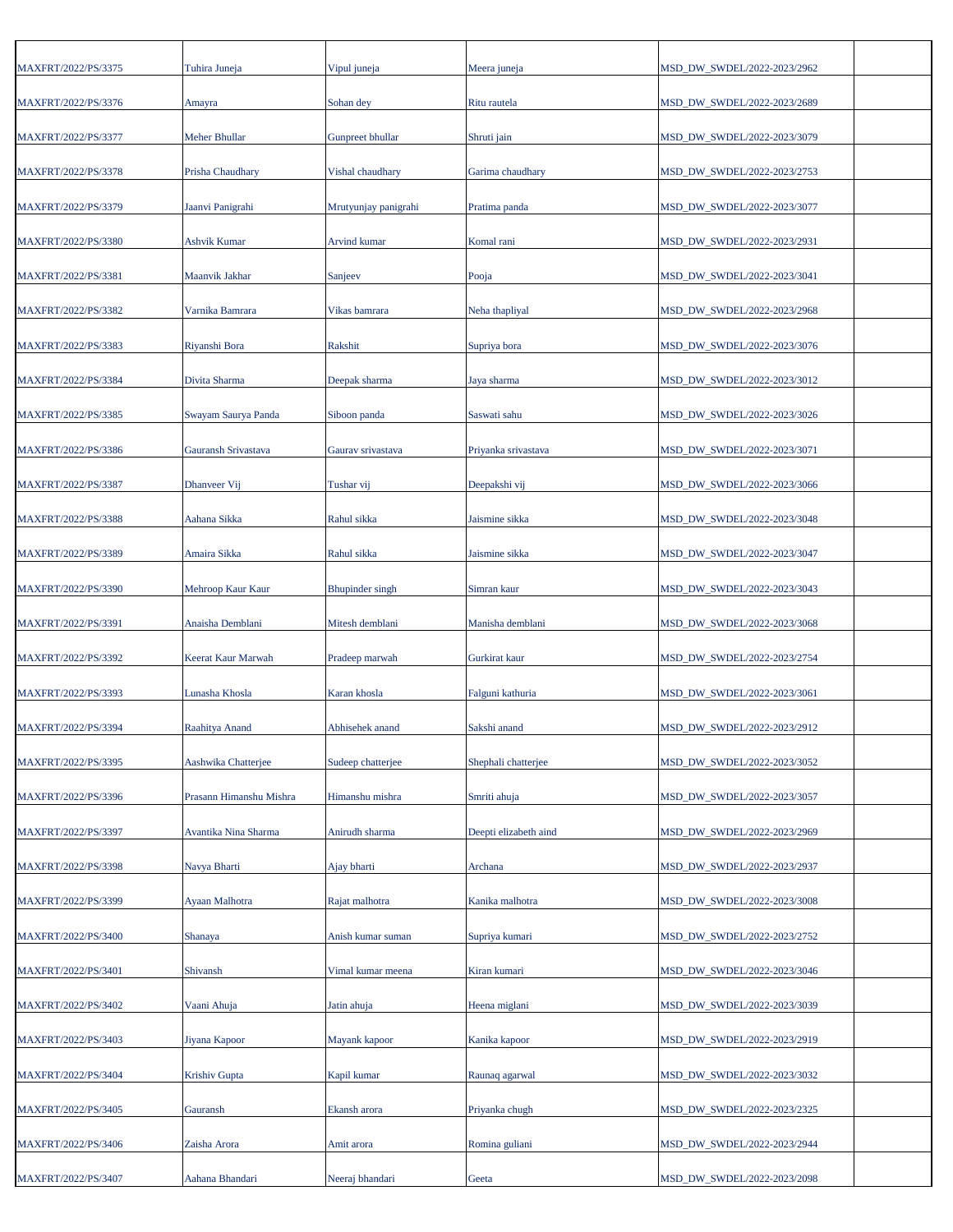| MAXFRT/2022/PS/3408 | Vamika Chaudhary              | Satish                    | Neetu dabas                 | MSD DW SWDEL/2022-2023/3021 |
|---------------------|-------------------------------|---------------------------|-----------------------------|-----------------------------|
| MAXFRT/2022/PS/3409 | Rushita                       | Deepak rai                | Anjali batra                | MSD_DW_SWDEL/2022-2023/3018 |
| MAXFRT/2022/PS/3410 | Aditya Jain                   | Anubhav jain              | Jyoti prabhakar             | MSD DW SWDEL/2022-2023/2463 |
| MAXFRT/2022/PS/3411 | Atharv Attri                  | Ishan attri               | Neha mudgal                 | MSD_DW_SWDEL/2022-2023/2697 |
| MAXFRT/2022/PS/3412 | Navika Khattar                | Nitin khattar             | Prachi nagpal               | MSD_DW_SWDEL/2022-2023/3013 |
| MAXFRT/2022/PS/3413 | Arzoyi Chopra                 | Rahul chopra              | Nakashi soni chopra         | MSD DW SWDEL/2022-2023/3005 |
| MAXFRT/2022/PS/3414 | Tejaswi                       | Amit kumar                | Muskan arya                 | MSD_DW_SWDEL/2022-2023/2984 |
| MAXFRT/2022/PS/3415 | <b>Shaarwin Dalal</b>         | Akash dalal               | Ritu                        | MSD_DW_SWDEL/2022-2023/3001 |
| MAXFRT/2022/PS/3416 | Aahana Arora                  | Pawan kumar arora         | Chandni dua                 | MSD_DW_SWDEL/2022-2023/2950 |
| MAXFRT/2022/PS/3417 | Jiyana                        | Amit kumar                | Sarita                      | MSD_DW_SWDEL/2022-2023/2973 |
| MAXFRT/2022/PS/3418 | Aarav                         | Arvind kumar pant         | Shivani pant                | MSD_DW_SWDEL/2022-2023/2998 |
| MAXFRT/2022/PS/3419 | Samridh                       | Ashish kr.                | Ritu mittal                 | MSD_DW_SWDEL/2022-2023/2999 |
| MAXFRT/2022/PS/3420 | Abhikrit Srivastava           | Abhishek kumar srivastava | Kirtika bhardwaj srivastava | MSD_DW_SWDEL/2022-2023/2719 |
| MAXFRT/2022/PS/3421 | Mishka Jain                   | Tarun jain                | Chhaya jain                 | MSD_DW_SWDEL/2022-2023/2910 |
| MAXFRT/2022/PS/3422 | Dishita V Shihani             | Vinod shihani             | Komal raichandani shihani   | MSD_DW_SWDEL/2022-2023/2941 |
| MAXFRT/2022/PS/3423 | Swarna Chatterjee             |                           | Seema kanjilal              | MSD_DW_SWDEL/2022-2023/2834 |
|                     |                               | Sandeepan chatterjee      |                             |                             |
| MAXFRT/2022/PS/3424 | Myra Khetarpal                | Suchit khetarpal          | Shreta khetarpal            | MSD_DW_SWDEL/2022-2023/2986 |
| MAXFRT/2022/PS/3425 | Vanya                         | Niraj kumar               | Khushboo                    | MSD_DW_SWDEL/2022-2023/2921 |
| MAXFRT/2022/PS/3426 | Anaaya Gera                   | Varun gera                | Priyanka sharma             | MSD_DW_SWDEL/2022-2023/2985 |
| MAXFRT/2022/PS/3427 | Aavya Sen                     | Arun kumar                | Anamika sen                 | MSD_DW_SWDEL/2022-2023/2976 |
| MAXFRT/2022/PS/3428 | Viraaj Gupta                  | Deepak gupta              | Geetika gupta               | MSD_DW_SWDEL/2022-2023/2975 |
| MAXFRT/2022/PS/3429 | <b>Siddharth Singh</b>        | Manish kumar              | Pritica rani                | MSD_DW_SWDEL/2022-2023/2510 |
| MAXFRT/2022/PS/3430 | <b>Adhvik Singh Choudhary</b> | Ankur singh choudhary     | Avani panwar                | MSD_DW_SWDEL/2022-2023/2927 |
| MAXFRT/2022/PS/3431 | <b>Tatsav Mutreja</b>         | Dinesh mutreja            | Sahiba mutreja              | MSD_DW_SWDEL/2022-2023/2965 |
| MAXFRT/2022/PS/3432 | Tiana Sankla                  | Vaibhav sankla            | Shikha singh                | MSD_DW_SWDEL/2022-2023/2053 |
| MAXFRT/2022/PS/3433 | Prisha Saha                   | Rishav krishna            | Preeti singh                | MSD_DW_SWDEL/2022-2023/2740 |
| MAXFRT/2022/PS/3434 | <b>Taksh Khosla</b>           | Varun khosla              | Rashmi anand                | MSD_DW_SWDEL/2022-2023/2957 |
| MAXFRT/2022/PS/3435 | Avica Verma                   | Anil kumar verma          | Anjali verma                | MSD_DW_SWDEL/2022-2023/2955 |
| MAXFRT/2022/PS/3436 | Hitaksh                       | Saurabh pasricha          | Ila pasricha                | MSD_DW_SWDEL/2022-2023/2809 |
| MAXFRT/2022/PS/3437 | <b>Eksha Singh</b>            | Abhishek kumar            | Kshama pachauri             | MSD_DW_SWDEL/2022-2023/2948 |
| MAXFRT/2022/PS/3438 | Gresha Kapoor                 | Saurabh kapoor            | Vineeta saini               | MSD_DW_SWDEL/2022-2023/2949 |
| MAXFRT/2022/PS/3439 | <b>Aarav Choudhary</b>        | Vijendra kumar            | Abhilasha                   | MSD_DW_SWDEL/2022-2023/2892 |
|                     |                               |                           |                             |                             |
| MAXFRT/2022/PS/3440 | Aadhya Jain                   | Mohit jain                | Preeti jain                 | MSD_DW_SWDEL/2022-2023/2654 |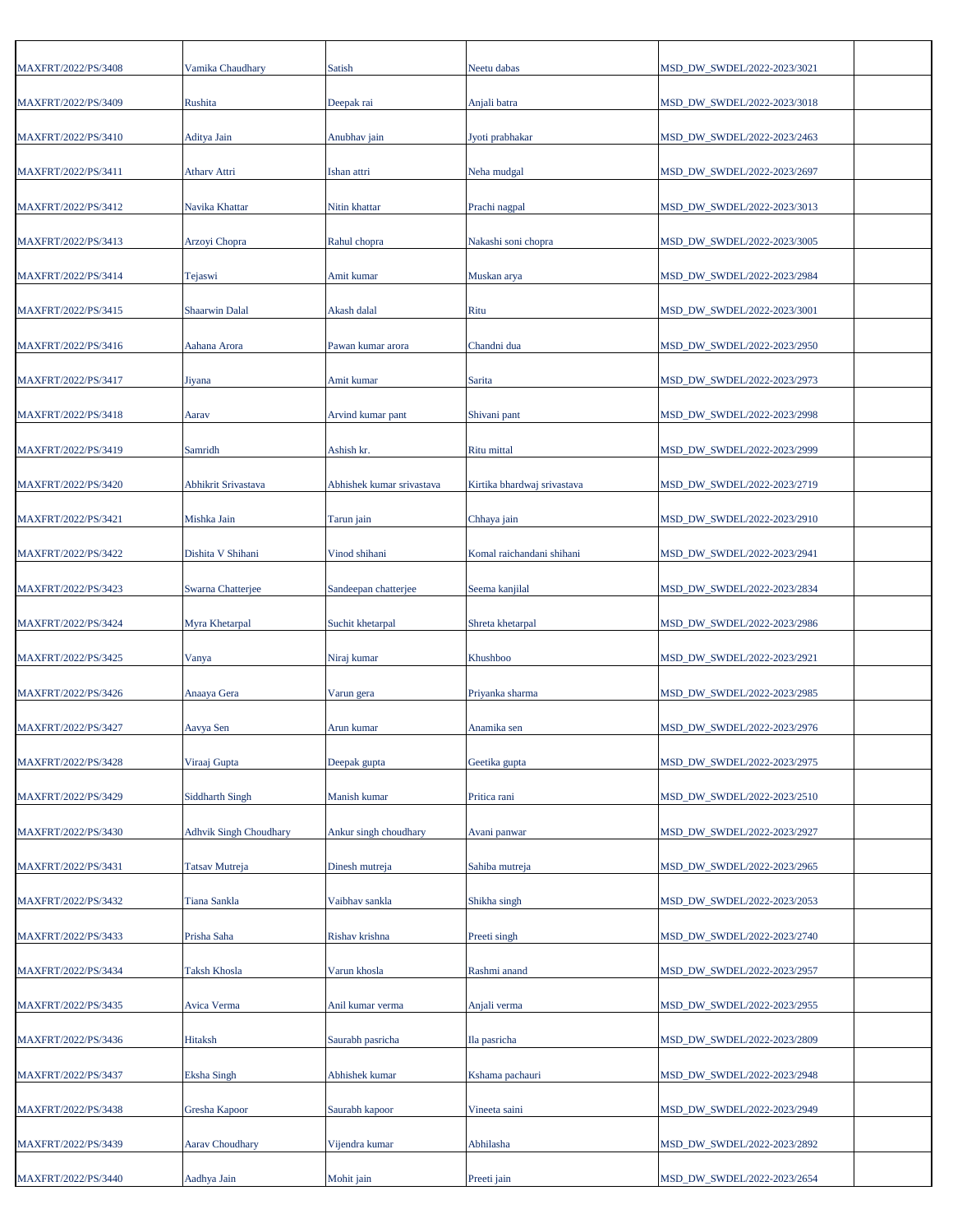| MAXFRT/2022/PS/3441 | <b>Manreet Kaur</b>    | Bayneet singh            | Ravdeep kaur        | MSD_DW_SWDEL/2022-2023/2853 |
|---------------------|------------------------|--------------------------|---------------------|-----------------------------|
| MAXFRT/2022/PS/3442 | Lakshit Fauzdar        | Deepak singh fauzdar     | Deepika dewan       | MSD_DW_SWDEL/2022-2023/2287 |
| MAXFRT/2022/PS/3443 | Kiaan Bhatia           | Vikas bhatia             | Shikha              | MSD DW SWDEL/2022-2023/2945 |
| MAXFRT/2022/PS/3444 | <b>Kush Bamal</b>      | Abhishek bamal           | Shivani             | MSD_DW_SWDEL/2022-2023/2887 |
| MAXFRT/2022/PS/3445 | Avanya Sharma          | Arun sharma              | Tiksha sharma       | MSD_DW_SWDEL/2022-2023/2933 |
| MAXFRT/2022/PS/3446 | Anaya Arora            | Sandeep arora            | Timey arora         | MSD_DW_SWDEL/2022-2023/2484 |
| MAXFRT/2022/PS/3447 | Vedansh Pal            | Mukesh                   | Pooja pal           | MSD_DW_SWDEL/2022-2023/2932 |
| MAXFRT/2022/PS/3448 | Shriinjay Ranjan       | Rajiv ranjan             | Rashmi panday       | MSD_DW_SWDEL/2022-2023/2930 |
| MAXFRT/2022/PS/3449 | Saira Kaur             | Pushpreet singh malhotra | Sapna malhotra      | MSD_DW_SWDEL/2022-2023/2617 |
| MAXFRT/2022/PS/3450 | <b>Rehat Kaur</b>      | Pushpreet singh malhotra | Sapna malhotra      | MSD_DW_SWDEL/2022-2023/2616 |
| MAXFRT/2022/PS/3451 | Satwik Kumar Mishra    | Shailesh kumar mishra    | Mili kumari         | MSD_DW_SWDEL/2022-2023/2895 |
| MAXFRT/2022/PS/3452 | Prithvi Chaturvedi     | Bhavesh chaturvedi       | Rajshree singh      | MSD_DW_SWDEL/2022-2023/2259 |
| MAXFRT/2022/PS/3453 | Samar Ahlawat          | Raj kumar ahlawat        | Deepika ahlawat     | MSD DW SWDEL/2022-2023/2673 |
| MAXFRT/2022/PS/3454 | Riaan Makhija          | Arpit makhija            | Tanvi makol         | MSD_DW_SWDEL/2022-2023/2928 |
| MAXFRT/2022/PS/3455 | Nandika Tiwari         | Prakash dev              | Kiran tiwari        | MSD_DW_SWDEL/2022-2023/2917 |
| MAXFRT/2022/PS/3456 | Izhaan Umer Banday     | Umer jeelanie banday     | Tanzeem hasnat      | MSD_DW_SWDEL/2022-2023/2859 |
| MAXFRT/2022/PS/3457 | Yaksh                  | Yuvraj bhardwaj          | Sakshi khullar      | MSD_DW_SWDEL/2022-2023/2789 |
| MAXFRT/2022/PS/3458 | Kiaan Gupta            | Amit gupta               | Prachi bansal       | MSD_DW_SWDEL/2022-2023/2922 |
| MAXFRT/2022/PS/3459 | Lavik Goyal            | Rohit goyal              | Parul garg          | MSD_DW_SWDEL/2022-2023/2604 |
| MAXFRT/2022/PS/3460 | Etiksha Sharma         | Dinesh sharma            | Anuradha sharma     | MSD_DW_SWDEL/2022-2023/2806 |
| MAXFRT/2022/PS/3461 | Nerav Kumar            | Amit kumar               | Resham              | MSD DW SWDEL/2022-2023/2667 |
| MAXFRT/2022/PS/3462 | Kiyansh Gulati         | Dhananjay gulati         | Pritha chauhan      | MSD_DW_SWDEL/2022-2023/2908 |
| MAXFRT/2022/PS/3463 | Krishiv Chhokra        | Aashish chhokra          | Priya bhatnagar     | MSD DW SWDEL/2022-2023/2675 |
| MAXFRT/2022/PS/3464 | Keyansh                | Harsh varun dewan        | Charu dewan         | MSD_DW_SWDEL/2022-2023/2906 |
| MAXFRT/2022/PS/3465 | Sanvi                  | Anuj kumar               | Preeti tanwar       | MSD DW SWDEL/2022-2023/2679 |
| MAXFRT/2022/PS/3466 | Amaira Talwar          | Payas talwar             | Kanica verma        | MSD_DW_SWDEL/2022-2023/2907 |
| MAXFRT/2022/PS/3467 | Avyaan Agrawal         | Ankit agrawal            | Pinky bisht         | MSD_DW_SWDEL/2022-2023/2905 |
| MAXFRT/2022/PS/3468 | Kavyaan Lamba          | Aakash lamba             | Suman kumari        | MSD_DW_SWDEL/2022-2023/2903 |
| MAXFRT/2022/PS/3469 | <b>Babu Manu Singh</b> | Dayanand singh           | Madhu kumari        | MSD_DW_SWDEL/2022-2023/2900 |
|                     |                        |                          |                     |                             |
| MAXFRT/2022/PS/3470 | Zaira Kaur             | Sahibjit singh           | Yashika kaur        | MSD_DW_SWDEL/2022-2023/2896 |
| MAXFRT/2022/PS/3471 | Arjun Ram Penchala     | Raju penchala            | Rekha ramidi        | MSD_DW_SWDEL/2022-2023/2899 |
| MAXFRT/2022/PS/3472 | Reyansh Choudhay       | Ankit choudhary          | Shiva gupta         | MSD_DW_SWDEL/2022-2023/2897 |
| MAXFRT/2022/PS/3473 | Gunav Sethi            | Lokesh sethi             | Ankita lokesh sethi | MSD_DW_SWDEL/2022-2023/2893 |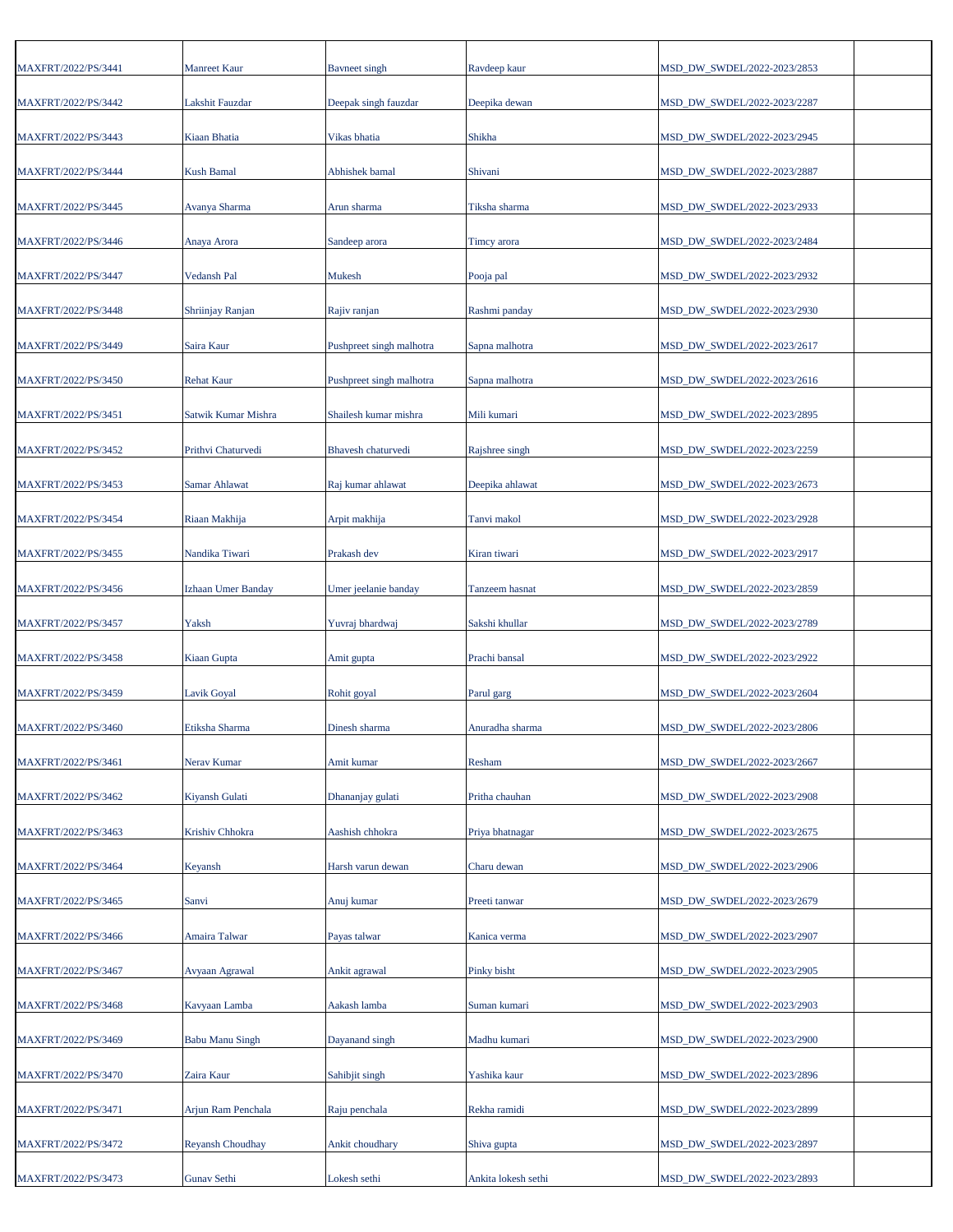| MAXFRT/2022/PS/3474 | Kavyanshi Bhardwaj       | Shashank bhardwaj          | Venus              | MSD_DW_SWDEL/2022-2023/2894 |  |
|---------------------|--------------------------|----------------------------|--------------------|-----------------------------|--|
| MAXFRT/2022/PS/3475 | Lakshita Verma           | Sunil kumar verma          | Vaishnavi verma    | MSD_DW_SWDEL/2022-2023/2890 |  |
| MAXFRT/2022/PS/3476 | Prisha Gandhi            | Karan gandhi               | Neha gandhi        | MSD_DW_SWDEL/2022-2023/2843 |  |
| MAXFRT/2022/PS/3477 | Aadvik Kumar             | Mukesh kumar               | Neelam             | MSD_DW_SWDEL/2022-2023/2261 |  |
| MAXFRT/2022/PS/3478 | Advika Bhardwaj          | Nitish kumar               | Preeti arora       | MSD_DW_SWDEL/2022-2023/2270 |  |
| MAXFRT/2022/PS/3479 | Madhav Lakhani           | Kuldeep lakhani            | Neha lakhani       | MSD_DW_SWDEL/2022-2023/2368 |  |
| MAXFRT/2022/PS/3480 | <b>Tegvir Singh</b>      | Jasmeet singh              | Sarabjeet kaur     | MSD_DW_SWDEL/2022-2023/2883 |  |
| MAXFRT/2022/PS/3481 | Yasvi Arora              | Deewansh arora             | Kashika arora      | MSD_DW_SWDEL/2022-2023/2119 |  |
| MAXFRT/2022/PS/3482 | Harnek Tuli              | Manish tuli                | Deepika            | MSD_DW_SWDEL/2022-2023/2851 |  |
| MAXFRT/2022/PS/3483 | <b>Yuvansh Sheoran</b>   | Jogender singh sheoran     | Jyoti sheoran      | MSD_DW_SWDEL/2022-2023/2863 |  |
| MAXFRT/2022/PS/3484 | Sayesha Gaba             | Sharad gaba                | Moulshri sharma    | MSD_DW_SWDEL/2022-2023/2830 |  |
| MAXFRT/2022/PS/3485 | Drish Jindal             | Karan pratap               | Swati jindal       | MSD_DW_SWDEL/2022-2023/2871 |  |
| MAXFRT/2022/PS/3486 | <b>Binat Singh</b>       | <b>Bhupinder</b> singh     | Harpreet kaur      | MSD_DW_SWDEL/2022-2023/2581 |  |
| MAXFRT/2022/PS/3487 | Kiaanveer Singh Sachdeva | Gurpreet singh sachdeva    | Sahiba singh       | MSD_DW_SWDEL/2022-2023/2868 |  |
| MAXFRT/2022/PS/3488 | Aanaya Sharma            | Rajat sharma               | Madhushree solanki | MSD_DW_SWDEL/2022-2023/2611 |  |
| MAXFRT/2022/PS/3489 | Samaira                  | Sandeep singh              | Kumari priti       | MSD_DW_SWDEL/2022-2023/2866 |  |
| MAXFRT/2022/PS/3490 | Avanya Sharma            | Ajay sharma                | Shivani sharma     | MSD_DW_SWDEL/2022-2023/2783 |  |
| MAXFRT/2022/PS/3491 | Preksha Mishra           | Pradip mishra              | Shweta mishra      | MSD_DW_SWDEL/2022-2023/2854 |  |
| MAXFRT/2022/PS/3492 | Abhinav Kumar Jha        | Sachin kumar jha Kumar Jha | Preeti jha Jha     | MSD_DW_SWDEL/2022-2023/2649 |  |
| MAXFRT/2022/PS/3493 | Maithilee Khosla         | Sahil khosla               | Tejna khosla       | MSD_DW_SWDEL/2022-2023/2850 |  |
| MAXFRT/2022/PS/3494 | Prisha Rajput            | Sandeep kumar              | Ruchi rani         | MSD_DW_SWDEL/2022-2023/2526 |  |
| MAXFRT/2022/PS/3495 | Shanaya Tyagi            | Shekhar tyagi              | Sakshi tyagi       | MSD_DW_SWDEL/2022-2023/2845 |  |
| MAXFRT/2022/PS/3496 | Ansh Bharti              | Vijay kumar bharti         | Pooja bharti       | MSD_DW_SWDEL/2022-2023/2814 |  |
| MAXFRT/2022/PS/3497 | Harshaali Tiwari         | Akhilesh tiwari            | Shruti devi        | MSD_DW_SWDEL/2022-2023/2289 |  |
| MAXFRT/2022/PS/3498 | Yash                     | Umesh kumar                | Suman rani         | MSD DW SWDEL/2022-2023/2840 |  |
| MAXFRT/2022/PS/3499 | Kiara Mathur             | Varun mathur               | Vidhi mathur       | MSD_DW_SWDEL/2022-2023/2590 |  |
| MAXFRT/2022/PS/3500 | Samarth Yadav            | Sriram yadav               | Ansu kumari        | MSD_DW_SWDEL/2022-2023/2841 |  |
| MAXFRT/2022/PS/3501 | <b>Veeransh Singhal</b>  | Swapnil agrawal            | Neelam agrawal     | MSD_DW_SWDEL/2022-2023/2699 |  |
| MAXFRT/2022/PS/3502 | Shourya Singh Bhandari   | Brij mohan singh bhandari  | Soni bhandari      | MSD_DW_SWDEL/2022-2023/2837 |  |
| MAXFRT/2022/PS/3503 | Akshiva Sharma           | Anshuman sharma            | Neetu sharma       | MSD_DW_SWDEL/2022-2023/2832 |  |
| MAXFRT/2022/PS/3504 | Ekansh Sharma            | Ankit sharma               | Deepika mishra     | MSD_DW_SWDEL/2022-2023/2804 |  |
| MAXFRT/2022/PS/3505 | Saksham Solanki          | <b>Balram</b>              | Poonam             | MSD_DW_SWDEL/2022-2023/2822 |  |
| MAXFRT/2022/PS/3506 | Himaira Gupta            | Gaurav gupta               | Akansha gupta      | MSD_DW_SWDEL/2022-2023/2819 |  |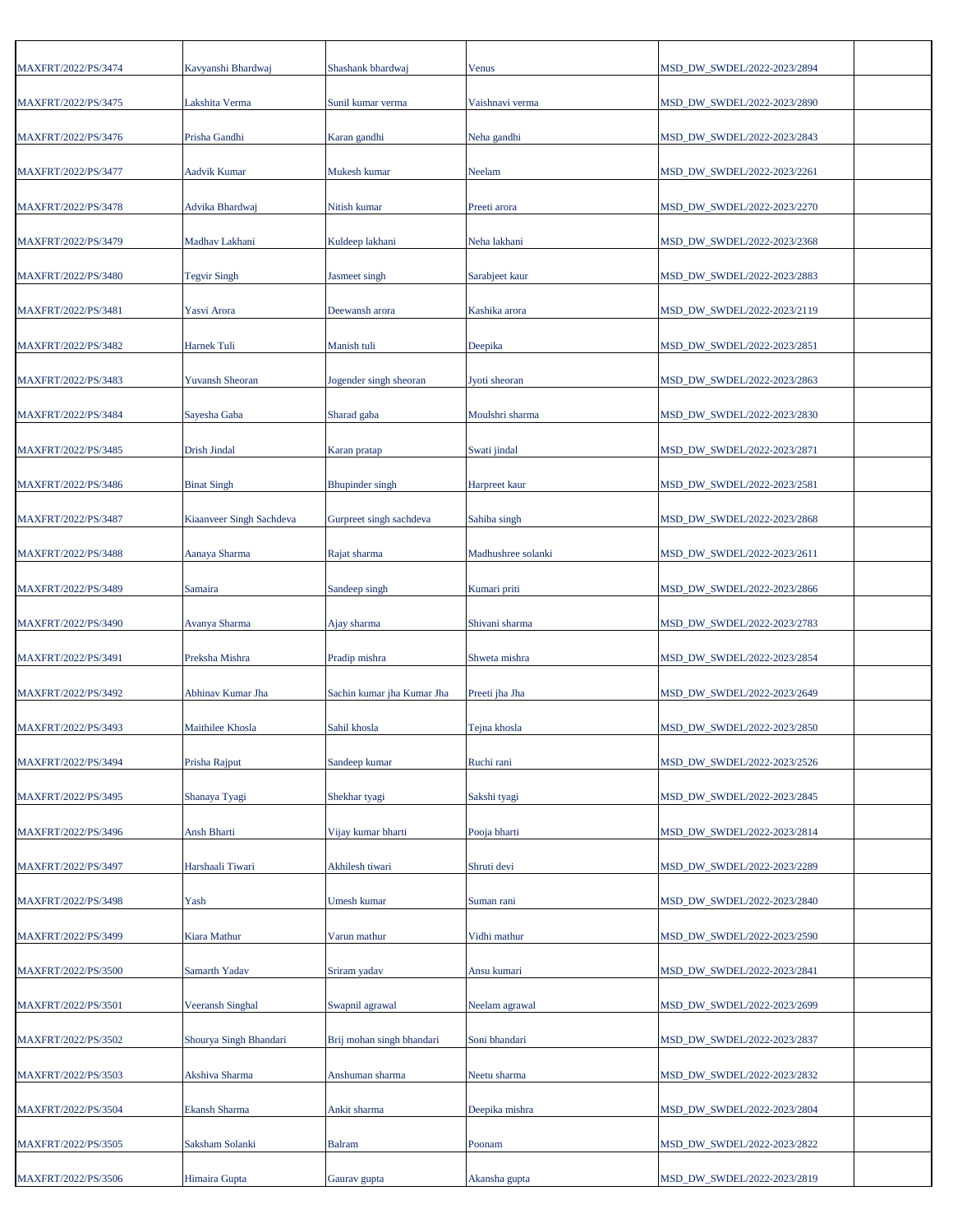| MAXFRT/2022/PS/3507 | Naisha                   | Amarpal singh dudy      | Jyoti                | MSD_DW_SWDEL/2022-2023/2818 |
|---------------------|--------------------------|-------------------------|----------------------|-----------------------------|
| MAXFRT/2022/PS/3508 | Karnik Sharma            | Mukesh kumar            | Nisha sharma         | MSD_DW_SWDEL/2022-2023/2817 |
| MAXFRT/2022/PS/3509 | <b>Richael Choudhary</b> | Brijesh kumar           | Nayana palsaniya     | MSD DW SWDEL/2022-2023/2815 |
| MAXFRT/2022/PS/3510 | <b>Shiven Thakur</b>     | Gautam kumar            | Smriti sharma        | MSD_DW_SWDEL/2022-2023/2800 |
|                     |                          |                         |                      |                             |
| MAXFRT/2022/PS/3511 | <b>Eshnavi Singh</b>     | Rakesh kumar yadav      | Nivedita singh       | MSD_DW_SWDEL/2022-2023/2694 |
| MAXFRT/2022/PS/3512 | <b>Mitansh Goel</b>      | Abhishek goel           | Pallavi aggarwal     | MSD_DW_SWDEL/2022-2023/2811 |
| MAXFRT/2022/PS/3513 | Mysha Agrawal            | Vivek kumar goynar      | Sangam goynar        | MSD_DW_SWDEL/2022-2023/2400 |
| MAXFRT/2022/PS/3514 | <b>Athary Prajapati</b>  | Yogesh kumar            | Sheetal prajapati    | MSD_DW_SWDEL/2022-2023/2771 |
| MAXFRT/2022/PS/3515 | Shanaya Daniel           | Rahul daniel            | Namrata daniel       | MSD_DW_SWDEL/2022-2023/2796 |
| MAXFRT/2022/PS/3516 | Bhavya Aggarwal          | Rahul aggarwal          | Ruchi aggarwal       | MSD_DW_SWDEL/2022-2023/2795 |
| MAXFRT/2022/PS/3517 | Yanya Yadav              | Sudhir kumar            | Anoop                | MSD_DW_SWDEL/2022-2023/2797 |
| MAXFRT/2022/PS/3518 | Samaira jha              | Ajeet kumar jha         | Sushma kumari        | MSD_DW_SWDEL/2022-2023/2792 |
| MAXFRT/2022/PS/3519 | Vihu Negi                | Vinay singh negi        | Vandana negi         | MSD DW SWDEL/2022-2023/2788 |
| MAXFRT/2022/PS/3520 | <b>Hazel School</b>      | Gagandeep singh sawhney | Tajinder kaur        | MSD_DW_SWDEL/2022-2023/2779 |
|                     |                          |                         |                      |                             |
| MAXFRT/2022/PS/3521 | Aaditya Darshan          | Uma shankar paswan      | Vijay kumari         | MSD_DW_SWDEL/2022-2023/2782 |
| MAXFRT/2022/PS/3522 | <b>Yushan Rawat</b>      | Yogesh rawat            | Sapna rawat          | MSD_DW_SWDEL/2022-2023/2777 |
| MAXFRT/2022/PS/3523 | <b>Aayudh Swarup</b>     | Sameer swarup           | Nitu dhyani          | MSD_DW_SWDEL/2022-2023/2721 |
| MAXFRT/2022/PS/3524 | Riana Khurana            | Gaurav khurana          | Geetika arora        | MSD_DW_SWDEL/2022-2023/2772 |
| MAXFRT/2022/PS/3525 | Prabhvansh Singh         | Jaspreet singh          | Prabhjot kaur        | MSD_DW_SWDEL/2022-2023/2770 |
| MAXFRT/2022/PS/3526 | <b>Krishang Railya</b>   | Puneet railya           | Amita sahni railya   | MSD_DW_SWDEL/2022-2023/2769 |
| MAXFRT/2022/PS/3527 | Akshara Bansal           | Deepak bansal           | Khushboo bansal      | MSD_DW_SWDEL/2022-2023/2768 |
| MAXFRT/2022/PS/3528 | Reyansh Gandhi           | Rohit gandhi            | Charu shahi gandhi   | MSD_DW_SWDEL/2022-2023/2764 |
| MAXFRT/2022/PS/3529 | Niket Sharma             | Kanhaiya lal sharma     | Laxmi sharma         | MSD_DW_SWDEL/2022-2023/2766 |
| MAXFRT/2022/PS/3530 | Pradyum Mahajan          | Rahul mahajan           | Shweta gandhi        | MSD_DW_SWDEL/2022-2023/2395 |
| MAXFRT/2022/PS/3531 | Hemadri Chopra           | Puneet chopra           | Shikha chopra        | MSD DW SWDEL/2022-2023/2710 |
|                     |                          |                         |                      |                             |
| MAXFRT/2022/PS/3532 | Aashvi Singh             | Lakshmi kant singh      | Sweta singh          | MSD_DW_SWDEL/2022-2023/2312 |
| MAXFRT/2022/PS/3533 | Myra Pandey              | Manish pandey           | Neesha kumari        | MSD_DW_SWDEL/2022-2023/2759 |
| MAXFRT/2022/PS/3534 | Jiva Goyal               | Rahul goyal             | Nikita gupta         | MSD_DW_SWDEL/2022-2023/2087 |
| MAXFRT/2022/PS/3535 | Samaira Kishor           | Kunal kishor            | Deepa rana           | MSD_DW_SWDEL/2022-2023/2021 |
| MAXFRT/2022/PS/3536 | Samaira Punia            | Sameer punia            | Richa choudhary      | MSD_DW_SWDEL/2022-2023/2749 |
| MAXFRT/2022/PS/3537 | <b>Swastik Bhatnagar</b> | Piyush bhatnagar        | Shivani sharma       | MSD_DW_SWDEL/2022-2023/2748 |
| MAXFRT/2022/PS/3538 | Tashwik Chawla           | Anuj chawla             | Kritika chawla       | MSD_DW_SWDEL/2022-2023/2747 |
| MAXFRT/2022/PS/3539 | Avyaan Kukreja           | Abhishek kukreja        | Shreshtha srivastava | MSD_DW_SWDEL/2022-2023/2745 |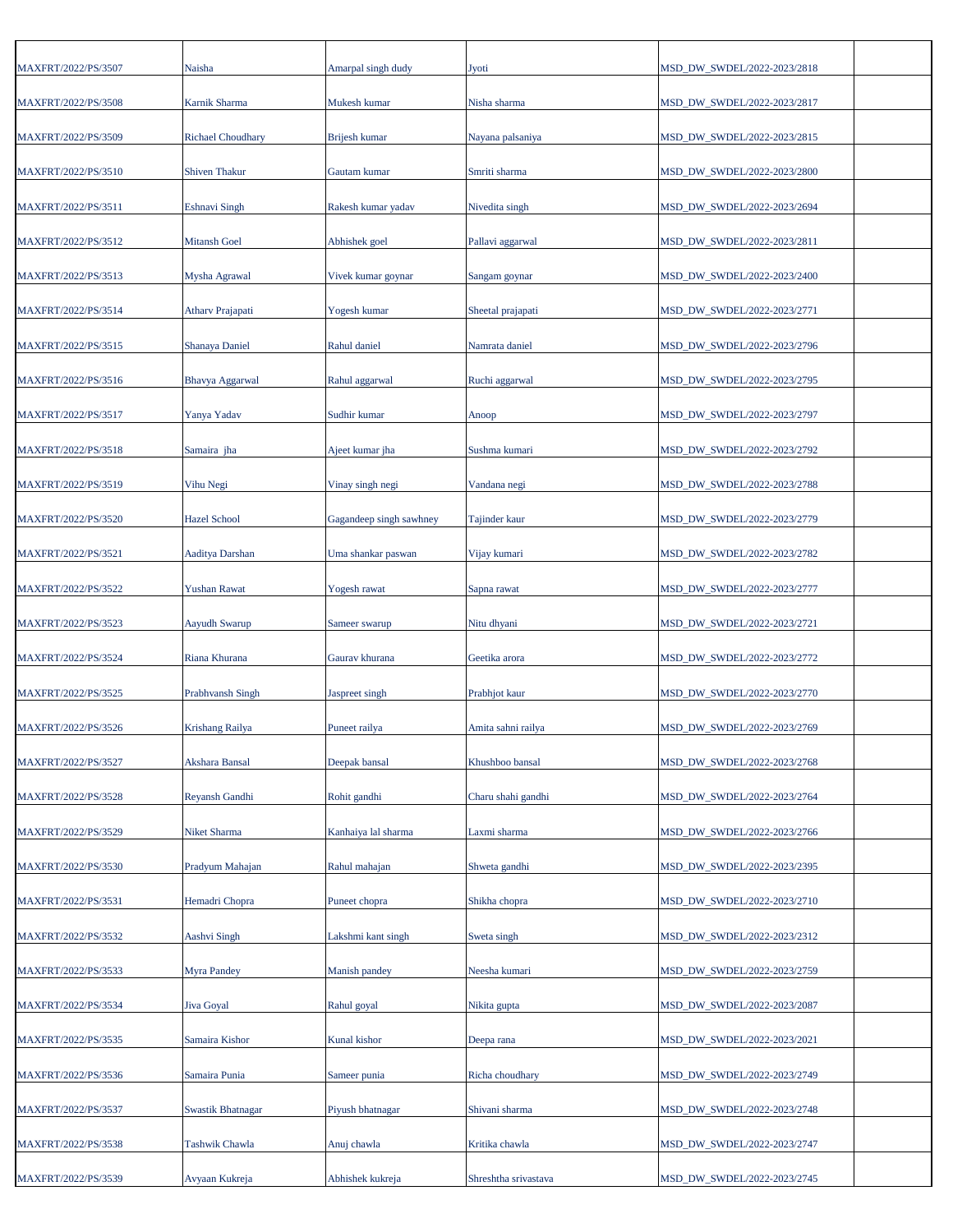| MAXFRT/2022/PS/3540 | Kaisha Joshi         | Raju joshi             | Neeta joshi       | MSD_DW_SWDEL/2022-2023/2743 |
|---------------------|----------------------|------------------------|-------------------|-----------------------------|
| MAXFRT/2022/PS/3541 | Aarav Mehan          | Saurabh mehan          | Pallavi sharma    | MSD_DW_SWDEL/2022-2023/2744 |
| MAXFRT/2022/PS/3542 | Amaira Aggarwal      | Pankaj gupta           | Kavita aggarwal   | MSD_DW_SWDEL/2022-2023/2739 |
| MAXFRT/2022/PS/3543 | Sairaah Karan        | S. karan               | <b>Bandna</b>     | MSD_DW_SWDEL/2022-2023/2733 |
| MAXFRT/2022/PS/3544 | Hardik               | Devkinandan            | Anita sharma      | MSD_DW_SWDEL/2022-2023/2735 |
| MAXFRT/2022/PS/3545 | Shriyadita Prakash   | Aditya prakash         | Shreshtha narain  | MSD_DW_SWDEL/2022-2023/2738 |
| MAXFRT/2022/PS/3546 | Arishta Pathania     | Harish pathania        | Deepika pathania  | MSD_DW_SWDEL/2022-2023/2737 |
| MAXFRT/2022/PS/3547 | Jiyansh Sachdeva     | Anuj sachdeva          | Taruna sachdeva   | MSD_DW_SWDEL/2022-2023/2736 |
|                     |                      |                        |                   |                             |
| MAXFRT/2022/PS/3548 | Sachkeerat Singh     | Harpreet singh         | Navneet kaur      | MSD_DW_SWDEL/2022-2023/2734 |
| MAXFRT/2022/PS/3549 | Udita Middha         | Dhawal middha          | Ruchisha sethi    | MSD_DW_SWDEL/2022-2023/2578 |
| MAXFRT/2022/PS/3550 | Aarav Jain           | Aman jain              | Ritika jain       | MSD_DW_SWDEL/2022-2023/2356 |
| MAXFRT/2022/PS/3551 | Dakshith Mangla      | Nikhil mangla          | Neha mangla       | MSD_DW_SWDEL/2022-2023/2641 |
| MAXFRT/2022/PS/3552 | Krisha               | Harshit sangal         | Neha sangal       | MSD DW SWDEL/2022-2023/2724 |
| MAXFRT/2022/PS/3553 | Aarunya Sharma       | Narender sharma        | Parul sharma      | MSD_DW_SWDEL/2022-2023/2728 |
| MAXFRT/2022/PS/3554 | Hansika Bhushan      | Braj bhushan           | Taru dixit        | MSD_DW_SWDEL/2022-2023/2725 |
| MAXFRT/2022/PS/3555 | Shashvi Mani         | Pushker s mani         | Nancy rastogi     | MSD_DW_SWDEL/2022-2023/2501 |
| MAXFRT/2022/PS/3556 | Aarav Mehta          | Pawan mehta            | Pooja mehta       | MSD_DW_SWDEL/2022-2023/2311 |
| MAXFRT/2022/PS/3557 | Radhya Raman         | Rituraj raman          | Shachi raman      | MSD_DW_SWDEL/2022-2023/2412 |
| MAXFRT/2022/PS/3558 | Bhumiksha            | Hari dev               | Preeti            | MSD_DW_SWDEL/2022-2023/2707 |
| MAXFRT/2022/PS/3559 | Viraj Singh          | Vikram singh           | Swati dahiya      | MSD_DW_SWDEL/2022-2023/2712 |
| MAXFRT/2022/PS/3560 | <b>Garvit Das</b>    | Utpal das              | Chandasri kalita  | MSD DW SWDEL/2022-2023/2453 |
| MAXFRT/2022/PS/3561 | Ojas Garbyal         | Pankaj garbyal         | Shweta garbyal    | MSD_DW_SWDEL/2022-2023/2709 |
| MAXFRT/2022/PS/3562 | Emyra Garg           | Divyanshu garg         | Charu singla      | MSD_DW_SWDEL/2022-2023/2708 |
| MAXFRT/2022/PS/3563 | Geetanjali Chugh     | Amit chugh Chugh       | Leena chugh Chugh | MSD_DW_SWDEL/2022-2023/2704 |
| MAXFRT/2022/PS/3564 | <b>Ayansh Pathak</b> | Manish kumar pathak    | Anuja jha         | MSD DW SWDEL/2022-2023/2665 |
| MAXFRT/2022/PS/3565 | Nimish Goyal         | Amit goyal             | Ankita agarwal    | MSD_DW_SWDEL/2022-2023/2703 |
|                     |                      |                        |                   |                             |
| MAXFRT/2022/PS/3566 | Yuvaan Kumar         | Tarun kumar            | Neha              | MSD_DW_SWDEL/2022-2023/2701 |
| MAXFRT/2022/PS/3567 | <b>Advik Thakur</b>  | Naveen thakur          | Priyanka rana     | MSD_DW_SWDEL/2022-2023/2684 |
| MAXFRT/2022/PS/3568 | Plaksha Sial         | Chirag                 | Neeru sial        | MSD_DW_SWDEL/2022-2023/2692 |
| MAXFRT/2022/PS/3569 | Kriyansh Paul        | Rajesh chander paul    | Anita kumari      | MSD_DW_SWDEL/2022-2023/2440 |
| MAXFRT/2022/PS/3570 | Ishaan Mishra        | Chandra prakash mishra | Shaila mishra     | MSD_DW_SWDEL/2022-2023/2622 |
| MAXFRT/2022/PS/3571 | Swara Jain           | Rahul jain             | Garima jain       | MSD_DW_SWDEL/2022-2023/2691 |
| MAXFRT/2022/PS/3572 | Aayansh Sharma       | Vishal kumar           | Shweta kothekar   | MSD_DW_SWDEL/2022-2023/2662 |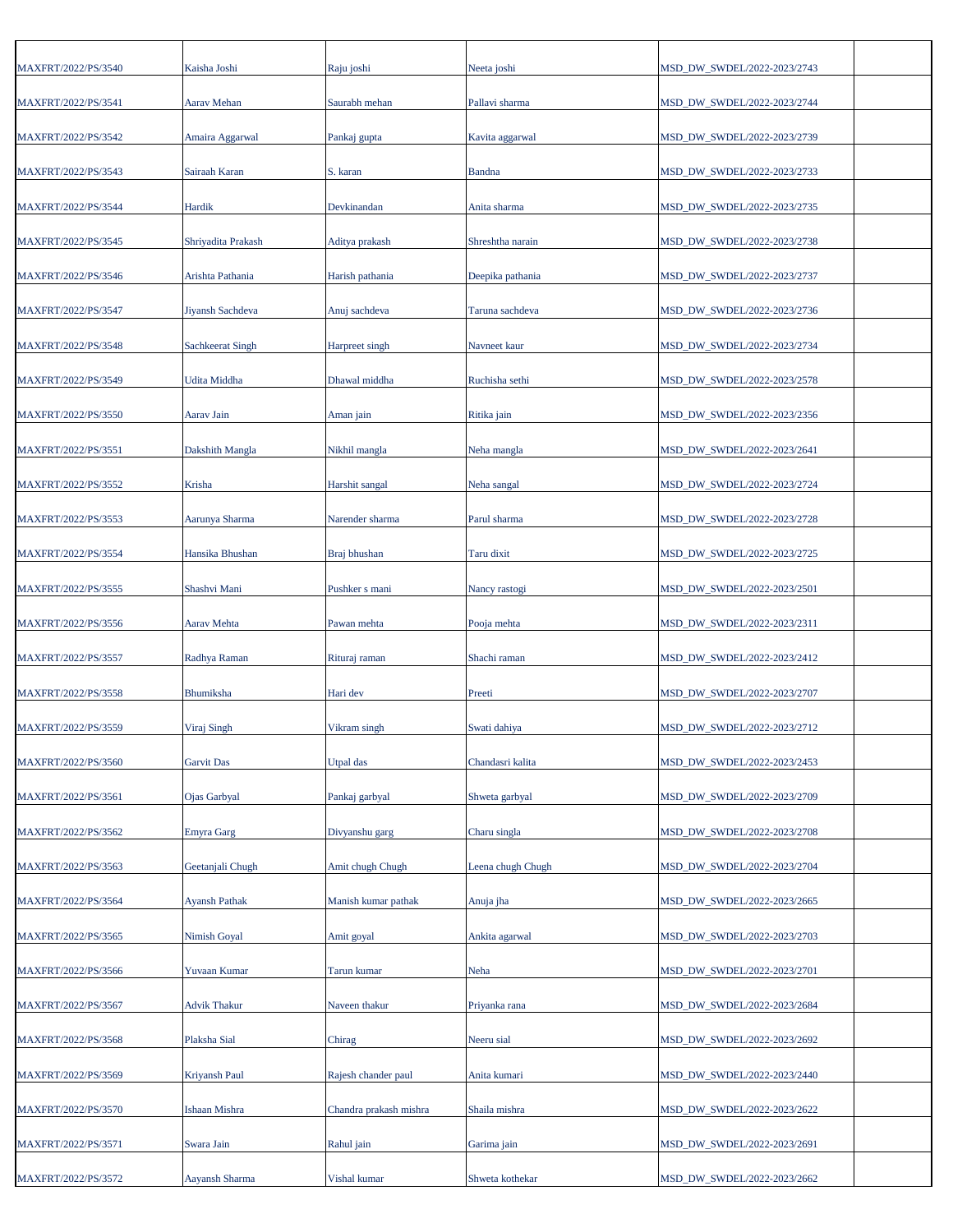| MAXFRT/2022/PS/3573 | Dhanur Mohan           | Deepanker mohan      | Triveni             | MSD_DW_SWDEL/2022-2023/2155                                |  |
|---------------------|------------------------|----------------------|---------------------|------------------------------------------------------------|--|
| MAXFRT/2022/PS/3574 | Pratham Solanki        | Neeraj solanki       | Meenakshi           | MSD_DW_SWDEL/2022-2023/2682                                |  |
| MAXFRT/2022/PS/3575 | Medhansh Nall          | Tarun nall           | Akanksha kalia nall | MSD_DW_SWDEL/2022-2023/2458                                |  |
| MAXFRT/2022/PS/3576 | Ina Jauhari            | Jitendra jauhari     | Anupriya verma      | MSD_DW_SWDEL/2022-2023/2634                                |  |
| MAXFRT/2022/PS/3577 | Ishika Jain            | Manish jain          | Kanika jain         | MSD_DW_SWDEL/2022-2023/2670                                |  |
| MAXFRT/2022/PS/3578 | Rudra Panchal          |                      | Ankita mathur       | MSD_DW_SWDEL/2022-2023/2676                                |  |
| MAXFRT/2022/PS/3579 | Kaushiki Jha           | Chandan kumar jha    | Priya thakur        | MSD_DW_SWDEL/2022-2023/2291                                |  |
| MAXFRT/2022/PS/3580 | Ahaan Chawla           | Dheeraj chawla       | Sehar chawla        | MSD_DW_SWDEL/2022-2023/2336                                |  |
| MAXFRT/2022/PS/3581 | Pratistha Das          | Sushant kumar das    | Shilpi das          | MSD_DW_SWDEL/2022-2023/2672                                |  |
| MAXFRT/2022/PS/3582 | Inaaya Rishi           | Mayank rishi         | Chetna rishi        | MSD_DW_SWDEL/2022-2023/2668                                |  |
| MAXFRT/2022/PS/3583 | Agastya Tripathi       | Ganesh dutt tripathi | Aishwarya das       | MSD_DW_SWDEL/2022-2023/2653                                |  |
| MAXFRT/2022/PS/3584 | <b>Lookjeet Kumar</b>  | Rupesh kumar         | Rinkee kumari       | MSD_DW_SWDEL/2022-2023/2508                                |  |
| MAXFRT/2022/PS/3585 | Nihit Khandelwal       | Sumit gupta          | Rani gupta          | MSD_DW_SWDEL/2022-2023/2599                                |  |
| MAXFRT/2022/PS/3586 | Swishka Sethi          | Sachin sethi         | Deepti sharma       | MSD_DW_SWDEL/2022-2023/2658                                |  |
| MAXFRT/2022/PS/3587 | Jaishvi Aggarwal       | Gourav aggarwal      | Varnika aggarwal    | MSD_DW_SWDEL/2022-2023/2661                                |  |
| MAXFRT/2022/PS/3588 | Swara Aggarwal         | Jai prakash aggarwal | Prachi aggarwal     | MSD_DW_SWDEL/2022-2023/2221                                |  |
| MAXFRT/2022/PS/3589 | Naman Kumar Luthra     | Varun kumar luthra   | Garima luthra       | MSD_DW_SWDEL/2022-2023/2659                                |  |
| MAXFRT/2022/PS/3590 | Vivaan Gupta           | Manish gupta         | Sonam gupta         | MSD_DW_SWDEL/2022-2023/2656                                |  |
| MAXFRT/2022/PS/3591 | Abhayjot Singh         | Jatinder singh       | Rattandeep kaur     | MSD_DW_SWDEL/2022-2023/2499                                |  |
| MAXFRT/2022/PS/3592 | Ayaan Jauhari          | Jitendra jauhari     | Anupriya verma      | MSD_DW_SWDEL/2022-2023/2632                                |  |
| MAXFRT/2022/PS/3593 | Trishva Yadav          | Sharad yadav         | Shivangi yadav      | MSD_DW_SWDEL/2022-2023/2427                                |  |
| MAXFRT/2022/PS/3594 | Diyaan Chauhan         | Nitish chauhan       | Madhuri malik       | MSD DW SWDEL/2022-2023/2537                                |  |
| MAXFRT/2022/PS/3595 | <b>Bhevin Phogat</b>   | Amit phogat          | Preeti chaudhary    | MSD_DW_SWDEL/2022-2023/2140                                |  |
| MAXFRT/2022/PS/3596 | Devansh Sharda         | Ankit sharda         | Swati sharda        | MSD_DW_SWDEL/2022-2023/2535                                |  |
| MAXFRT/2022/PS/3597 | <b>Shivansh Rajput</b> | <b>Bharat</b> kumar  | Soiya devi          | MSD_DW_SWDEL/2022-2023/2643                                |  |
| MAXFRT/2022/PS/3598 | Shorya Yadav           | Ajit singh yadav     | Priyanka yadav      | MSD_DW_SWDEL/2022-2023/2519                                |  |
| MAXFRT/2022/PS/3599 | Viraansh Garg          | Rahul garg           | Prachi garg         | MSD_DW_SWDEL/2022-2023/2414                                |  |
|                     |                        |                      |                     |                                                            |  |
| MAXFRT/2022/PS/3600 | Vihaan Chaudhary       | Girish chaudhary     | Yashika chaudhary   | MSD_DW_SWDEL/2022-2023/2307<br>MSD_DW_SWDEL/2022-2023/2639 |  |
| MAXFRT/2022/PS/3601 | Shivaaye Chhabra       |                      | Namrata chhabra     |                                                            |  |
| MAXFRT/2022/PS/3602 | Saanvi Diwan           | Deepak diwan         | Shveta gupta        | MSD_DW_SWDEL/2022-2023/2638                                |  |
| MAXFRT/2022/PS/3603 | Avika Kathpalia        | Harsh kathpalia      | Aanchal arora       | MSD_DW_SWDEL/2022-2023/2625                                |  |
| MAXFRT/2022/PS/3604 | <b>Aizel Yadav</b>     | Brajesh yadav        | Ibethoi yengkhom    | MSD_DW_SWDEL/2022-2023/2303                                |  |
| MAXFRT/2022/PS/3605 | Srishti Kumar          | Varun kumar          | Sheenam kumar       | MSD_DW_SWDEL/2022-2023/2633                                |  |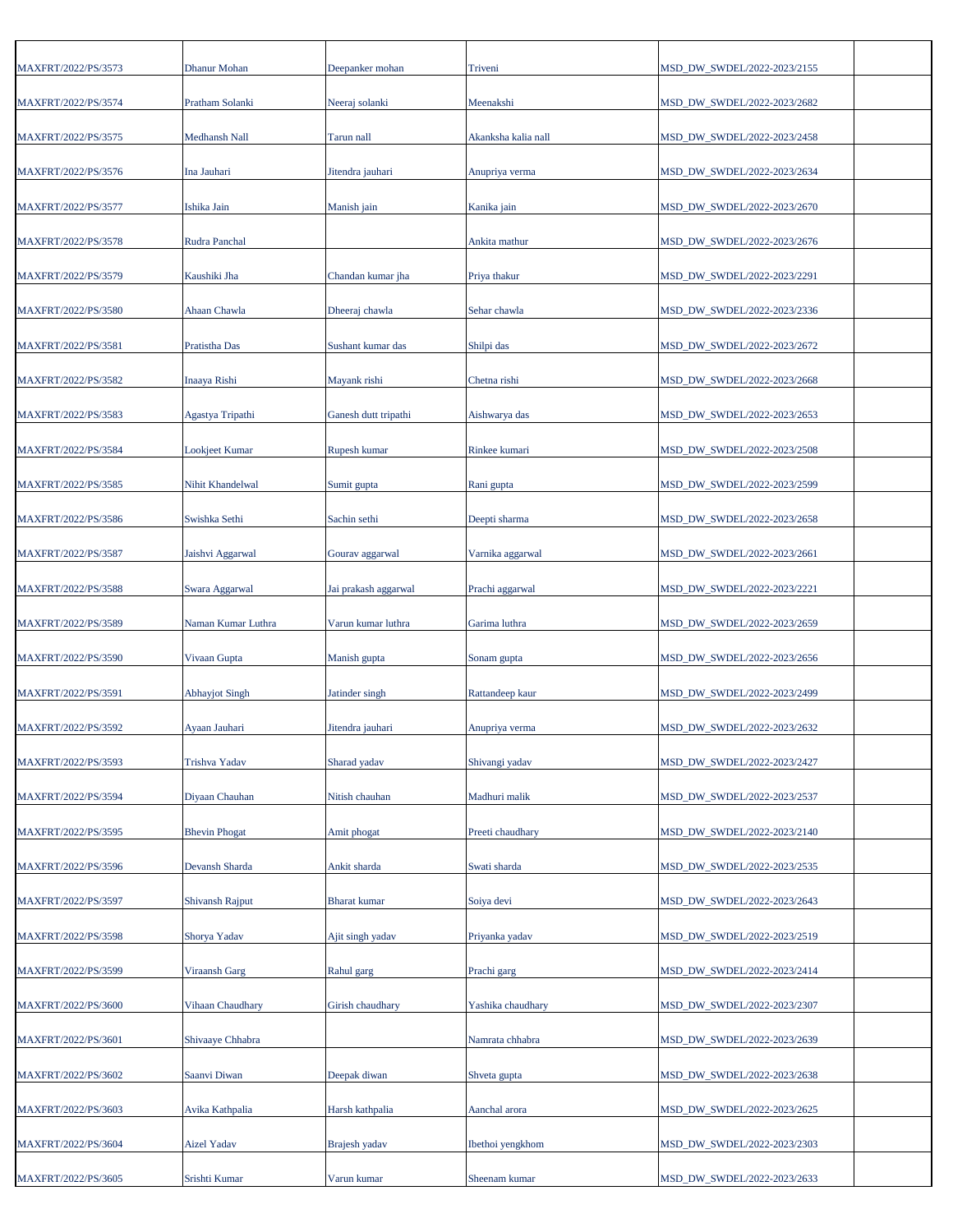| MAXFRT/2022/PS/3606 | Eyana Goyal           | Jagmohan goyal     | Nikita goyal         | MSD_DW_SWDEL/2022-2023/2631 |
|---------------------|-----------------------|--------------------|----------------------|-----------------------------|
| MAXFRT/2022/PS/3607 | Vivaan Sharma         | Akshay kumar       |                      | MSD_DW_SWDEL/2022-2023/2607 |
| MAXFRT/2022/PS/3608 | <b>Reyansh Sharma</b> | Randhir lal ranjan | Nivedita tiwary      | MSD_DW_SWDEL/2022-2023/2556 |
| MAXFRT/2022/PS/3609 | Vir Singh Parmar      | Karandeep parmar   | Jasmeet parmar       | MSD_DW_SWDEL/2022-2023/2498 |
| MAXFRT/2022/PS/3610 | Harshika Bhardwaj     | Rajesh bhardwaj    | Shrishty ganguly     | MSD_DW_SWDEL/2022-2023/2620 |
| MAXFRT/2022/PS/3611 | Uravi Singh           | Nitin singh        | Preeti               | MSD_DW_SWDEL/2022-2023/2547 |
| MAXFRT/2022/PS/3612 | Naira Verma           |                    | Vidhi                | MSD_DW_SWDEL/2022-2023/2470 |
| MAXFRT/2022/PS/3613 | Jeevansh Verma        | <b>Anand verma</b> | Kanchan agarwal      | MSD_DW_SWDEL/2022-2023/2364 |
| MAXFRT/2022/PS/3614 | Inaaya Rastogi        | Nitin rastogi      | Srishti gupta        | MSD_DW_SWDEL/2022-2023/2525 |
| MAXFRT/2022/PS/3615 | Shivansh              | Rahul gupta        | Laxmi gupta          | MSD_DW_SWDEL/2022-2023/2391 |
| MAXFRT/2022/PS/3616 | Aviraj Singh          | Angad singh        | <b>Banpreet</b> kaur | MSD_DW_SWDEL/2022-2023/2606 |
| MAXFRT/2022/PS/3617 | <b>Rehaan Dhawan</b>  | Ashish dhawan      | Sanchita assija      | MSD_DW_SWDEL/2022-2023/2008 |
| MAXFRT/2022/PS/3618 | <b>Aadvik Jain</b>    | Piyush jain        | Sheelu jain          | MSD_DW_SWDEL/2022-2023/2468 |
| MAXFRT/2022/PS/3619 | Mahi Arora            | Rohit arora        | Richa dani           | MSD_DW_SWDEL/2022-2023/2598 |
| MAXFRT/2022/PS/3620 | Vaani Aggarwal        | Sanchit aggarwal   | Radhika agarwal      | MSD_DW_SWDEL/2022-2023/2063 |
| MAXFRT/2022/PS/3621 | Shivangi Singhal      | Gaurav singhal     | Manjeet singhal      | MSD_DW_SWDEL/2022-2023/2600 |
| MAXFRT/2022/PS/3622 | Viaana Tandon         | Mukul tandon       | Arpica tandon        | MSD_DW_SWDEL/2022-2023/2594 |
| MAXFRT/2022/PS/3623 | <b>Ivaan Gupta</b>    | Shyam gupta        | Surbhi kinger        | MSD_DW_SWDEL/2022-2023/2596 |
| MAXFRT/2022/PS/3624 | Ayaansh Chopra        | Arun chopra        | Ayushi chopra        | MSD_DW_SWDEL/2022-2023/2597 |
| MAXFRT/2022/PS/3625 | Saanvi Mishra         | Madhvendra prakash | Juhi kumari          | MSD_DW_SWDEL/2022-2023/2591 |
| MAXFRT/2022/PS/3626 | Amayra Sharma         | Deepak kumar       | Pinki                | MSD_DW_SWDEL/2022-2023/2587 |
| MAXFRT/2022/PS/3627 | <b>Atharva Singh</b>  | Vikalp singh       | Madhu singh          | MSD DW SWDEL/2022-2023/2576 |
| MAXFRT/2022/PS/3628 | <b>Ivaan Talwar</b>   | Dhruv talwar       | Mitali agarwal       | MSD_DW_SWDEL/2022-2023/2588 |
| MAXFRT/2022/PS/3629 | Dishaa Tirumareddy    | T ravi kiran       | T nivedita           | MSD_DW_SWDEL/2022-2023/2132 |
| MAXFRT/2022/PS/3630 | Vihaan Solanki        | Kuldeep solanki    | Jyoti solanki        | MSD_DW_SWDEL/2022-2023/2272 |
| MAXFRT/2022/PS/3631 | Reyanshi Agarwal      | Mudit agarwal      | Shreya gupta         | MSD_DW_SWDEL/2022-2023/2382 |
| MAXFRT/2022/PS/3632 | <b>Yuvaan Mudgal</b>  | Sandeep mudgal     | Rashi mudgal         | MSD_DW_SWDEL/2022-2023/2070 |
| MAXFRT/2022/PS/3633 | Supratik Bhattacharya | Arnab bhattacharya | Debjani bhattacharya | MSD_DW_SWDEL/2022-2023/2575 |
| MAXFRT/2022/PS/3634 | Priyesh Dhareula      | Daleep singh Singh | Kumari suman Suman   | MSD_DW_SWDEL/2022-2023/2472 |
| MAXFRT/2022/PS/3635 | Veehan Taneja         | Pankaj taneja      | Sana taneja          | MSD_DW_SWDEL/2022-2023/2574 |
| MAXFRT/2022/PS/3636 | Yuvan Solanki         | Pawan kumar        | Deepshikha           | MSD_DW_SWDEL/2022-2023/2568 |
| MAXFRT/2022/PS/3637 | Siya Kundra           | Dhruv nayan kundra | Priyanka kundra      | MSD_DW_SWDEL/2022-2023/2560 |
| MAXFRT/2022/PS/3638 | Amayra Sharma         | Manav sharma       | Ayanka sharma        | MSD_DW_SWDEL/2022-2023/2163 |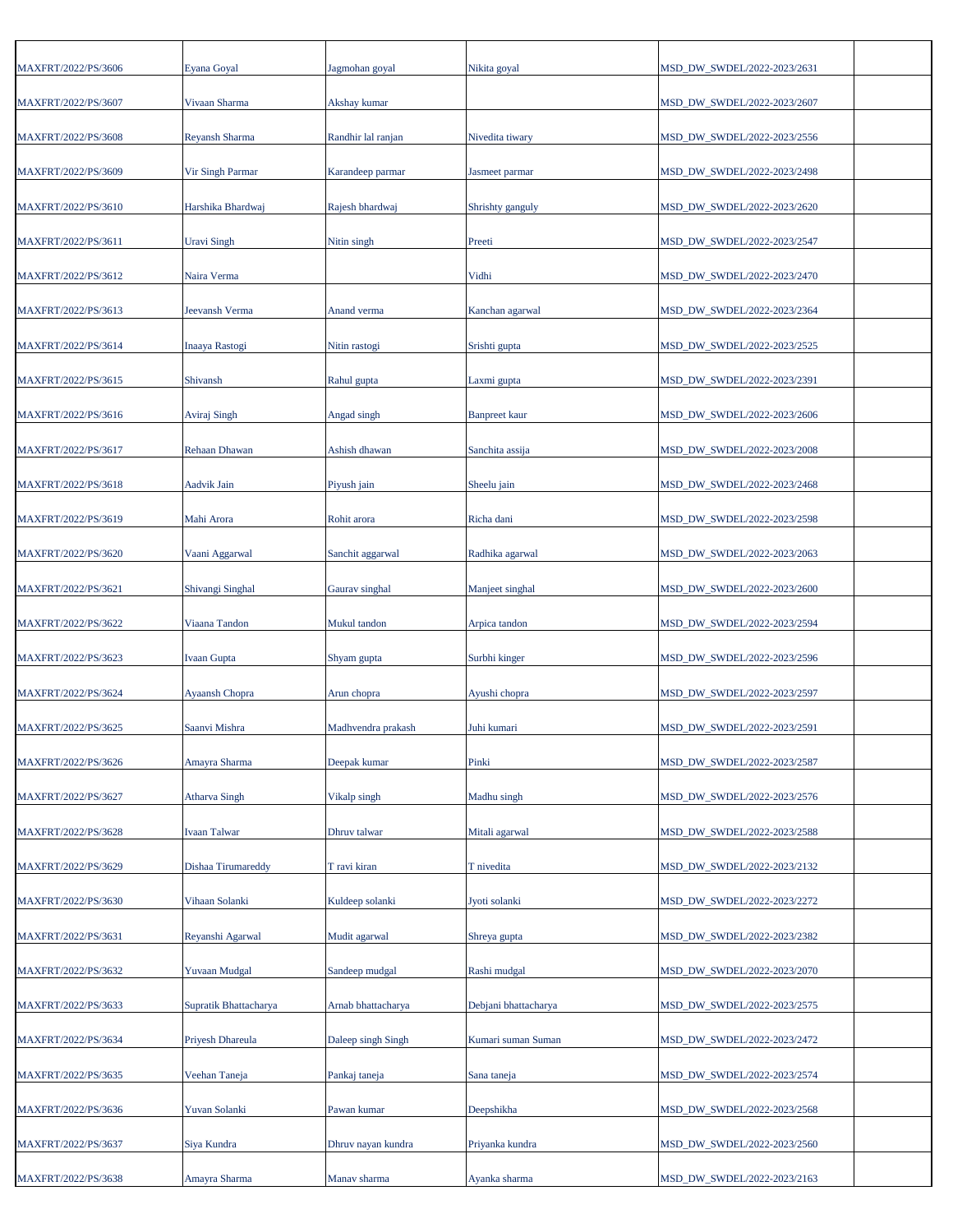| MAXFRT/2022/PS/3639 | Dhruvika Dhani             | Sunil kumar prasad        | Monika kumari      | MSD_DW_SWDEL/2022-2023/2531 |
|---------------------|----------------------------|---------------------------|--------------------|-----------------------------|
| MAXFRT/2022/PS/3640 | Ahana Priya                | Vishwa narayan prasad     | Archana priya      | MSD_DW_SWDEL/2022-2023/2551 |
| MAXFRT/2022/PS/3641 | <b>Inaaya Paul</b>         | Lakshay paul              | Cheena dhawan paul | MSD_DW_SWDEL/2022-2023/2125 |
| MAXFRT/2022/PS/3642 | Heer Sharma                | Romeo sharma              | Neha sharma        | MSD_DW_SWDEL/2022-2023/2034 |
| MAXFRT/2022/PS/3643 | Dvisha Ratra               | Rishab ratra              | Neha grover        | MSD_DW_SWDEL/2022-2023/2536 |
| MAXFRT/2022/PS/3644 | Jaisvi Gangwar             | Rakesh kumar              | Shweta vashisth    | MSD DW SWDEL/2022-2023/2404 |
| MAXFRT/2022/PS/3645 | Aadvik Bakshi              | Laksh bakshi              | Poornima tiwari    | MSD_DW_SWDEL/2022-2023/2529 |
| MAXFRT/2022/PS/3646 | Vaanya Rajak               | Sanjay kumar rajak        | Deepti rajak       | MSD_DW_SWDEL/2022-2023/2527 |
| MAXFRT/2022/PS/3647 | <b>Trivisha Singh</b>      | Mahavir singh             | Neetu chauhan      | MSD_DW_SWDEL/2022-2023/2450 |
| MAXFRT/2022/PS/3648 | Saihajveer Chankirat Singh | Jasmeet singh             | Kanvaljeet kaur    | MSD_DW_SWDEL/2022-2023/2518 |
| MAXFRT/2022/PS/3649 | Sambi Jha                  | Kumud jha                 | Pallavi kumari     | MSD_DW_SWDEL/2022-2023/2523 |
| MAXFRT/2022/PS/3650 | Garvit Arora               | Amit arora                | Madhvi arora       | MSD_DW_SWDEL/2022-2023/2509 |
| MAXFRT/2022/PS/3651 | Heyansh Kumar Saini        | Ankur kumar saini         | Amrita saini       | MSD_DW_SWDEL/2022-2023/2521 |
| MAXFRT/2022/PS/3652 | Divisha                    | Krishan murari nimeshwari | Jimmy gautam       | MSD_DW_SWDEL/2022-2023/2502 |
| MAXFRT/2022/PS/3653 | Viti Kadian                | Ravi kadian               | Jyoti kumari       | MSD_DW_SWDEL/2022-2023/2512 |
| MAXFRT/2022/PS/3654 | Prisha Bhushan             | Rahul bhushan             | Prerna chadha      | MSD_DW_SWDEL/2022-2023/2514 |
| MAXFRT/2022/PS/3655 | Dakshit Sharma             | Deepak sharma             | Poonam             | MSD_DW_SWDEL/2022-2023/2504 |
| MAXFRT/2022/PS/3656 | Hriday Singh Lamba         | Dashrath singh            | Disha lamba        | MSD_DW_SWDEL/2022-2023/2507 |
| MAXFRT/2022/PS/3657 | Durvang                    |                           | Sakshi             | MSD_DW_SWDEL/2022-2023/2505 |
| MAXFRT/2022/PS/3658 | Ayaan Somani               | Mayank somani             | Anchal chandak     | MSD_DW_SWDEL/2022-2023/2496 |
| MAXFRT/2022/PS/3659 | Mitansh Gahlot             | Vipin gahlot              | Shivani dagar      | MSD DW SWDEL/2022-2023/2489 |
| MAXFRT/2022/PS/3660 | Amaira                     | Jitender kumar            | <b>Bharti</b>      | MSD DW SWDEL/2022-2023/2494 |
| MAXFRT/2022/PS/3661 | Shivaay Madaan             | Prashant kumar            | Payal ghosh        | MSD_DW_SWDEL/2022-2023/2442 |
| MAXFRT/2022/PS/3662 | Ebrahim Khan               | Baseem khan               | Sabina             | MSD_DW_SWDEL/2022-2023/2485 |
| MAXFRT/2022/PS/3663 | <b>Bhuvika Goyal</b>       | Anuj goyal                | Ranu aggarwal      | MSD DW SWDEL/2022-2023/2477 |
| MAXFRT/2022/PS/3664 | Aarav Shrotria             | Anubhav shrotriya         | Lucky lamba        | MSD_DW_SWDEL/2022-2023/2480 |
| MAXFRT/2022/PS/3665 | Nivedith                   | Mahesh chand meena        | Rajni meena        | MSD_DW_SWDEL/2022-2023/2479 |
| MAXFRT/2022/PS/3666 | Veronika Jaiswal           | Santosh kumar jaiswal     | Seema              | MSD_DW_SWDEL/2022-2023/2474 |
| MAXFRT/2022/PS/3667 | Inaya Dhar                 | Ajay dhar                 | Neha dhar          | MSD_DW_SWDEL/2022-2023/2469 |
| MAXFRT/2022/PS/3668 | Shanvi Sen                 | Rajnish kumar             | Sandalee sen       | MSD_DW_SWDEL/2022-2023/2473 |
| MAXFRT/2022/PS/3669 | Paarth Y Chibber           | Yogeyaa s chibber         | Prerrna y chibber  | MSD_DW_SWDEL/2022-2023/2159 |
| MAXFRT/2022/PS/3670 | Mayra Arora                | Rohit arora               | Richa dani         | MSD_DW_SWDEL/2022-2023/2403 |
| MAXFRT/2022/PS/3671 | Mahi Preet Kaur            | Jasminder jeet singh      | Mahima singh       | MSD_DW_SWDEL/2022-2023/2200 |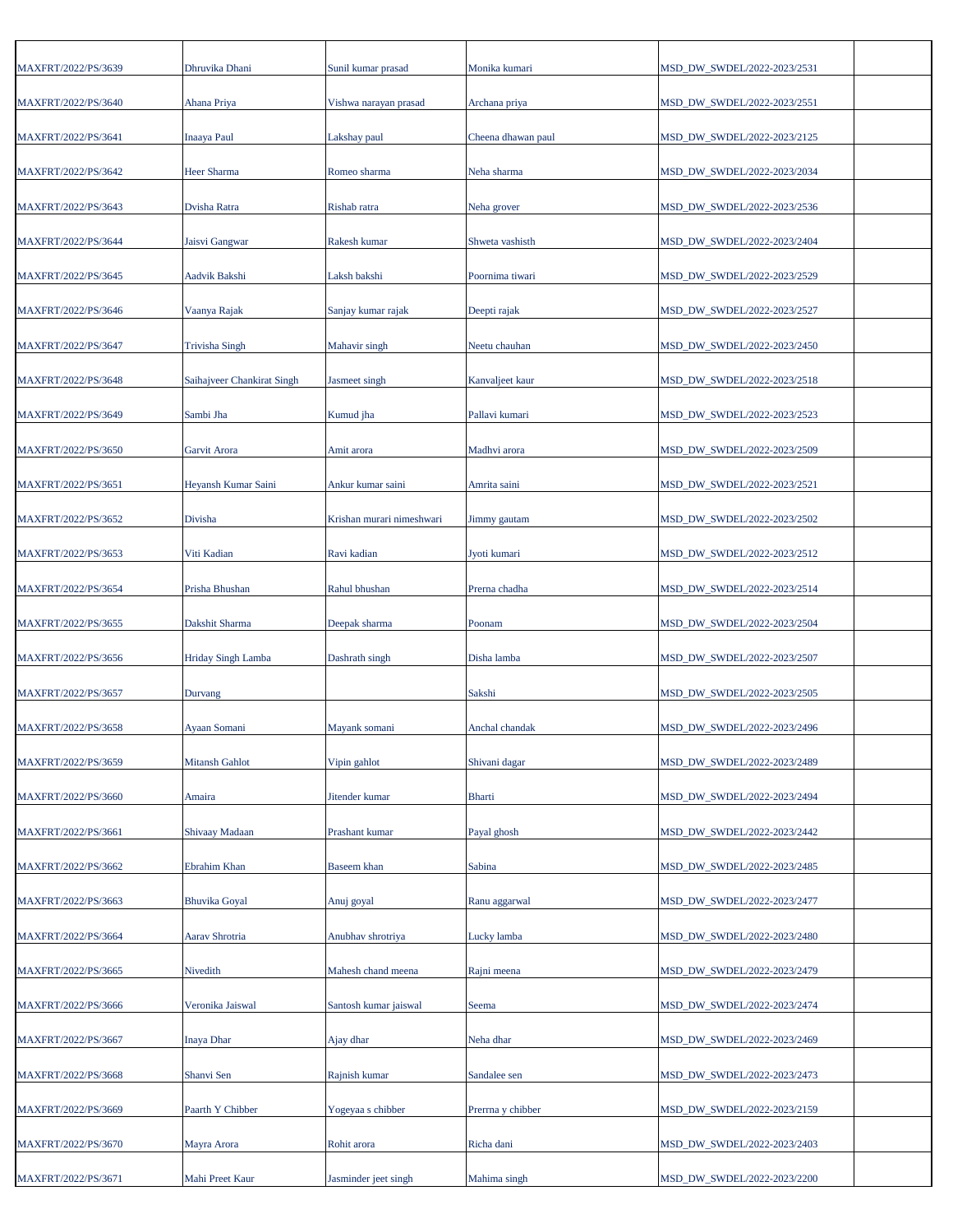| MAXFRT/2022/PS/3672 | Naksh Dhami              | Suresh dhami               | Pooja dhami            | MSD_DW_SWDEL/2022-2023/2465 |           |
|---------------------|--------------------------|----------------------------|------------------------|-----------------------------|-----------|
| MAXFRT/2022/PS/3673 | <b>Kritman Singh</b>     | Manjot singh bhasin        | Amandeep kaur          | MSD_DW_SWDEL/2022-2023/2236 |           |
| MAXFRT/2022/PS/3674 | <b>Bavgun Kaur</b>       | Tarandeep singh            | Ashneen kaur           | MSD_DW_SWDEL/2022-2023/2435 |           |
| MAXFRT/2022/PS/3675 | Aavya Arora              | Ravi arora                 | Gagandeep arora        | MSD_DW_SWDEL/2022-2023/2419 |           |
| MAXFRT/2022/PS/3676 | Dhyana Dipesh Tank       | Dipeshkumar dhirajlal tank | Riddhi dipesh tank     | MSD_DW_SWDEL/2022-2023/2398 |           |
| MAXFRT/2022/PS/3677 | Tia Saini                | Yogesh saini               | Tina saini             | MSD_DW_SWDEL/2022-2023/2457 |           |
| MAXFRT/2022/PS/3678 | Kushagra Joshi           | Ajay vijay joshi           | Rakhi joshi            | MSD_DW_SWDEL/2022-2023/2302 |           |
| MAXFRT/2022/PS/3679 | Prisha Goyal             | Sunny goyal                | Shikha singhal         | MSD_DW_SWDEL/2022-2023/2451 |           |
| MAXFRT/2022/PS/3680 | Kaira Bhasin             |                            |                        | MSD_DW_SWDEL/2022-2023/2452 | Cancelled |
| MAXFRT/2022/PS/3681 | Avni                     | Vikas kumar                | Sulekha                | MSD_DW_SWDEL/2022-2023/2029 |           |
| MAXFRT/2022/PS/3682 | Gaatha Gakhar            | Akhil gakhar               | Pooja gakhar           | MSD_DW_SWDEL/2022-2023/2429 |           |
| MAXFRT/2022/PS/3683 | Reyan Nanda              | Ankush nanda               | Shreya nanda           | MSD_DW_SWDEL/2022-2023/2449 |           |
| MAXFRT/2022/PS/3684 | Kavyansh Arya            | Gajendra pal arya          | Preeti prajapati       | MSD DW SWDEL/2022-2023/2447 |           |
| MAXFRT/2022/PS/3685 | <b>Mohansh Kumar</b>     | Chetender kumar            | Shikha kumar           | MSD_DW_SWDEL/2022-2023/2443 |           |
| MAXFRT/2022/PS/3686 | Anvi Pritesh Sushir      | Pritesh sushir             | Roshni pritesh sushir  | MSD_DW_SWDEL/2022-2023/2446 |           |
| MAXFRT/2022/PS/3687 | Pranika Mukherjee        | Rana mukherjee             | Radhika joshi          | MSD_DW_SWDEL/2022-2023/2032 |           |
| MAXFRT/2022/PS/3688 | Kavya Sharma             | Vikas sharma               | Neha sharma            | MSD_DW_SWDEL/2022-2023/2434 |           |
| MAXFRT/2022/PS/3689 | Saanvi Khurana           | Shakti khurana             | Mavis khurana          | MSD_DW_SWDEL/2022-2023/2424 |           |
| MAXFRT/2022/PS/3690 | Amaira Mittal            | Ankit mittal               | Monika mittal          | MSD_DW_SWDEL/2022-2023/2372 |           |
| MAXFRT/2022/PS/3691 | Jora Kaur Kalra          | Sanmeet singh kalra        | Amanpreet kaur         | MSD DW SWDEL/2022-2023/2296 |           |
| MAXFRT/2022/PS/3692 | Yashaswini Jindal        | Sandeep jindal             | Avnika jindal          | MSD_DW_SWDEL/2022-2023/2430 |           |
| MAXFRT/2022/PS/3693 | Kaira Bhasin             | Rajat bhasin               | Kanupriya bhasin       | MSD_DW_SWDEL/2022-2023/2428 |           |
| MAXFRT/2022/PS/3694 | Anaya Singh              |                            |                        | MSD_DW_SWDEL/2022-2023/2328 | Cancelled |
| MAXFRT/2022/PS/3695 | Ananta Tiwari            | Himanshu tiwari            | Shuchi tiwari          | MSD DW SWDEL/2022-2023/2229 |           |
| MAXFRT/2022/PS/3696 | Aayansh Behera           | Hemant kumar behera        | Sibani behera          | MSD_DW_SWDEL/2022-2023/2421 |           |
| MAXFRT/2022/PS/3697 | Jasraj Singh             | <b>Taranpreet</b> singh    | Kavleen kaur           | MSD_DW_SWDEL/2022-2023/2420 |           |
| MAXFRT/2022/PS/3698 | Ahaan Gupta              | Harshit gupta              | Anupriya gupta         | MSD_DW_SWDEL/2022-2023/2233 |           |
| MAXFRT/2022/PS/3699 | Sooyeenaah Hazel Shimray | Honpam shimray             | Nimreichon duidang     | MSD_DW_SWDEL/2022-2023/2028 |           |
| MAXFRT/2022/PS/3700 | Anikraj Singh            | Manit pal singh wadhwa     | <b>Bhanupreet</b> kaur | MSD_DW_SWDEL/2022-2023/2409 |           |
| MAXFRT/2022/PS/3701 | Shivanya Dadwal          | Shashi kumar               | Sweety dadwal          | MSD_DW_SWDEL/2022-2023/2378 |           |
| MAXFRT/2022/PS/3702 | Sehej Saigal             | Jatinder kumar saigal      | Sheetal saigal         | MSD_DW_SWDEL/2022-2023/2416 |           |
| MAXFRT/2022/PS/3703 | <b>Manveer Singh</b>     | Ajit singh                 | Jasleen kaur           | MSD_DW_SWDEL/2022-2023/2413 |           |
| MAXFRT/2022/PS/3704 | Advik Kumar              | Prem kumar                 | Priyanka ranjan        | MSD_DW_SWDEL/2022-2023/2411 |           |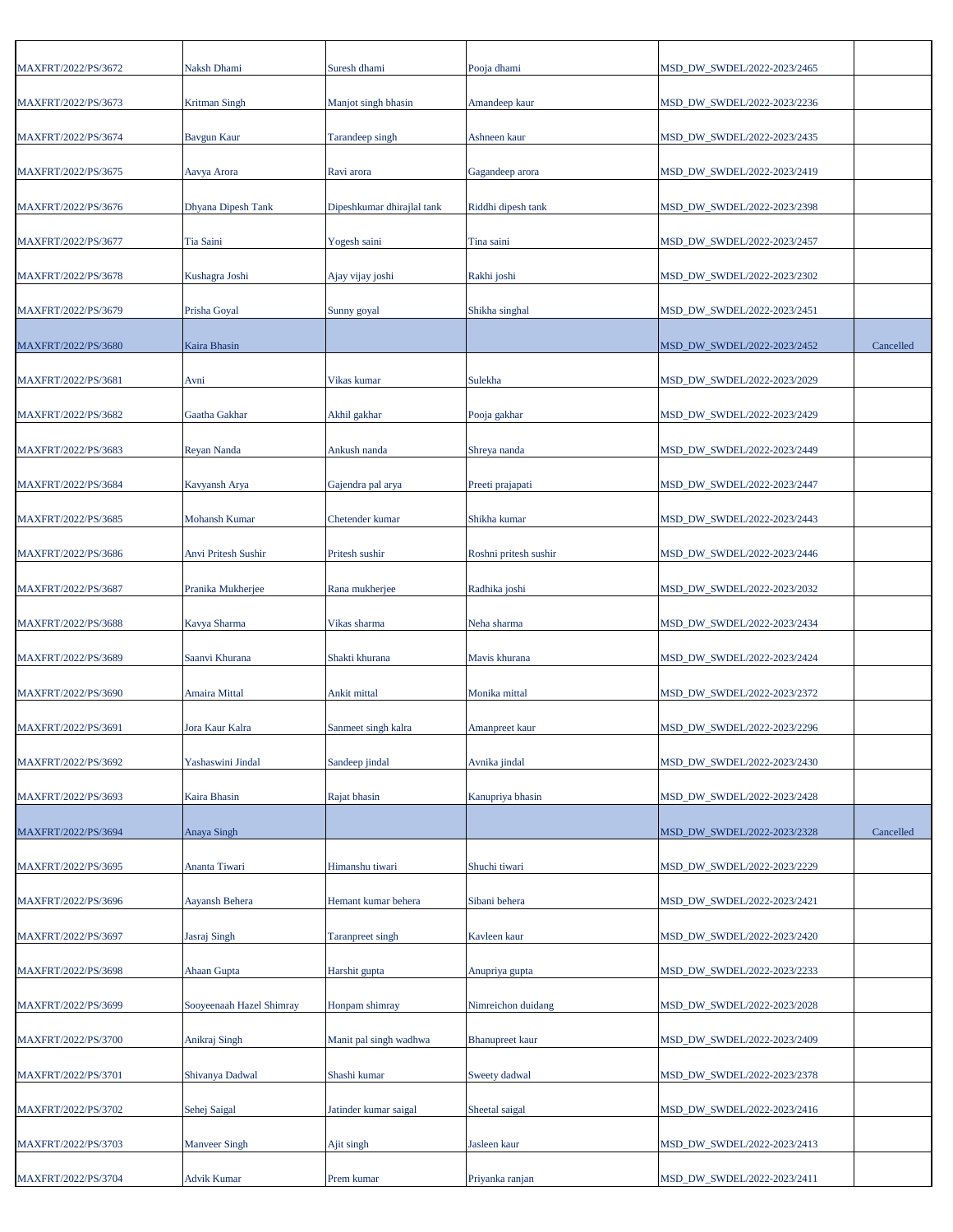| MAXFRT/2022/PS/3705 | Ahaan Miglani          | Anuj miglani                 | Samriti miglani   | MSD DW SWDEL/2022-2023/2294 |           |
|---------------------|------------------------|------------------------------|-------------------|-----------------------------|-----------|
| MAXFRT/2022/PS/3706 | Vyom Vats              | Anuj sharma                  | Vinita sharma     | MSD_DW_SWDEL/2022-2023/2280 |           |
| MAXFRT/2022/PS/3707 | Kayra Monga            | Ashish monga                 | Shruti kalra      | MSD_DW_SWDEL/2022-2023/2407 |           |
| MAXFRT/2022/PS/3708 | Maahi Mehra            | Ankur mehra                  | Radhika mathur    | MSD_DW_SWDEL/2022-2023/2226 |           |
| MAXFRT/2022/PS/3709 | Debyansh Das           | Debajyoti das                | Priti das         | MSD_DW_SWDEL/2022-2023/2401 |           |
| MAXFRT/2022/PS/3710 | <b>Athary Rathor</b>   | Amod rathor                  | Pooja rathor      | MSD_DW_SWDEL/2022-2023/2335 |           |
| MAXFRT/2022/PS/3711 | <b>Rudraksh Rawat</b>  | Vivek rawat                  | Harpreet kaur     | MSD_DW_SWDEL/2022-2023/2001 |           |
| MAXFRT/2022/PS/3712 | Kiyara Khetan          | Piyush khetan                | Divya khetan      | MSD_DW_SWDEL/2022-2023/2179 |           |
| MAXFRT/2022/PS/3713 | Reyansh Joshi          | Nikhil joshi                 | Megha joshi       | MSD DW SWDEL/2022-2023/2394 |           |
| MAXFRT/2022/PS/3714 | <b>Gracy Kaur</b>      | Mandeep singh                | Sumanjeet kaur    | MSD_DW_SWDEL/2022-2023/2301 |           |
| MAXFRT/2022/PS/3715 | Ronak Jena             | Jenamani pritam kumar jagdeb | Diptimayee parida | MSD_DW_SWDEL/2022-2023/2180 |           |
| MAXFRT/2022/PS/3716 | Nivansh Guliani        | Nikhil guliani               | Vanshika guliani  | MSD_DW_SWDEL/2022-2023/2389 |           |
| MAXFRT/2022/PS/3717 | Charvi Jain            | Rahul jain                   | Sonam jain        | MSD_DW_SWDEL/2022-2023/2380 |           |
| MAXFRT/2022/PS/3718 | Reyansh Aggrawal       | Vinay mohan aggarwal         | Sapna aggrawal    | MSD_DW_SWDEL/2022-2023/2386 |           |
| MAXFRT/2022/PS/3719 | Sanvi Talwar           | Varun talwar                 | Shefali bhola     | MSD_DW_SWDEL/2022-2023/2381 |           |
| MAXFRT/2022/PS/3720 | Amay Akella            | Shiv charan akella           | Pragya majumdar   | MSD_DW_SWDEL/2022-2023/2298 |           |
| MAXFRT/2022/PS/3721 | <b>Rihaan Rawat</b>    | Pardeep singh                | Rashmi            | MSD_DW_SWDEL/2022-2023/2365 |           |
| MAXFRT/2022/PS/3722 | <b>Neer Dabral</b>     | Shashank dabral              | Mehak sundriyal   | MSD_DW_SWDEL/2022-2023/2376 |           |
| MAXFRT/2022/PS/3723 | Twisha Mangalam        | Tarun mangalam               | Deepti anand      | MSD_DW_SWDEL/2022-2023/2370 |           |
| MAXFRT/2022/PS/3724 | Anaisha Bedwal         | Laveesh bedwal               | Garvita singhal   | MSD_DW_SWDEL/2022-2023/2374 |           |
| MAXFRT/2022/PS/3725 | Yuveca Lall            | Abhimanyu lall               | Srishti           | MSD_DW_SWDEL/2022-2023/2331 |           |
| MAXFRT/2022/PS/3726 | Naunidh Singh          | Harmanjeet singh             | Gursahib kaur     | MSD_DW_SWDEL/2022-2023/2373 |           |
| MAXFRT/2022/PS/3727 | Shaunit Tuteja         |                              |                   | MSD_DW_SWDEL/2022-2023/2371 | Cancelled |
| MAXFRT/2022/PS/3728 | Advik Kumar Punj       | Utkarsh kumar punj           | Esha punj         | MSD_DW_SWDEL/2022-2023/2369 |           |
| MAXFRT/2022/PS/3729 | Kiaan Chawla           | Ajay chawla                  | Laxmi chawla      | MSD DW SWDEL/2022-2023/2019 |           |
| MAXFRT/2022/PS/3730 | Aryansh Garg           | Nitin garg                   | Anuradha garg     | MSD_DW_SWDEL/2022-2023/2095 |           |
| MAXFRT/2022/PS/3731 | Aadvik Jain            | Dheeraj jain                 | Mudita jain       | MSD_DW_SWDEL/2022-2023/2154 |           |
| MAXFRT/2022/PS/3732 | Kartik Godara          | Mohit kumar                  | Nancy             | MSD_DW_SWDEL/2022-2023/2361 |           |
| MAXFRT/2022/PS/3733 | <b>Triansh Rustagi</b> | Manish rustagi               | Jaya rastogi      | MSD_DW_SWDEL/2022-2023/2358 |           |
| MAXFRT/2022/PS/3734 | Avika Upadhyay         | Rohit upadhyay               | Vandana sharma    | MSD_DW_SWDEL/2022-2023/2349 |           |
| MAXFRT/2022/PS/3735 | Ashitra Goyal          | Ashish goyal                 | Chitra goyal      | MSD_DW_SWDEL/2022-2023/2075 |           |
| MAXFRT/2022/PS/3736 | Ruhani Gambhir         | Bhavesh gambhir              | Charu khaneja     | MSD_DW_SWDEL/2022-2023/2345 |           |
| MAXFRT/2022/PS/3737 | Kshitija Garg          | Sachin kumar                 | Shikha garg       | MSD_DW_SWDEL/2022-2023/2340 |           |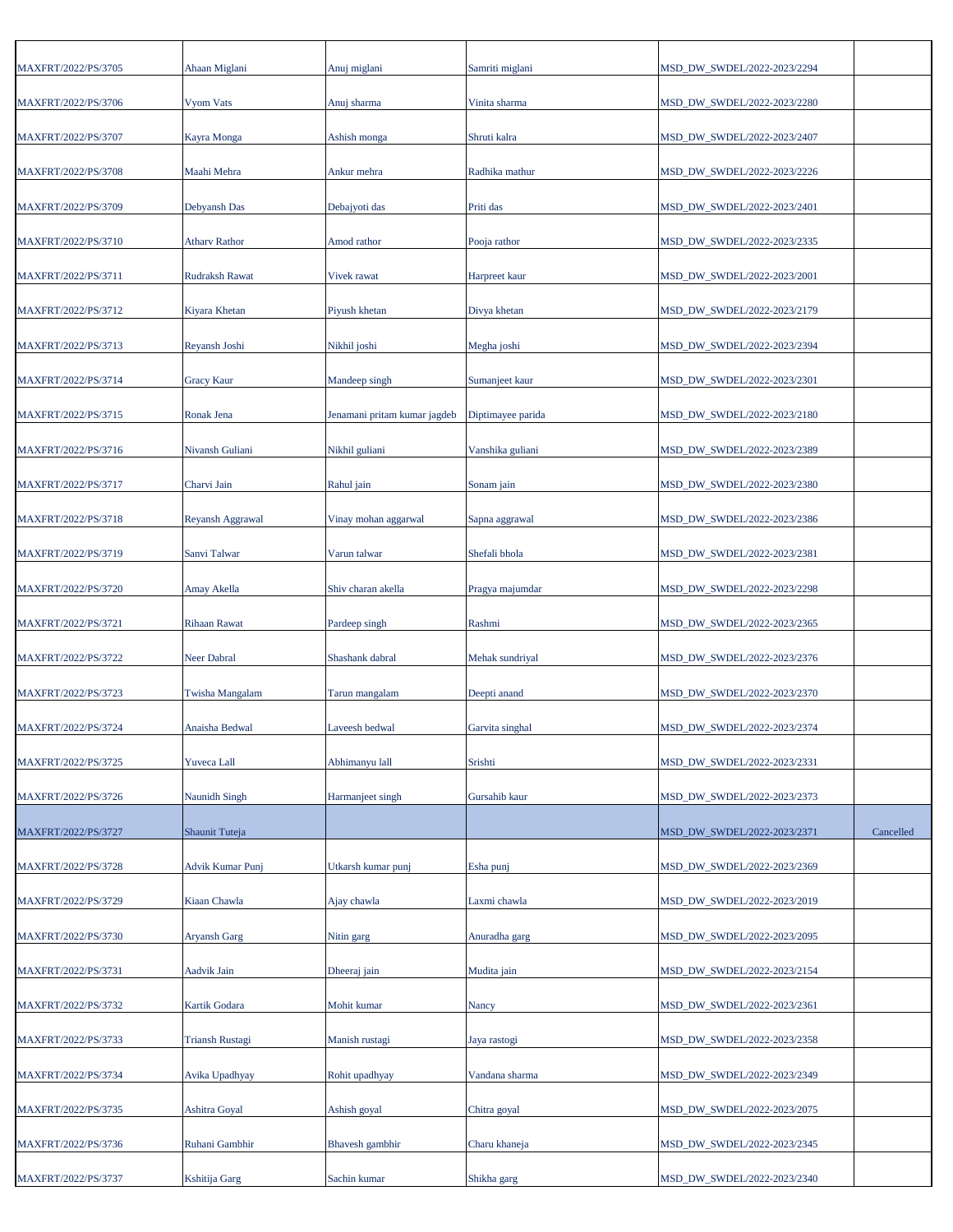| MAXFRT/2022/PS/3738 | Avni Upadhyay                          | Rohit upadhyay         | Vandana sharma      | MSD_DW_SWDEL/2022-2023/2337 |
|---------------------|----------------------------------------|------------------------|---------------------|-----------------------------|
| MAXFRT/2022/PS/3739 | Netanya Solanki                        | Rohit solanki          | Jyoti shokeen       | MSD_DW_SWDEL/2022-2023/2338 |
| MAXFRT/2022/PS/3740 | <b>Aksh Singh</b>                      | Avtar singh            | Preeti              | MSD_DW_SWDEL/2022-2023/2332 |
| MAXFRT/2022/PS/3741 | Aahana Gupta                           | Manish kumar gupta     | Sarita gupta        | MSD_DW_SWDEL/2022-2023/2327 |
| MAXFRT/2022/PS/3742 | Saisha Lamba                           | Tushar lamba           | Prachi sharma       | MSD_DW_SWDEL/2022-2023/2319 |
| MAXFRT/2022/PS/3743 | Nivriti Ranjan                         | Tushar ranjan          | Shiwangi puja       | MSD_DW_SWDEL/2022-2023/2322 |
| MAXFRT/2022/PS/3744 | Manraaj Singh                          | Jaspreet singh         | Chrisvinder kaur    | MSD_DW_SWDEL/2022-2023/2321 |
| MAXFRT/2022/PS/3745 | Krisha Thapa                           | Krishna thapa          | Usha thapa          | MSD_DW_SWDEL/2022-2023/2256 |
| MAXFRT/2022/PS/3746 | Mitansh Chouhan                        | Tushar chouhan         | Shalvi bhargava     | MSD_DW_SWDEL/2022-2023/2316 |
| MAXFRT/2022/PS/3747 | Shreyansh Srivastava                   | Rishi srivastava       | Shivangi kharey     | MSD_DW_SWDEL/2022-2023/2315 |
| MAXFRT/2022/PS/3748 | Ahaan Lamba                            | Aditya lamba           | Vidhu lamba         | MSD_DW_SWDEL/2022-2023/2213 |
| MAXFRT/2022/PS/3749 | Aarash                                 | Ranjit kumar           | Geeta               | MSD_DW_SWDEL/2022-2023/2310 |
| MAXFRT/2022/PS/3750 | <b>Tanush Pratap Singh</b>             | Shiv pratap singh      | Jyoti singh         | MSD_DW_SWDEL/2022-2023/2308 |
| MAXFRT/2022/PS/3751 | Divija Rana                            | Deepak rana            | Sonia rana          | MSD_DW_SWDEL/2022-2023/2182 |
| MAXFRT/2022/PS/3752 | Viraaj Arora                           | Vishal arora           | Anjani rajput       | MSD_DW_SWDEL/2022-2023/2183 |
| MAXFRT/2022/PS/3753 | Anav Bhasula                           | Rishi raj bhasula      | Shilpy verma        | MSD_DW_SWDEL/2022-2023/2309 |
| MAXFRT/2022/PS/3754 | Krisha Mittal                          | Prashant mittal Mittal | Megha mittal Mittal | MSD_DW_SWDEL/2022-2023/2047 |
| MAXFRT/2022/PS/3755 | Ayanna Sharma                          | Nitin sharma           | Pooja sharma        | MSD_DW_SWDEL/2022-2023/2299 |
| MAXFRT/2022/PS/3756 | Amay Behal                             | Varun behal            | Anjni behal         | MSD_DW_SWDEL/2022-2023/2305 |
| MAXFRT/2022/PS/3757 | <b>Vedant Panwar</b>                   | Shekhar                | Pratibha tanwar     | MSD DW SWDEL/2022-2023/2185 |
| MAXFRT/2022/PS/3758 | Nipun Sapra                            | Lalit sapra            | Sapna sapra         | MSD_DW_SWDEL/2022-2023/2184 |
| MAXFRT/2022/PS/3759 | Kaashvi Nagar                          | Utkarsh nagar          | Smita nagar         | MSD DW SWDEL/2022-2023/2096 |
| MAXFRT/2022/PS/3760 | Dhaanush                               | Kumar abhimanu         | Bharti rani         | MSD_DW_SWDEL/2022-2023/2295 |
| MAXFRT/2022/PS/3761 | Kritagya Gautam                        | Varun gautam           | Samiksha mishra     | MSD_DW_SWDEL/2022-2023/2216 |
| MAXFRT/2022/PS/3762 | Harshvardhan Joshi                     | Ajay vijay joshi       | Rakhi joshi         | MSD_DW_SWDEL/2022-2023/2288 |
| MAXFRT/2022/PS/3763 | Aayat Mehta                            | Harmeet singh mehta    | Avinash kaur mehta  | MSD_DW_SWDEL/2022-2023/2279 |
| MAXFRT/2022/PS/3764 | Bani Maan                              | Vikrant maan           | Renu hooda          | MSD_DW_SWDEL/2022-2023/2283 |
|                     |                                        |                        |                     |                             |
| MAXFRT/2022/PS/3765 | Lavyansh Bali<br>K Kiyaansh Srivastava | Lakshay bali           | Aasmeet             | MSD_DW_SWDEL/2022-2023/2286 |
| MAXFRT/2022/PS/3766 |                                        | Ankit srivastava       | Srishti srivastava  | MSD_DW_SWDEL/2022-2023/2277 |
| MAXFRT/2022/PS/3767 | Nysha Sharma                           | Ajit kumar sharma      | Pratibha sharma     | MSD_DW_SWDEL/2022-2023/2166 |
| MAXFRT/2022/PS/3768 | Aadvik Sharma                          | Sunny sharma           | Priyanka sharma     | MSD_DW_SWDEL/2022-2023/2278 |
| MAXFRT/2022/PS/3769 | Ayansh Kalkhanda                       | Amit kalkhanda         | Seema kalkhanda     | MSD_DW_SWDEL/2022-2023/2275 |
| MAXFRT/2022/PS/3770 | Divyansh S Rao                         | Parveen kumar          | Madhu               | MSD_DW_SWDEL/2022-2023/2265 |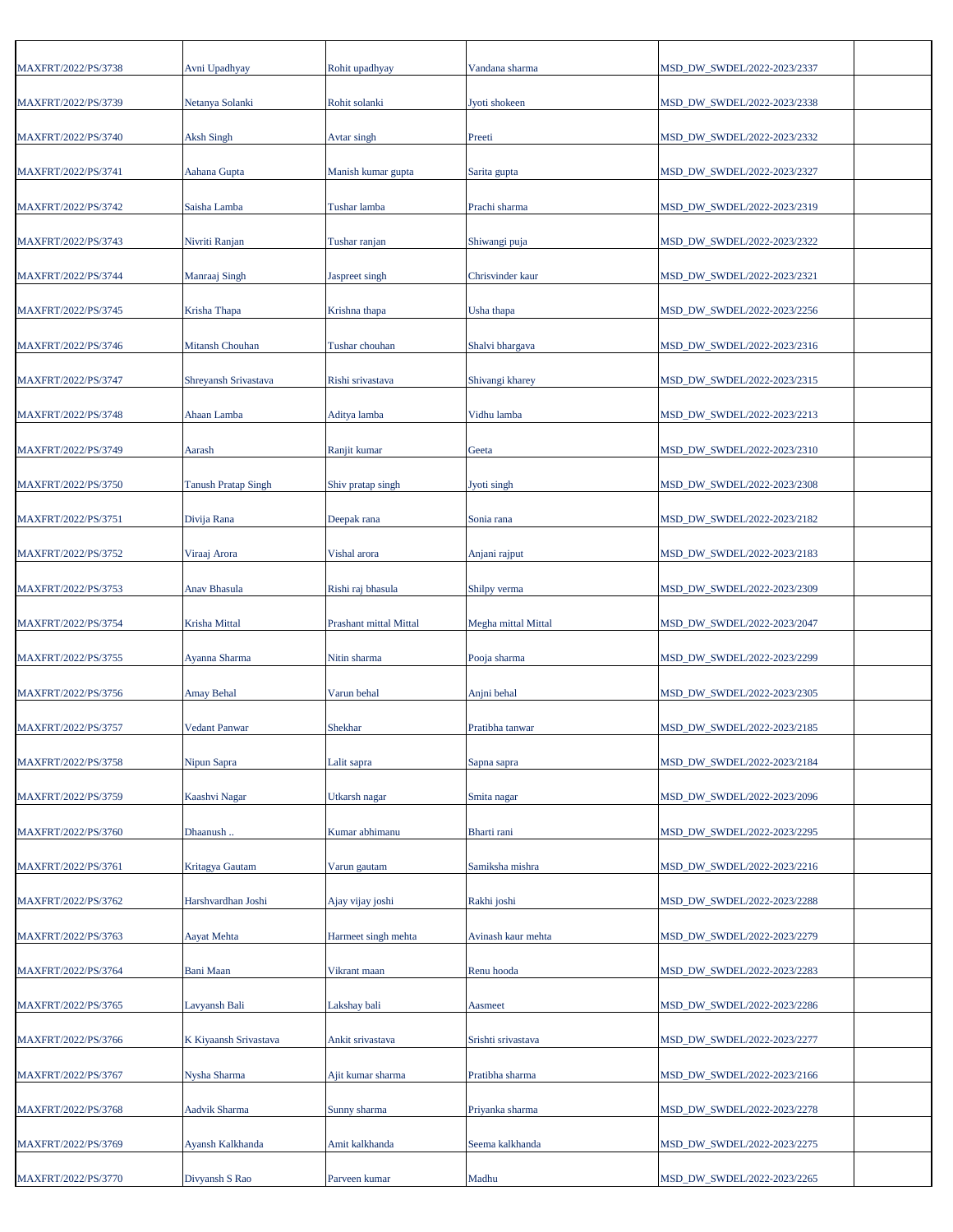| MAXFRT/2022/PS/3771 | Diya Gupta             | Sahil gupta            | Mansi ahluwalia             | MSD_DW_SWDEL/2022-2023/2187 |  |
|---------------------|------------------------|------------------------|-----------------------------|-----------------------------|--|
| MAXFRT/2022/PS/3772 | <b>Rehansh Singhal</b> | Rakesh                 | Neha gupta                  | MSD_DW_SWDEL/2022-2023/2061 |  |
| MAXFRT/2022/PS/3773 | Vyom Raheja            | Peeyush raheja         | Mahima raheja               | MSD_DW_SWDEL/2022-2023/2254 |  |
| MAXFRT/2022/PS/3774 | Prisha                 | Ravish kumar verma     | Harshita tanwar             | MSD_DW_SWDEL/2022-2023/2255 |  |
| MAXFRT/2022/PS/3775 | Yeshwin Singh          | Varun singh            | Meenakshi singh             | MSD_DW_SWDEL/2022-2023/2137 |  |
| MAXFRT/2022/PS/3776 | Hazel Ruplani          | Kunal ruplani          | Gayatri ruplani             | MSD_DW_SWDEL/2022-2023/2127 |  |
| MAXFRT/2022/PS/3777 | Arayna Grover          | Nitin grover           | Parul malik grover          | MSD_DW_SWDEL/2022-2023/2260 |  |
| MAXFRT/2022/PS/3778 | Ishir Yaduvanshi       | Avanesh kumar          | Himanshi yadav              | MSD_DW_SWDEL/2022-2023/2250 |  |
| MAXFRT/2022/PS/3779 | Anaika Gupta           | Sarun gupta            | Parul gupta                 | MSD_DW_SWDEL/2022-2023/2050 |  |
| MAXFRT/2022/PS/3780 | Ayaan Yadav            | Tanuj yadav            | Komal vasudev yadav         | MSD_DW_SWDEL/2022-2023/2246 |  |
| MAXFRT/2022/PS/3781 | Yuvan Tiwari           | Mohit tiwari           | Priyanka tiwari             | MSD_DW_SWDEL/2022-2023/2245 |  |
| MAXFRT/2022/PS/3782 | Vyaan Maheshwar        | Suraj                  | Preeti prakash              | MSD_DW_SWDEL/2022-2023/2174 |  |
| MAXFRT/2022/PS/3783 | Rushaa Chaudhury       | Roopen chaudhury       | Sneha chaudhury             | MSD_DW_SWDEL/2022-2023/2106 |  |
|                     |                        |                        |                             |                             |  |
| MAXFRT/2022/PS/3784 | <b>Advit Sharma</b>    | Varun sharma           | Chandan deepika sharma      | MSD_DW_SWDEL/2022-2023/2234 |  |
| MAXFRT/2022/PS/3785 | Vidyut Tikoo           | Anil tikoo             | Sagarika lidhoo             | MSD_DW_SWDEL/2022-2023/2232 |  |
| MAXFRT/2022/PS/3786 | Aadhya Sengupta        | Abhijeet sengupta      | Rebati chakraborty sengupta | MSD_DW_SWDEL/2022-2023/2228 |  |
| MAXFRT/2022/PS/3787 | Seerat Sharma          | Saurabh sharma         | Nivrati sharma              | MSD_DW_SWDEL/2022-2023/2227 |  |
| MAXFRT/2022/PS/3788 | Kiara                  | Mohit                  | Yogika                      | MSD_DW_SWDEL/2022-2023/2219 |  |
| MAXFRT/2022/PS/3789 | Ayansh Arora           | Sunny arora            | Aarti saluja                | MSD_DW_SWDEL/2022-2023/2224 |  |
| MAXFRT/2022/PS/3790 | Palak Malhotra         | Harish kumar           | Kimmi kumari                | MSD_DW_SWDEL/2022-2023/2218 |  |
| MAXFRT/2022/PS/3791 | Gautam Khemani         | Yogesh khemani         | Iti shree khemani           | MSD DW SWDEL/2022-2023/2211 |  |
| MAXFRT/2022/PS/3792 | Saurosheni Chakraborty | Sreejit chakraborty    | Sharmistha chakraborty      | MSD_DW_SWDEL/2022-2023/2214 |  |
| MAXFRT/2022/PS/3793 | Yuvaan Bahl            | Shray bahl             | Ritika johar                | MSD_DW_SWDEL/2022-2023/2212 |  |
| MAXFRT/2022/PS/3794 | Hridyansh Sharad       | Durvesh sharad         | Parul singh                 | MSD_DW_SWDEL/2022-2023/2210 |  |
| MAXFRT/2022/PS/3795 | Gurvaaj Singh          | Amanpreet singh        | Japji kaur                  | MSD_DW_SWDEL/2022-2023/2146 |  |
| MAXFRT/2022/PS/3796 | Aadhvik Jawa           | Pankaj jawa            | Akanksha jawa               | MSD_DW_SWDEL/2022-2023/2191 |  |
| MAXFRT/2022/PS/3797 | Vriddhi                | Pradhyuman singh yadav | Asha yadav                  | MSD_DW_SWDEL/2022-2023/2201 |  |
| MAXFRT/2022/PS/3798 | Rudra Pratap Singh     | Upender singh          | Alka                        | MSD_DW_SWDEL/2022-2023/2205 |  |
| MAXFRT/2022/PS/3799 | Mishka Puri            | Kunal puri             | Manvi puri                  | MSD_DW_SWDEL/2022-2023/2203 |  |
| MAXFRT/2022/PS/3800 | Aahira Puri            | Kunal puri             | Manvi puri                  | MSD_DW_SWDEL/2022-2023/2198 |  |
| MAXFRT/2022/PS/3801 | Tanush Vardhan Verma   | Mayank verma           | Ritika rathee verma         | MSD_DW_SWDEL/2022-2023/2195 |  |
| MAXFRT/2022/PS/3802 | Namah Marwah           | Karan marwah           | Aakanksha makkar            | MSD_DW_SWDEL/2022-2023/2169 |  |
| MAXFRT/2022/PS/3803 | <b>Mitansh Gosain</b>  | Shashank gosain        | Neha gosain                 | MSD_DW_SWDEL/2022-2023/2037 |  |
|                     |                        |                        |                             |                             |  |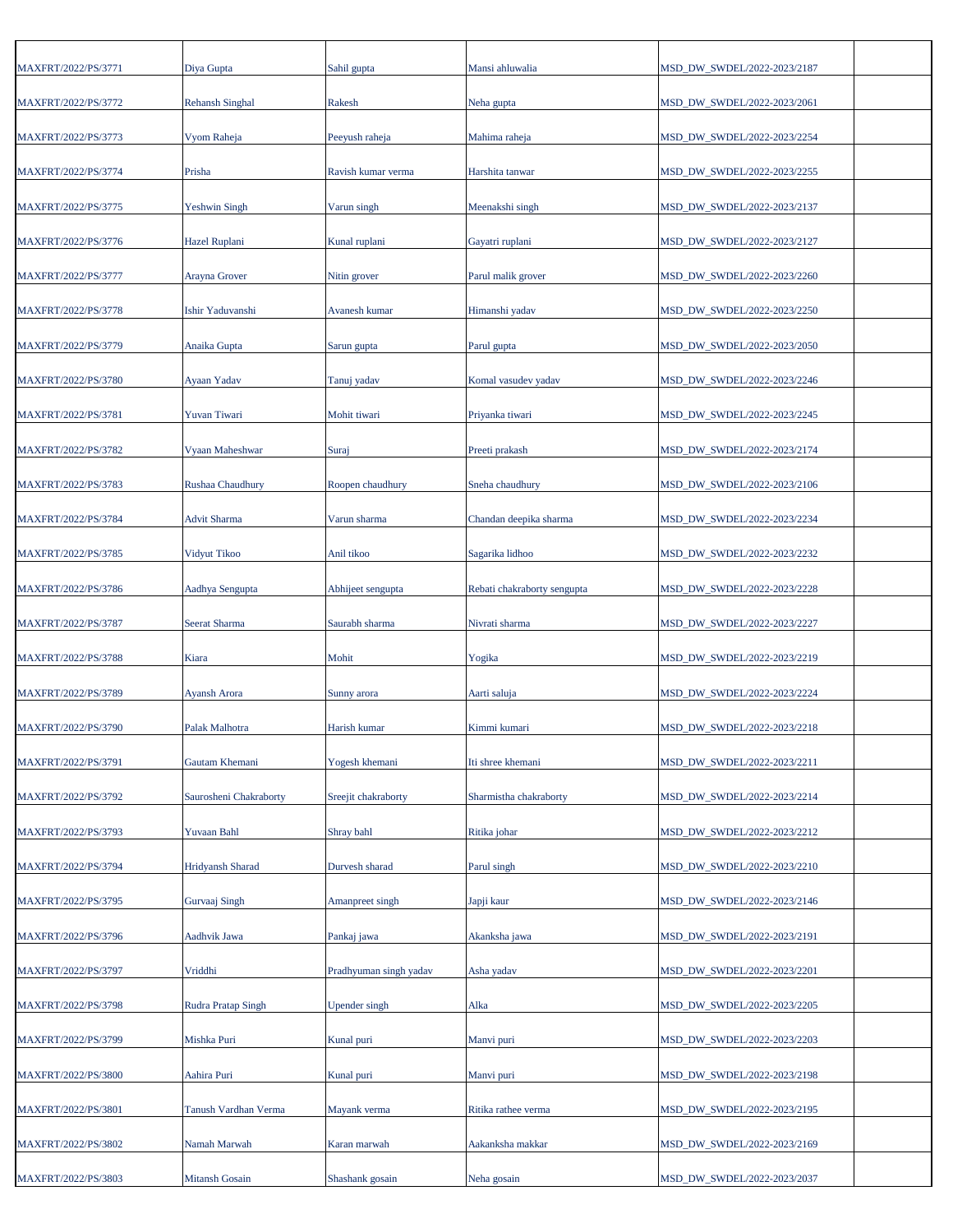| MAXFRT/2022/PS/3804 | Ashvi Rawat          | Ajay rawat                       | Himpriya rawat       | MSD_DW_SWDEL/2022-2023/2188 |           |
|---------------------|----------------------|----------------------------------|----------------------|-----------------------------|-----------|
| MAXFRT/2022/PS/3805 | <b>Kavish Grover</b> | Satish grover                    | Shilpa mehra         | MSD_DW_SWDEL/2022-2023/2193 |           |
| MAXFRT/2022/PS/3806 | Vardaan Mehta        | Shubhankar mehta                 | Shivani mehta        | MSD_DW_SWDEL/2022-2023/2186 |           |
| MAXFRT/2022/PS/3807 | Avika Arora          |                                  |                      | MSD_DW_SWDEL/2022-2023/2172 | Cancelled |
| MAXFRT/2022/PS/3808 | Ayansh Joshi         | Ravi joshi                       | Meenu joshi          | MSD_DW_SWDEL/2022-2023/2175 |           |
| MAXFRT/2022/PS/3809 | Aariz Bhagi          | Gaurav bhagi                     | Shivani kaushal      | MSD_DW_SWDEL/2022-2023/2173 |           |
| MAXFRT/2022/PS/3810 | Aayansh Bounthiyal   | Himanshu bounthiyal              | Sujata bounthiyal    | MSD_DW_SWDEL/2022-2023/2116 |           |
| MAXFRT/2022/PS/3811 | <b>Ihana Makkar</b>  | Hemant kumar makkar              | Kamaldeep kaur wahi  | MSD_DW_SWDEL/2022-2023/2170 |           |
| MAXFRT/2022/PS/3812 | Prishaa Kanekar      | Kapil kanekar                    | Preeti chouhan       | MSD_DW_SWDEL/2022-2023/2171 |           |
|                     |                      |                                  |                      |                             |           |
| MAXFRT/2022/PS/3813 | Kabir Sethi          | Ravi sethi                       | Sunaina chalotra     | MSD_DW_SWDEL/2022-2023/2142 |           |
| MAXFRT/2022/PS/3814 | Nyra Bansal          | Nitin bansal                     | Heena bansal         | MSD_DW_SWDEL/2022-2023/2068 |           |
| MAXFRT/2022/PS/3815 | Daiwik Aggarwal      | Rajat aggarwal                   | Kanika aggarwal      | MSD DW SWDEL/2022-2023/2128 |           |
| MAXFRT/2022/PS/3816 | Aarvi Gupta          | Sunny gupta                      | Sakshi kholsa        | MSD DW SWDEL/2022-2023/2150 |           |
| MAXFRT/2022/PS/3817 | Saarya Rai           | Sushant kumar rai                | Saumya rai           | MSD_DW_SWDEL/2022-2023/2148 |           |
| MAXFRT/2022/PS/3818 | Saurav Kumar         | Amirak prasad                    | Jyoti devi           | MSD_DW_SWDEL/2022-2023/2135 |           |
| MAXFRT/2022/PS/3819 | Vivaan Aneja         | Vaibhav aneja                    | Neha aneja           | MSD_DW_SWDEL/2022-2023/2117 |           |
| MAXFRT/2022/PS/3820 | Jonathan Justin Raja | Justin raja                      | Shabina justin raja  | MSD_DW_SWDEL/2022-2023/2120 |           |
| MAXFRT/2022/PS/3821 | Myra Tanwar          | Neeraj tanwar                    | Reshma tanwar        | MSD_DW_SWDEL/2022-2023/2113 |           |
| MAXFRT/2022/PS/3822 | Aavish Verma         | Yogender verma                   | Sunaina verma        | MSD_DW_SWDEL/2022-2023/2093 |           |
| MAXFRT/2022/PS/3823 | Aayan Malhotra       | Capt. ishan malhotra             | Sona malhotra        | MSD_DW_SWDEL/2022-2023/2104 |           |
| MAXFRT/2022/PS/3824 | Shiddat Arora        | Ishan arora                      | Megha arora          | MSD_DW_SWDEL/2022-2023/2024 |           |
| MAXFRT/2022/PS/3825 | Pragya Sharma        | Gaurav sharma                    | Pooja kaloniya       | MSD_DW_SWDEL/2022-2023/2062 |           |
| MAXFRT/2022/PS/3826 | Mivaan Mishra        | Om narayan mishra                | Nalini shukla        | MSD DW SWDEL/2022-2023/2065 |           |
| MAXFRT/2022/PS/3827 | Kritarth Vashishtha  | Ankit sharma                     | Jayatie sachdev      | MSD_DW_SWDEL/2022-2023/2110 |           |
| MAXFRT/2022/PS/3828 | Athary Jain          | Abhishek jain                    | Deepika sharma       | MSD_DW_SWDEL/2022-2023/2109 |           |
| MAXFRT/2022/PS/3829 | Anaaysha Baruah      | Pranjit baruah                   | Meghali sharma       | MSD_DW_SWDEL/2022-2023/2089 |           |
| MAXFRT/2022/PS/3830 | Navika Wadhwa        | Vinay wadhwa                     | Namrata keyal wadhwa | MSD_DW_SWDEL/2022-2023/2100 |           |
| MAXFRT/2022/PS/3831 | Viti Gajbhiye        | Abhinav gajbhiye                 | Swati segan          | MSD_DW_SWDEL/2022-2023/2105 |           |
| MAXFRT/2022/PS/3832 | Namish Kumar Tiwari  | Rajesh kumar tiwari              | Nisha tiwari         | MSD_DW_SWDEL/2022-2023/2090 |           |
| MAXFRT/2022/PS/3833 | Anaya Singh          | Milap kumar yadav Kumar<br>Yadav | Noopur singh Singh   | MSD_DW_SWDEL/2022-2023/2102 |           |
| MAXFRT/2022/PS/3834 | Vivaan Trivedi       | Vikash trivedi                   | Anamika kumari       | MSD_DW_SWDEL/2022-2023/2101 |           |
|                     |                      |                                  |                      |                             |           |
| MAXFRT/2022/PS/3835 | Shaayon Saraswati    | Sidharth saraswati               | Jyoti saraswati      | MSD_DW_SWDEL/2022-2023/2097 |           |
| MAXFRT/2022/PS/3836 | Hitanya Mahajan      | Prashant mahajan                 | Mani sharma          | MSD_DW_SWDEL/2022-2023/2013 |           |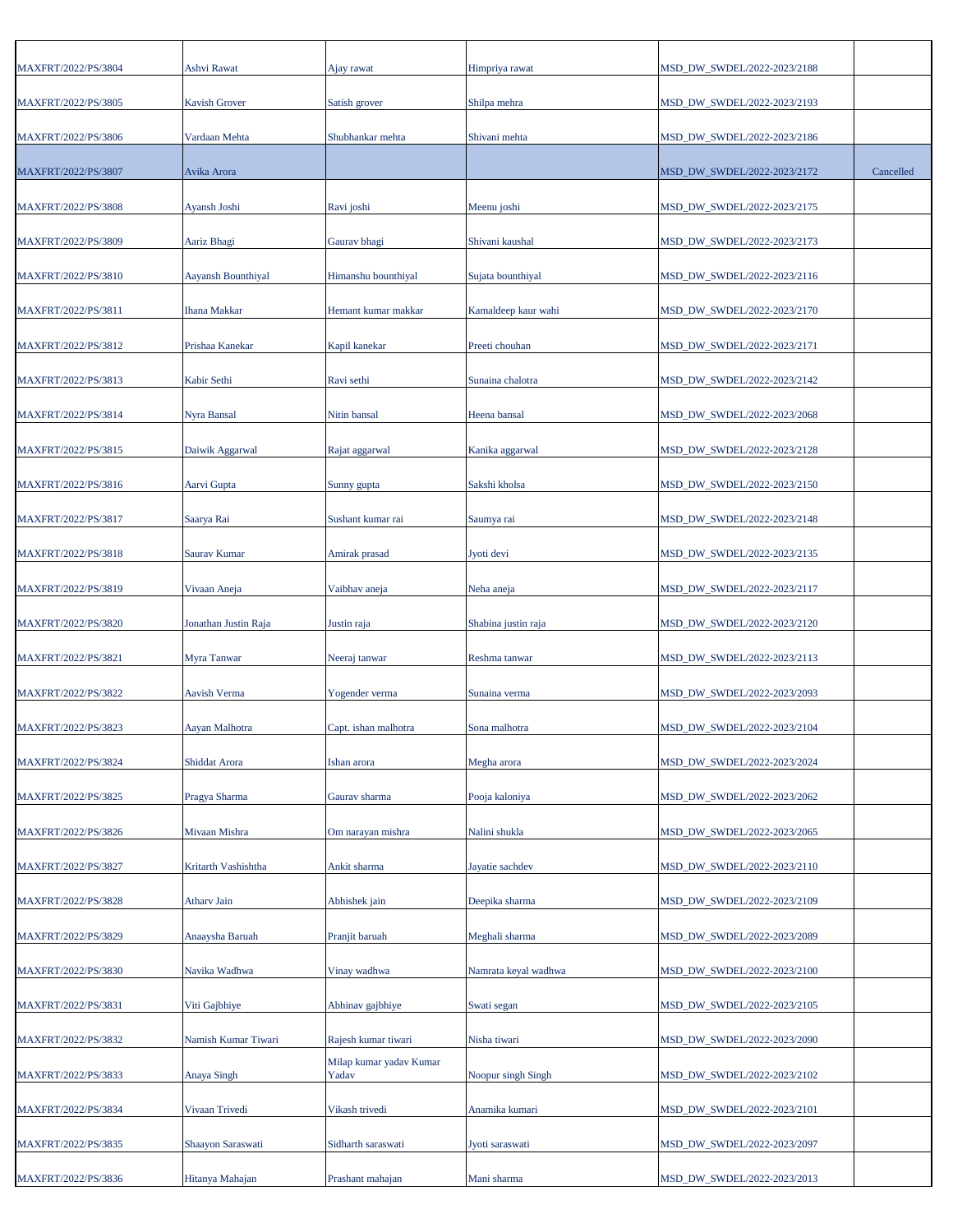| MAXFRT/2022/PS/3837 | Pashmien Mandhan     | Himanshu mandhan        | Purti mandhan       | MSD_DW_SWDEL/2022-2023/2083 |
|---------------------|----------------------|-------------------------|---------------------|-----------------------------|
| MAXFRT/2022/PS/3838 | Nihit Girotra        | Girish girotra          | Neetu girotra       | MSD_DW_SWDEL/2022-2023/2088 |
| MAXFRT/2022/PS/3839 | Shanvi Tanwar        | Ashish tanwar           | Pooja kumari        | MSD_DW_SWDEL/2022-2023/2086 |
| MAXFRT/2022/PS/3840 | <b>Aadhrit Singh</b> |                         | Uttama singh        | MSD_DW_SWDEL/2022-2023/2060 |
| MAXFRT/2022/PS/3841 | Rihanvi Gaur         | Pankaj gaur             | Neetu chauhan       | MSD_DW_SWDEL/2022-2023/2071 |
| MAXFRT/2022/PS/3842 | Talisha Gupta        | Kapil gupta             | Priyanka mazumdar   | MSD_DW_SWDEL/2022-2023/2077 |
| MAXFRT/2022/PS/3843 | Advik Jha            | Dhruv kumar jha         | Meenakshi jha       | MSD_DW_SWDEL/2022-2023/2072 |
| MAXFRT/2022/PS/3844 | Ashvika Tayal        | Ankur tayal             | Supriya jain        | MSD_DW_SWDEL/2022-2023/2055 |
| MAXFRT/2022/PS/3845 | Krishaank Chhabra    | Gaurav chhabra          | Racheita chhabra    | MSD_DW_SWDEL/2022-2023/2012 |
| MAXFRT/2022/PS/3846 | Keysha Gilbert       | Justin thomson gilbert  | Tapsi nanda gilbert | MSD_DW_SWDEL/2022-2023/2049 |
| MAXFRT/2022/PS/3847 | Yuvaan Saxena        | Aakash saxena           | Kajal saxena        | MSD_DW_SWDEL/2022-2023/2066 |
| MAXFRT/2022/PS/3848 | Mishika Singh        | Ranjeet singh           | Shweta jain         | MSD_DW_SWDEL/2022-2023/2059 |
| MAXFRT/2022/PS/3849 | Navyansh Kapoor      | Gaurav kapoor           | Mancy kapoor        | MSD_DW_SWDEL/2022-2023/2054 |
| MAXFRT/2022/PS/3850 | <b>Anhad Singh</b>   | Jasdeep singh           | Simarpreet kaur     | MSD_DW_SWDEL/2022-2023/2051 |
| MAXFRT/2022/PS/3851 | Reyansh Kapoor       | Sahil kapoor            | Sonika kapoor       | MSD_DW_SWDEL/2022-2023/2040 |
| MAXFRT/2022/PS/3852 | Alaviaa Rajput       |                         | Shweta sareen       | MSD_DW_SWDEL/2022-2023/2039 |
| MAXFRT/2022/PS/3853 | Mehar Hira           | Parth hira              | Parul hira          | MSD_DW_SWDEL/2022-2023/2048 |
| MAXFRT/2022/PS/3854 | <b>Ivaan Gupta</b>   | Nishant gupta           | Nidhi gupta         | MSD_DW_SWDEL/2022-2023/2045 |
| MAXFRT/2022/PS/3855 | Amaira Gupta         | Deepanshu gupta         | Poonam              | MSD_DW_SWDEL/2022-2023/2042 |
| MAXFRT/2022/PS/3856 | Rudrakshi Jaggi      | Sandeep jaggi           | Kanchan lata jamwal | MSD DW SWDEL/2022-2023/2044 |
| MAXFRT/2022/PS/3857 | Saarth Nagpal        | Gaurav nagpal           | Chetna              | MSD_DW_SWDEL/2022-2023/2035 |
| MAXFRT/2022/PS/3858 | Ruhaan Narula        | Rahul narula            | Aastha sarna narula | MSD DW SWDEL/2022-2023/2033 |
| MAXFRT/2022/PS/3859 | Baani Kaur           | <b>Balvinder</b> singh  | Prabhjot kaur       | MSD_DW_SWDEL/2022-2023/2010 |
| MAXFRT/2022/PS/3860 | Naisha Chadha        | Akhil chadha            | Kanika taneja       | MSD_DW_SWDEL/2022-2023/2027 |
| MAXFRT/2022/PS/3861 | Pranshi Malik        | Pratik malik            | Ruchi malik         | MSD_DW_SWDEL/2022-2023/2023 |
| MAXFRT/2022/PS/3862 | Viraj Gupta          | Rahul gupta             | Neha gupta          | MSD_DW_SWDEL/2022-2023/2025 |
| MAXFRT/2022/PS/3863 | Inaaya Bhattacharya  | Vikramjeet bhattacharya | Priyanka gupta      | MSD_DW_SWDEL/2022-2023/2022 |
| MAXFRT/2022/PS/3864 | Kyara Kapoor         | Manik kapoor            | Garima kapoor       | MSD_DW_SWDEL/2022-2023/2004 |
| MAXFRT/2022/PS/3865 | Khushvi Bhansali     | Manish bhansali         | Ritu bhansali       | MSD_DW_SWDEL/2022-2023/2003 |
| MAXFRT/2022/PS/3866 | Saanvi Verma         | Mukesh kumar verma      | Tanu trehan verma   | MSD_DW_SWDEL/2022-2023/2002 |
| MAXFRT/2022/PS/3867 | Kaira Grover         | Aman kumar              | Sunita gipta        | MSD_DW_SWDEL/2022-2023/2016 |
| MAXFRT/2022/PS/3868 | Amoha Sharma Nakul   | Anush nakul             | Jyotsna sharma      | MSD_DW_SWDEL/2022-2023/2015 |
| MAXFRT/2022/PS/3869 | Misha Chopra         | Mukul chopra            | Monika rani         | MSD_DW_SWDEL/2022-2023/2007 |